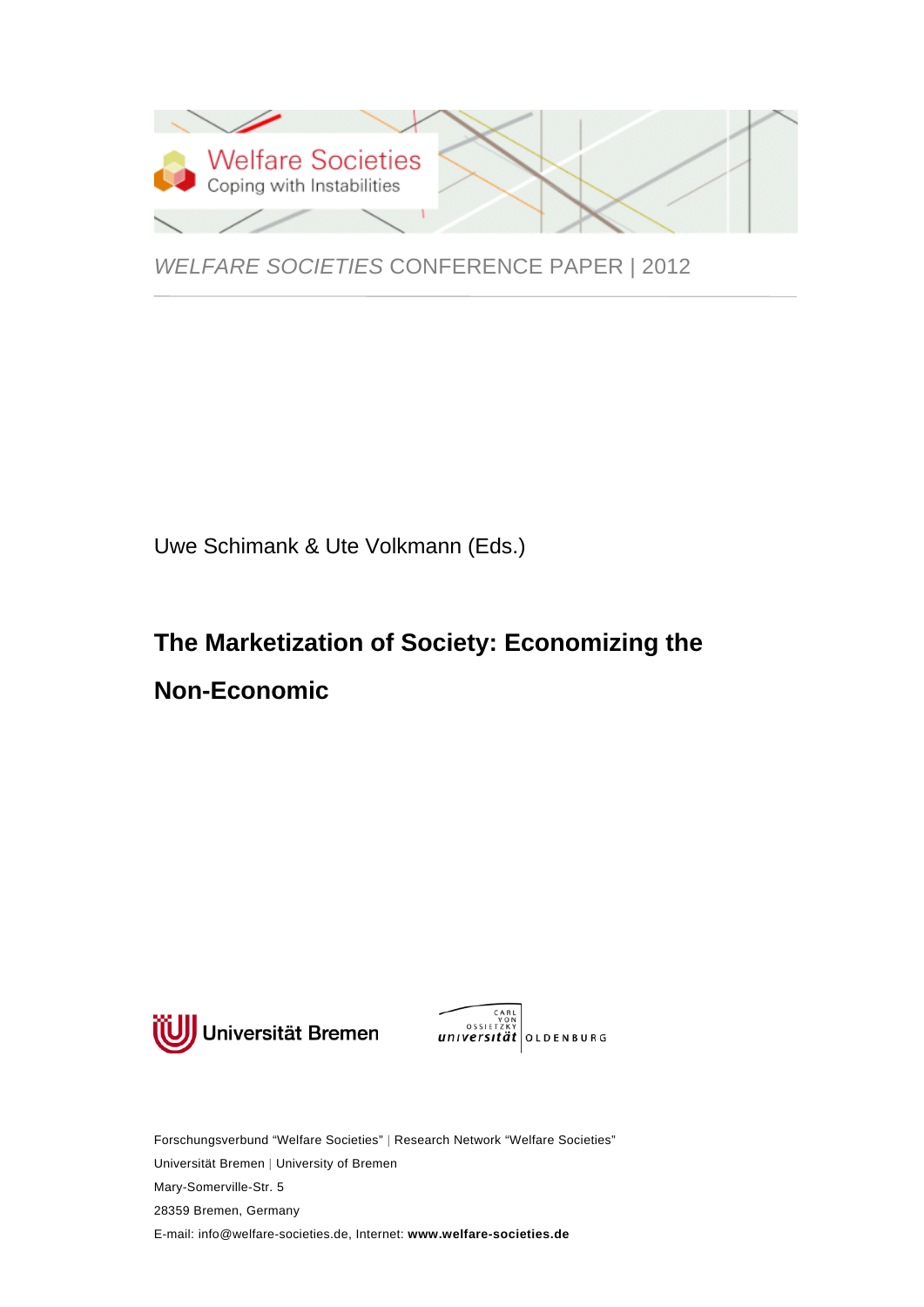## **Herausgeber** | **Editor:**

Forschungsverbund "Welfare Societies" | Research Network "Welfare Societies" Universität Bremen | University of Bremen Mary-Somerville-Str. 5 28359 Bremen

Tel.: +49 (0) 421 218 58572 E-mail: info@welfare-societies.de Web: www.welfare-societies.de

Editorial work: Kristin Bothur (E-mail: kbothur@zes.uni-bremen.de) Christopher C. S. Smith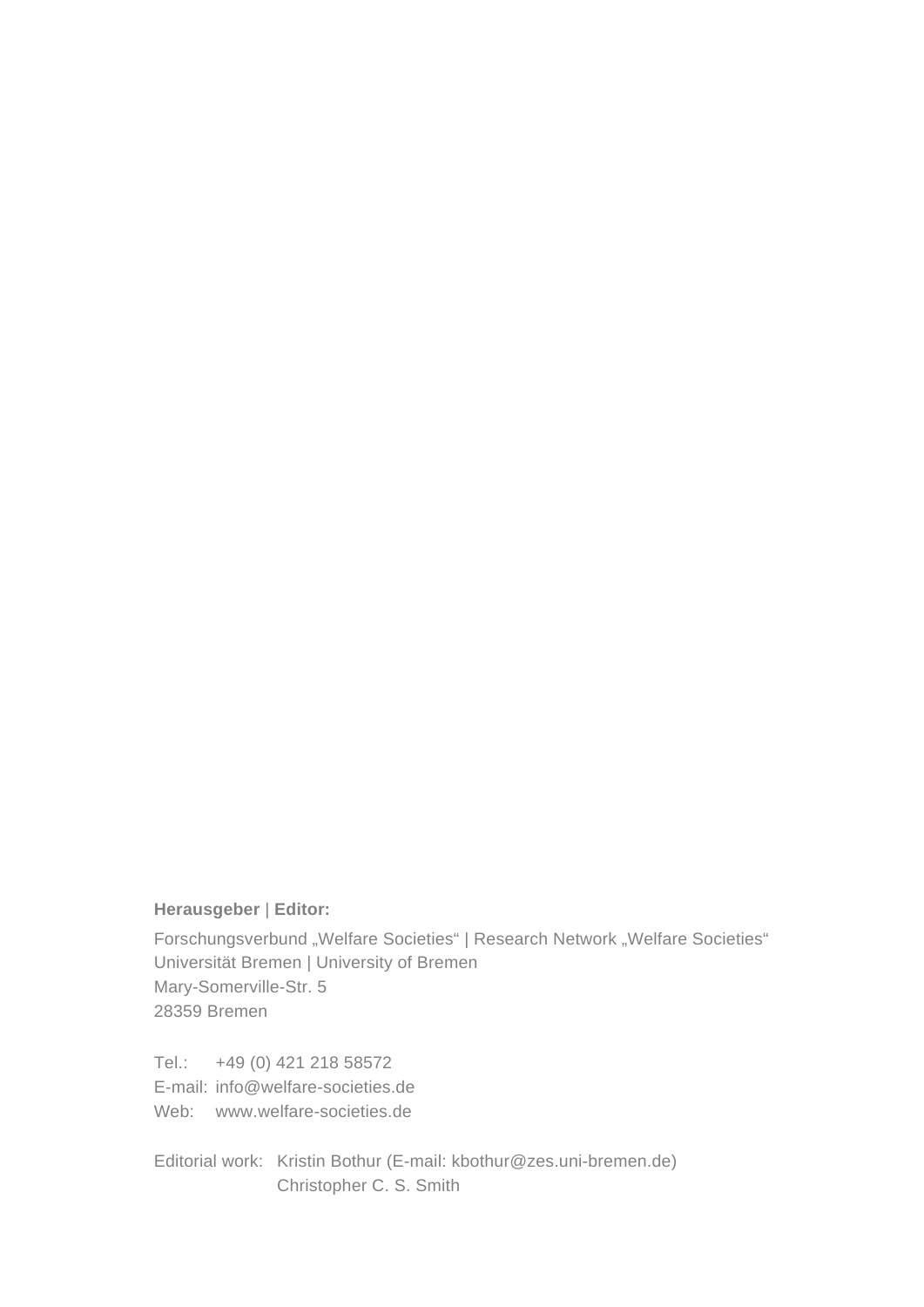

Uwe Schimank & Ute Volkmann

## **The Marketization of Society: Economizing the Non-Economic**

(Welfare Societies Conference Paper)

Bremen: Forschungsverbund "Welfare Societies", 2012

## **Contact:**

Prof. Dr. Uwe Schimank Institut für empirische und angewandte Soziologie (EMPAS) Universität Bremen Bibliotheksstr. 1 (GW2) D-28359 Bremen

E-mail: uwe.schimank@uni-bremen.de Tel: +49 (0)421 218 67370

Dr. Ute Volkmann Institut für empirische und angewandte Soziologie (EMPAS) Universität Bremen Bibliothekstr. 1 (GW2) D-28359 Bremen

E-mail: ute.volkmann@uni-bremen.de Tel.: +49 (0)421 218 67371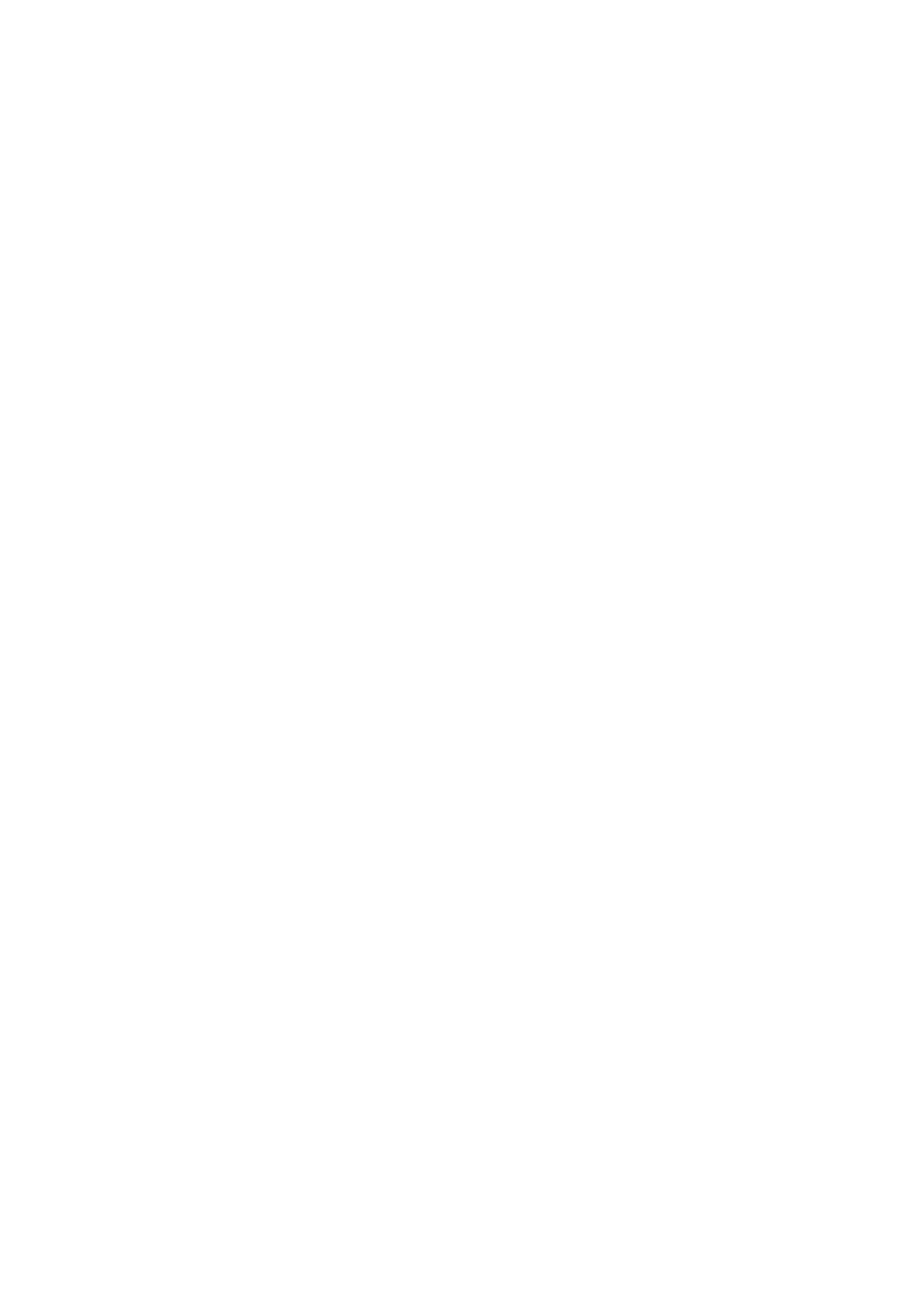

# *WELFARE SOCIETIES* CONFERENCE PAPER | 2012

## **The Marketization of Society: Economizing the Non-Economic**

| Uwe Schimank & Ute Volkmann                                               |   |
|---------------------------------------------------------------------------|---|
|                                                                           | 3 |
| <b>Bob Jessop</b>                                                         |   |
|                                                                           |   |
| Uwe Schimank & Ute Volkmann                                               |   |
| Economizing and Marketization in a Functionally Differentiated Capitalist |   |
| Ingo Bode                                                                 |   |
| Markets in Retirement Provision and Elderly Care: Two Stories, One        |   |
|                                                                           |   |
| Marino Regini                                                             |   |
| A Marketization of European Universities? The Role of External Demand     |   |
| <b>Ivonne Küsters</b>                                                     |   |
|                                                                           |   |
| <b>Dominic Akyel</b>                                                      |   |
| From Detraditionalization to Price-Consciousness: The Economization       |   |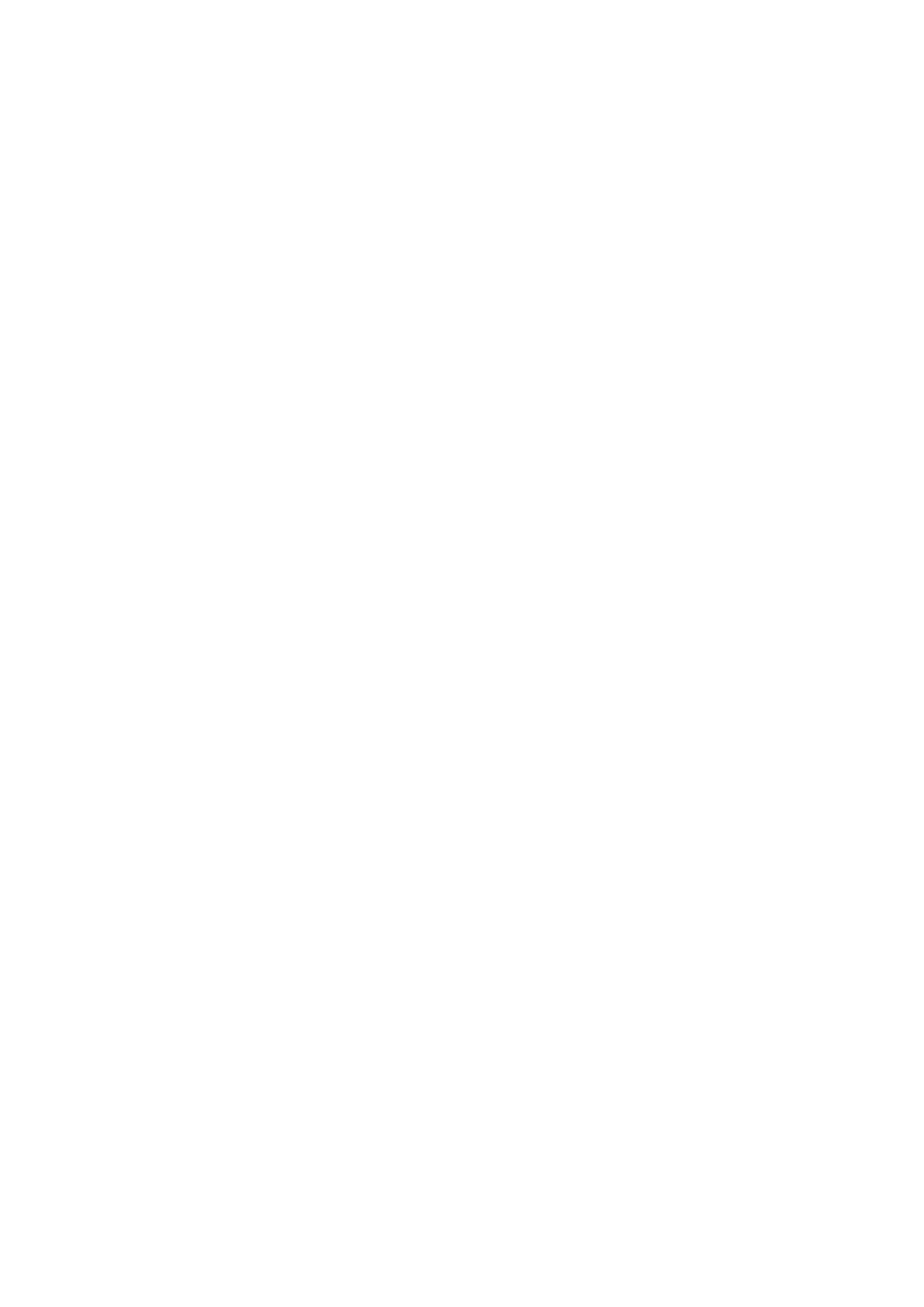#### Uwe Schimank & Ute Volkmann

#### **Introduction**

Marketization and economizing are topics of a number of research perspectives in sociology and other social sciences. By now these perspectives are barely connected with each other, and each one of them is still a work in progress:

- Among the various sociological theories of modern society, Marxism seems to be a natural candidate to deliver a proper understanding of marketization and economizing. But perhaps the very fact that it is so easy and quick to explain economizing from a Marxist perspective means that this perspective misses essential points of this phenomenon. Theories of societal differentiation, in contrast, have much more analytical difficulties with economizing as a societywide dynamic; but it may be worth the effort to struggle with these difficulties. Other general perspectives on modern society, for instance sociological neoinstitutionalism or the Ulrich Beck's theory of reflexive modernity, have yet to pay much attention to marketization and economizing as part of the world polity or the world risk society. It would be interesting to explore what they can contribute to an understanding of this on-going societal dynamic. Finally, governmentality studies, often inspired by Foucault, provide us with rather detailed reconstructions of the discursive dimension of marketization and economizing – but what that means for actors' practices is an open question.
- The new economic sociology elaborates in its various approaches an understanding of markets as being embedded in cultural frames, institutional rules, and social networks. This view could be extended to markets and quasi-markets in other societal spheres such as healthcare or the arts. There the creation of markets or quasi-markets occurs in the middle of established social structures – ideologies, professions, organizations – which often clash with the forces of economizing. It is an open question whether a durable marketization of these non-economic spheres of society can happen. If this occurs, it remains to be seen whether this leads to some kind of balance between economic and non-economic forces as cross-pressures on actors, or a suppression of the non-economic so that in the end marketization means a society-wide extension and supremacy of the economy.
- For a micro-analysis of how markets and quasi-markets work the governance perspective could offer important conceptual tools. In this perspective, markets are one of the elementary governance mechanisms which can be compared with others such as hierarchies, communities, or networks. This comparison shows that each of these mechanisms has its strengths and weaknesses. In particular, there are well-known market failures which some recent expressions of market adoration totally neglect. Whereas this is a still highly abstract level of analysis, concrete markets or quasi-markets – such as the performance-based modes of allocation of financial means to universities,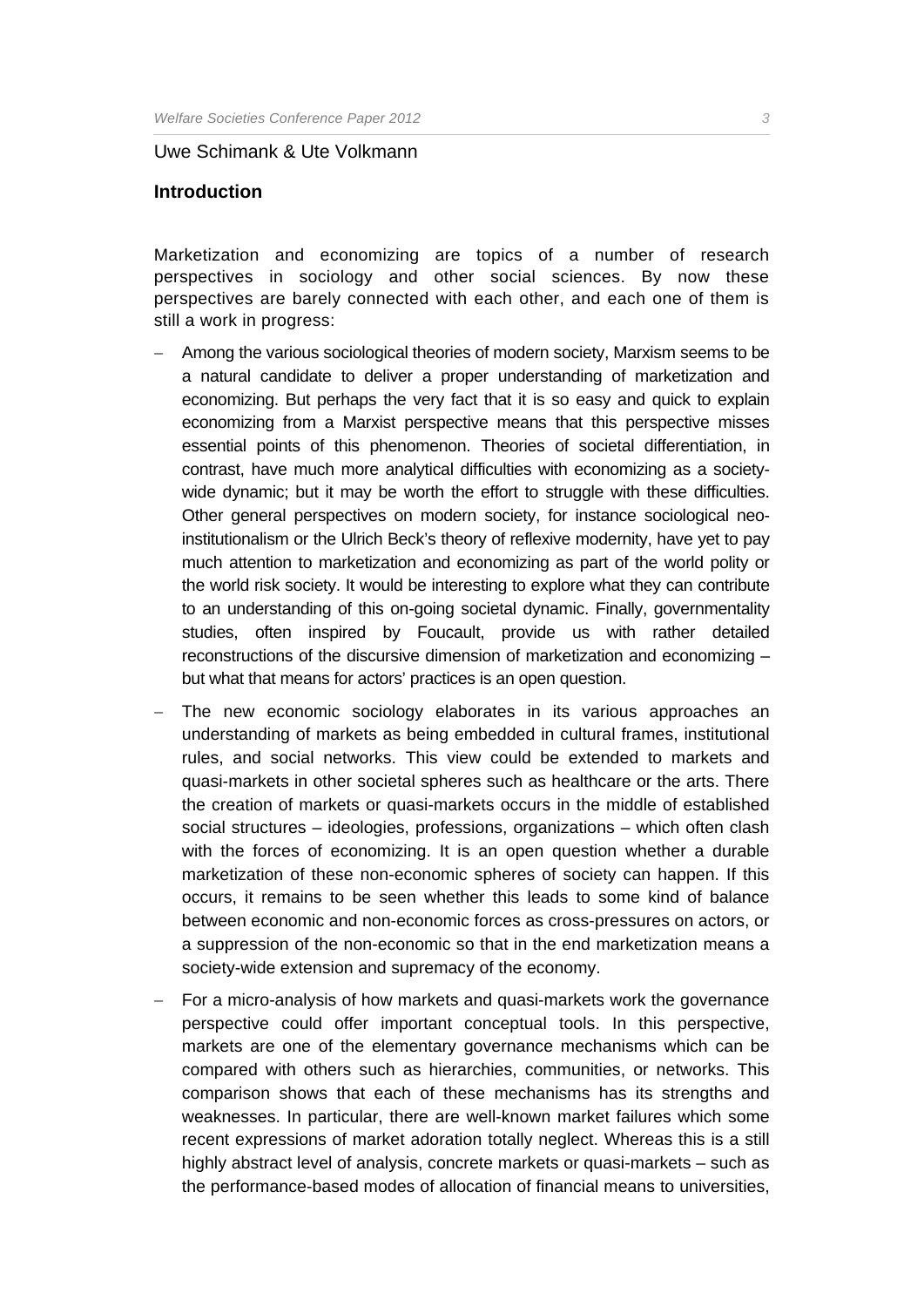for instance – can be conceived of as governance regimes which are characterized by specific mixtures of the market mechanism with other elementary mechanisms. Various aspects of a functional or dysfunctional performance of such governance regimes can be pointed out.

 Quantitatively by far the largest number of studies of marketization and economizing have been done with a special focus on particular societal spheres, often concentrating on respective organizations. Thus, universities and research institutes, hospitals and schools, the armed forces and the churches, newspapers and TV stations, courts and welfare state bureaucracies, museums and opera houses, public transport and prisons: All these quite different kinds of organizations, and a number of others as well, have been subjected to very similar measures of economizing during the last decades. But attempts to compare, for instance, the marketization of universities with the marketization of museums, are still rare although such cross-border comparisons might be an especially promising source of non-obvious insight.

It is clear that the aforementioned kind of studies of particular social fields provide us with most of the specific empirical knowledge we have about marketization and economizing; whereas the other three approaches – theories of society, economic sociology, and governance studies – reach a more generalized theoretical level of analysis.

In particular, theoretical as well as empirical studies of economizing and marketization must deal with the following questions:

- How can the economizing of the non-economic spheres of society be conceptualized? What are the constitutive properties of this phenomenon, and which respective types can be distinguished – with marketization as a prominent but not the only type?
- How do dynamics of economizing and marketization proceed? What are their origins, conditions, and mechanisms, and what determines their strength? How do typical conflicts about the introduction and establishment of measures of economizing look like?
- What are the consequences of economizing and marketization? To which extent are intended consequences reached, and which unintended and undesired consequences happen? Which functional and dysfunctional outcomes can be discerned, and from whose perspective?
- In June 2012 we organized a conference at the University of Bremen on behalf of two sections of the German Sociological Association: the Economic Sociology and the Sociological Theory section. In this Welfare Societies Conference Paper selected contributions to the conference are collected. The two papers by Bob Jessop and by Uwe Schimank and Ute Volkmann propose general theoretical approaches to economizing and marketization whereas the following four papers by Ingo Bode, Marino Regini, Ivonne Küsters, and Dominic Akyel represent case studies of economizing dynamics in different social spheres (higher education, social policy, art, and funerals). Other presentations given on the conference can be found on this internet page: http://www.mpifg.de/projects/marketization/paper\_library\_en.asp.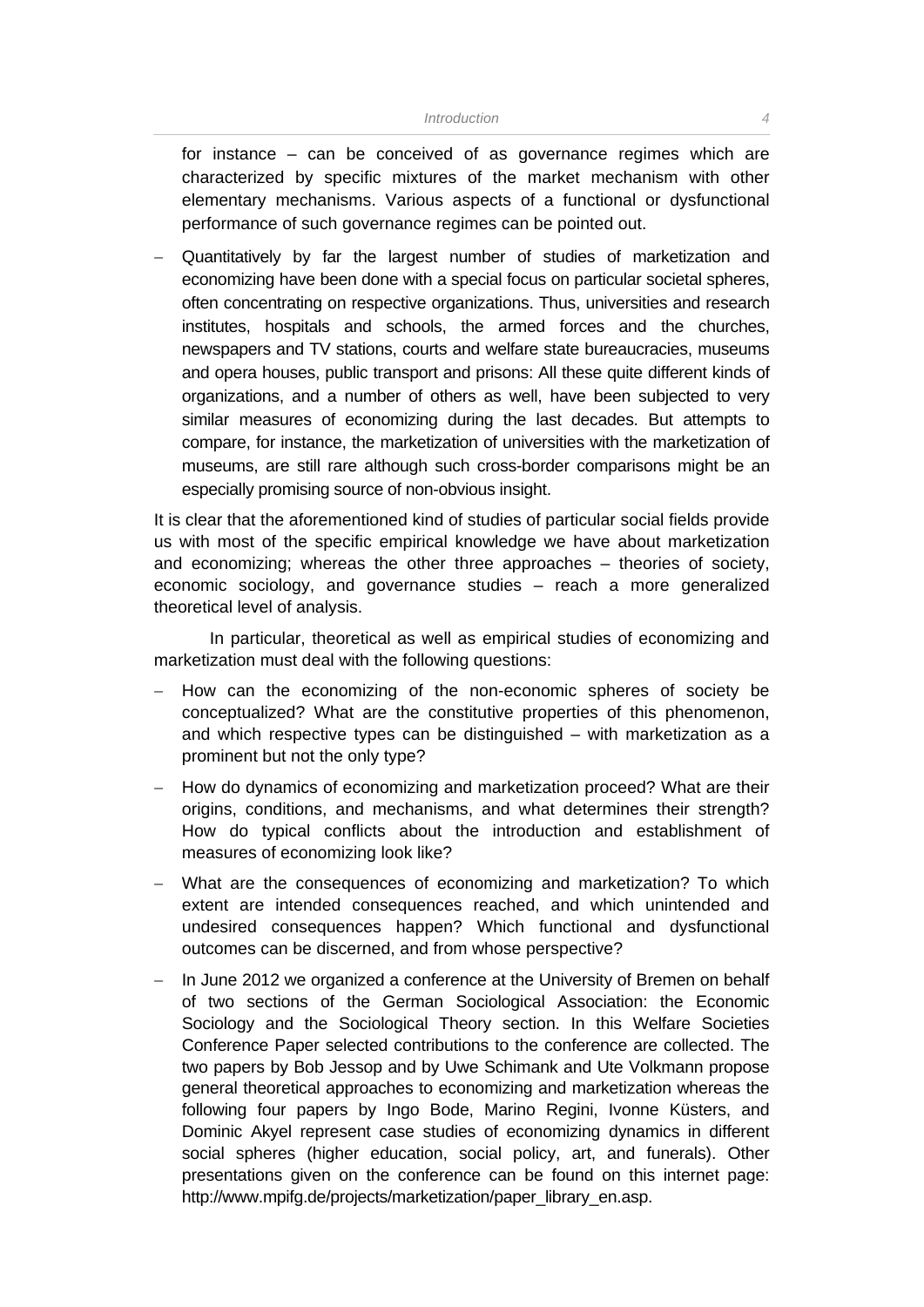<u> Andreas Andreas Andreas Andreas Andreas Andreas Andreas Andreas Andreas Andreas Andreas Andreas Andreas Andr</u>

#### Bob Jessop

## **Understanding the "Economization" of Social Formations**

This contribution aims to disambiguate the meaning of economization as a principle of societalization through a critical interrogation of four major pre- or trans-disciplinary social scientists: Marx, Weber, Polanyi and Luhmann. My analysis draws more on three of these thinkers to the neglect of the potential of Weber's 'Zwischenbetrachtung'*,* which has strong affinities to the arguments developed here. I hope to remedy this in subsequent work. The successive steps in the present contribution are: first, introduce the concepts of society, society effects, societalization ('Vergesellschaftung') and competing societalization principles ('Vergesellschaftungsprinzipien'); second, disambiguate the concept of economization by identifying seven possible referents; third, elaborate the meaning of commodification in relation to non-commodities, quasi-commodities, fictitious commodities, real commodities, and fictive capital; fourth, explain the relation between economization, marketization, and different meanings of economic determinism, including economic domination, economic hegemony, and ecological dominance; fifth, discuss differential accumulation as one principle of societalization among others; sixth, relate economization in its different meanings to the potential ecological dominance of profit-oriented, marketmediated accumulation in world society; seventh, the potential for ecological dominance and the scope for economic determination; eighth, extend the analysis to financialization and financial capital; ninth, explore the limits of marketization in relation to the market economy and market society; and to draw some general conclusions about market economies, capitalist economies, and financialized economies and their social implications.

## **1. Society, Society Effects, Societalization, and Societalization Principles**

Any discussion of economization or marketization presupposes a field of social relations that is not yet (or is no longer) oriented to economic activities and/or organized along market principles of one kind or another. This could be because the (market) economy is not yet disembedded from the wider ensemble of social relations and/or because sets of social relations that are not currently organized in terms of market principles are subordinated to, penetrated by, or colonized by, such principles. This in turn implies that there can be other modes or principles of organizing social relations and structuring social formations. In this context, the notion of *societalization* ('Vergesellschaftung') is useful. In Luhmann's work, societalization is used to describe three historical modes of organizing social formations: segmentation, center-periphery, and functional differentiation. I want to build on this typology by suggesting that (a) these principles are not mutually exclusive from the perspective of world society and (b) the codes and programs associated with particular functionally differentiated systems can be more or less dominant within world society. It can be shown that these extensions are more or less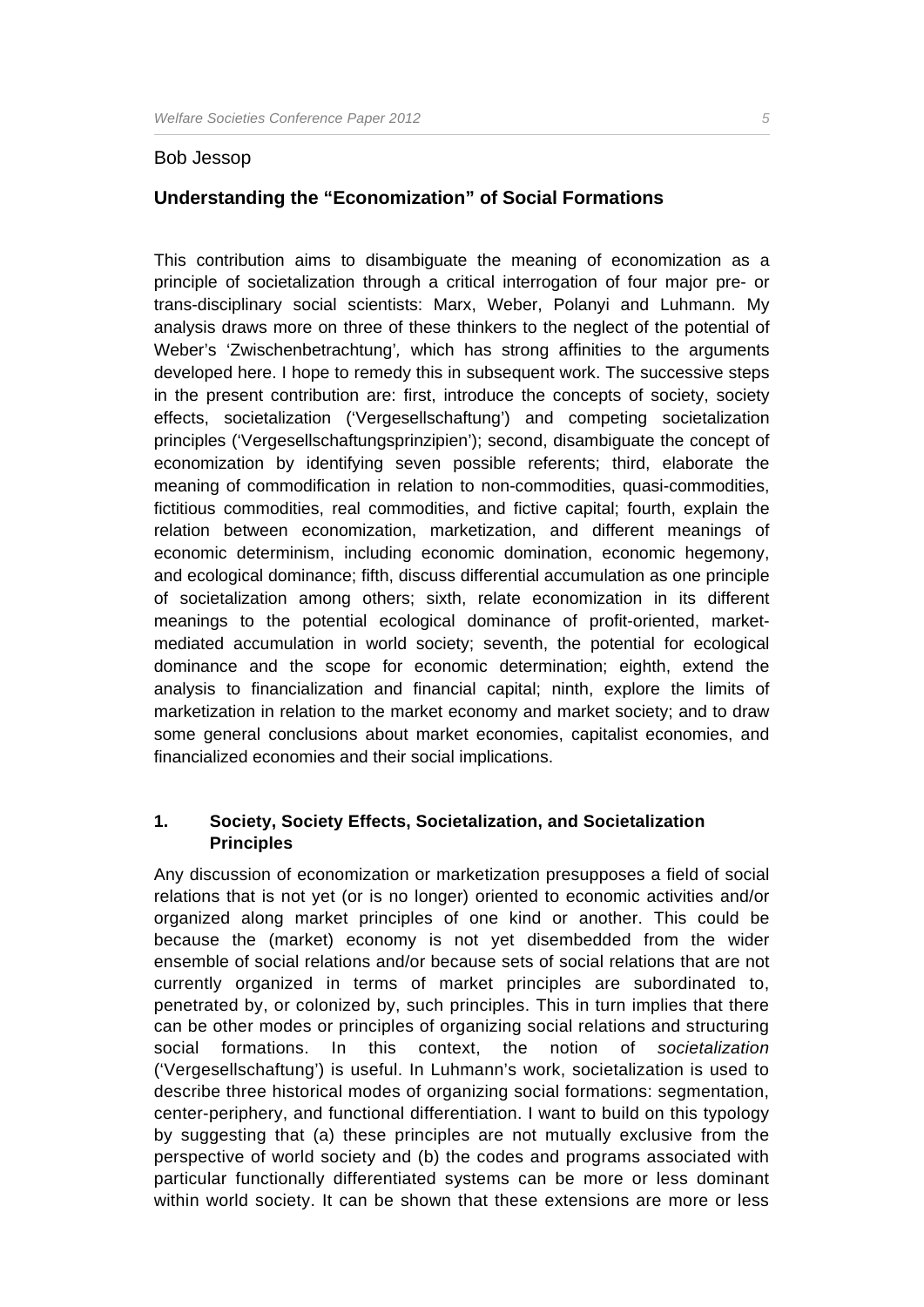implicit in Luhmann's work and, even if they were not, they are nonetheless useful and powerful heuristic principles for understanding the production of *society effects*.

The premise of this approach is that the existence of a *society* cannot be taken for granted: it must be constituted and reproduced through more or less precarious social processes and practices which articulate diverse social relations to produce a *society effect*. The nature of any society varies with its collective identity (self-description) and how its conditions of existence are secured. It would emerge from and be based on a more extensive substratum of social relations which included many more elemental relations than those which are articulated to form this particular set of *society effects*. There are always interstitial, residual, marginal, irrelevant, recalcitrant, and contradictory elements and, indeed, these may serve as reservoirs of flexibility and innovation as well as actual or potential sources of disorder. Moreover, insofar as alternative societies are possible, there is scope for conflict over rival *societal projects* as well as for emergent contradictions among institutional logics. In this sense effective societalization has both a *social* and a *system* integration aspect (see Lockwood 1964). In addition, because social interaction and organizational life can occur in the absence of societies, much of social life occurs without regard to their existence, if any, and there is no reason to privilege *society* as a unit of analysis. Thus many of the processes of interest to this workshop do not presuppose this analytical unit: one can study economization or marketization without assuming that it is *society* that is subject to these processes. Indeed social scientists regularly undertake broadranging social analysis without invoking *society* in any positive, as opposed to loosely contextual, sense.

In this context, the question of economization or marketization need not entail a totalizing view of *society*, such that the totality of social relations is subordinate to economic criteria or market principles. It is sufficient to regard *society* as the horizon against which to explore these principles or processes as one possible axis of societalization and their implications for the ensemble of social relations. Indeed, if we accept that modern societies are characterized by functional differentiation, it is likely that there are competing societalization principles, processes, and projects, associated with efforts to extend the code and program of one functional system at the expense of others. It is in this context that I will examine economization or marketization as one 'Vergesellschaftunsprinzip' (societalization principle) or, better, as one set of 'Vergesellschaftunsprinzipien', among others. Thus, in addition to marketization, which, in one of its possible meanings, extends the logic of profitoriented, market-mediated economic action to sets of social relations where it is absent, one could also explore rival principles associated with other functional systems such as juridification, medicalization, militarization, sacralization, politicization, or scientization or, indeed, with identities and values anchored in civil society (or the lifeworld rather than system-world) such as ethnicity or "race" (apartheid), gender (patriarchy), generation (gerontocracy), or nationality (nation–statehood). This argument is developed below.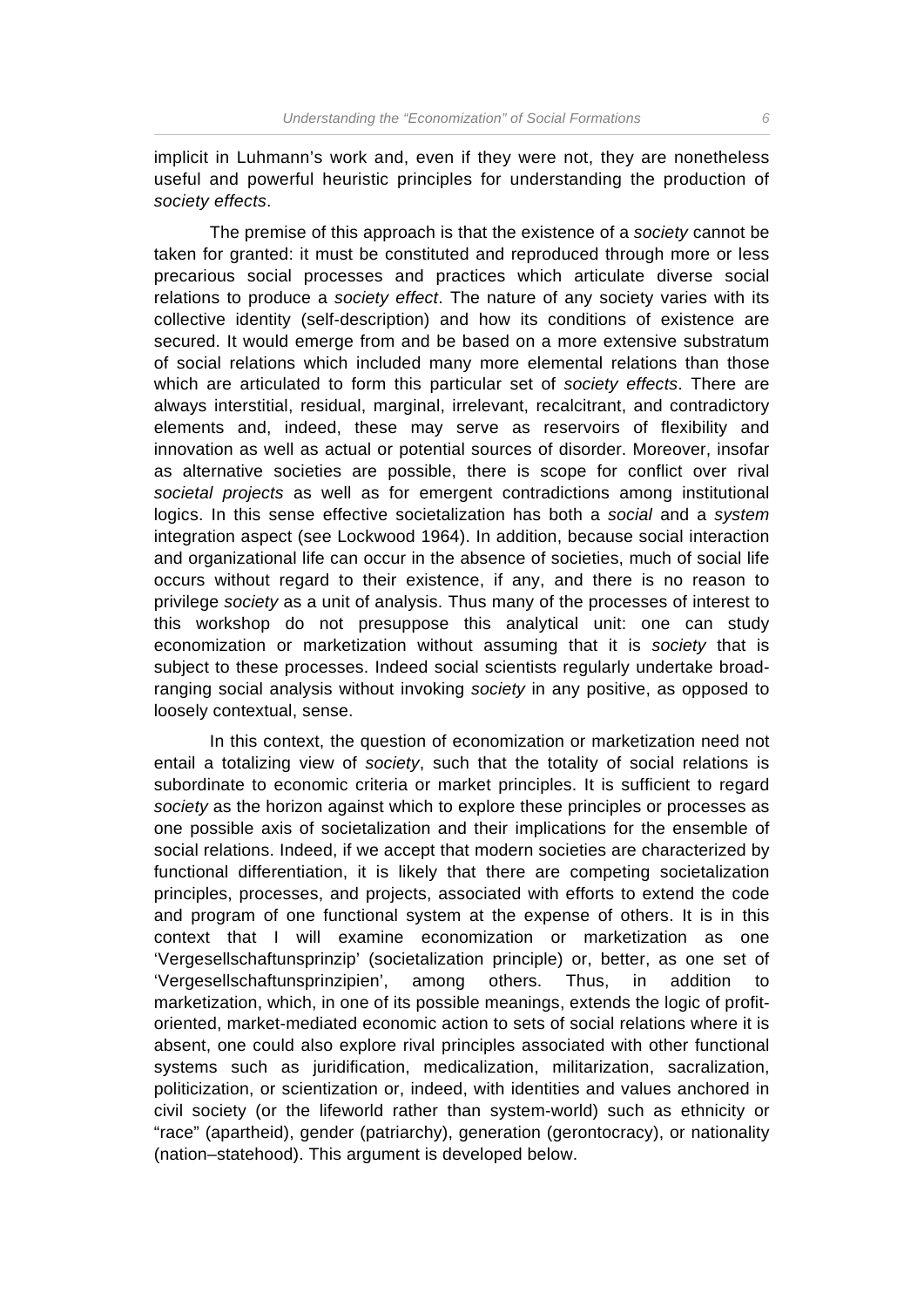#### **2. Disambiguating Economization**

There are seven possible meanings of economy and, by extension, economization that I wish to consider here (there may be yet others, of course):

- (1) The economy as material provisioning (Polanyi's substantive economy "an instituted process of interaction between man and his environment, which results in a continuous supply of want-satisfying material means" (Polanyi 1982: 33)).
- (2) The market economy in which want-satisfying material means circulate through market exchange, whether through barter, a medium of exchange, or debt relations.
- (3) Commodification and monetization: processes through which one or another aspect of material provisioning takes the form of commodity production and/or through which some economic agents seek to derive monetary revenues from material provisioning or immaterial activities that were not previously subject to monetary exchange.
- (4) The development of the market economy as the site of free trade in commodities and rational organization of production and trade in money and credit instruments (Weber's two main forms of rational capitalism, with the rationality of production defined in terms of its organization according to bookkeeping principles). Weber distinguishes this form of economic organization from three internally heterogeneous forms of political capitalism in which profits are sought in ways that contradiction the principles of free trade and rational accounting (for example, through force and domination, unusual deals with political authority, or the financing of political adventures and enterprises, see Weber 1968: 2003).
- (5) The economy as the site of generalized commodity production based on the extension of the commodity form to *fictitious commodities* such as land, laborpower, money, and knowledge as intellectual commons. This can be interpreted as resulting from a quantity-quality shift in which the continuing extension and consolidation of the preceding three changes interact to produce a distinctive mode of production. This is the privileged site of Marxist analysis of economic formations.
- (6) The economy as a profit-oriented, market-mediated form of economic organization based on the treatment of money as a fictitious commodity from the viewpoint of the tensions between maintaining the *liquidity* of economic agents and the economic system rather than from the viewpoint of its role as unit of account, store of value, or means of deferred payment. This involves a qualitative transformation in the form and functions of money and credit relations such that other economic activities are subordinated to the perceived need to maintain liquidity (on this aspect, see Amato & Fantacci 2011).
- (7) The economy as a profit-oriented, market-mediated form of economic organization in which finance-dominated accumulation based on *market completion* through the extension of capital as property, e.g., derivatives, has occurred with an increasing tendency to the autonomization of the circuits of finance capital as property from finance capital as functioning capital within the *real economy* (see Meacci 1998).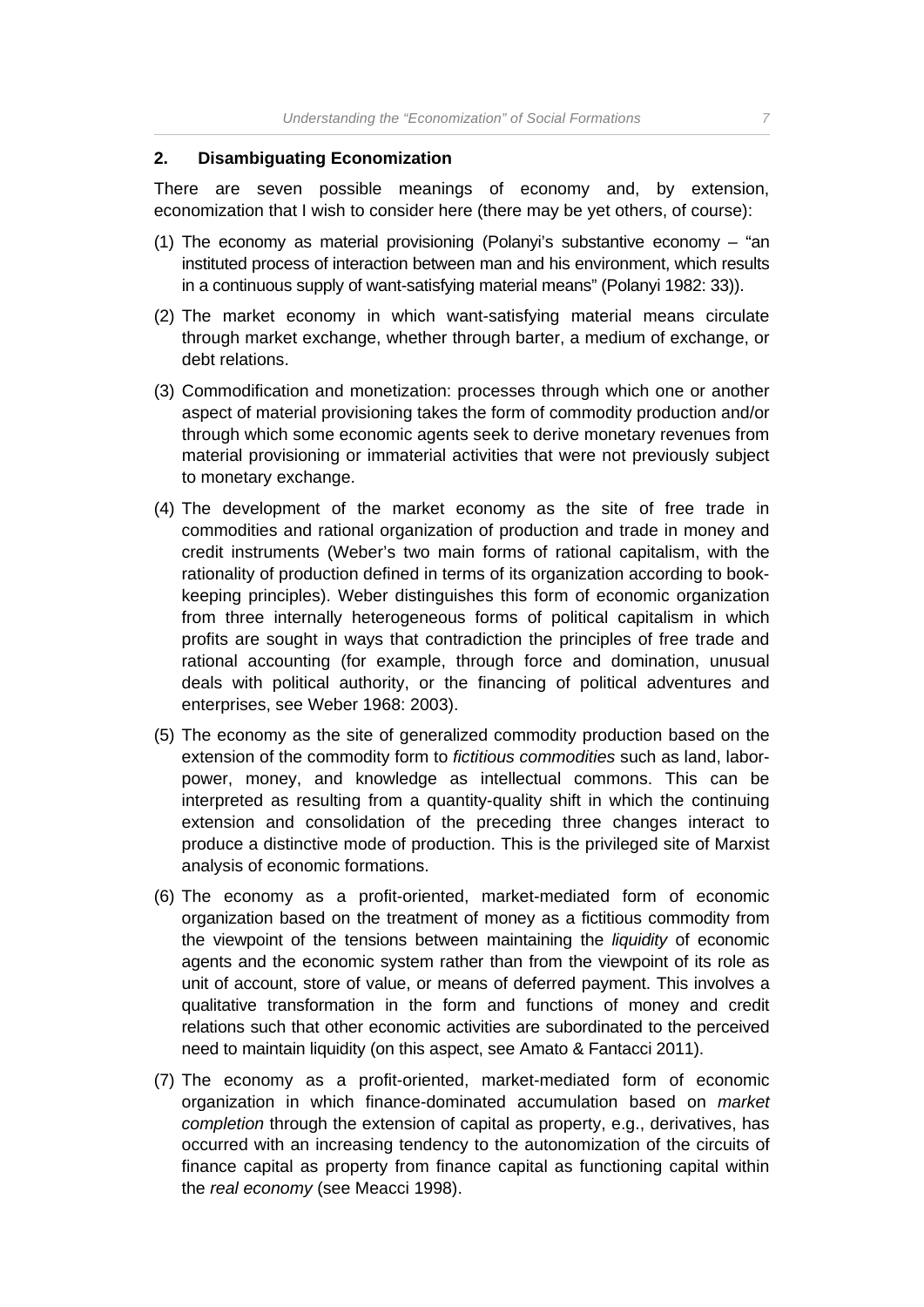Note that the first meaning has no inherent relation to markets  $-$  it could be based on another of the principles of allocation that Polanyi identifies: householding, reciprocity among similarly organized economic units, redistribution through an allocative center linked to a political regime, and so on, rather than market exchange. It is on this basis that Polanyi criticized the economistic fallacy, i.e., the tendency to regard all economic conduct as formally rational and economizing and therefore to assimilate the properties and dynamics of non-capitalist economies to those of market economies (Polanyi 1982). Likewise the second meaning introduces market exchange but this does not entail that it is central to economic organization – as Marx, Weber, and Polanyi note, markets could exist on the borders of households, redistributive communities, reciprocity-based networks, and so on.

Only when we move to the third meaning do we begin to encounter marketization based on commodification and monetization as a potentially dominant principle of societalization. Thus, whereas, following Polanyi, economic activities in pre-capitalist social formations were not conducted primarily for *economic* motives, i.e., for the sake of (monetary) gain or fear of going hungry for lack of employment (Polanyi 1977: 51-52), contemporary market economies are increasingly dominated by profit-oriented, market-mediated activities. The fifth meaning reinforces the scope for marketization because market principles are extended to fictitious commodities which affect many areas of social life. The development of money as a fictitious commodity may also lead to the emphasis on money as liquidity (Amato & Fantacci 2011). And the growing dominance of money as capital in the form of property rather than functioning capital marks the most extreme form of marketization, promoted in the name of market completion and associated with the role of securitization and financialization. There is nothing automatic in the historical movement across these forms of economization/marketization and there is much work involved in extending market principles and compensating for the contradictions, crisis-tendencies, and market failures with which this movement is associated. The last three forms are strongly associated with liberalism and, especially, neo-liberalism (see Jessop 2007; 2011, and below).

## **3. The Complexities of Commodification**

Given the centrality of the commodity form, price form, and money form to the analysis of economization, marketization, and monetization, this section elaborates some crucial distinctions for the analysis of these three processes based partly on Polanyi's analysis and partly on a more general critique of capitalism inspired by Marx.

First, a *commodity* is a good or service that is actively produced for sale in a labor process. If this were not so, we could not sensibly distinguish commodities and fictitious commodities. A commodity can result from peasant, petty commodity, state production, cooperative production, or social enterprise as well as capitalist production – what matters is its production for sale.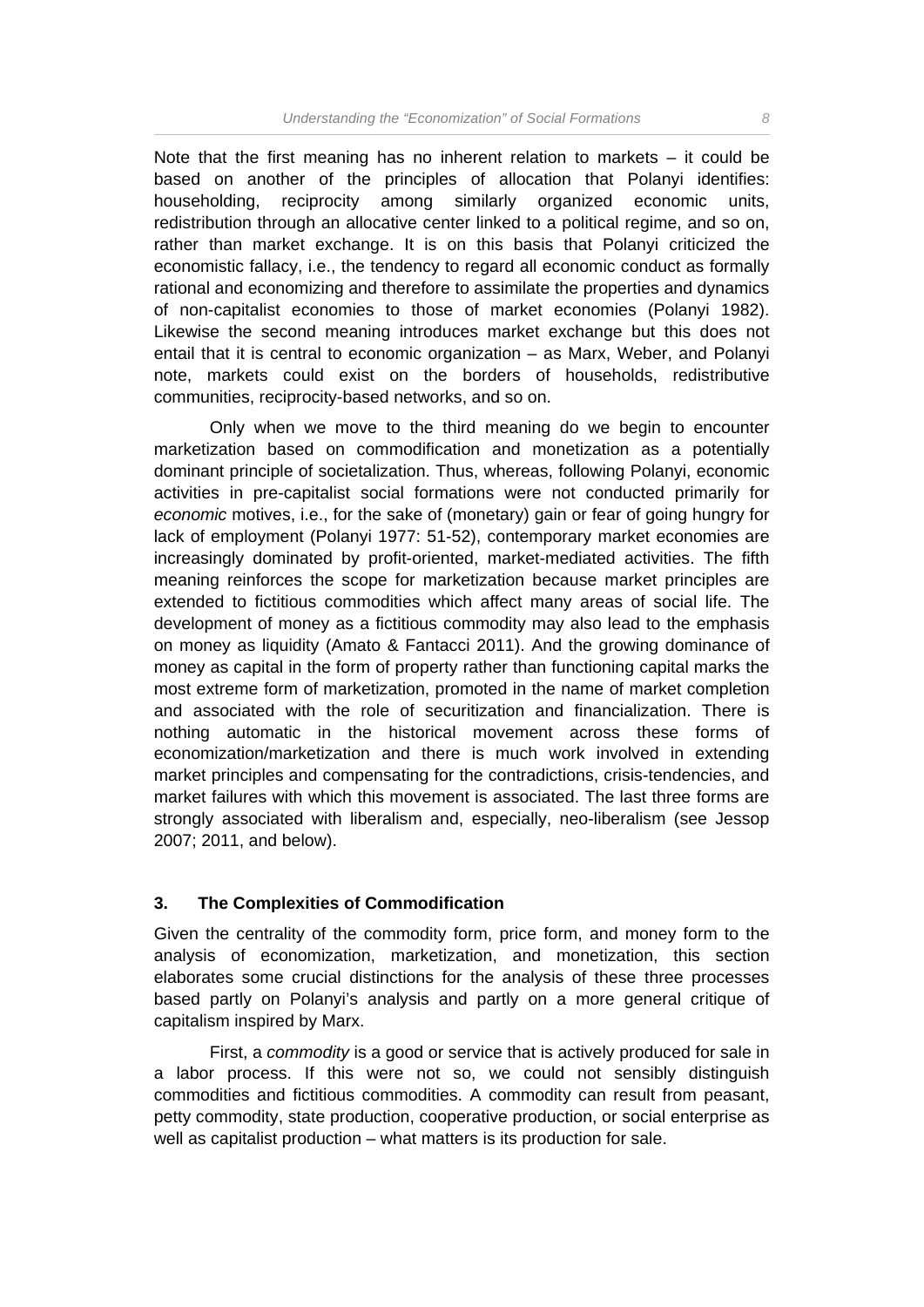Second, a *capitalist commodity* is one produced in a labor process subject to capitalist competition that creates pressures to reduce both the socially necessary labor-time and, in the case of *natural* products and services, the naturally necessary reproduction time involved in its production and the socially necessary turnover time involved in realizing the surplus-value or surplus product that it embodies. This generates a dynamic relation between the organization of production and the commodity form of these products.

Third, a *fictitious commodity* has the form of a commodity (can be bought and sold) but is not actually produced in order to be sold. It already exists as a use-value before it acquires the form of an exchange-value (e.g., raw nature) or it is produced as a use-value before being appropriated and offered for sale (e.g., human artefacts originating in a substantive, socially embedded economy). Above all, in contrast to a capitalist commodity, a fictitious commodity is not created in a profit-oriented labor process subject to the competitive pressures of market forces to rationalize its production and reduce the turnover time of invested capital. This concept is important because analyzing land, money, labor-power, and knowledge (as intellectual commons) as simple and/or capitalist commodities would obscure the conditions under which they enter the market economy, get transformed therein, and so contribute to the production of goods and services for sale. In this sense, a fictitious commodity belongs to the broader spectrum of quasi-commodities that have a price but otherwise fail to meet one or more of the criteria for a full capitalist commodity (Schaniel & Neale 1999).

The tendency to naturalize fictitious commodities as objectively given factors of production leads to the fallacious belief, strongly criticized by Marx, that economic value arises from the immanent, eternal qualities of things rather than from contingent, historically specific social relations (Marx 1976: 993; Schiller 1988: 32). This legitimates in turn the idea that each factor of production is entitled to its own share in the distribution of the total income and/or wealth of society. This theme is elaborated by Polanyi in the following terms:

Self-regulation implies that all production is for sale on the market and that all incomes derive from such sales. Accordingly, markets exist for all elements of industry, not only for goods (always including services) but also for labor, land, and money, their prices being called respectively commodity prices, wages, rent and interest. The very terms indicate that prices form incomes: interest is the price for the use of money and forms the income of those who are in the position to provide it; rent is the price for the use of land and forms the income of whose who supply it; wages are the price for the use of labor power, and form the income of those who sell it; commodity prices, finally, contribute to the incomes of those who sell their entrepreneurial services, the income called profit being actually the difference between two sets of prices, the price of the goods produced and their costs, i.e., the price of the goods necessary to produce them. If these conditions are fulfilled, all incomes will derive from sales on the market, and incomes will be just sufficient to buy all the goods produced (Polanyi 1977: 69).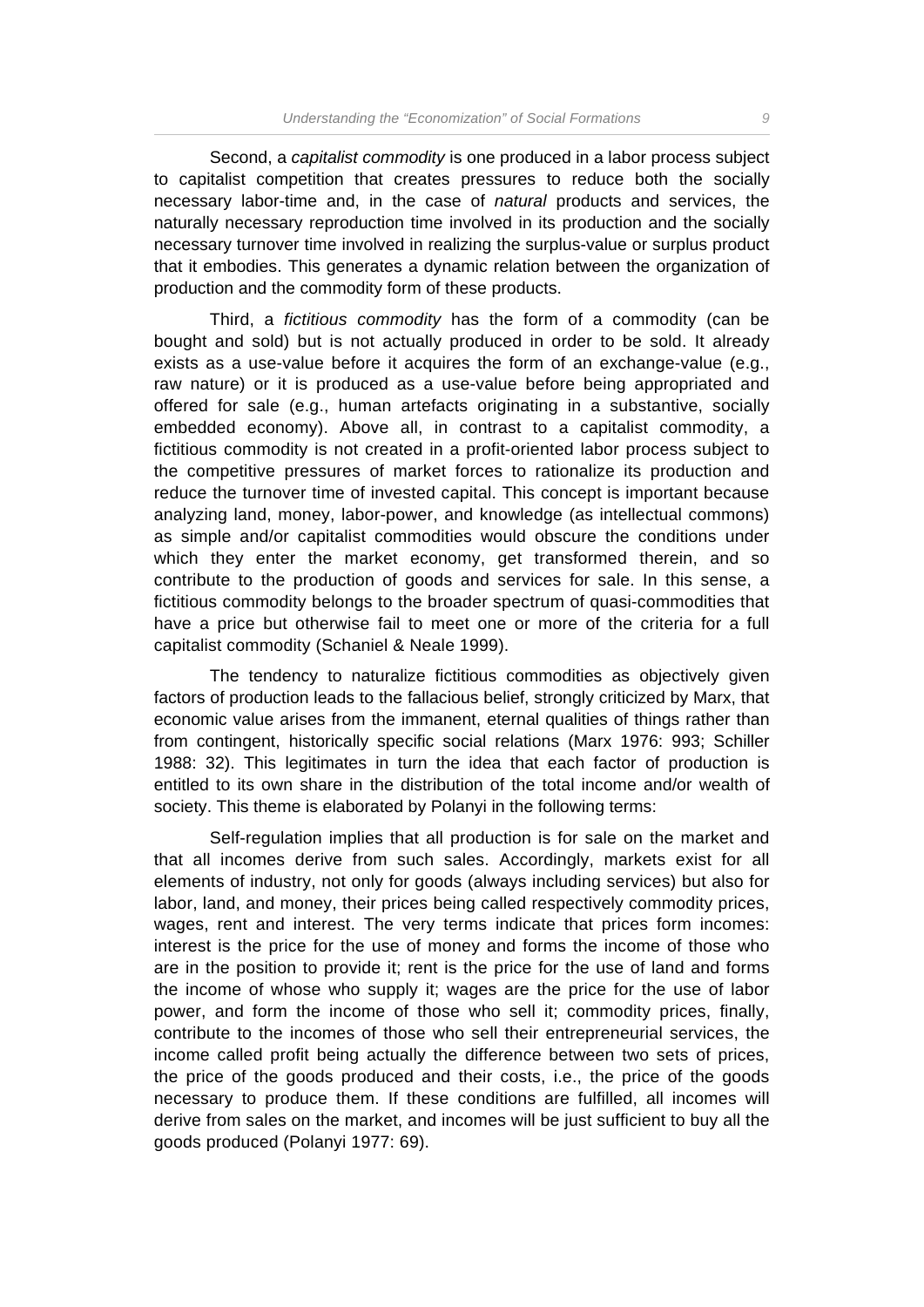By analogy, just as wages are the market price for the use of labor power, rent is the market price for the use of land, and interest is the market price for the use of money capital, we can interpret royalties in their different forms as the market price for the use of knowledge as a quasi- or real commodity (intellectual property). Focusing on social relations rather than naturalized factors of production matters not only for a general understanding of the market economy as Polanyi knew it but also for the role of information, knowledge, and intelligence in *post-industrial economies*. One must ask under what conditions knowledge gains the form of a commodity. Insofar as knowledge is collectively produced and is not inherently scarce (in economic terms, it is a *non-rival* good), it only acquires a commodity form insofar as it is made artificially scarce and access thereto depends on payment of rent. Hence, instead of naturalizing knowledge, one should assume that "information is not inherently valuable but that a profound social reorganization is required to turn it into something valuable" (Schiller 1988: 32).

As Polanyi emphasized, there is nothing natural about the market economy. This is especially clear in the rise of intellectual property as a revenue category that purportedly rewards intellectual creativity. Historically, the production of knowledge occurred outside the market, in institutions such as guilds, universities, religious bodies, or state institutions; and it was rewarded through patronage, prestige, prizes, or income tied to rank or status rather than to economic performance. This was recognized in Bell's early claim that, since the free circulation of knowledge offers no incentives to firms to produce, it must be created by some "social unit, be it university or government" (Bell 1979: 174). Or, as Polanyi concluded, "[s]cience and the arts should always be under the guardianship of the republic of letters" (Polanyi 1957: 255). This contrasts markedly with the growing importance of intellectual property rights (IPRs) as the basis for remunerating suppliers of information, knowledge, and intellectual creativity. Indeed, in contrast to the institution of property rights in land, labor–power, and money, IPRs are distinctive because they have been extended to secure the average rate of profit for immaterial goods and services but do so by establishing a legal monopoly that enables intellectual property owners (who may well not be direct knowledge workers) to earn super-profits provided effective demand for their products continues.

Investigating the commodification of knowledge, which is a relatively recent phenomenon in a world-historical perspective, provides useful insights into the nature of economization, marketization, and monetization that can be applied to other cases. For a consideration of knowledge indicates that there are five ways in which it can be evaluated in relation to the commodity form: as a non-commodity, fictitious commodity, other type of quasi-commodity, real commodity, and basis of fictive capital. First, as an intellectual commons that circulates more or less freely in society through reciprocity and/or is produced and distributed through non–market mechanisms (such as patronage), it is a non-commodity. Second, when the intellectual commons is enclosed through non-market mechanisms and circulates as private property within the market, it can be regarded as a simple fictitious commodity. Third, when intellectual labor is formally and/or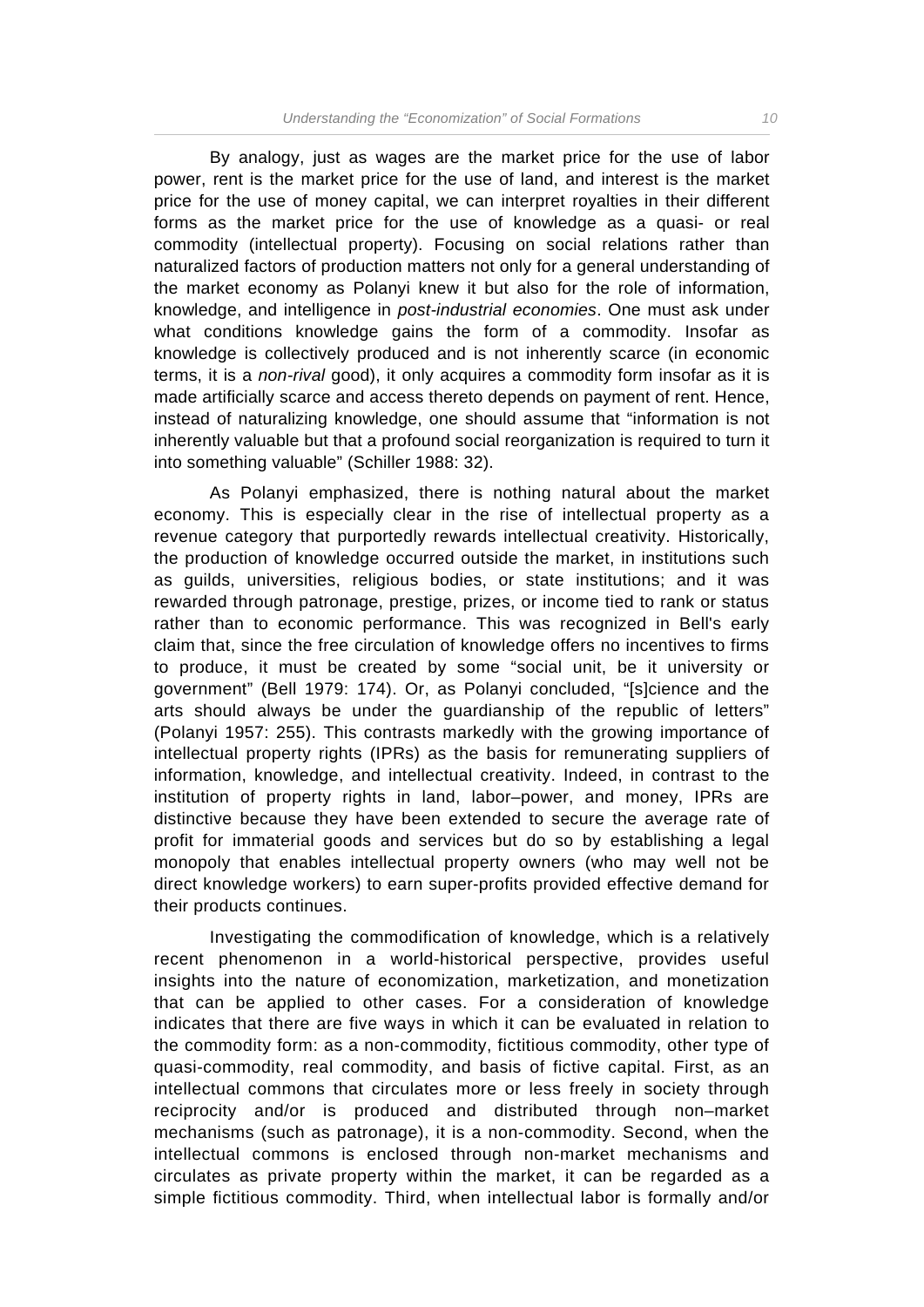really subsumed under relations of capitalist exploitation and is transformed into immaterial goods and services, then it becomes a fictitious commodity like other forms of labor-power and can become embedded in quasi- or real capitalist commodities. The latter possibility will occur to the extent that the reflexive application of knowledge to the production of knowledge (i.e., information-rich, knowledge-intensive, or otherwise creative goods and services produced for sale) is subject to competition between different capitals to minimize the socially necessary labor-time embodied within them and reduce the socially necessary turnover time of the capital invested in their production. Fourth, when the revenue streams to producers of information-rich, knowledge-intensive, or otherwise creative goods and services are guaranteed by IPRs rather than normal market mechanisms analogous to *technological rents*, then we can talk of information, knowledge, and creativity as the basis of *fictitious capital* or even of *fictive capital*. The last category reflects the power of abstraction of capitalism that can reduce intellectual capital (embodied in intellectual property rights) to an anticipated flow of future revenue streams that can be bought and sold in secondary markets. By analogy, the power of abstraction permits *land* to be securitized in terms of future flows of absolute and differential rent and also enables money to be traded in futures markets and derivative markets. In relation to labor-power, the logic of capital reduces concrete labor to abstract social labor. Since this is a generic feature of capitalism, however, the appropriate analogy with the securitization of rents, interest-bearing capital, or IPR revenues would be the calculation of future earnings in relation to labor-power considered as human capital (see Table 1).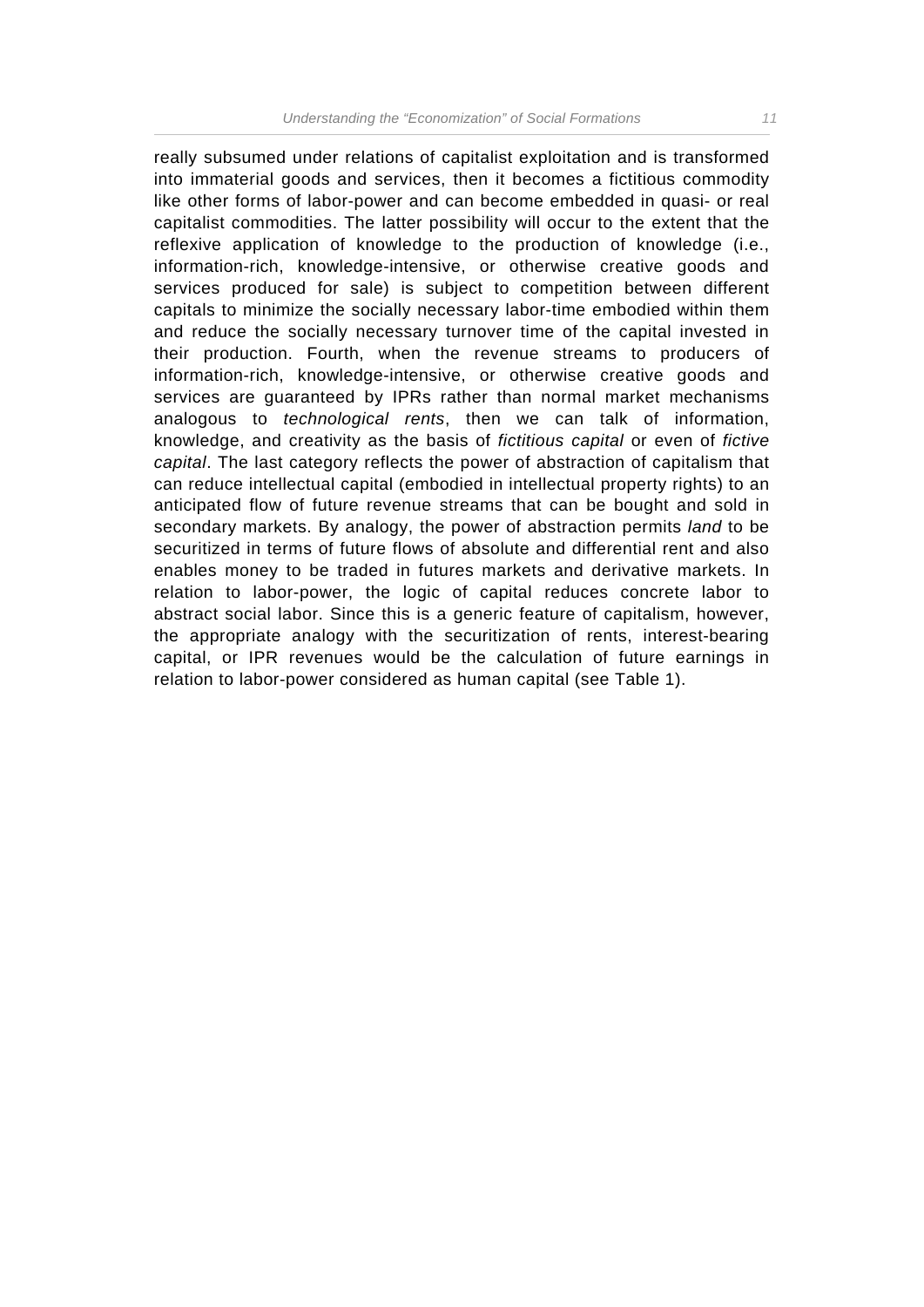|             | Commodification<br>Pre-                                  | Commodification<br>Pre-                                                            | Commodification<br>Quasi                                                                             | Commodification<br>Fictitious-                                                                       | <b>Fictive Capital</b>                                                          |
|-------------|----------------------------------------------------------|------------------------------------------------------------------------------------|------------------------------------------------------------------------------------------------------|------------------------------------------------------------------------------------------------------|---------------------------------------------------------------------------------|
| Land        | Virgin land/<br>raw nature                               | Appropriated and<br>transformed<br>land/nature                                     | improvements in<br>Profit-oriented<br>land/nature                                                    | biofuels; genetically<br>Land reclamation,<br>engineered<br>organisms                                | Securitization of<br>differential rents<br>absolute and                         |
| Labor-Power | apacity<br>labor<br>Generic ca<br>for human              | offered for sale<br>concrete labor<br>Capacity for                                 | (Re-)skilling labor-<br>power, shaping<br>labor supply                                               | Limit case would be<br>Breeding farm and<br>laboratory animals.<br>cloning slave labor<br>for profit | discounted revenue<br>Human capital as<br>stream                                |
| Money       | Householding,<br>Redistribution,<br>Reciprocity,<br>etc. | Symbolic tokens for<br>exchange of goods/<br>services, payment<br>of taxes, tithes | bank action to raise<br>money, credit, etc.<br>performance of<br>relative price &<br>Private/central | Commodity money<br>(e.g., silver, gold)<br>capitalist labor<br>produced in<br>process                | markets in interest-<br>capital, derivative<br>Interest-bearing<br>rate futures |
| Knowledge   | collective resource<br>Knowledge as<br>cumulative        | commons for sale<br>Private enclosure<br>of intellectual<br>at a profit            | intellectual labor to<br>subsumption of<br>sell creativity<br>Formal                                 | produced entirely<br>abor process for<br>within capitalist<br>New drugs<br>sale                      | Securitization of<br>Property Rights<br>Intellectual                            |

**Table 1: Non-Commodities, Quasi-Commodities, Commodities, Fictitious Commodities, Fictive Capital**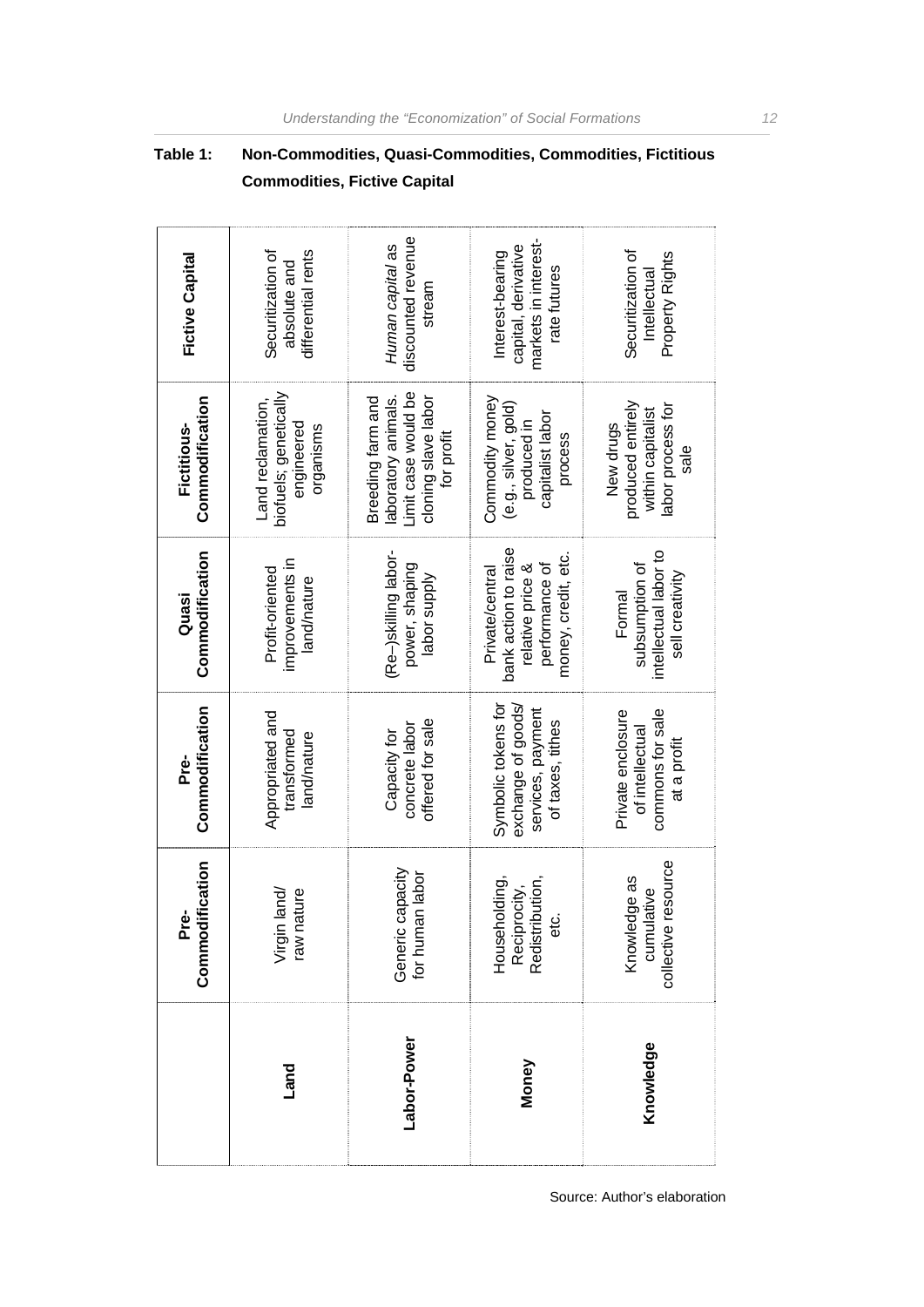## **4. Economization and Marketization are** *not* **the same as Economic Determinism**

*Pace* orthodox Marxism, there is no *determination in the last instance* even where the economy has been disembedded from the wider ensemble of social relations. This is excluded because the dynamic of the profit-oriented, marketmediated process of accumulation still depends on extra-economic conditions that it cannot guarantee. This section discusses four main forms of economic determinism that have been associated with historical materialism. It excludes technological reductionism because it is virtually absent from Marx/Engels (Bimber 1990; Frison 1988; Llobera 1979; McKenzie 1984; Rosenberg 1976). The four forms are:

- (1) Economic structures unilaterally determine the superstructure. This strong version of economic reductionism is implausible given Marx's commitment to dialectical rather than mechanical analysis and, even more, his many statements on 'Wechselwirkung', 'Rückwirkung', etc.
- (2) Economic forms determine the overall character of a 'Gesellschaftsformation' as a coherent set of social forms – with their content more open to variation subject to its long-term compossibility with the dominant economic forms, insofar as these continue to be reproduced. This is a strong but thin economic determinism – strong in according causal primacy to economic forms but, because less is said about content, weak in terms of the scope of determination.
- (3) Class relations based on the technical and social relations of production give rise to economic class struggle (which may spread to other social fields) and this is the motor of history. Where class belonging and identities are grounded exclusively in economic relations, this is a strong form of agential economic determination. Where class struggle is overdetermined by political and ideological forms and relations, with their own logics and organizational principles, we have class rather than economic reductionism. Both types are typically *thick* in terms of the scope and density of their social effects.
- (4) *Economic dynamics* have a stronger influence on social development than the dynamics of other societal *layers* (e.g., law, politics, religion, art, philosophy) but the latter also influence economic development and other spheres. In short, they are reciprocally but asymmetrically related because economic dynamics are more powerful in the long run. This is a weak but thick determination. It is also the meaning of economic determinism that makes most sense for present purposes and one that I will elaborate below in terms of ecological dominance (for further discussion of these four possible meanings of economic determinism with supporting quotations from the classic texts of historical materialism, see Jessop 2011).

Dismissing the ultimately determining role of the forces of production and/or the technical and social relations of production for an entire social formation does not, however, exclude their importance within the economy. Here the principle of economic determination can be stated in terms of the primacy of production in the overall circuit of capital. By extension, it means the primacy of productive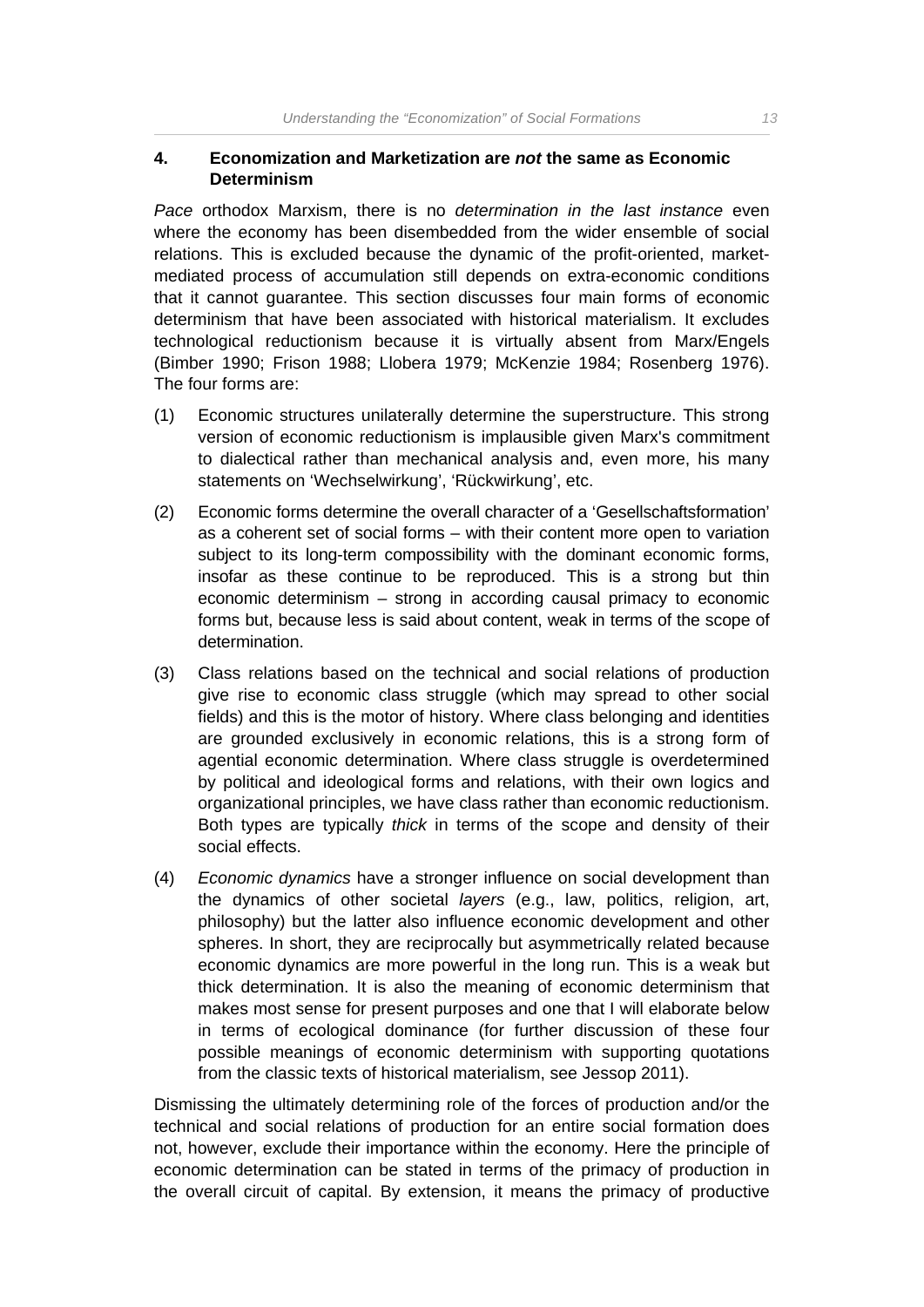capital (not to be equated solely with industrial capital) over money or commercial capital. This involves no more (but certainly no less) than the fact that wealth must first be produced before it can be distributed. The rise and fall of the socalled new economy based on the dot.com bubble, of the real-estate bubble associated with sub-prime mortgages, or, more generally, the massive collapse of leveraged financial assets associated with the North Atlantic Financial Crisis and Great Recession illustrate this well.

#### **5. Differential Accumulation as a Principle of Societalization**

The self-valorization of capital can occur where most of the key inputs into capitalist production take the form of (real or fictitious) commodities; there is effective control over labor-power within the labor-process; the environment is sufficiently stable to enable capitals to systematically orient their activities to opportunities for profit; and profits can be realized and reinvested. None of this requires that all social relations have been subsumed under the commodity form and entirely subordinated to market forces. Indeed, capitalism would be impossible if this were so. On the contrary, there is wide variation in how far capitalist market forces (and the associated logic of profit-seeking) come to dominate the overall organization and dynamics of social formations. This raises questions about the conditions under which accumulation can become the dominant principle of societal organization (or societalization). This implies in turn that there is ample scope for conflict over societal projects that privilege quite other organizational principles as well as for conflict over rival projects based on the same principle.

Capitalist or bourgeois societalization (the organization of a social formation under the dominance of profit-oriented, market-mediated differential accumulation as the axial principle of social organization) involves far more than continuing accumulation. Market exchange and capital accumulation can also occur in theocracies, national security states, new nations, revolutionary situations or state socialist societies. What bourgeois societalization involves in addition to the mere fact of commodity production and exchange is the relative subordination of an entire social order to the logic and reproduction requirements of capital accumulation. This could be described as "the embedding of the market economy in a market society" (Polanyi 1957); as the development of an *historic bloc* between the economic base, juridico-political superstructure and forms of consciousness (Gramsci 1971); or as the rise of a *bourgeois civilization*.

Four different mechanisms can contribute to such a situation: economic determination in the first (not last) instance, economic domination, bourgeois hegemony, and ecological dominance. The first mode is a systemic feature of economic activities considered from the viewpoint of material provisioning; the second concerns the institutional and organizational dimensions of structural power in the economy and/or the relation between economic agents and extraeconomic forces; the third operates initially on an ideational plane – although successful hegemony also tends to become structurally embedded and dispositionally embodied; and the fourth concerns the systemic relations between the economy and other systems. Each mode of determination has many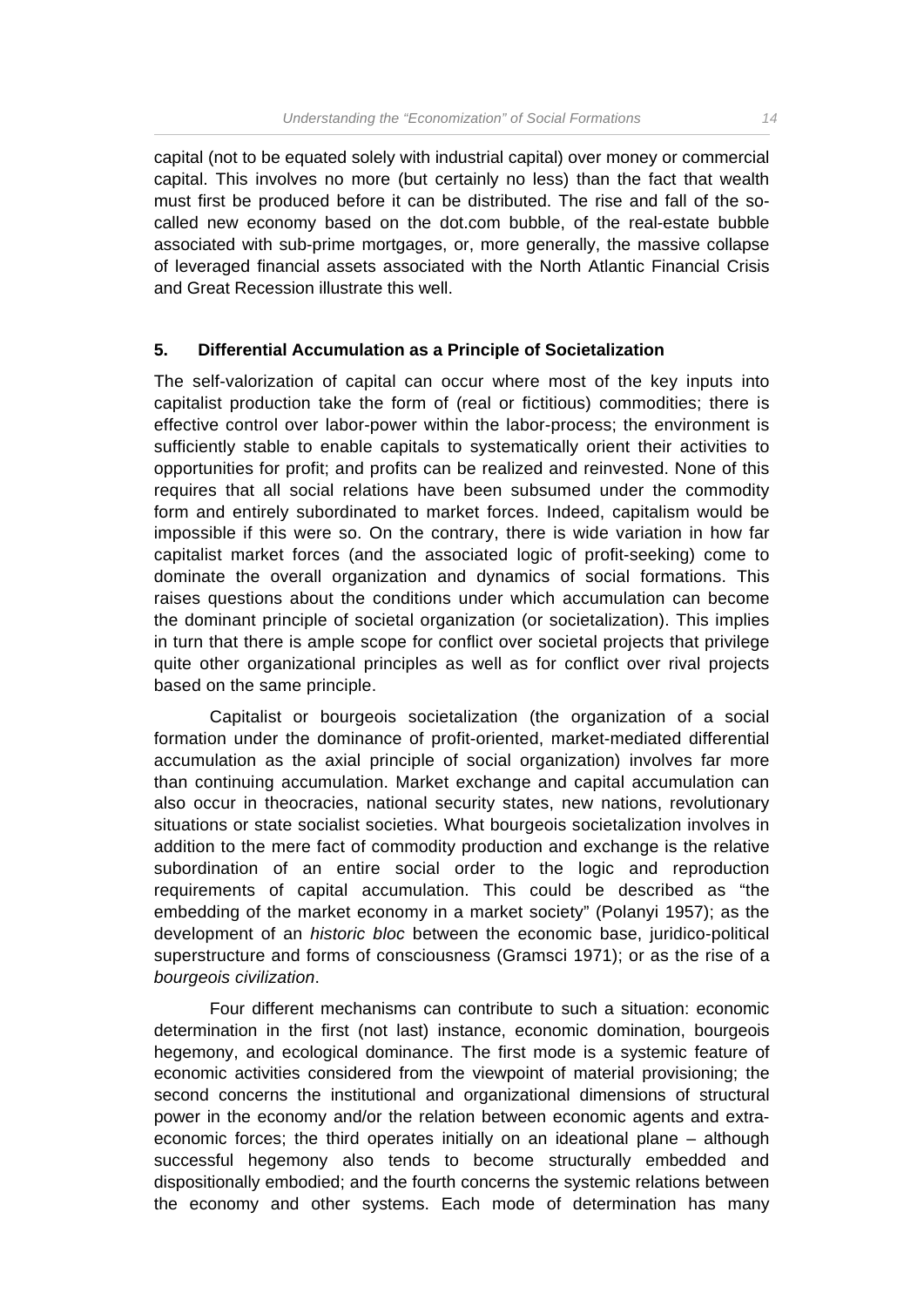mechanisms and aspects as well as its own conditions of existence. As such they are doubly tendential, i.e., they operate as tendencies only insofar as their respective conditions of existence tend to be reproduced (on the doubly tendential nature of tendencies, see Jessop 2009).

*Economic determination* in the first instance concerns the primacy of production in economic activities, expressed in capitalist economies as the primary role of productive capital in the circuit of capital. In short, in the capitalist mode of production, where wealth takes the form of an 'ungeheure Warensammlung', value must first be produced before it can be realized, redistributed, and reallocated. This means in turn that the course of capital accumulation is primarily shaped by the organization of the capitalist economy under the dominance of the value form and its dynamic mediation through the capitalist law of value. Because production lies at the heart of the circuit of capital, productive capital's performance is vital to the overall accumulation process. This implies that the real rates of return on money capital (including credit), commercial capital, and landed capital depend in the long term on continued valorization of productive capital. In turn this depends on capital's continued ability to control the terms, conditions and performance of wage-labor and, since added value can be realized only through sale of commodities at appropriate volumes and prices, to ensure that its products are marketable.

*Economic domination* refers to the primacy of those who control strategic resources in a given commodity chain and or broader set of economic activities, e.g., oil in the Fordist and, indeed, post-Fordist economy, gene patents in biocapitalism, or credit during a liquidity crisis. This aspect is internal to the economy and concerns the power of one or another fraction of capital (or simply a cartel or even a single firm) to impose its immediate interests on other fractions, regardless of their wishes and/or at their expense. Such domination can derive directly from the position of the relevant fraction (cartel, firm) in the overall circuit of capital in a specific economic conjuncture and/or indirectly from the use of some form of extra-economic coercion (including the exercise of state power). By extension, economic domination also includes the relative *strike power* or *blackmail power* of the profit-oriented, market-mediated economic order vis-à-vis other institutional orders and social systems because of the latter's material dependence on specific economic inputs (whether specific goods and services, general income, or credit). In other words, this second aspect refers to the capacity of capital in general, a given fraction of capital, or particular capitals to steer the evolution of other institutional orders in line with the demands of capital accumulation, either through sheer structural power or through specific strategic capacities. Such domination is grounded in the nature of capitalism, can express itself in several ways, and can, in certain circumstances, become a major element in the more general ecological dominance of capitalism (see below).

*Economic Hegemony* involves the capacity of given social forces to define the leading economic imaginary, prompting other forces to adapt their own technical paradigms, business models, and growth strategies to this economic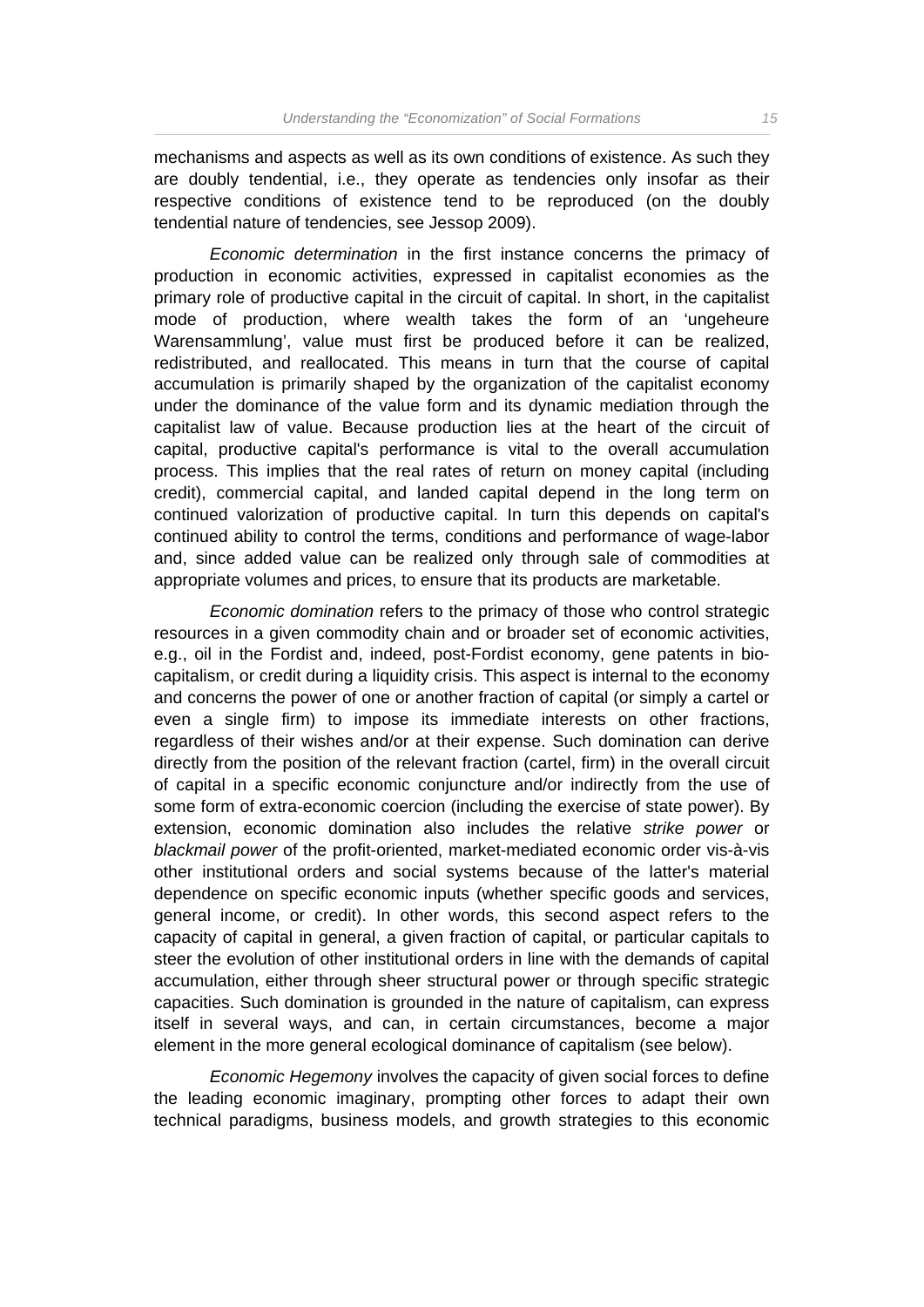hegemony. It exists where a given accumulation strategy<sup>1</sup> is the basis for an institutionalized compromise between opposed social forces for coordinating, governing or guiding activities within and across different institutional orders around the pursuit of a particular economic trajectory. Interests are not only relational but also relative, such that a given actor only has interests in relation to others and relative to different spatial and temporal horizons. The imagined general interest limits the identities and relations relative to which interests are calculated; and it defines the spatial and temporal horizons within which this occurs. It involves specific notions about which identities and interests can be synthesized within a general interest, about the articulation of different temporal horizons (short-, medium- and long-term, business cycle, electoral cycle, long wave, etc.), and about spatial horizons (local, regional, national, supranational, etc.). Thus, a conception of the general economic interest privileges some identities, interests, and spatio-temporal horizons and marginalizes or sanctions others. It also refers to what is needed to secure an institutionalized class compromise appropriate to that accumulation strategy and to address wider problems of social cohesion. In all these respects it is closely related to spatiotemporal fixes. The conditions for accumulation and regulation often get identified only through a trial-and-error search that reveals them more through repeated failure than sustained success. There is nothing in the economic logic of accumulation that entails that it will inevitably subordinate other institutional orders or colonize the lifeworld. To the extent that this occurs, it depends on the outcome of political and ideological struggles around political projects and hegemonic visions as well as on the ecological dominance of the circuit of capital.

*Ecological dominance* concerns the thick but weak form of economic determination noted in the preceding section. In essence, it can exist to the extent that, in a social formation characterized by a plurality of functionally differentiated systems that are formally equal and non-substitutable, one system (in this case, the profit-oriented, market-mediated economy) is less equal than the others. In short, it has more influence on their development, positive or negative, than they have on it. Since this concept is both unfamiliar in the social sciences generally considered and crucial to the present argument, the next section introduces it in more detail and then elaborates some of its consequences.

#### **6. Ecological Dominance**

This concept was initially developed in the biological sciences. Ecological dominance refers there to the fact that one species exerts an overriding influence upon the other species in a given ecological community. This idea can usefully be extended to social systems. This requires that due allowance be made both for the specificities of social systems as communicatively or discursivelymediated systems and for the capacity of social forces to reflect on, and learn

<sup>1</sup> Accumulation strategies are formulated on many scales of economic activity from the different units of a firm through the branch or region to the national or supranational bloc. Different types of actor play a leading role in each case. For a discussion of dimensions of accumulation strategies at the firm level, see Williams et al. 1983, and, at branch level, Ruigrok and van Tulder 1995.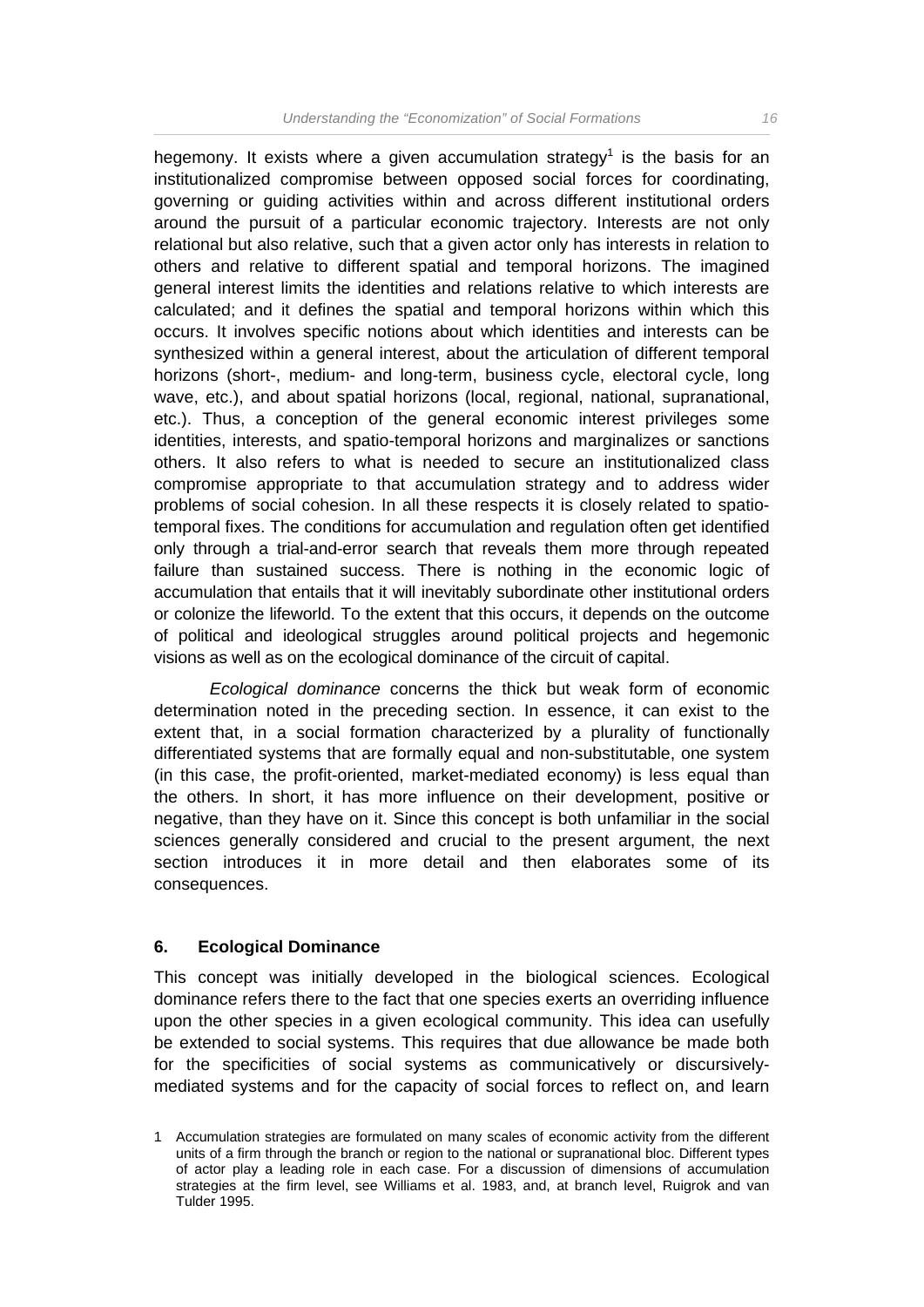about, their own evolution, to engage in deliberate attempts (successful or not) to guide it, and even to modify the forms in which evolution itself evolves (Willke 1997: 48-51). Thus regarded, ecological dominance refers in general terms to the capacity of a given system in a self-organizing ecology of self-organizing systems to imprint its logic on other systems' operations through operational coupling, blind co-evolution, interpenetration, structural coupling, structural drift, ecological dominance, and strategic co-ordination to a greater extent than other systems can impose their respective logics on that system. $<sup>2</sup>$ </sup>

To avoid simple reliance on the natural science metaphor of ecological dominance, let me explicate the meaning of the preceding terms in more social scientific language. Each of the seven concepts mentioned in the preceding paragraph identifies a different type of dialectical causal relation whose combination permits us to theorize an open-ended, non-deterministic dialectical interaction that nonetheless displays a non-teleological, long-term directionality.

To explicate these relations I will draw on the work of Niklas Luhmann and other scholars who work with self-organizing systems theory. Later I will show that these ideas can also be discerned in the work of Marx and Engels and in other contributors to historical materialism.

Let me first present the twin theoretical challenges that a persuasive account of ecological dominance must confront. These challenges are posed by modern systems theory in terms of the non-substitutability of functionally differentiated systems. The first challenge is structural. For modern system theory implies that no single functional (autopoietic) system could determine societal development *in the last instance*. All such systems have absolute (not relative) operational autonomy. For example, the modern economy is a selfperpetuating system of payments; the modern legal system is a self-contained and self-modifying system of legally-binding legal decisions; the science system is a self-perpetuating system of scientific communications coded in terms of true/false; and the political system produces collectively binding decisions that generate further political decisions. Other functional systems explored by Luhmann include religion, art, the family system, health care, and, a late addition, the mass media. Nonetheless any such operational autonomy is limited by a given system's relation to its external environment and, more specifically, by its material dependence on the performance of other systems that operate according to their own codes and programs. These constraints can be read as sources of relativization of autopoiesis and encourage the relevant system to construct simplified, selective models of these constraints and integrate these models into its operations. Each system will model these constraints differently, reflecting their observed relevance to its own reproduction. Despite such constraints, however, each system can maintain its operational autonomy insofar as it has its own operating codes and has sufficient time to implement them, faces competing demands so that it can choose which to process, and has the general legitimacy or societal trust needed to operate without having constantly to justify its specific activities on each occasion. Without such conditions, a functional system can lose its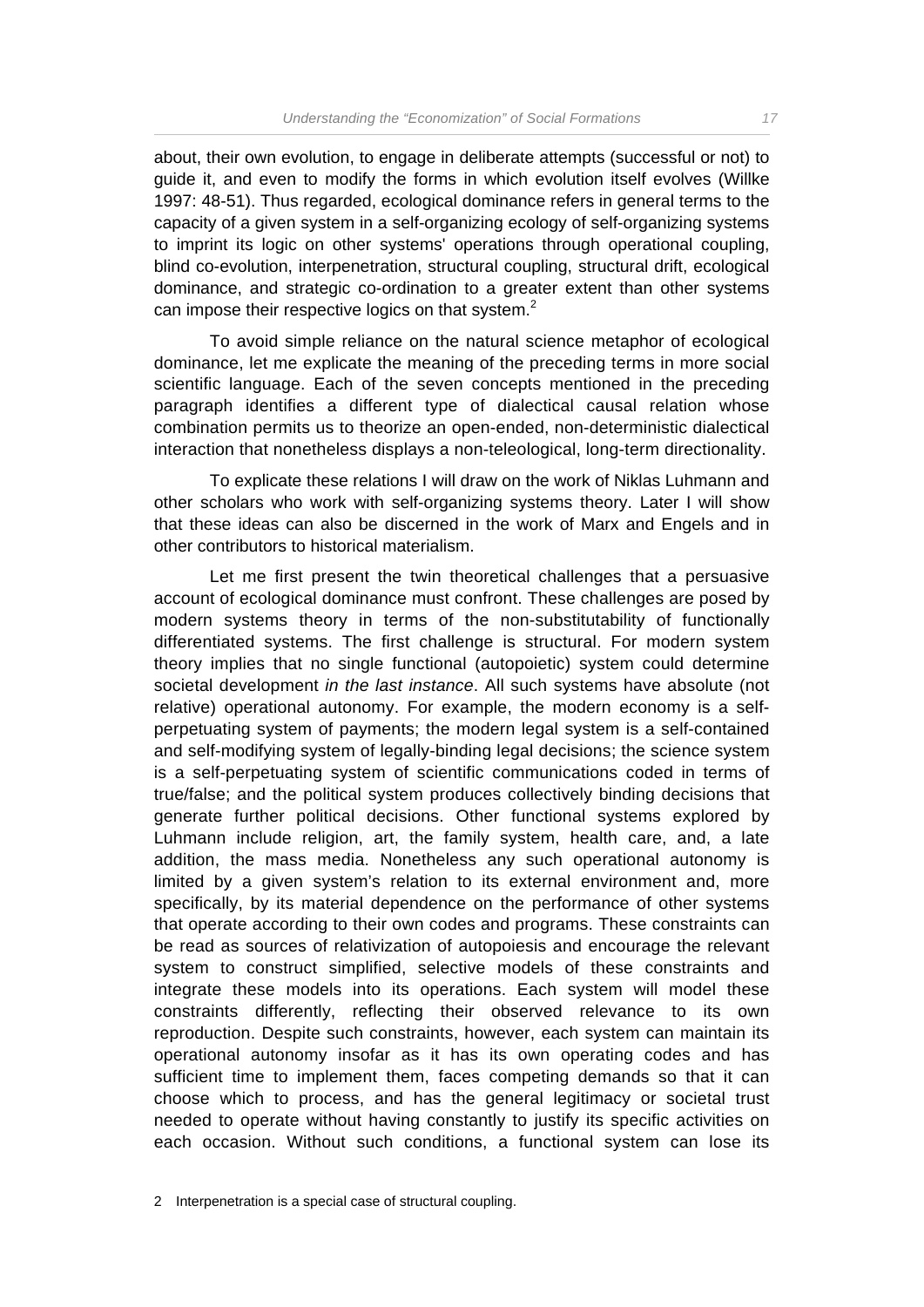operational autonomy. This poses an interesting question, pursued below, about the conditions under which other functional systems might lose some operational autonomy to the economy (or, indeed, *vice versa*).

The second challenge is strategic. For modern societies are so highly differentiated and polycentric that no single system, central decision-making body, or ruling class could ever coordinate their diverse interactions, organizations, and institutions and ensure their harmonious cooperation toward a common end. Once systems reach *autopoietic take-off*, they only respond to problems defined in their own terms. External demands stated in other codes and/or in terms of more general *noise* from the everyday *life-world* will be dismissed as irrelevant or else handled as an irritation to be avoided or overcome in whatever way the perturbed system itself thinks fit.

While these challenges seem daunting at first glance, I believe that there are sufficient resources even within modern systems theory to show why they can be overcome. Let me elaborate this in terms of the seven concepts introduced at the beginning of this section.

- (1) For Luhmann, every functional system is *operationally coupled* to its environment whenever it responds to perceived irritations and perturbations that it attributes to that environment. The key point about such coupling is that, while it is purely momentary, it can lead to unintended path-dependent effects.
- (2) Extending this argument to the self–organizing ecology of operationally autonomous functional systems, the evolution of world society (as the horizon of development of functional differentiation) always occurs through *blind coevolution*. This process is nonetheless shaped by the interdependencies among functional systems insofar as they constitute mutually relevant environments with the result that the evolution of each is conditioned by *disturbances* that are created by other systems and to which they react and adapt, if at all, in terms of their respective codes and programs (Luhmann 1986). Those variations will thereby get co-selected that interfere least with the autopoiesis of the interacting systems and will then get co–-retained as these selections become suitably sedimented in the programs, organizational intelligence, strategic capacities and moral economies of the various coexisting systems (Teubner 1989: 78-9).
- (3) Autopoietic systems may also be related through *interpenetration*. This occurs when an autopoietic system presupposes the complex achievements of another system and can treat them as parts of its own system operations. Luhmann illustrates this from the economic, legal, and political systems: for the economy depends on the securing of its juridical and political conditions of possibility; and the legal and political systems depend in turn on the performance of the economy for revenues, legal cases, and political legitimation. Organizations are an important site of interpenetration – indeed Luhmann describes them as 'Treffräume für Funktionssysteme' (Luhmann 2000a: 398).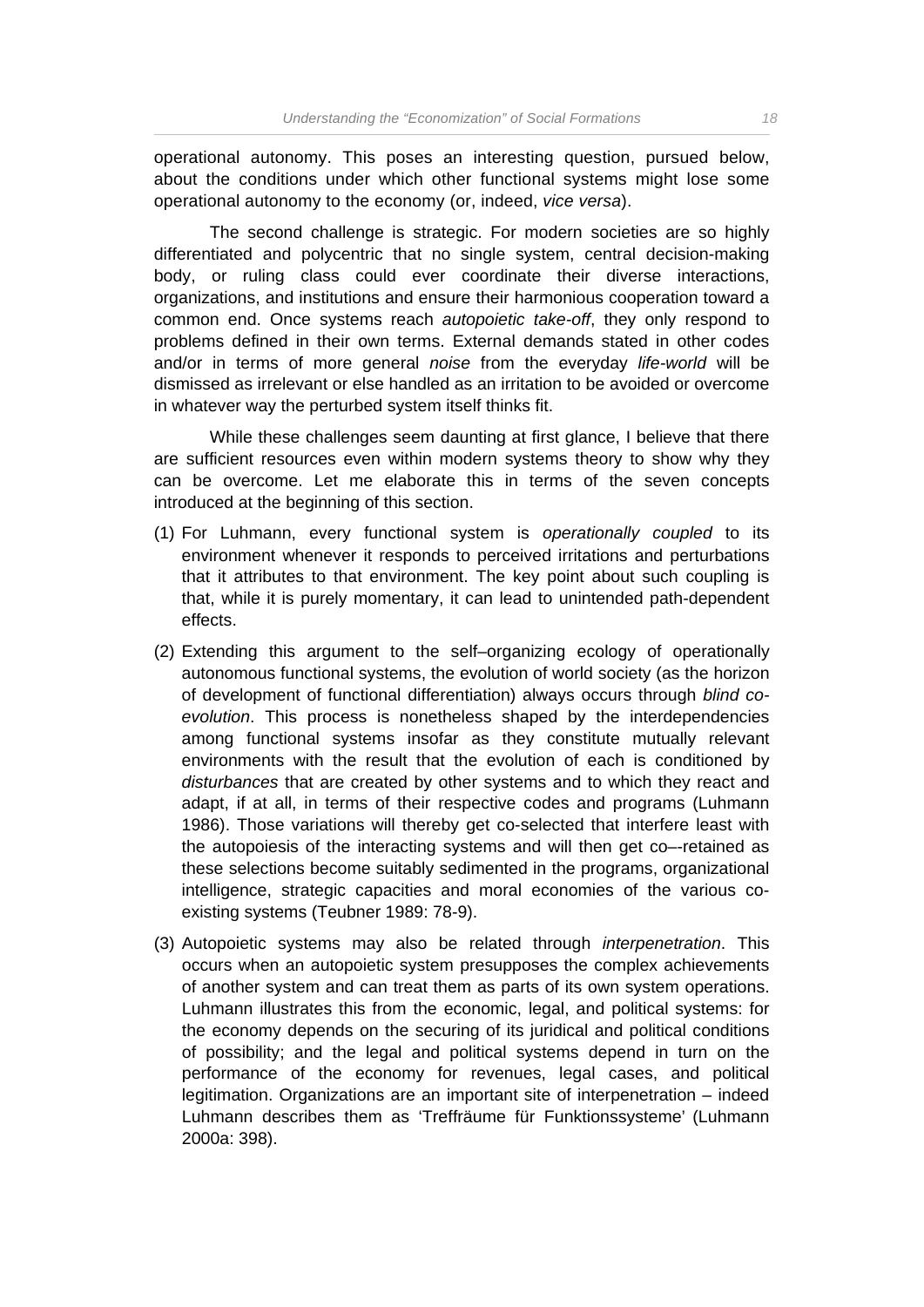- (4) *Structural coupling* occurs where systems evolve structures that connect systems and facilitate mutual responsiveness in the application of their respective codes. $3$  There are few such structures at the system level and they allow only a limited range of adaptations. For example, Luhmann identifies three structures that facilitate coupling among the economic, legal, and political systems: property, contract, and constitution. These structures have different meanings in each system and trigger different sets of operations in each; but they also connect the systems (Luhmann 1997: 787). Luhmann also observed a particularly tight structural coupling among the economic, legal, political, and science systems compared to the mutual irritations between these and other functional systems in world society (Luhmann 2000b: 382).
- (5) *Structural drift:* Where systems are regularly subject to continuing irritations of a specific type, routine forms of dealing with them may develop. These routines are reinforced through the continuing autopoiesis of the coupled systems and become hard to alter (Luhmann 1990b: 408; 1995: 494-495; 1995: 32f; 2000b: 391-392). The sensitivity of organizations to their environment makes them especially susceptible to structural drift through their couplings to various functional systems, leading to various forms of selflimitation (Luhmann 2000a: 397-398).
- (6) *Ecological dominance* originally refers to the relative dominance of a given species in the overall development of its ecosystem. Luhmann applied it only twice (to my knowledge) to explore possible relations among social systems, once to describe the dominance of bureaucratic organization within the political system and once, more generally, to describe the relation among functional systems. Consistent with his argument that no single system can control other functional systems in world society, Luhmann cites Edgar Morin (1980: 44) on ecological dominance, i.e., an *ecological relation* wherein some systems may be dominant but where none dominates (Luhmann 1987: 109- 110; 1990a: 147–148). This idea was already implicit in some earlier Luhmannian remarks on the world economy (Luhmann, 1974); and many other Luhmannian analyses suggest *to an interested observer* the need for such a concept to provide a more complex account of the relations among autopoietic systems (see also below).
- (7) *Strategic coordination:* while Luhmann correctly notes that a world society formed on the basis of functional differentiation cannot be controlled from a single superordinate instance or center, he does not exclude attempts (with all of their unanticipated, unintended consequences) to coordinate the relations between functional systems through de-centered context steering. Other theorists have noted many other forms of strategic coordination, especially at levels below the world system and, indeed, some attribute, rightly or wrongly, a key role to the state within the political system in this regard, as the addressee in the last instance of appeals to resolve *social* problems.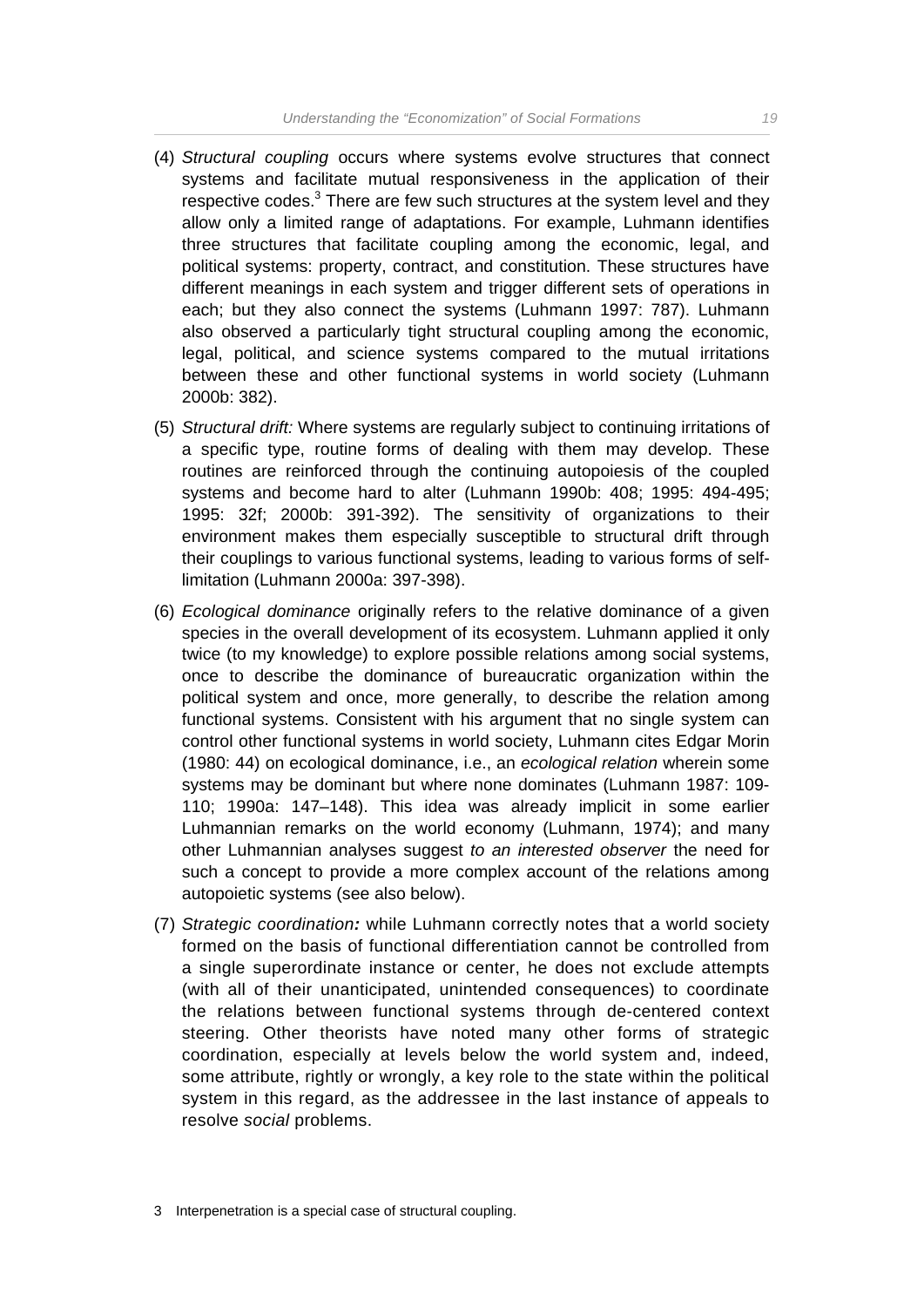The result of ecological dominance operating in the context of the other five types of reciprocal relation could be that one system in a self-organizing ecology of self-organizing systems imprints its developmental logic on other systems' operations more than any of the latter can impose their respective logics on that system. In short, even if all functional systems are equal, some may be more equal than others. The concept can also be fruitfully applied, as the field of organizational ecology indicates, to inter-organizational relations. Ecological dominance is a contingent emergent relationship between two or more systems rather than a naturally necessary property of a single system. It is always differential, relational, and contingent. Thus, a given system can be more or less ecologically dominant; its dominance may vary across systems and in different spheres or aspects of the lifeworld; and/or with changing circumstances; and the continuation of any dominance will depend on the development of the entire social ecosystem as a whole. $4$  This does not mean that the ecologically dominant system will not be affected by the operation of other systems or that specific social forces will not attempt to reverse, brake or guide that dominance. Rather, as its name implies, ecological dominance involves an *ecological relation* where one system becomes dominant in a complex, co-evolving situation; it does not involve a one-sided *relation of domination* where one system unilaterally imposes its logic or will on others (see Morin 1980: 44). This capacity is always mediated in and through the operational logics of other systems and the communicative rationalities of the lifeworld. There is no *last instance* in relations of ecological dominance – they are always differential, relational, and contingent. The relative ecological dominance of a system will differ across systems, depends on specific social relations, and is always doubly tendential.

The obvious question to ask here is whether one functional system is more likely to be ecologically dominant than the others. This is not a question susceptible to a straightforward answer, even for someone favorably inclined to historical materialism, once one recalls that capitalism cannot be reproduced solely through the value form. It depends on other systems and the lifeworld to help close the circuit of capital and to compensate for market failures. Outside a fully imaginary pure capitalist economy, then, capitalism is structurally coupled to other systems and the lifeworld. Thus, the development of the capitalist (market) economy is closely tied to non-economic factors. It never follows a purely economic logic. The question then becomes whether the principle of differential accumulation dominates the evolution of other systems and the lifeworld, or one of these dominates the organization of the market economy in one or other of the guises that it can assume (see above).

#### **7. The Potential for Ecological Dominance**

Building on these arguments and drawing on work on complexity, ecology, and self-organizing systems in the natural and social sciences, I suggest that there are seven analytically distinct, but empirically interrelated, aspects of the social (as opposed to biological) world that affect a system's potential for ecological dominance (see Table 2). A further point to note, not included in the table, is that,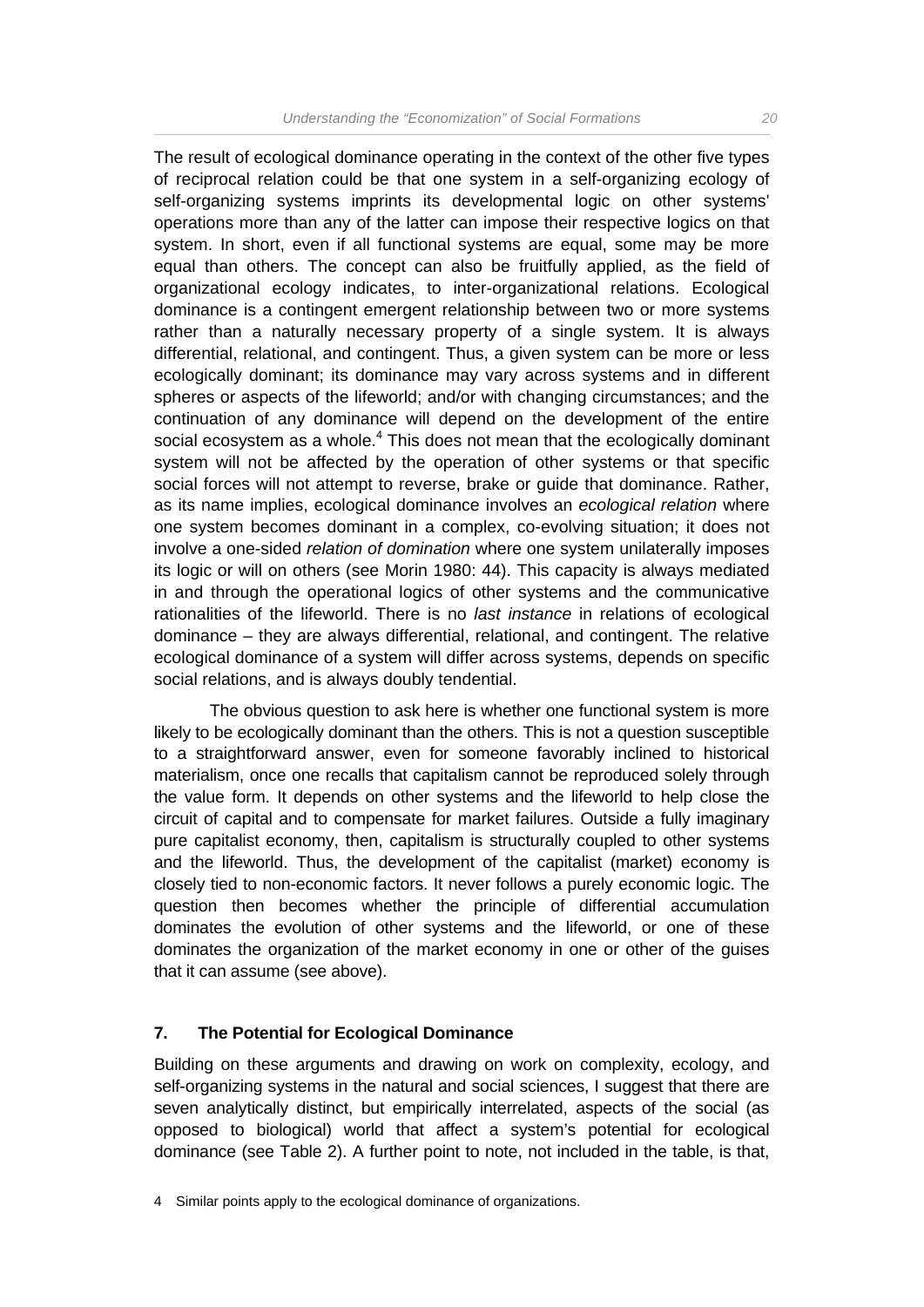because a social ecosystem comprises different types functional systems and subsystems), the relative dominance of specific organizations and subsystems in a given functional system will impact the overall dynamics of ecological dominance of autopoietic system (including various types of organization as well as various.

Drawing on these somewhat speculative and stipulative propositions, I argue that the profit-oriented, market-mediated capitalist economy, with its distinctive, self-valorizing logic, tends to have just those properties that favor its ecological dominance over other types of social relations. And this in turn provides key insights into the nature and the limits of economic determination via economization or marketization. Let me briefly elaborate how these seven principles relate to capital accumulation.

First, regarding the first of the three factors internal to a given system or institutional order that contribute to ecological dominance, the capitalist economy gets increasingly disembedded from other systems, internal competition to reduce socially necessary labor-time, socially necessary turnover time<sup>5</sup>, and naturally necessary reproduction time becomes an ever more powerful driving force in capital accumulation. Extra-economic pressures on the economy are thereby translated into competition among capitals to find new opportunities for profit in these pressures and/or to exit from particular markets in order to preserve capital by investing elsewhere (including in liquid assets). Different degrees of liquidity, flexibility, and fungibility mean that capitals vary in their ability to respond to such pressures and competition. Finance capital controls the most liquid, abstract, and generalized resource and therefore has the most capacity to respond opportunities for profit and external perturbations. Derivatives have developed as the most generalized form of this capacity and, indeed, have an increasing role in the commensuration of all investment opportunities in the world market, serving thereby as a self-generating, self-referential expression of capital in general on a world scale (see Bryan and Rafferty 2006; 2007).

Second, the capitalist economy is internally complex and flexible because of the decentralized, anarchic nature of market forces and the dual role of price formation as a flexible mechanism for allocating capital to different economic activities and as a stimulus to second-order observation, learning and self–reflection. A contributing factor to ecological dominance in the natural world is a given species' superior capacity to tolerate environmental disturbances (Keddy 1989: 18-19). By analogy, this capacity is well-developed in the capitalist economy because of its greater internal complexity (multiplicity and heterogeneity of elements), the looser coupling among these elements, and the high degree of reflexive capacity (self-monitoring) (Baraldi et al. 1998: 151). Moreover, as capitalism develops, different organizations, institutions and apparatuses tend to emerge to express different moments of its contradictions, dilemmas and paradoxes and these may then interact to compensate for market failures within the framework of specific spatio-temporal fixes.

Third, capital has developed strong capacities extend its operations in time and space (time-space distantiation) and/or to compress them in these regards (time-space compression). The mutual reinforcement of such distantiation and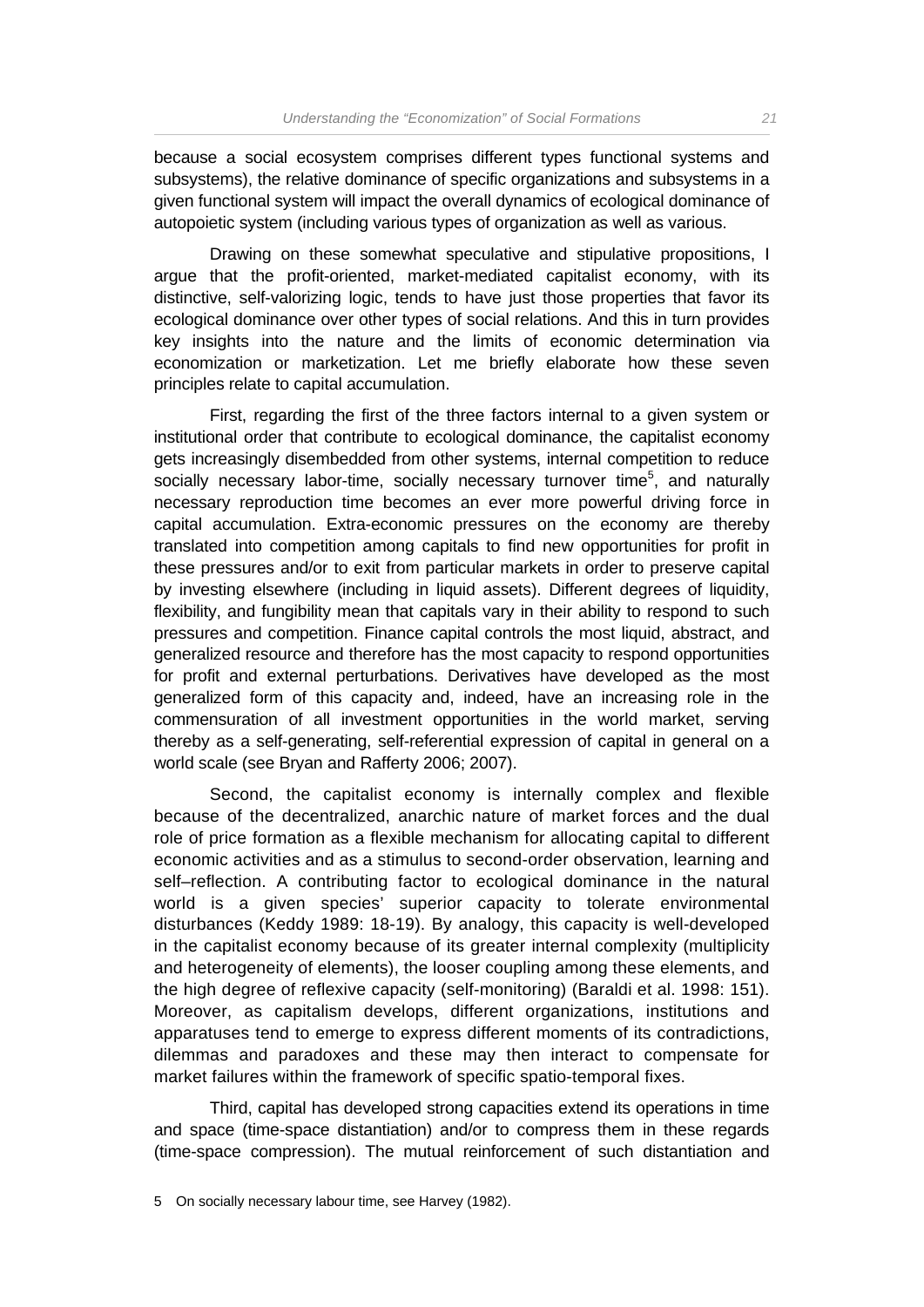compression facilitates real-time integration in the world market and makes it easier to maintain its self-expansionary logic in the face of perturbations. These capacities are related to the anarchic, formal, procedural rationality of the market, its reliance on the symbolic medium of money to facilitate economic transactions despite disjunctions in time and place, its highly developed abstract and technical codes (with well-developed mechanisms of capitalist accounting and monetary returns as its easily calculable formal maximand), and the requisite variety of its internal operations (on Marx and capitalist accounting, see especially Bryer 2006). This increases capital's *resonance capacity* to react to internal and external conditions (Luhmann 1988: 37–41). The greater this capacity relative to other systems, the greater is the scope for capital's ecological dominance.

## **Table 2: Factors Relevant to Ecological Dominance in the Relations among Functional Systems**

| <b>Internal</b>  | Scope for continuous self-transformation because internal<br>competitive pressures are more important than external adaptive<br>pressures in the dynamic of a given system<br>Extent of internal structural and operational complexity and the<br>resulting scope for spontaneous self-adaptation in the face of<br>perturbation or disruption (regardless of the external or internal<br>origin of adaptive pressures)<br>Capacity to engage in time-space distantiation and/or time-space<br>compression) to exploit the widest possible range of opportunities<br>for self-reproduction |
|------------------|--------------------------------------------------------------------------------------------------------------------------------------------------------------------------------------------------------------------------------------------------------------------------------------------------------------------------------------------------------------------------------------------------------------------------------------------------------------------------------------------------------------------------------------------------------------------------------------------|
| Trans–<br>versal | Capacity to displace internal contradictions and dilemmas onto<br>other systems, into the environment, or defer them into the future<br>Capacity to redesign other systems and shape their evolution via<br>context-steering (especially through organizations that have a<br>primary functional orientation and also offer a meeting space for<br>other functional systems) and/or constitutional (re)design                                                                                                                                                                              |
| External         | Extent to which other actors accept its operations as central to the<br>reproduction of the wider system and orient their own actions to<br>its reproduction needs (e.g., through their naturalization within<br>system programs or decision premises as naturalized constrains<br>or imperatives). Organizations also have a key role here through<br>their capacity to respond to irritations and expectations of several<br>functional systems                                                                                                                                          |
|                  | Extent to which a given system is the biggest source of external<br>adaptive pressure on other systems (perhaps through the<br>implications of recurrent system failures, worsening social<br>exclusion, and positive feedback effects) and/or is more important<br>than their respective internal pressures for system development                                                                                                                                                                                                                                                        |

Source: Jessop (2002)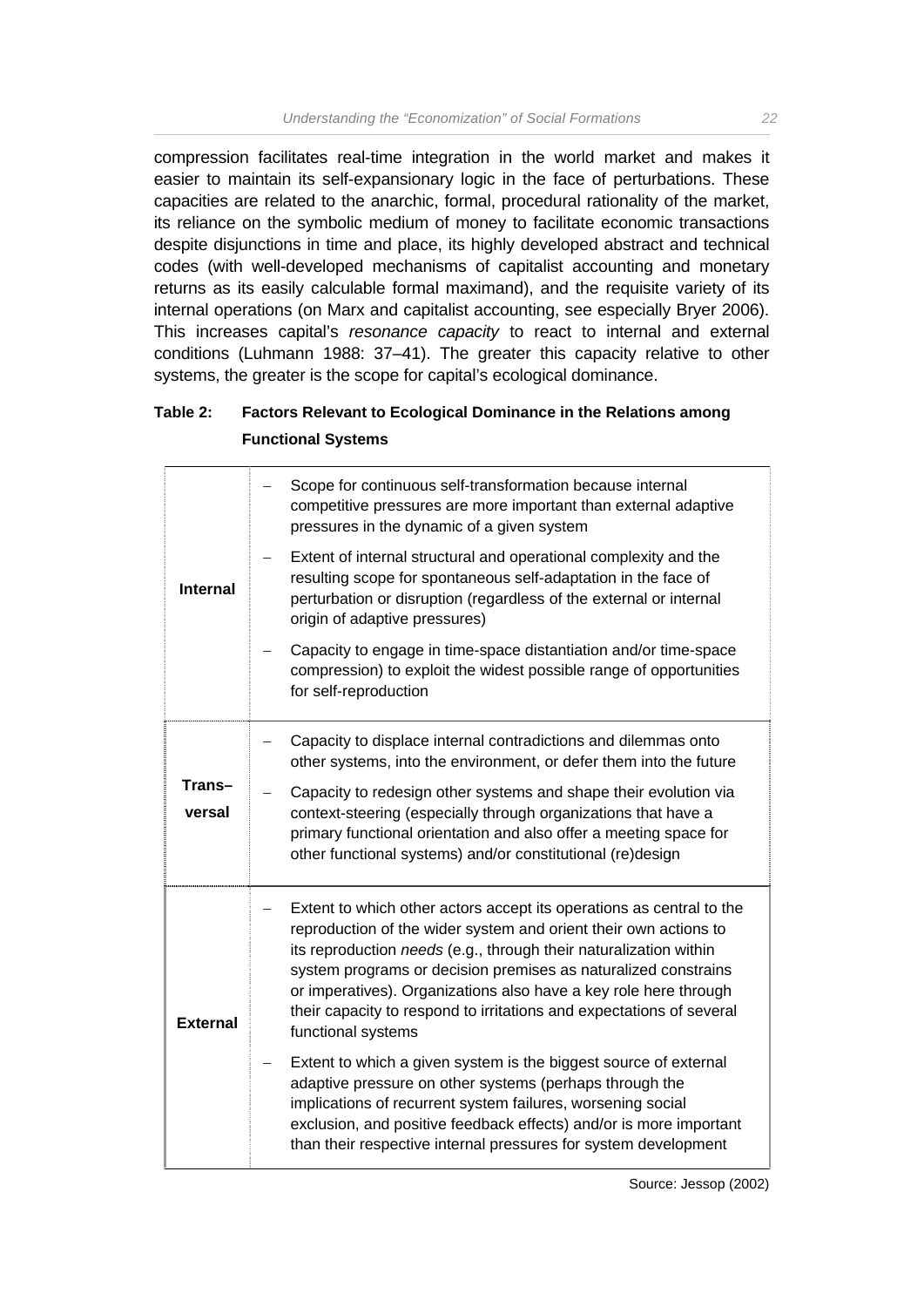Fourth, through these and other mechanisms, capital develops its chances of avoiding the structural constraints of other systems and their attempts at control, thereby increasing its *indifference* to the environment (see Lohmann 1991; Luhmann 1988). This holds especially for the only economic *subsystem* that has become more or less fully integrated on a global scale: international finance (Luhmann 1996). This does not mean that finance (let alone the economy more generally) can escape its overall dependence on the diverse contributions of other functional systems to its operations or, of course, from crisis-tendencies rooted in its own contradictions and dilemmas. Efforts to escape particular constraints and attempts at control can nonetheless occur through its own internal operations in time (discounting, insurance, risk management, futures, derivatives, hedge funds, etc.) or space (capital flight, relocation, outsourcing abroad, claims to extra-territoriality, etc.), through the subversion of the logic of other systems owing to the colonization of organizations central to the latter's operation by the logic of exchange value, or through simple personal corruption.

Fifth, in contrast to natural evolution, where species must adapt to or exit from their environment, social evolution may involve reflexive self-organization and efforts to redesign the environment (see Marx on the distinction between the worst 'Baumeister' and the best bee, *Capital I*: Ch 7, §1). This may extend to efforts to shape the co-evolution of organizations, systems, and, eventually, world society and to change the mode of social evolution (e.g., through extending market relations into ever more spheres of social life). Where different organizations and systems seek to adapt to and/or to change their environment, "the logic of evolutionary progress is toward ecosystems that sustain only the dominant, environment-controlling species, and its symbionts and parasites" (Bateson 1972: 451). This poses the question of the relative capacity of different organizations and systems to change their environment rather than adapt to it and the general limits of societal steering.

Sixth, the primacy of accumulation over other principles of societalization (e.g., national security, "racial" supremacy, religious fundamentalism, social solidarity) depends on the relative influence of the self-descriptions and social values of functional systems, especially as these are articulated and represented in the mass media and public sphere and in struggles for political, intellectual, and moral leadership. The importance of such self-descriptions and values may vary within generalized societal communication (everyday language and the mass media) in relation to: (a) alternative logics of societal organization; (b) secondary coding in each functional system such that economic considerations are decisive in the choice among alternatives that fit its primary function, e.g., choosing research topics, deciding what is newsworthy, calculating quality of life years in the medical system; (c) the decision premises of organizations; (d) the weight of different interests in negative coordination among organizations with different functional primacies (where such coordination aims to avoid mutual blockages in the application of their respective codes), and (e) changing public opinion. The struggle for hegemony will also be easier where social forces crosscut functional systems and seek to harmonize their operations through positive or negative coordination. Parallel power networks are a key mechanism of system and social integration in this regard (Poulantzas 1978; Baecker 2001 & 2006). This does not mean that a hegemonic vision represents the singular identity of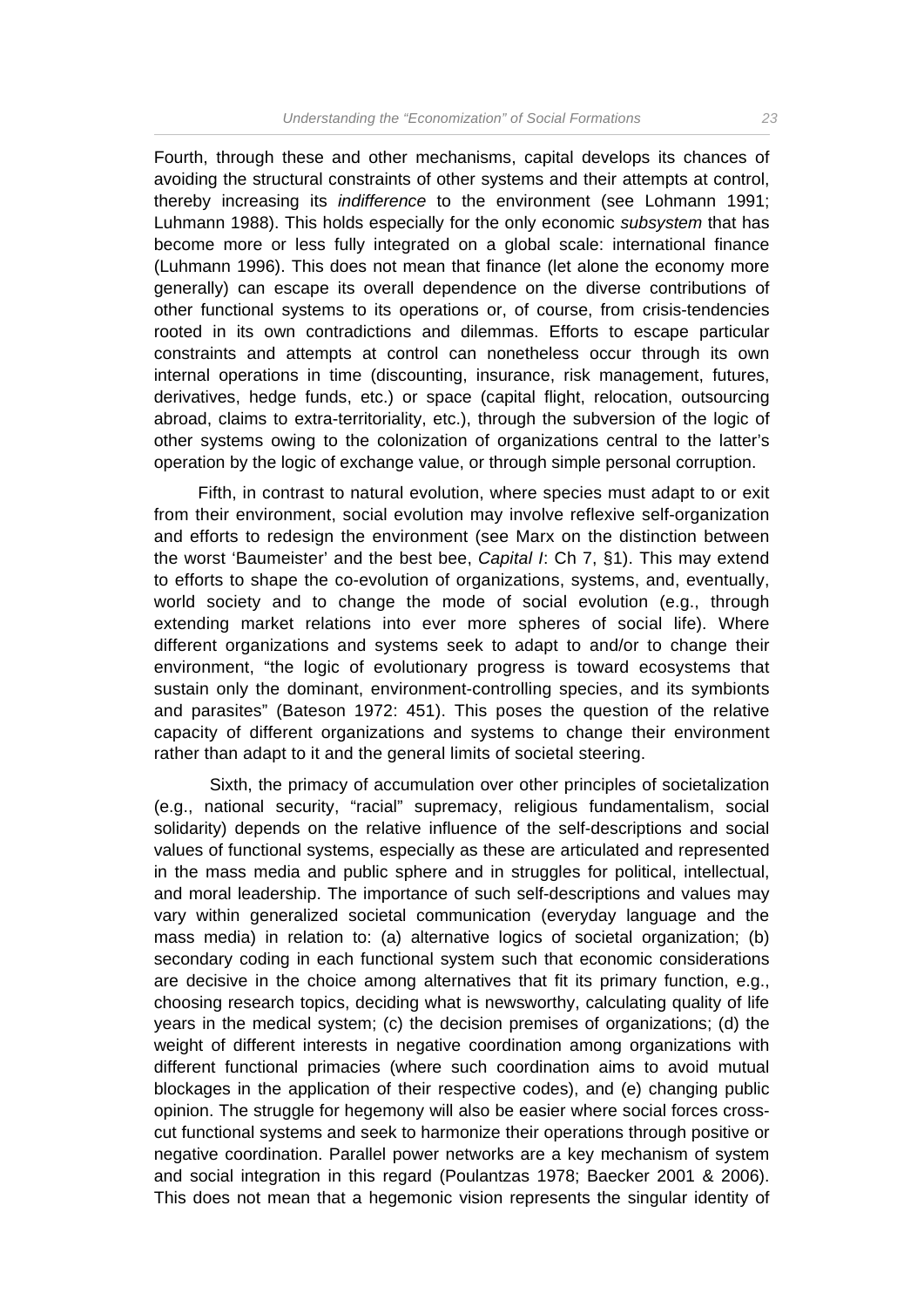[world] society. Its task is not to represent an entire society but a particular set of particular interests as the illusory interests of society (see Marx & Engels 1976; Gramsci 1971).

Seventh, the ecologically dominant system is the most important source of external adaptive pressure on other systems. In general, any increase in the complexity of one functional system increases the complexity of the environment of other systems and forces them to increase their own internal complexity in order to maintain their capacity for autopoiesis (Baraldi et al. 1998: 96). For the first four factors above, increasing internal complexity with repercussions for other systems in an emerging world society is most likely to characterize the world market. Indeed, for Wagner (2006), it is the system with the highest tendency to fail with the most significant consequences for other systems that will gain 'Primat' or, in my terms, ecological dominance. This is likely because the organizations vital for the realization of other systems' activities must secure the revenues to support their operations from the economy, either directly or indirectly (see Lange 2003: 233). This enhances the capacity of the profit-oriented, marketmediated economy to colonize other functional systems and the life-world through the logic of commodification and the adoption of net revenues as the major secondary code. Globalization has increased pressures on individual territorial states in this regard (Stichweh 2000: 195), leading to permanent irritation by economic problems (Wagner 2006: 7).

In short, the capitalist market economy, once the commodity form is generalized to all inputs into the process of production (hence to the four fictitious commodities identified above), is internally complex and flexible because of the decentralized, anarchic nature of market forces and the price mechanism's dual role as a stimulus to learning and as a flexible mechanism for allocating capital to different economic activities. Moreover, as capitalism develops, different organizations, institutions and apparatuses tend to emerge to express different moments of its contradictions, dilemmas and paradoxes and these may then interact to compensate for market failures within the framework of specific spatio-temporal fixes. Capital also develops its capacity to extend its operations in time and space (time-space distantiation) and to compress them (time-space compression), making it easier to follow its own self-expansionary logic in response to perturbations. Through these and other mechanisms it develops the capacity to escape the particular structural constraints of other systems and their attempts at control even if it cannot escape from its overall dependence on these systems' general contribution to its own operation or, of course, from the crisis-tendencies associated with its own internal contradictions and dilemmas. Attempts to escape particular constraints and particular attempts at control can occur through its own internal operations in time (discounting, insurance, risk management, futures, derivatives, etc.) or space (capital flight, relocation, extra-territoriality, etc.), through the subversion of the logic of other systems through their colonization by the commodity form, or through simple personal corruption. In certain conditions it can also win support for the primacy of accumulation over other principles of societalization in the continuing struggle for political, intellectual and moral leadership.

This all suggests that *ecological dominance* could be used productively to reinterpret the classical Marxist idea of *economic determination in the last instance.* The former was always problematic because the capitalist mode of production lacks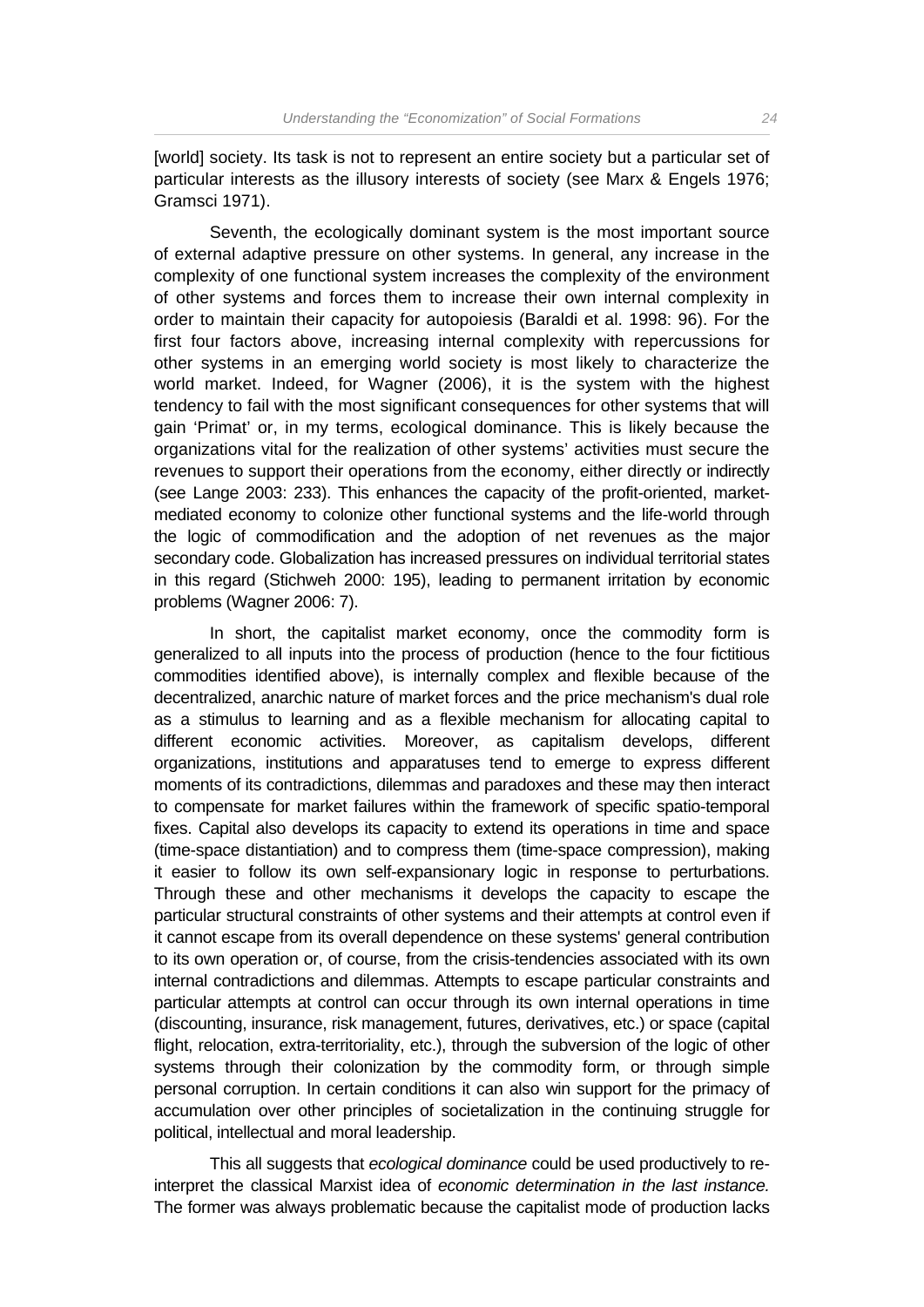the autonomy (as a cause without cause) to be fully determinant in the first, medium, or last instance. But a theory of internal relations cannot explain the asymmetry entailed in the Marxist claim about the primacy of economic relations. An alternative is to suggest that capital is ecologically dominant insofar as the logic of accumulation tends to cause more problems for other systems than they cause for the expanded reproduction of capital. This does not exclude reciprocal influence from other systems as their operations and dynamic disturb, irritate, or disrupt the circuit of capital and thereby influence in turn its profit-oriented, market-mediated evolution. In turn, the resulting co-evolutionary structural drift in the shadow of ecological dominance (especially when reinforced by successful struggles over economic hegemony) can explain the nature of the *historical bloc* as a pattern of structured coherence between base and superstructure (Gramsci 1971).

Nonetheless, ecological dominance, insofar as it exists, is always contingent and historically variable. It depends on the specific properties of accumulation regimes and modes of regulation, the nature of other systems in its environment, and specific conjunctural features. Other systems and their actors will be more or less able to limit or resist commodification and to steer economic activities by imposing their own systemic priorities and modes of calculation on the economy. By way of illustration, consider the impact of a territorial state committed to an alternative principle of societalization and willing to accept the political costs of de-coupling from the world market.<sup>6</sup> Conversely, the rise or re-emergence of globalization, especially in its neo–liberal form, is important in enhancing the ecological dominance of capital by expanding the scope for accumulation to escape such constraints. In other words, the ecological dominance of capitalism is closely related to the extent to which its internal competition, internal complexity and loose coupling, capacity for reflexive self-reorganization, scope for time–space distantiation and compression, externalization of problems, and hegemonic capacities can be freed from confinement within limited ecological spaces policed by another system (such as a political system segmented into mutually exclusive sovereign territories). This is where globalization, especially in its neo-liberal form, promotes the relative ecological dominance of the capitalist economic system by expanding the scope for accumulation to escape such political constraints (Jessop 2000: 328-33). Yet this will also enhance the scope for the contradictions and dilemmas of a relatively unfettered (or disembedded) capitalism to shape the operation of other systems and may thereby undermine crucial extra-economic conditions for accumulation.

Moreover, even when conditions do favor the long-term ecological dominance of the capitalist economy, other systems may gain short-term primacy in response to crises elsewhere. For no individual system represents, or can substitute for, the whole. Each autopoietic system is both operationally autonomous and substantively interdependent with other systems. Even an ecologically dominant system depends on the socially adequate performance of other systems and a

<sup>6</sup> To avoid any misunderstanding, this statement does not entail that the state and capital are fully autonomous entities and that the state is therefore able to intervene from a position wholly outside what is an exclusively economic circuit of capital to suspend what would otherwise be the full realization of its purely economic laws of motion. It is merely intended to emphasize that the reproduction of capitalism always depends on appropriate extra-economic conditions and that its tendencies are only fully realized to the extent that 'accumulation for the sake of accumulation' is established as the dominant principle of societalization.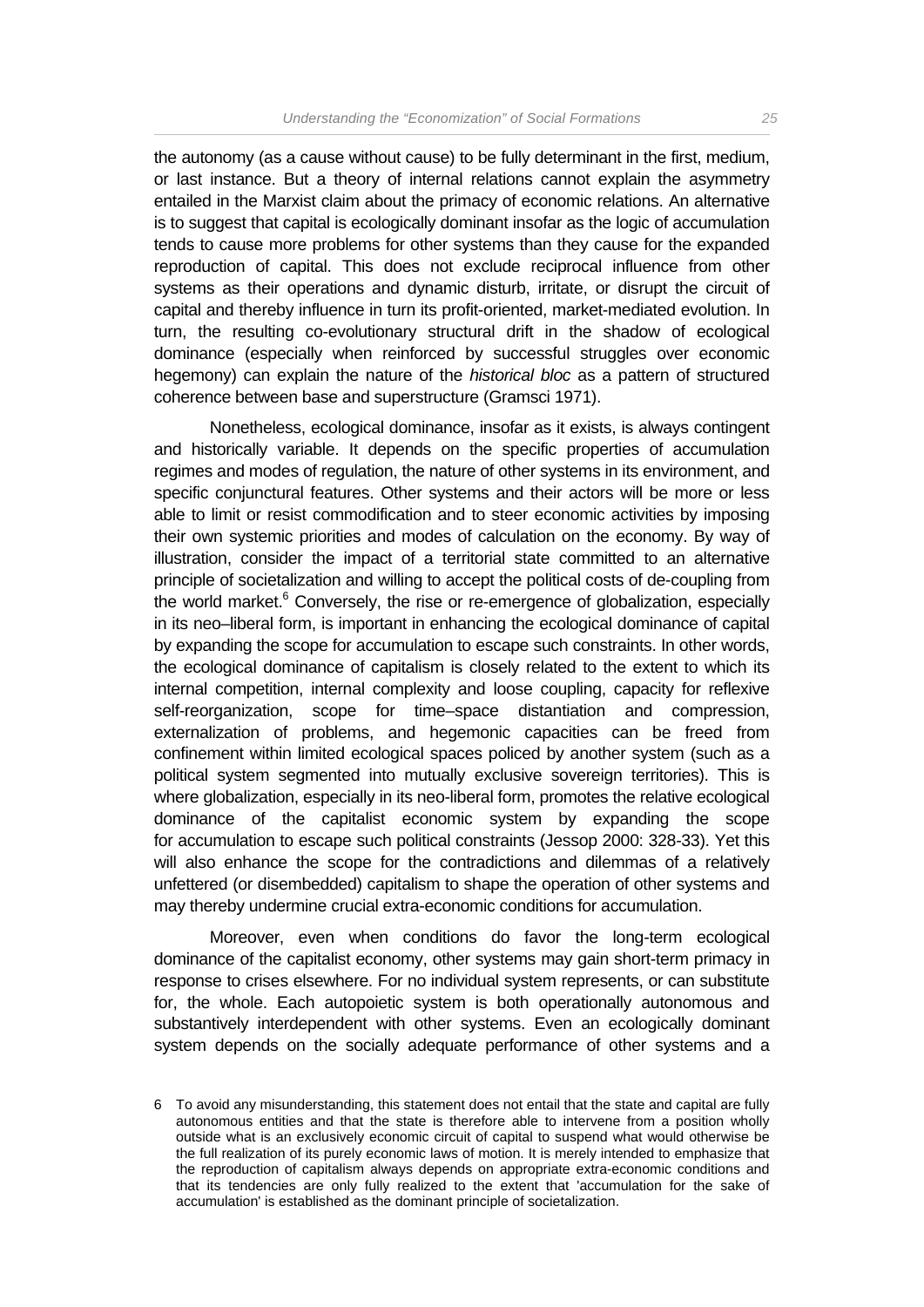normally subordinate system may become dominant in exceptional circumstances. This would occur to the extent that solving a non-economic crisis becomes the most pressing problem for the successful reproduction of all systems – including the capitalist economy. For example, during major wars or preparations for them, states may try to plan or guide the economy in the light of perceived military-political needs. This can also be seen in Cold War national security states (for example, Taiwan, South Korea). After such states of emergency have ended, however, the primacy of accumulation is likely to be re-asserted. This does not exclude path-dependent traces of such exceptional conditions in the normally dominant system (for example, the distinctive features of peacetime war economies or legacies of total war on postwar economic trajectories). But, even given such path-dependency, the *quasi*transcendental meta-code<sup>7</sup> of the ecologically dominant system will still impact more on other systems' development in the multilateral process of structural coupling and co-evolution than they can on it.

## **8. The Ecological Dominance of Financial Capital over other Fractions of Capital**

At the level of the world market, which is the crucial practical and analytical horizon of contemporary capitalism, these ideas can be applied to the contingent ecological dominance of financial capital within the capital relation, which is the ecologically dominant institutional order in world society. World market integration has enhanced the likelihood (without guaranteeing) of the ecological dominance of profit-oriented, market-mediated differential accumulation. This is not the same as claiming that the economic system is ecologically dominant. For, as Marx, Weber, Polanyi, and Luhmann in their different ways indicate, in pre-capitalist societies, economic activities are embedded in the wider social formation; and, at least in stable capitalist market economies, the market is embedded in market society. In this sense, what becomes ecologically dominant is a tightly coupled nexus of functional systems (minimally the economy, law, and politics) that, through structural coupling, blind coevolution, structural drift, and strategic coordination, is organized around the logic of differential accumulation but is also shaped by legal and political calculation. Thus, when I talk of the ecological dominance of the economic system in world society, this is the initial sense of this statement. I want to add further that this ecological dominance is stronger, the more the world market is integrated in real time and the more that it is organized in the shadow of neo-liberalism. For neo-liberalism onesidedly emphasizes the exchange-value over the use-value moments of the various forms of the capital relation and, thereby, one-sidedly promotes marketization and monetization over the elements that Polanyi would have considered under the rubric of substantive provisioning.

Neo-liberalism promotes the opening of the world market and reduces the frictions introduced by national *power containers*. It reinforces the dominance of the exchange-value moment of the various forms of the capital relation and frees money capital as the most abstract expression of the capital relation to move at will within the world market to maximize opportunities for profit (Jessop 2002).

<sup>7</sup> This apt phrase comes from Blühdorn's commentary on Luhmann even though he does not acknowledge Luhmann's own contribution to the analysis of ecological dominance (2000: 351).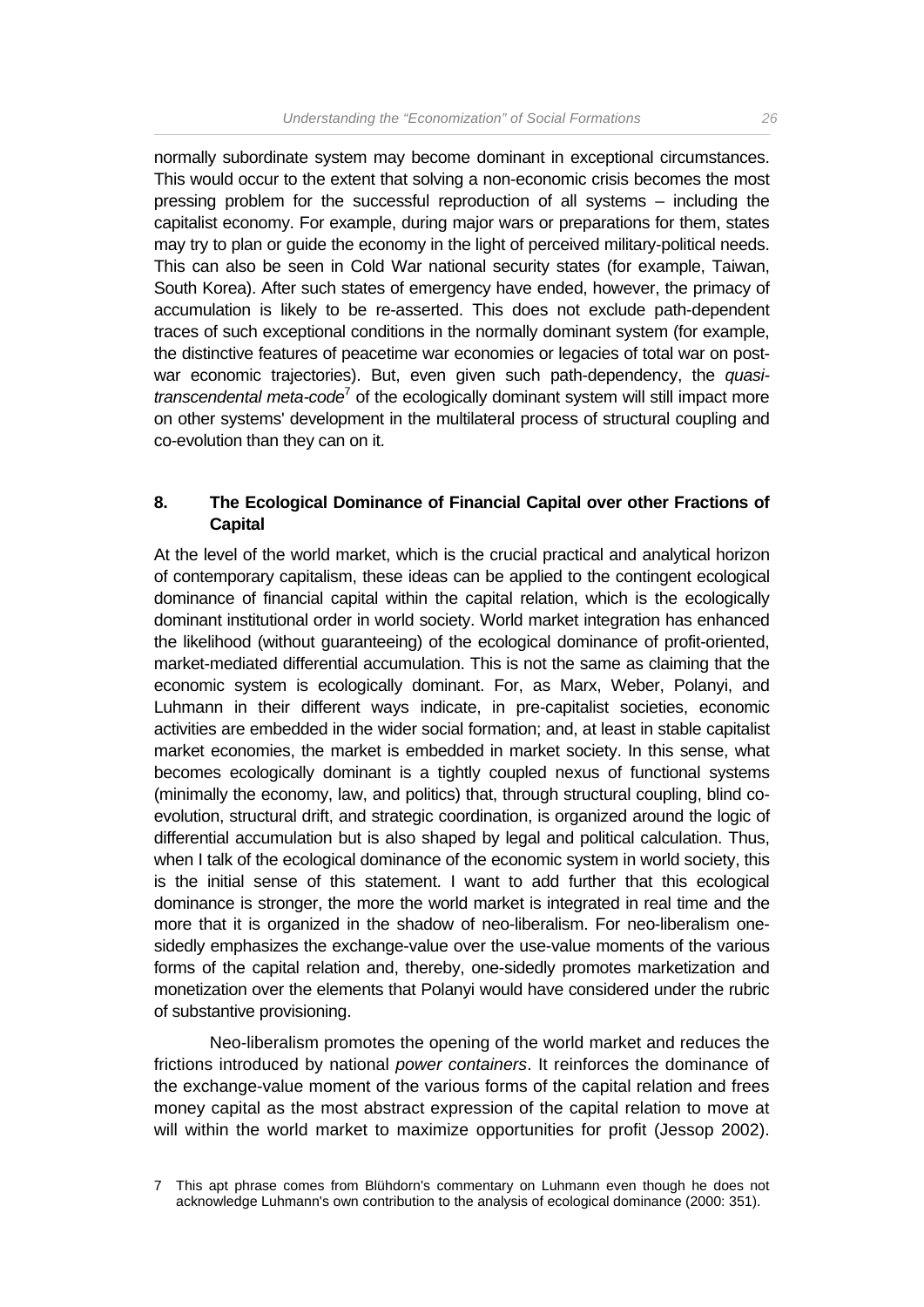Liberalization, de-regulation, privatization, administrative commodification, internationalization, and the lowering of direct taxes all boost the scope for internal variation and selection in the profit-oriented, market-mediated economy. Neoliberalism seeks to open and extend the world market and reduce the frictions of national *power containers* and weaken capacities to resist accumulation from within (class struggle) and/or in terms of alternative 'Vergeselleschaftungsprinzipien'. It reinforces the dominance of the exchangevalue moment of the various forms of the capital relation (at the cost of wagelabor) and frees money capital as the most abstract expression of the capital relation to move relatively unhindered within the world market to maximize opportunities for profit (Jessop 2002). Combined with an emphasis on shareholder value, this particularly benefits hypermobile financial capital, which controls the most liquid, abstract, and generalized capitalist resource, reinforcing its competitiveness and ratcheting up its ability to displace and defer problems onto other economic actors and interests, other systems, and the natural environment. Yet this will also enhance the scope for the contradictions and dilemmas of a relatively unfettered (or disembedded) capitalism to shape the operation of other systems and may thereby undermine crucial extra-economic conditions for accumulation. Finance-dominated accumulation militates against the long-term structured coherence of accumulation regimes and their modes of regulation. It weakens the spatio-temporal fixes with which regimes based on the primacy of productive capital manage the contradictions between fixity and motion in order to produce zones of relative stability by deferring and displacing their effects. This can be seen in the impact of financialization not only in the circuits of Atlantic Fordism (including the Eurozone) but also in the exportoriented economies of East Asian and the viability of import-substitution industrialization in Latin America and Africa. The destructive impact of financialization in this regard is reinforced through the neo-liberal approach to accumulation through dispossession (especially the politically-licensed plundering of public assets and the intellectual commons) and the dynamic of uneven development (enabling financial capital to move on when the disastrous effects of financialization weaken those productive capitals that have to be valorized in particular times and places). It is also supported by the growing markets opened for the *symbionts and parasites* of the ecologically dominant fractions of capital in their heartlands – associated in turn with their own forms of uneven development on regional, national, and global scales.

Even though the global neo-liberal highpoint has passed in terms of elite consensus (let alone popular support), this has not reversed the ecological dominance of the logic of neo-liberalism within the context of capital accumulation on a world scale that is ecological dominant in relation to world society. This reflects the continuing ecological dominance of the American economy within the world market and the ecological dominance of this market within the overall development of world society. In other words, the pursuit of neo-liberalism on a global scale can cause more problems for other urban, regional, national, and supra-regional economies than other economic strategies can cause for neoliberalism in a deregulated global economy; and the overall logic of the world market, organized in the shadow of neo-liberalism, causes more problems for other systems and the lifeworld than they can cause for the economy.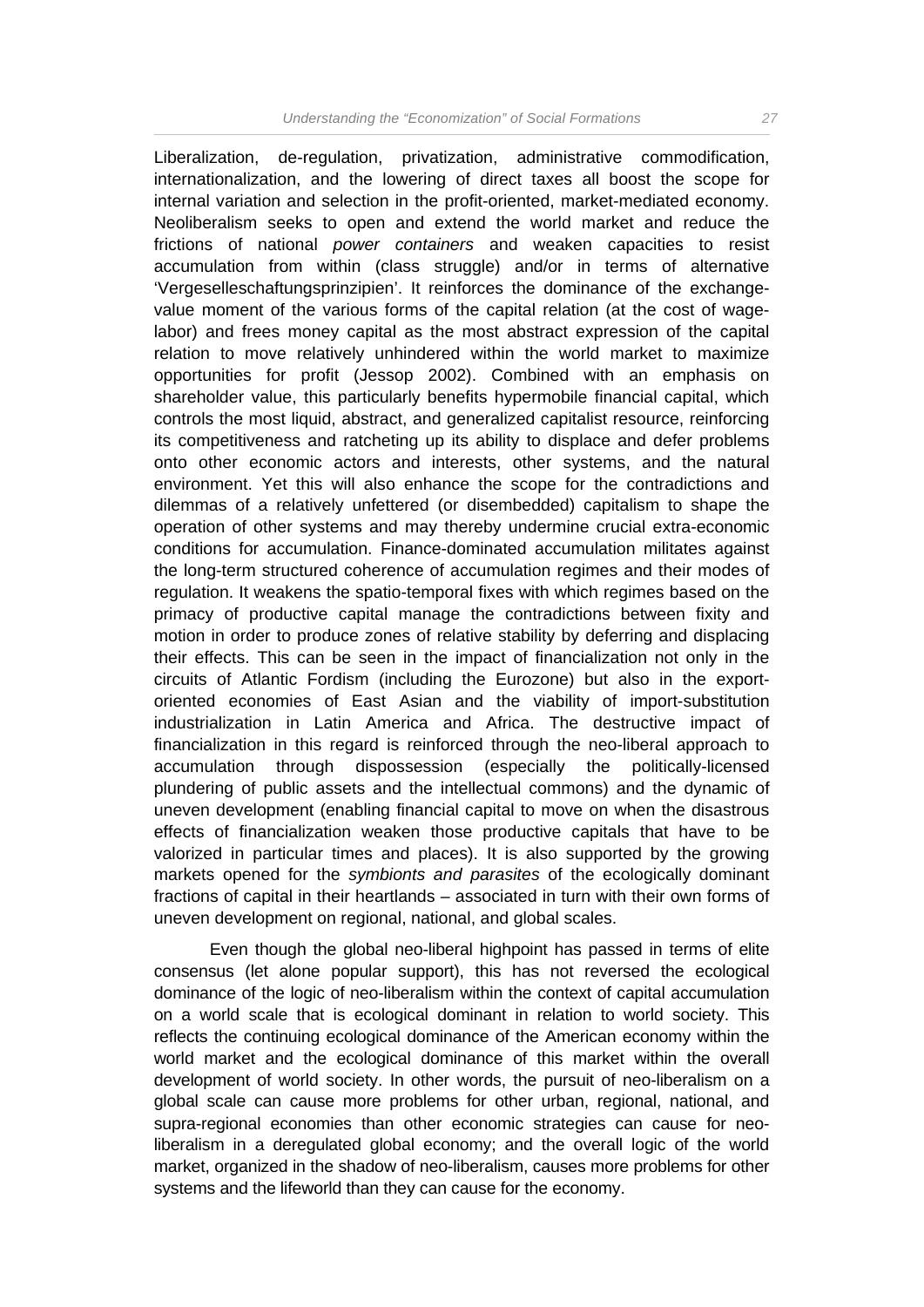Yet the logic of financialization, especially the accumulation of fictitious capital, can only restrict the operation of economic determination in the first instance (i.e., the primacy of productive capital) in the short- to medium-term. Eventually the latter will trigger the forcible re-imposition of the unity of the circuit of capital through the destruction of fictitious capital, deleveraging, and deflation. Indeed, the longer financial capital is ecologically dominant in the circuits of capital (and their extension into social fields previously not subordinated to the logic of profit-oriented, market-mediated accumulation), the bigger the fall and the more negative the effects of its failure. Indeed, a key aspect of ecological dominance is the effects (which one could interpret as the duration, depth, and scope) of the failure of the ecologically dominant system. Five years into the global recession, these negative effects remain severe as capital's contradictions operate globally and produce contagion effects in other institutional orders in world society.

## **9. Rethinking Market Society – or the Limits of Marketization**

Capital accumulation in its pure form occurs where the key inputs into capitalist production take the form of (perhaps fictitious) commodities; where there is effective capitalist control over labor-power in production; where the non– economic social and material environment is sufficiently stable to enable enterprises to orient their activities to opportunities for profit; and where profits can be realized and re-invested in a new round of capitalist production. But this does not mean capitalist societies involve no more than market relations. For the universal spread of the commodity form and the resulting dominance of market forces and profit-and-loss calculation throughout society has been (and regularly does prove) self-destructive.

 For accumulation always and everywhere depends on a precarious balance between commodity relations and other forms of social organization. This dependence generates a complex, conflictual, and contradictory process involving recurrent shifts in the relative weight of commodification, decommodification, and recommodification (see Offe 1984). This raises the question of how far, and under what conditions, market forces (and their profitseeking logic) can fully penetrate the social world.

There are four interrelated ways in which market forces and profitseeking can come to dominate society – as opposed to being a secondary aspect of social relations. First, the commodity form and the logic of exchange can be extended to labor, land, and money (Polanyi 1957: 68-9) and then into new spheres of social life. Neo-liberalism, for example, (re-)commodifies political, educational, health, welfare, scientific, and other activities to organize them as businesses that exploit opportunities for profit without regard to possible extra-economic costs and benefits. Second, even domains or activities that, for whatever reason, retain a primarily non-commercial orientation can acquire a secondary economic coding. This occurs when choices among formally non-commercial activities are influenced by *profitand-loss* or economic *cost-benefit* calculations. Polanyi noted this for nineteenth century liberalism (Polanyi 1957: 33-34) and the same tendency can be seen in neo-liberalism, where educational, health, scientific, and other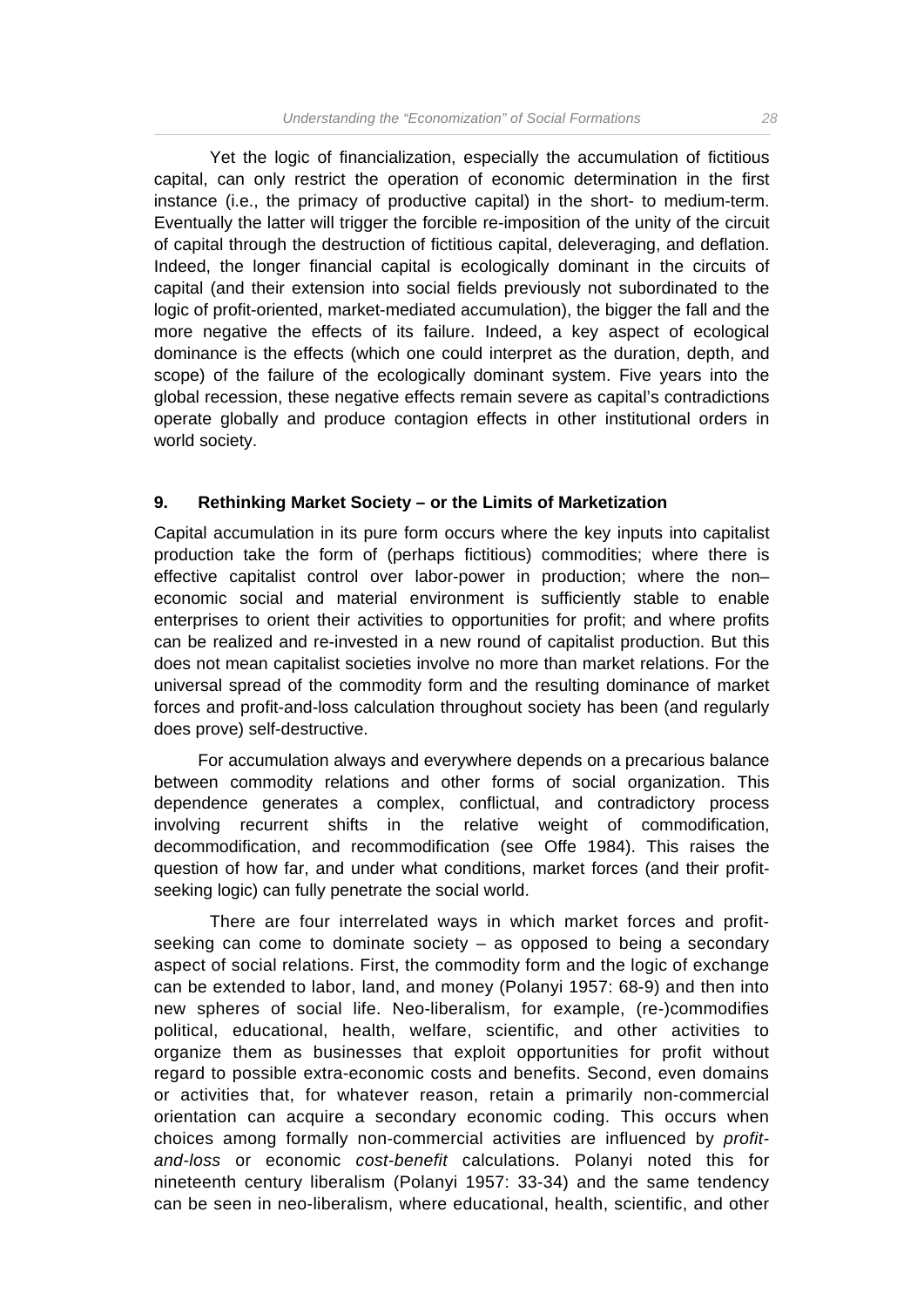decision-makers are pressured to assess how their activities impact financially on the individual, organizational, and institutional levels and/or the (perceived or socially constructed) imperatives of a strong, internationally competitive economy. Third, the superior dynamism and reach of a globalizing capitalist economy may cause more problems substantively for other systems than they cause for it. In other words, in the multilateral structural coupling of systems, other systems adjust more to the logic of capital than the capitalist economy incurs costs in adjusting to them. This asymmetrical interdependence among institutional orders is rooted in capital's greater capacity to escape the constraints and controls of other systems. This can occur through its own internal operations in time (discounting, insurance, risk management, futures, etc.) or space (capital flight, relocation, extra-territoriality, etc.) or through attempts to corrupt or commodify these systems. Fourth, a successful hegemonic project may establish accumulation as the dominant principle of societal organization. This is seen in the increasing demand to accept that global competition requires wholesale restructuring of any economic or *extraeconomic* organizations and institutions that may affect competitiveness.

These tendencies have their own particular bases and may even partly counteract each other. The first is rooted in the search to establish and extend the bases of a self-regulating market economy and find new sources of valorization; the second in attempts to impose the economizing, profit-seeking logic of accumulation on other systems that are not (or cannot be) fully integrated into the market economy; the third in the evolutionary logic of structural coupling or co-evolution; and the fourth in struggles for hegemony and/or in asymmetric interactions between capitalism and other orders. When all four tendencies are mutually reinforcing, the market economy can be consolidated in a market society. Thus, as Polanyi puts it, consolidating the market mechanism "means no less than the running of society as an adjunct to the market" such that "society must be shaped in such a manner as to allow that system to function according to its own laws" (Polanyi 1957: 57).

Approaching capitalist societalization in these terms enables us to identify sources of resistance to capitalist dominance, domination and hegemony. Each tendency has its own limits and counter-tendencies and is linked to its own form(s) of resistance. First, insofar as valorization dominates different domains, class struggles proper can develop. This happens not only in the capitalist economy narrowly seen – the main field of the economic class struggle between capital and labor – but also in various extra-economic contexts linked to capitalist exploitation. Moreover, if commodification is pushed beyond certain limits, *market failure* will threaten capital accumulation as a whole. Second, where another system code or non-class identities remain primary, the imposition of profitability as a secondary code may be resisted. For institutional orders and social relations outside the immediate logic of valorization typically have their own values and norms, bases of social inclusion or exclusion, their own forms of structured conflict, and so forth. This tendency is also structurally limited by market failures (e.g., the continuing limits to the commodification of information and knowledge) and the repercussions of the market economy on social cohesion. Third, attempts to establish capitalist hegemony often provoke counter-struggles to resist the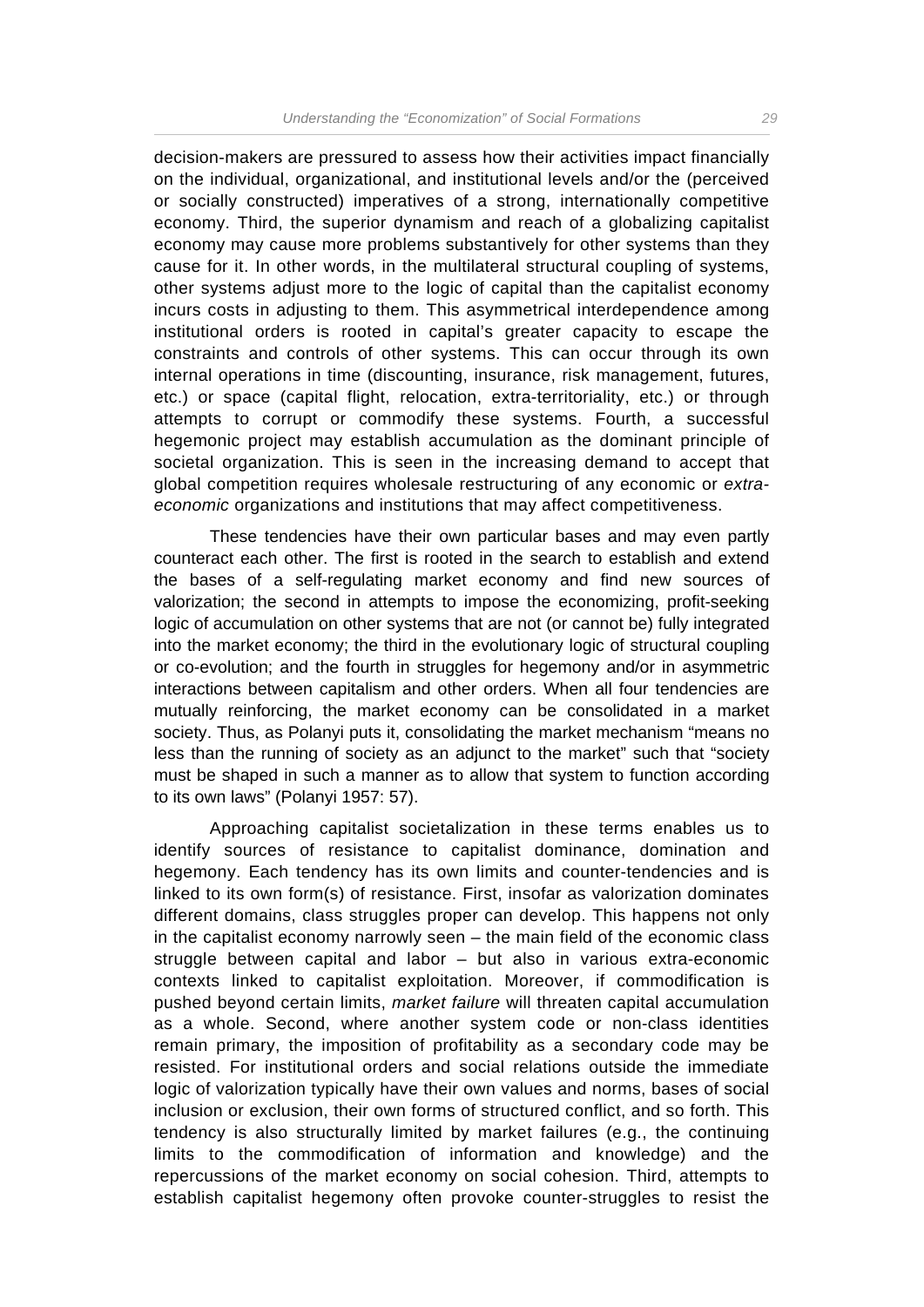claim that accumulation is the key precondition for realizing other social goals. This takes us well beyond actions to modify or challenge system logics to include the lifeworld, which, with its wide range of identities, values and interests, can be a major source of resistance to (as well as site for struggles to establish) bourgeois hegemony. This argument can be taken further not only by noting the different economic and political programs and ethicopolitical visions into which economic liberalism is articulated but also by considering the range of counter-hegemonic projects that can be developed to resist the onward march of liberalism. For, if society's fightback is to move beyond dispersed, disorganized, and mutually contradictory struggles, attention must be paid to the ways in which *society* acquires a relative unity and cohesion in resisting capital's unhampered logic. For the reaction of society to the destructive impact of liberal market forces is not conducted merely in terms of sectional interests but in the name of the general interest of society as a whole.

The remaining sites and stakes of resistance to capitalism are less suited to a simple class analysis (see Table 3). They often involve conflicts over the very principle of accumulation itself rather than over class interests within capitalism. They involve both the extension of the logic of capital to other spheres and attempts to establish bourgeois hegemony over society as a whole. Such conflicts often mobilize popular movements organized around issues of social exclusion and marginalization and/or *elite* social movements concerned to realign diverse institutional orders, identities and interests. *Civil society* can become a major stake in many of these conflicts. It is the site both of colonizing struggles to integrate civil society more effectively into the service of one or another specific institutional order (for example, through commodification, juridification, scientization, the rise of the *learning society*, politicization, militarization, etc.) and also of struggles to resist and roll back such colonization attempts in defense of identities and interests that lie outside and/or cross-cut them (for example, class, gender, sexual orientation, "race", nation, stage in the life-course, disability, citizenship, human rights, or the environment). In this sense, popular or elite movements organized around extra-economic institutional orders, with their own modes of domination and exclusion and their own politics of identity and difference, have no necessary class belonging (Laclau 1977). But they still have a conjuncturally determined – thus hard to calculate and provisional – class relevance.

The opposite problem occurs as ostensibly non-class movements (such as feminism or anti-racist movements) seek to calculate the strategic or tactical value of alliances with class-based or primarily class-relevant movements. All such struggles involve serious strategic dilemmas. These include the relative weight to be attached to different bases of mobilization in broad coalitions; and the risks of political fragmentation when there are no attempts to build lasting coalitions by linking many such bases (Poulantzas 1978). The struggle to establish accumulation as a dominant/hegemonic principle of societalization typically extends well beyond class struggles, even broadly understood.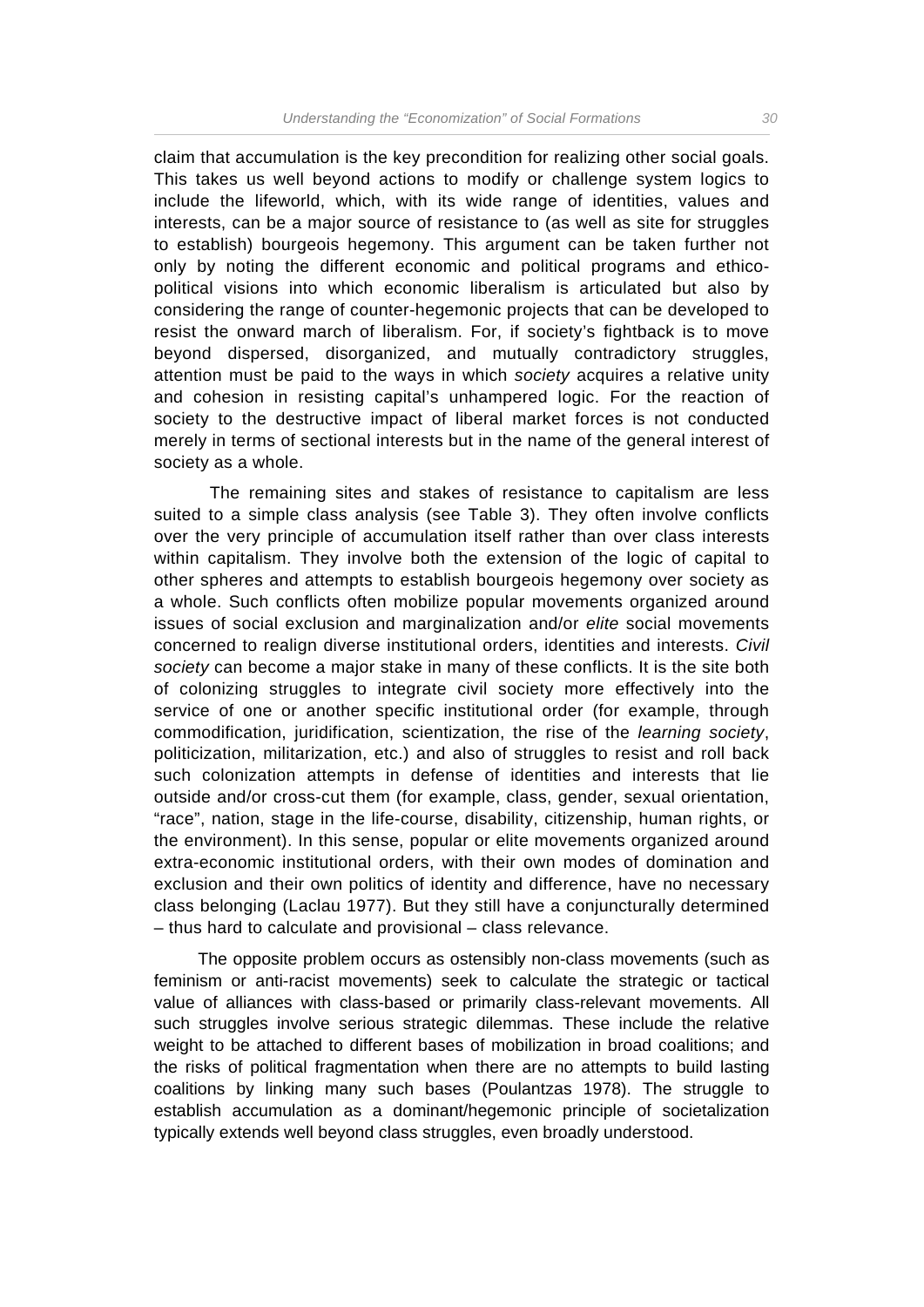| <b>Base of Bourgeois</b><br><b>Societalization</b>                                                                            | <b>Mode of Resistance</b>                                                                                                                          | <b>Typical Actors Mobilized</b><br>For or Against this Basis                                                                                                                                                                                                                      |  |
|-------------------------------------------------------------------------------------------------------------------------------|----------------------------------------------------------------------------------------------------------------------------------------------------|-----------------------------------------------------------------------------------------------------------------------------------------------------------------------------------------------------------------------------------------------------------------------------------|--|
| Development of market<br><b>Fictitious</b><br>commodification and<br>imposition of the value<br>form in economic<br>relations | Class struggles in their<br>proper sense -<br>including struggles<br>against extra-economic<br>conditions for the<br>dominance of value<br>forms   | a) Individuals and/or<br>collectivities with class<br>identities<br>b) Other social forces whose<br>struggles are relevant to<br>consolidation of this basis                                                                                                                      |  |
| Imposition of<br>economizing logic in<br>non-economic areas                                                                   | Struggles for the<br>primacy of other modes<br>of calculation                                                                                      | Various social categories<br>identified with and/or<br>supportive of other values<br>and modes of calculation                                                                                                                                                                     |  |
| Ecological dominance<br>of capitalist economy                                                                                 | Struggles to privilege the<br>operational logic of<br>some other system or<br>systems                                                              | Advocates of other logics<br>(e.g., legality, military<br>security, health, religion)                                                                                                                                                                                             |  |
| Economic hegemony of<br>a given accumulation<br>strategy                                                                      | Struggles to consolidate<br>a counter-hegemonic<br>project that prioritizes<br>values other than the<br>logic of permanent<br>capitalist expansion | Forces based in 'lifeworld'<br>allied with social categories<br>from non-economic systems<br>and with subordinate social<br>classes.<br>Such struggles may become<br>the basis for a new<br>hegemonic bloc, i.e., a<br>durable alliance based on<br>alternative hegemonic project |  |

|  |  |  |  |  | Table 3: Bases of Capitalist Societalization and Resistance Thereto |  |
|--|--|--|--|--|---------------------------------------------------------------------|--|
|--|--|--|--|--|---------------------------------------------------------------------|--|

Source: Jessop (2002)

#### **10. Conclusions**

Even though the global neo-liberal highpoint has passed in terms of elite consensus (let alone popular support), this has not reversed the ecological dominance of the logic of neo-liberalism within the context of capital accumulation on a world scale that is ecologically dominant in relation to world society. This reflects the continuing ecological dominance – which should not be confused with economic, political, or intellectual hegemony – of the American economy (and its pathological co-dependence with China) within the world market and the ecological dominance of this market within the overall development of world society. In other words, the pursuit of neo-liberalism on a global scale can cause more problems for other urban, regional, national, and supra-regional economies than other economic strategies can cause for neoliberalism in a deregulated global economy; and the overall logic of the world market, organized in the shadow of neo-liberalism, causes more problems for other systems and the lifeworld than they can cause for the economy.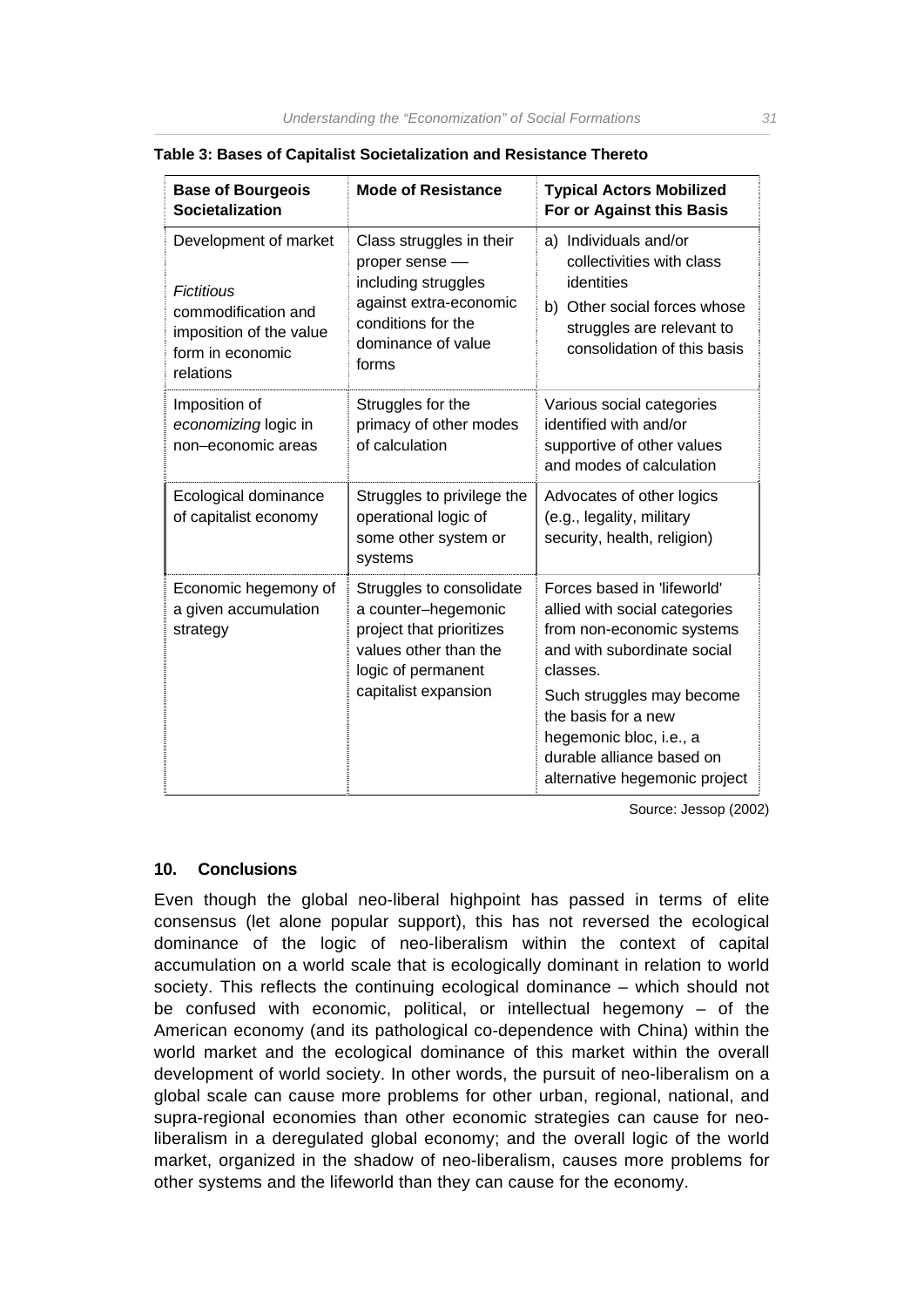István Mészáros expands on this incisively:

[...] capital is not a "material entity" – let alone a rationally controllable "mechanism" […] – but an *ultimately uncontrollable mode of social metabolic control*. […] One cannot think of a more inexorably all–engulfing – and in that important sense "*totalitarian*" – system of control than the globally dominant capital system. For the latter blindly subjects to the same imperatives health care no less than commerce, education no less than agriculture, art no less than manufacturing industry, ruthless superimposing its own criteria of visibility on everything, from the smallest units of its "microcosm" to the most gigantic transnational enterprises, and from the most intimate personal relations to the most complex decision-making processes of industry-wide monopolies, favoring always the strong against the weak. […] the price that must be paid for this incommensurable totalizing dynamism is, paradoxically, the *loss of control* over the decision-making processes (Mészáros 1995: 41).

This presentation has introduced a new vocabulary and theoretical approach to dealing with issues of economic determination and has highlighted the potential of the notion of ecological dominance in exploring aspects of economization and marketization and to interpreting the impact of neo-liberalism. I have suggested that the logic of roll-back neo-liberalism is still ecologically dominant at the level of the world market even though it is in retreat at other levels (with the significant exception of the USA) in favor of a roll-forward neo-liberalism flanked and supported by other mechanisms to maintain and reinvigorate the momentum of neo-liberal restructuring in the subset of neo-liberal regimes. Given the nature of ecological dominance, I suspect that it will be far more difficult to *roll-back* neoliberalism on a world scale and/or to tame it through new forms of roll-forward neo-liberalism on a world scale than has been the case to date in particular national states where mechanisms of political accountability through normal forms of bourgeois politics still operate. Indeed, it should be a major concern that the ecological dominance of neo-liberalism may be ended by the ecological dominance of the natural environment in a period of growing environmental crisis. To use Polanyi's language, it is not only *society* that is fighting back – *nature* also appears to be mobilizing against neo-liberalism and the more general logic of capital accumulation. As yet, however, there is no unified struggle against neoliberalism or the logic of accumulation on a world scale; and there is no common global space for a unified struggle.

#### **References**

Amato, M. & Fantacci, L. (2011) *The End of Finance*, Cambridge: Polity

- Baecker, D. (2001) Managing Corporations in Networks, in: *Thesis Eleven* **66**, 80–98
- Baecker, D. (2006) Network Society, in: N.O. Lehmann, L. Qvortrup, B.K. Walther (Eds.), *The Concept of the Network Society: Post-Ontological Reflections*, Copenhagen: Samfundslitteratur
- Baraldi, C., G. Corsi & E. Esposito (1998) *GLU. Glossar zu Niklas Luhmann's Theorie sozialer Systeme*, Frankfurt: Suhrkamp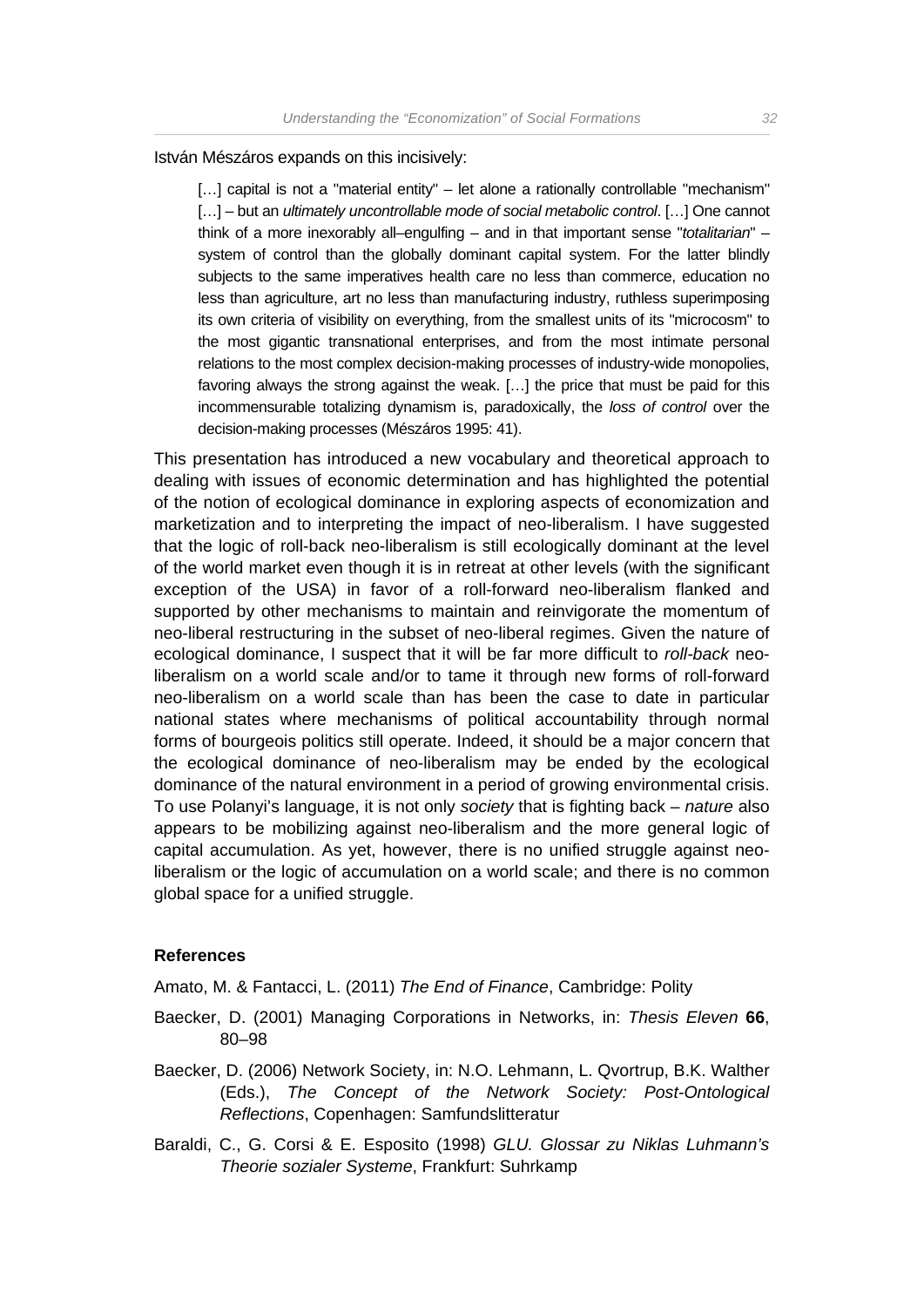- Bateson, G. (1972) *Steps to an Ecology of Mind: Collected Essays in Anthropology, Psychiatry, Evolution, and Epistemology*, London: **Intertexts**
- Bell, D. (1979) The Social Framework of the Information Society, in: M.L. Dertouzos & J. Moses (Eds.), *The Computer Age*, Cambridge: MIT Press, 163-211
- Bimber, B. (1990) Karl Marx and the Three Faces of Technological Determinism, in: *Social Studies of Science* **20**, 333-351
- Blühdorn, I. (2000) An Offer One Might Prefer to Refuse: The Systems Theoretical legacy of Niklas Luhmann, in: *European Journal of Social Theory*, **2**:2, 339-354
- Bryan, D. & M. Rafferty (2006) *Capitalism with Derivatives: A Political Economy of Financial Derivatives, Capital and Class*, Basingstoke: Palgrave
- Bryan, D. & M. Rafferty (2007) Financial Derivatives and the Theory of Money, in: *Economy and Society* **36**:1, 134-158
- Bryer, R.A. (2006) Accounting and Control of the Labour Process, in: *Critical Perspectives on Accounting* **17**:5, 551-98
- Gramsci, A. (1971) *Selections from the Prison Notebooks*, London: Lawrence & **Wishart**
- Engels, F. (1989) Socialism: Utopian and Scientific*,* in: *Marx/Engels Collected Works*, London: Lawrence & Wishart, 285-325 (Volume 24)
- Engels, F. (2002) Letter to C. Schmidt in Berlin, 27 October 1890, in: *Marx/Engels Collected Works*, London: Lawrence & Wishart (Volume 49)
- Frison, G. (1988) Technical and Technological Innovation in Marx, in: *History and Technology* **9**:4, 299-324
- Gramsci, A. (1971) *Selections from the Prison Notebooks*, London: Lawrence & **Wishart**
- Harvey, D. (1982) *Limits to Capital*, Oxford: Blackwell
- Jessop, B. (2000) The Crisis of the National Spatio-Temporal Fix and the Ecological Dominance of Globalizing Capitalism, in: *International Journal of Urban and Regional Studies* **24**:2, 323-360
- Jessop, B. (2002) *The Future of the Capitalist State*, Cambridge: Polity
- Jessop, B. (2007) What follows neo-liberalism? The deepening contradictions of US domination and the struggle for a new global order, in: R. Albritton, R. Jessop & R. Westra (Eds.), *Political Economy and Global Capitalism: The 21st Century, Present and Futures*, London: Anthem, 67-88
- Jessop, B. (2009) Kontingente Notwendigkeit in den kritischen politischökonomischen Theorien, in: E. Hartmann, C. Kunze & U. Brand (Eds.), *Globalisierung, Macht und Hegemonie: Perspektiven einer kritischen Internationalen Politischen Ökonomie*, Münster: Westfälisches Dampfboot, 143-180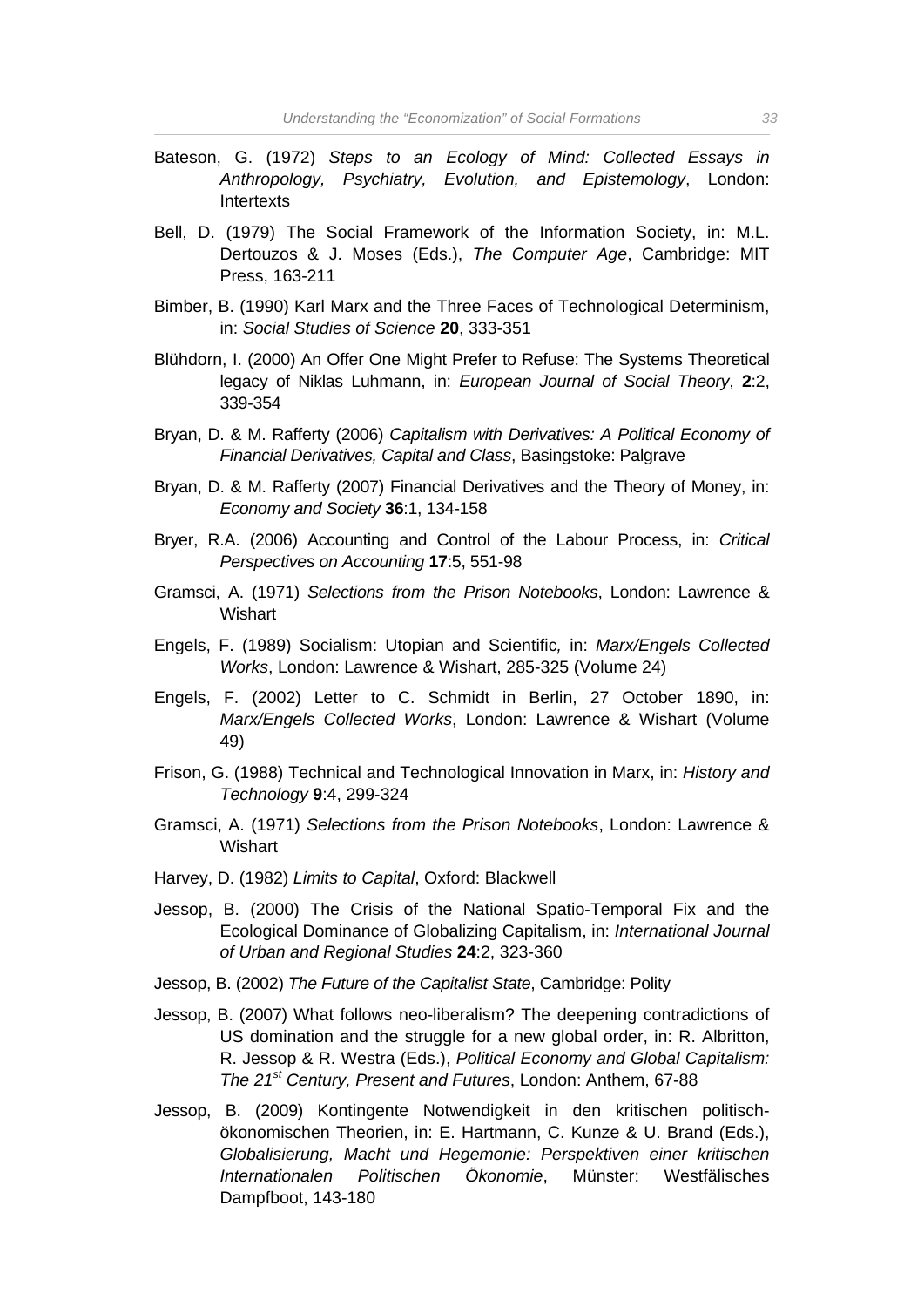Jessop, B. (2011) Ökonomische Determinismus, in: *Prokla* **165**, 579-596

- Keddy, P.A. (1989) *Competition*, London: Chapman & Hall
- Kiss, G. (1986) *Grundzüge und Entwicklung der Luhmannschen Systemtheorie*, Stuttgart: Ferdinand Enke
- Laclau, E. (1977) *Politics and Ideology in Marxist Theory*, London: NLB
- Lange, S. (2003) *Niklas Luhmanns Theorie der Politik. Eine Abklärung der Staatsgesellschaft*, Opladen: Westdeutscher Verlag
- Llobera, J.R. (1979) Techno-Economic Determinism and the Work of Marx on Pre-Capitalist Societies, in: *Man* **14**:1, 249-270
- Lockwood, D. (1964) Social Integration and System Integration, in: G.K. Zollschan & W. Hirsch (Eds.), *Explorations in Social Change*, London: Routledge & Kegan, 244-257
- Lohmann, G. (1991) *Indifferenz und Gesellschaft. Eine kritische Auseinandersetzung mit Marx*, Frankfurt: Suhrkamp
- Lopéz, J. (2001) Metaphors as Principles of "Visuality": "Seeing" Marx Differently, in: *Journal of Classical Sociology* **1**:1, 69-93
- Luhmann, N. (1974) MS Bielefeld (cited in Kiss 1986)
- Luhmann, N. (1982) Autopoiesis, Handlung und kommunikative Verständigung, in: *Zeitschrift für Soziologie* **11**, 366-379
- Luhmann, N. (1983) Der Wohlfahrtsstaat zwischen Evolution und Rationalität, in: P. Koslowski, P. Kreuzer & R. Löw (Eds.), *Chancen und Grenzen des Sozialstaats: Staatstheorie – Politische Ökonomie – Politik*, Tübingen: J.C.B. Mohr, 26-40
- Luhmann, N. (1987) Der Wohlfahrtsstaat zwischen Evolution und Rationalität, in: idem, *Soziologische Aufklärung 4: Beiträge zur funktionalen Differenzierung der Gesellschaft*, Opladen: Westdeutscher Verlag, 104-116
- Luhmann, N. (1987) *Soziale Systeme: Grundriß einer allgemeinen Theorie,*  **Frankfurt**
- Luhmann, N. (1988) *Ecological Communication*, Cambridge: Polity
- Luhmann, N. (1988) *Die Wirtschaft der Gesellschaft*, Frankfurt: Suhrkamp
- Luhmann, N. (1990a) State and Politics: Towards a Semantics of the Self-Description of Political Systems, in: N. Luhmann, *Political Theory in the Welfare State*, Berlin: de Gruyter, 117-154
- Luhmann, N. (1990b) *Die Wissenschaft der Wirtschaft*, Frankfurt: Suhrkamp
- Luhmann, N. (1994a) Die Gesellschaft und ihre Organisationen, in: H.-U. Derlien, U. Gehrhardt & F.W. Scharpf (Eds.), *Systemrationalität und Partialinteresse*: Baden-Baden: Nomos, 189-201
- Luhmann, N. (1994b) Warum Systemtheorie?, in: A. Boronoev (Ed.) *Probleme der theoretischen Soziologie*, St. Petersburg: St Petersburg State University, 25-42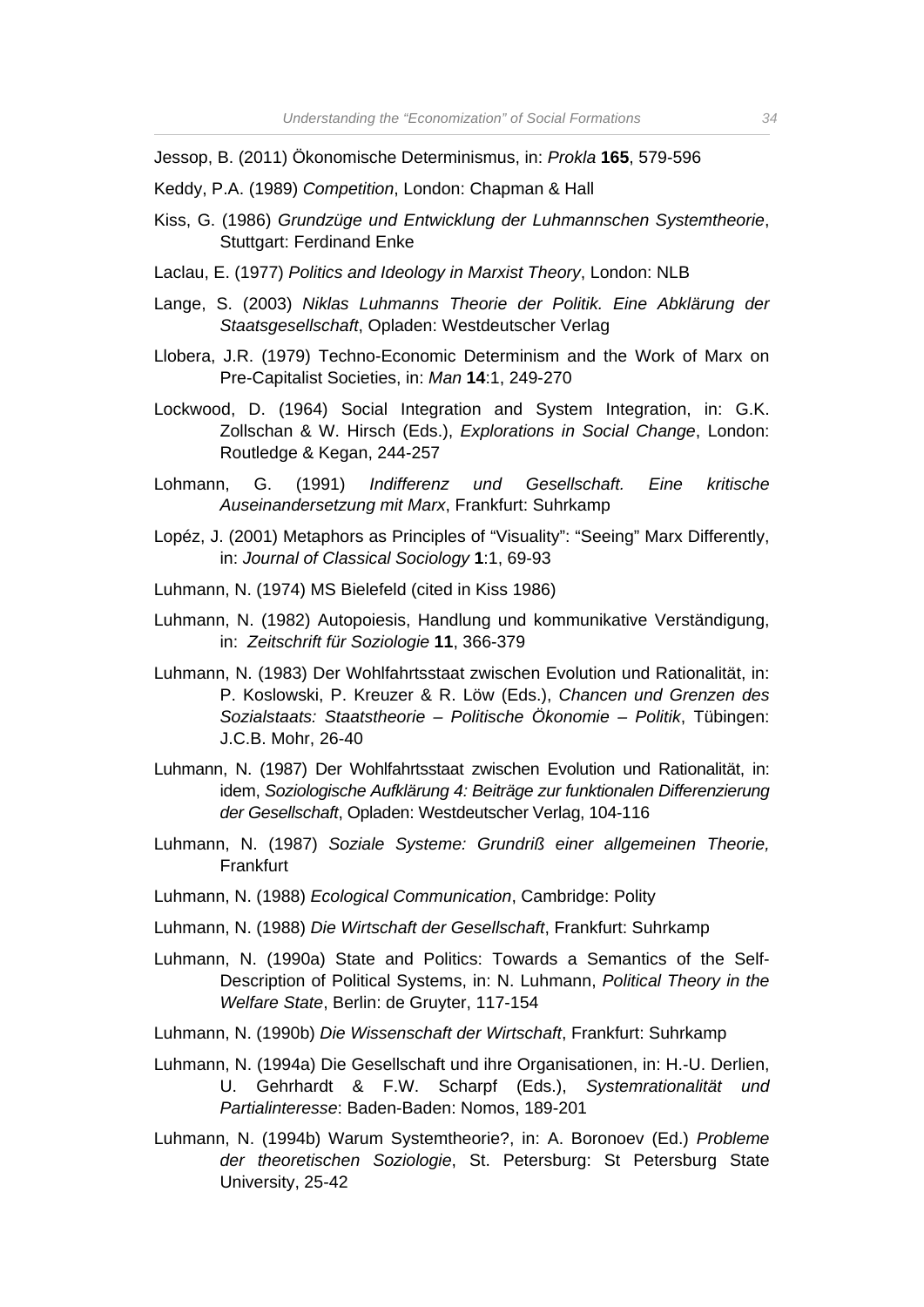Luhmann, N. (1996) Politics and Economics, in: *Thesis Eleven* **53**, 1-9

- Luhmann, N. (1997) *Die Gesellschaft der Gesellschaft*, Frankfurt: Suhrkamp
- Luhmann, N. (2000a) *Organisation und Entscheidung*, Opladen: Westdeutscher Verlag
- Luhmann, N. (2000b) *Die Politik der Gesellschaft*, Frankfurt: Suhrkamp
- Luhmann, N. (2002) *Einführung in die Systemtheorie*, Opladen: Westdeutscher Verlag
- Meacci, F. (1998) Fictitious Capital and Crises, in: R. Bellofiore (Ed.), *Marxian Economics: A Reappraisal*, Basingstoke: Macmillan, 189-204 (Volume 1)
- McKenzie, D. (1984) Marx and the machine, in: *Technology and Culture* **25**:3, 473-502
- Marx, K. (1875) *Critique of the Gotha Programme*
- Marx, K. (1965) *Capital, Volume I*, London: Lawrence & Wishart
- Marx, K. (1971) *Theories of Surplus Value III*, London: Lawrence & Wishart
- Marx, K. (1973) Introduction, in: K. Marx, *Grundrisse*, Harmondsworth: Penguin, 81- 111
- Marx, K. & F. Engels (1976) *The German Ideology,* in: K. Marx & F. Engels*, Marx– Engels Collected Works,* London: Lawrence & Wishart, 19-539 (Volume 5)
- Mészáros, I. (1995) *Beyond 'Capital'*, London: Merlin Press
- Morin, E. (1980) *La méthode: volume 2. La vie de la vie,* Paris: Seuil
- Offe, C. (1984) *Contradictions of the Welfare State*, London: Hutchinson
- Polanyi, K. (1957) *The Great Transformation: the Political Origins of Our Times*, Boston: Beacon Books
- Polanyi, K. (1977) *The Livelihood of Man*, New York: Academic Press
- Polanyi, K. (1982) The economy as instituted process, in: M. Granovetter & R. Swedberg (Eds.), *The Sociology of Economic Life*, Boulder: Westview, 29-51
- Poulantzas, N. (1978) *State, Power, Socialism*, London: Verso.
- Rosenberg, N. (1976) Marx as a student of technology, in: *Monthly Review* **28**, 56-77
- Ruigrok, W. & R. van Tulder (1995) *The Logic of International Restructuring*, London: Routledge
- Schaniel, W. C. & Neale, W. C. (1999) Quasi-Commodities in the First and Third Worlds, in: *Journal of Economic Issues* **33**:1, 95-115
- Schiller, D. (1988) How to think about information, in: V. Mosco & J. Wasko (Eds.), *The Political Economy of Information*, Madison: University of Wisconsin Press, 27-44
- Stichweh, R. (2000) *Die Weltgesellschaft. Soziologische Analysen*, Frankfurt: Suhrkamp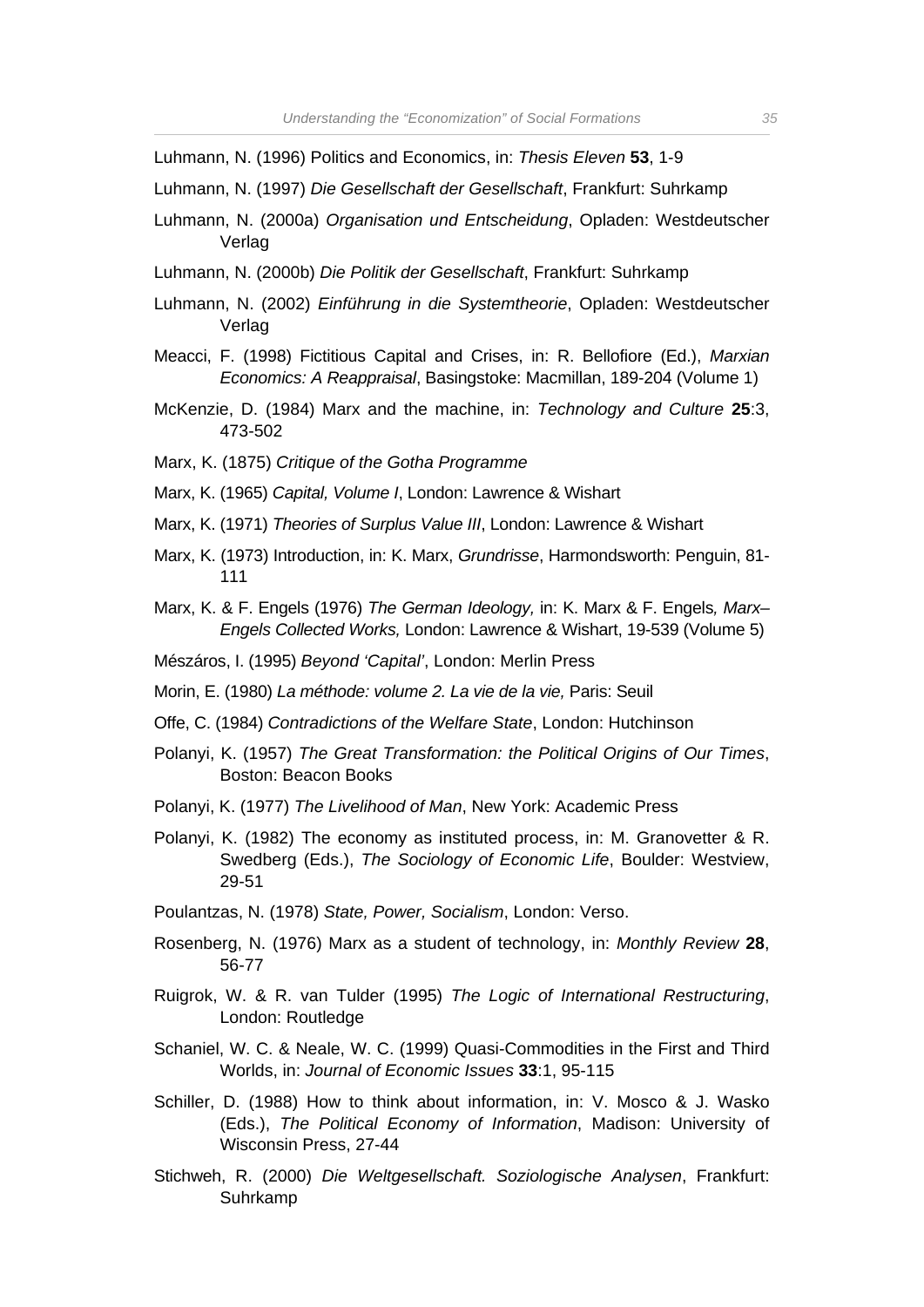Teubner, G. (1989) *Recht als autopoietisches System*, Frankfurt: Suhrkamp

- Wagner, T. (2006) Funktionale Differenzierung und ein ökonomischer Primat? (http://www.sozialarbeit.ch/dokumente/oekonomischer\_primat.pdf)
- Weber, M. (1968) *Economy and Society*, Berkeley: University of California Press
- Weber, M. (2003) *General Economic History*, New York: Dover
- Williams, K., J. William & D. Thomas (1983) *Why are the British bad at Manufacturing?*, London: Routledge

Willke, H. (1997) *Der Supervisionsstaat*, Frankfurt: Suhrkamp

# **Contact**

Bob Jessop Distinguished Professor of Sociology Department of Sociology Lancaster University Lancaster LA1 4YT UK

E-mail: r.jessop@lancaster.ac.uk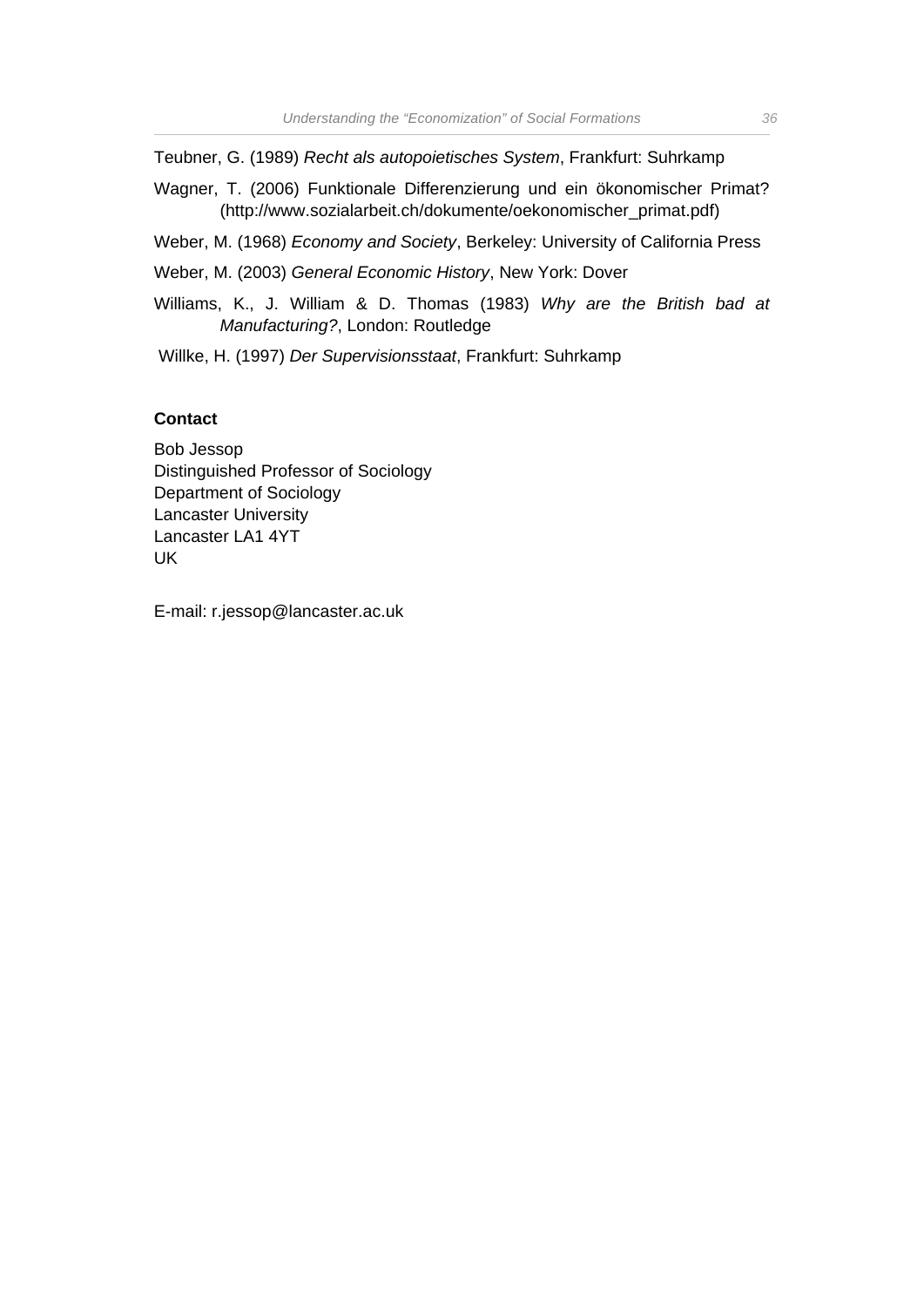#### Uwe Schimank & Ute Volkmann

# **Economizing and Marketization in a Functionally Differentiated Capitalist Society – A Theoretical Conceptualization<sup>1</sup>**

The marketization of contemporary society, especially of non-economic subsystems such as health care, education, art, or science, has been a hot topic of public debates as well as a subject of many empirical studies. Some of the relevant keywords of political discussions are *liberalization*, *deregulation*, *privatization*, *managerialism*, *new public management*, *entrepreneurialism* and, above all, *neoliberalism* (Mudge 2008). These phrases do not all mean the same but have considerable overlaps, and their common denominator appears to be marketization. Since the market as a basic governance mechanism is primarily associated with the economic sub-system of modern society, marketization can be seen as the means by which other societal sub-systems are subjected to a deliberate policy of economizing. In other words, economizing can be understood as an increasing importance of economic considerations for financial profits and costs in particular societal sub-systems or even society-wide; and the major mechanism which exerts a corresponding pressure on service providers is to expose them to market forces.<sup>2</sup>

From the perspective of a Marxist theory of modern society marketization and economizing are not at all surprising. Because the capitalist economy is the center of society which dominates all other sub-systems it seems to be only natural that it extends its influence to the rest of society. *Commodification* is the Marxist term for this basic dynamic of capitalism. To be sure, Marxist theory knows that a totalization of *commodification* would ultimately bring about the breakdown of capitalism because this societal formation depends for its very survival on certain crucial non-capitalist elements (Offe 1972). As is well known, the *anarchy* of ego-centered capitalist actors needs a corrective by the state which has to act as the representative of the capitalists' collective needs ('ideeller Gesamtkapitalist'), thereby in effect saving capitalism from itself. The enforcement of legal rules of economic transactions as well as the implementation of social policy to counterbalance an over-exploitation of workers are two of these critical pre-conditions of the sustainability of capitalism which cannot be produced by capitalist actors themselves but, on the contrary, must continually be rescued from their attacks. That rigorous apologists of capitalism such as Friedrich von Hayek, Milton Friedman and other more recent *neoliberals* again and again demand to abandon with social policy and even seriously consider to hand over law enforcement to profit-seeking firms is one prominent expression of this hybris of the spirit of capitalism which has to be subjugated by *beneficial constraints* (Streeck 1998). So on the one hand, the state serves as the final rescuer of capitalist actors from their self-destructive impulse. On the other hand, within these limits it disciplines the rest of society to avoid or stop doing anything which

<sup>1</sup> This is a revised version of a paper presented at the SASE meeting 2011 in Madrid.

<sup>2</sup> We do not deal here with the economizing of the person which is discussed as the "entrepreneurial self" (Bröckling 2007 – authors' translation). This is a topic of its own, although strongly related to our topic here.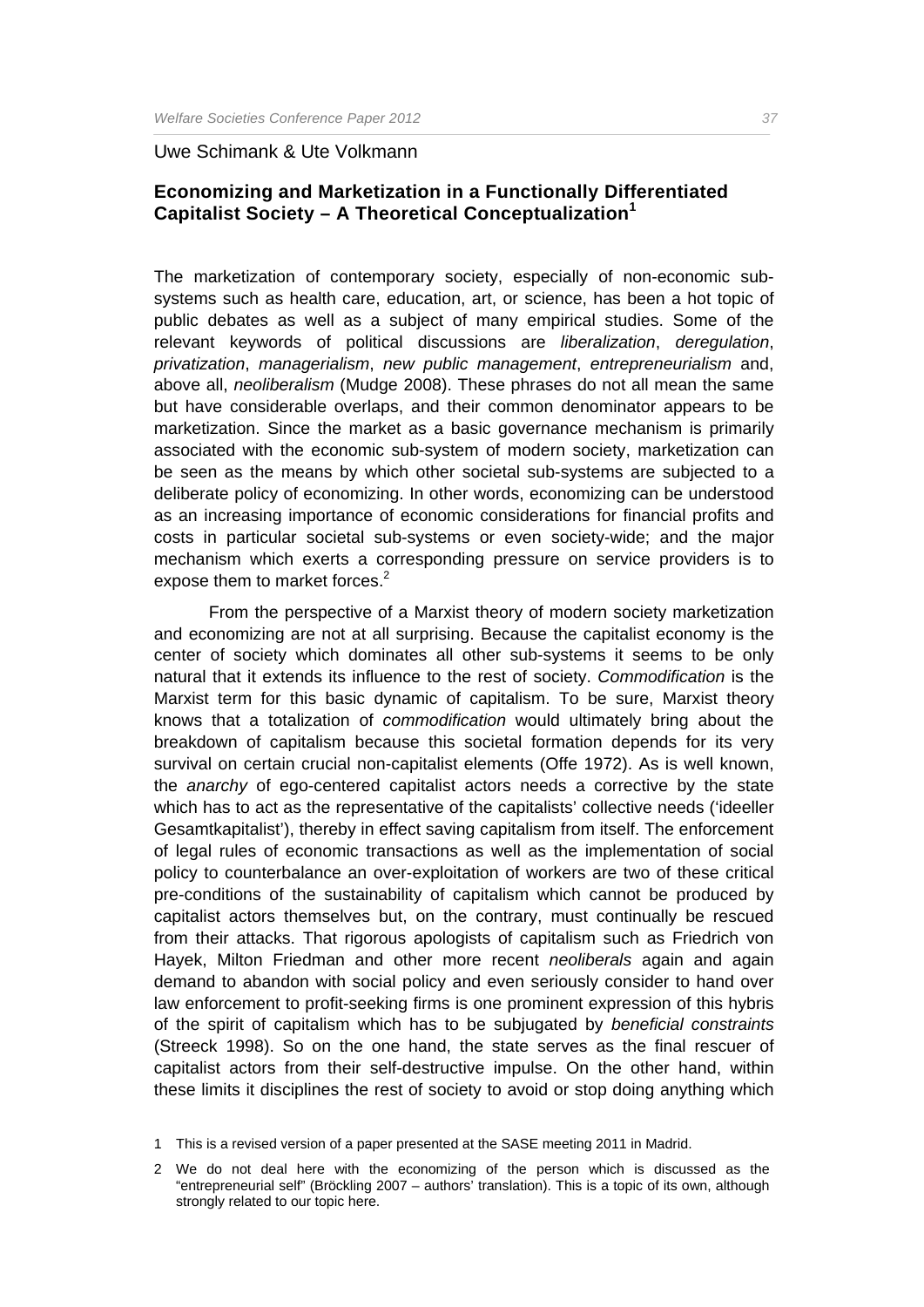might disturb or severely hinder profit-making activities. Here it is where economizing pressures fit into the Marxist perspective. Social policy, for instance, although functionally necessary, is not supposed to eat up too much money from the capitalists' profits; on the contrary, social policy should be made available as a new field of profit-making, for instance for financial market speculations of pension funds. Without going into more details we admit that there are a number of important and correct observations in such an analysis of marketization and economizing. However, in addition to quite a few dubious theoretical premises and refuted predictions of Marxism as a theory of society which have been exposed by its critical discussion for a long time and which we do not share there is another reason for looking for a different theoretical perspective. Exactly because it is so easy and quickly done to explain marketization by a Marxist perspective this perspective misses essential points of this phenomenon. In a sense, we go analytically to the other extreme and choose the theory of societal differentiation because in this analytical framework marketization has no place reserved for it a priori. On the contrary, a proper theoretical understanding of marketization in a functionally differentiated society is difficult to reach; but the gains from an effort to take on this burden are worth it as we will try to show in this paper.

 The paper is divided into four parts. In the first part we introduce an understanding of modern society as functionally differentiated and show how economizing pressure on its non-economic sub-systems can arise. In the second part, we conceive a scale of economizing pressure which rests on service providers in non-economic sub-systems and shapes their performance. In the third part, we distinguish basic means of economizing – with marketization prominent among them – and explore, mainly referring to the German case, how important they are or have recently become in the different non-economic societal sub-systems. Finally, in the fourth part of the paper we explore the effects of economizing on the performance of the non-economic societal sub-systems and present, just as a starting point, an inductive catalogue of both diverse dysfunctions and functions.

As this exposition already shows this paper is an attempt of building a general theory of economizing and marketization dynamics in functionally differentiated modern society. As things are now, empirical material serves only for illustrative purposes; a systematic overview of existing research as well as further research will be necessary. But we hope that the perspective we elaborate can be fruitfully used to systematize already existing empirical findings and stimulate further empirical work.

#### **1. Functional Differentiation and Economizing Pressure**

The theory of economizing and marketization presented here is based on an understanding of modern society as functionally differentiated. Our variant of this theoretical perspective has two important features which we make explicit at the outset to avoid any misunderstandings (Schimank 2005). First of all, our analytical focus is the level of *sub-system differentiation*, not the level of role differentiation prominent in the works of Emile Durkheim or Georg Simmel. We are interested in role differentiation only where it is part of the differentiation of sub-systems or, as Max Weber (1919: 43) calls them, *value spheres*. Secondly, although we use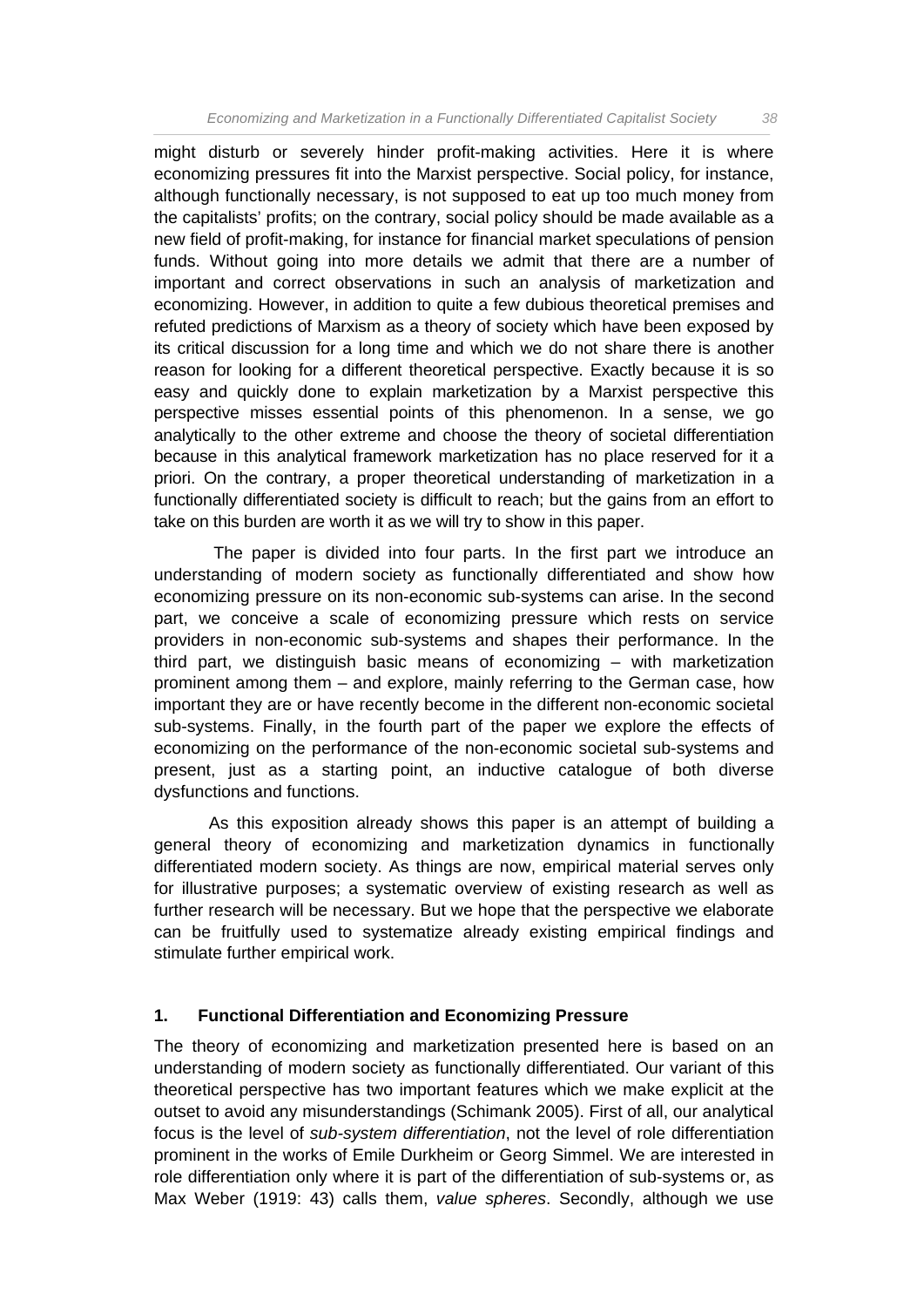several concepts from Niklas Luhmann's (1997) version of differentiation theory our understanding of functional differentiation is decidedly not based on systems theory but *actor-based*. Accordingly, societal sub-systems are not entities capable of operating on their own; instead of possessing *moving*, *active* causal power, their causal force is actually based in their inertia. It consists of a *passive*, structural shaping of the action space of those persons or organizations acting within their domain and – highlighted by Pierre Bourdieu's (1992: 360-365) concept of 'illusio' – under their spell. $3$ 

As the notion of *value sphere* already suggests, a societal sub-system is the most general and supreme evaluative orientation of action, the 'summum bonum' within the sub-universe of meaning constituted by the respective value – such as truth in science, power in politics, love in intimate relations, or profit in the economy. In other words, an actor who acts within a particular sub-system knows without any doubt the direction into which all its striving is supposed to go; and as long as the actor does not leave this sub-system he knows that he can cultivate a *legitimate indifference* (Tyrell 1978: 183 – authors' translation) to any other concern even though it may be the 'summum bonum' in one of the other subsystems. In this way, each sub-system is an autonomous universe of meaning. Its overriding general value is operationalized by more specific program structures which provide the actor with instructive evaluative, normative, and cognitive orientations. For instance, what pursuit of truth means in science is specified for each concrete research situation by relevant theories, methodologies, the existing stock of valid empirical data, etc.

As a whole, functionally differentiated modern society is a *poly-centric order* – Weber (1919: 27-28) spoke graphically of *polytheism* – which consists of about a dozen autonomous sub-systems constituted as self-referential *value spheres*: economy, politics, law, the military, religion, science, art, journalism, education, health care, sports, and intimate relations. This is no fixed list, as in Talcott Parsons' *AGIL* scheme, although until today none of these sub-systems which emerged at different times since the beginning of modernity disappeared. What does no longer exist in a functionally differentiated society is an allencompassing society-wide one and only 'summum one', such as the religious ideas provided by Catholicism in the European Middle Ages. In this sense, modern society has no substantial identity; its paradoxical identity consists precisely in the irreducible plurality of sub-systemic partial identities each of which makes itself into an absolute.

Despite this profound mutual indifference between activities in the different sub-systems, there are strong mutual interdependencies as well as an overall dependence of individual members of society on all sub-systems' performance. This is a consequence of the rigorous specialization of action within each *value sphere*. For instance, the scientific search for truth takes for granted that it occurs in a societal context of peace guaranteed by the military and prosperity provided for by the economy; in addition, it needs the services of the educational and health care systems with respect to well-educated and healthy personnel. In turn, scientific truths are applied in all other sub-systems; indeed, the technological innovations on which economic growth or the improvements of medical care rest are impossible to realize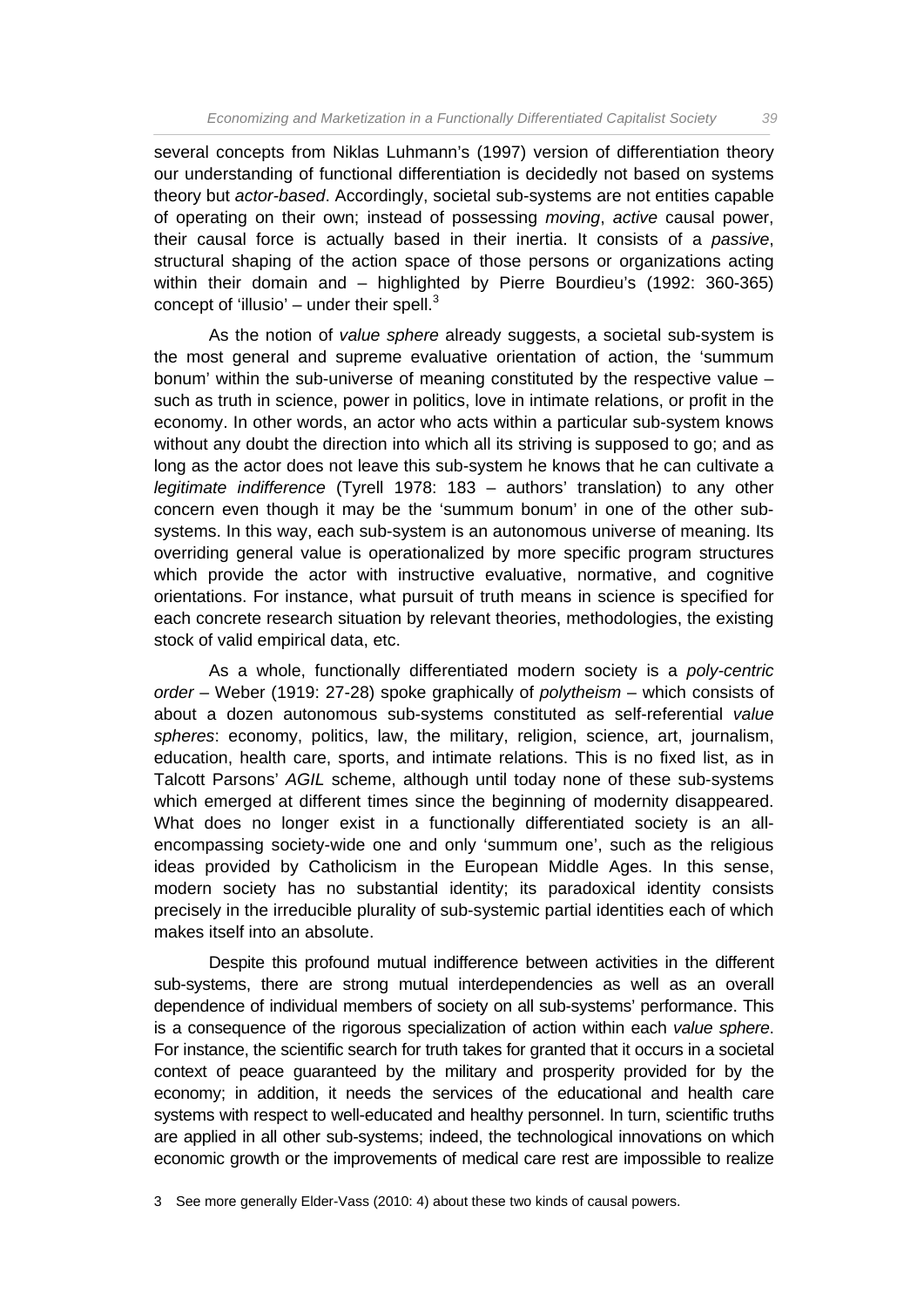without scientific progress. The same *give and take* could be shown for all other sub-systems. Thus, functional differentiation indeed establishes a very advanced *division of labor* among sub-systemic activities. These activities are in fact services which are provided by a sub-systems' individual and corporate actors – its service providers such as lawyers and courts in the legal system – to their users. The latter consists of, firstly, individual members of society in specific complementary roles such as complainant or witness with regard to the legal system or student vis-à-vis the educational system. In all of these roles individuals are the end-users of the sub-systems' services. The second group of users are service providers of other sub-systems who need specific services to produce their own, such as politicians who need journalists to tell them about public issues and political moods among their electorates.

The critical aspect of the sub-systemic division of labor consists in the fact that – as already explained – service providers are totally under the spell of their sub-system's guiding value and therefore have a decidedly one-sided view on this division of labor. From the point of view of any service provider of a particular subsystem, its counterparts in the other sub-systems should perform in a way which perfectly serves its own needs which are determined by its sub-system's guiding value. However, their counterparts want to pay attention only to their respective guiding values, too. To counter this universal reluctance to cooperate while cooperation of the others is demanded, each sub-system's program structure has – around its inner core of self-referential orientations guided by its own value – an outer circle of other-referential orientations. Thus, the scientific search for truth is not only oriented by self-produced theories and methodologies but also, among other things, by laws which prohibit research which is dangerous to the researchers' or their experimental subjects' health or by funding schemes which are incentives to do research on subjects of interest to industrial firms or the military. To repeat, caring for health or economic or military considerations would never voluntarily come to mind of a researcher totally identifying herself with the 'illusio' of science. As a consequence, such other-referential programs of subsystemic performance have to be enforced upon its actors by pressures from the actors of the respective other sub-systems, or from individuals as end-users.

However, some of the service-producers of a sub-system are to a smaller or larger extent open to such external demands. As Bourdieu (1992) reminds us, the picture of functional differentiation drawn so far pays attention only to the service providers on the *autonomous pole* of a societal sub-system. But there is another, a *worldly pole* in each sub-system. Here actors make concessions to other-referential guiding values of their actions, for instance to application-oriented scientific research or to commercial art. The antagonism of *autonomous* and *worldly pole* produces continual tensions between which actors in the sub-system are torn; only exceptional figures such as the artist Pablo Picasso who belonged in his lifetime to the avantgarde and still earned a lot of money find a balance in-between both poles. Whereas service providers drawn towards the *autonomous pole* are respected by others for maintaining the *ethos* of their sub-system up to the point of being distinguished *true believers*, those who tend towards the *worldly pole* are typically gratified by applause from users and higher, or at least more secure, personal incomes.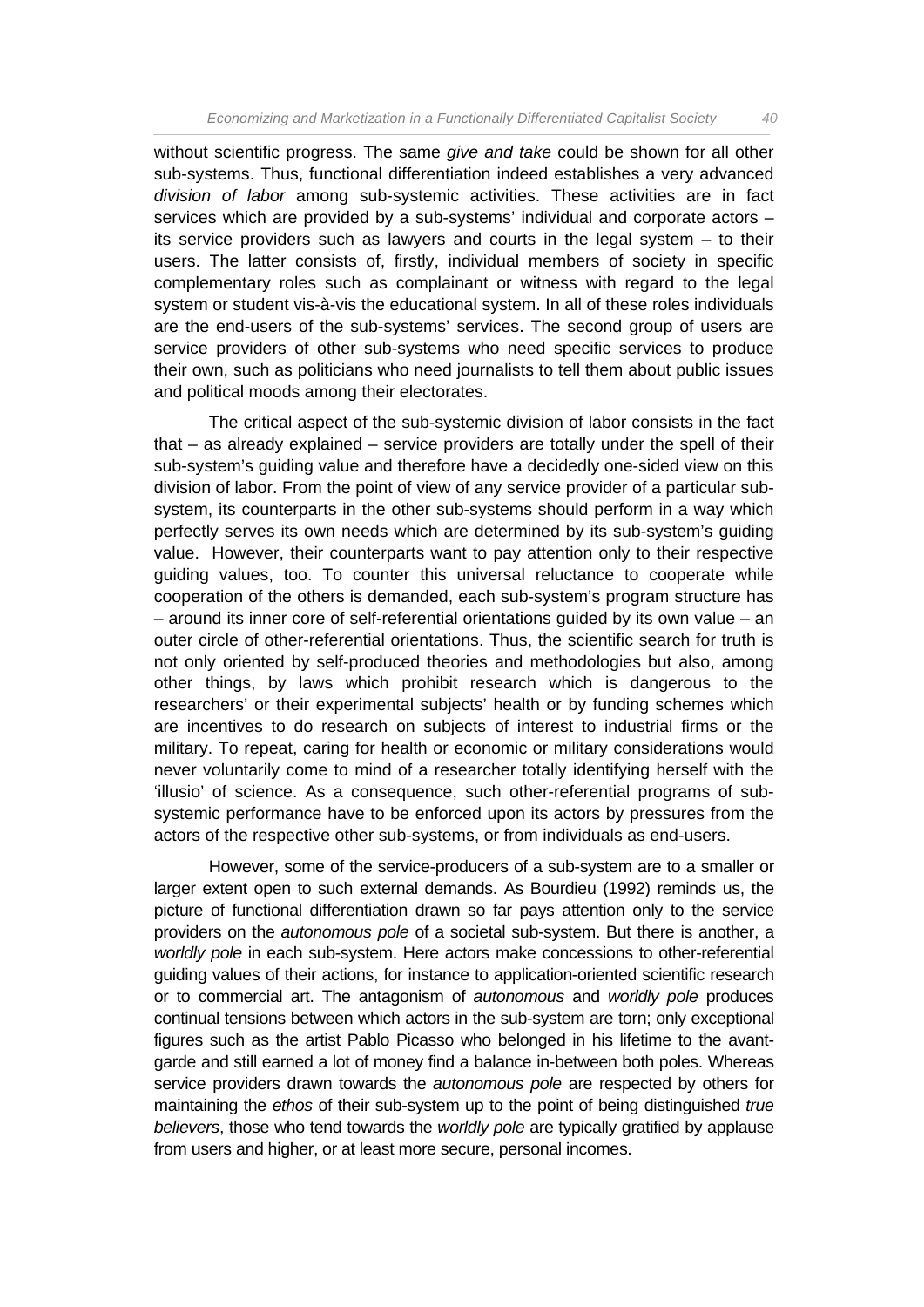The existence of the *worldly pole* – which is neglected by Luhmann as well as by Weber – already points to the special role of the economy in the ensemble of sub-systems of poly-centric modern society. To be sure, the other-referentiality of orientations might refer to any one of the other *value spheres* such as politics, or to values which do not constitute a *value sphere* of their own such as freedom or equality. But mainly economic considerations attract attention at the *worldly pole*. This is no coincidence due to the fact that the emergence of the capitalist economy established a specific society-wide predominance of its concerns.

To make a long, complicated argument about the *societal primacy of the capitalist economy* short (Schimank 2009), against Parsons' and Luhmann's insistence that it is just one sub-system of modern society among others, no more important than, for example, science or even sports it can be argued that the god of profit-making has structurally-anchored privileges in the polytheistic ensemble of modern society's sub-systems. In order to exorcise Marxism as a simplistic *kindergarten level<sup>4</sup>* of theories of modern society, Parsons and Luhmann declare all sub-systems to be equal and justify this assumption by the indispensability of each of them. Modern society is unthinkable without its legal system, or political system, or educational system, or science system, and none can be substituted by others. This is certainly true for almost all sub-systems; $<sup>5</sup>$ </sup> but does it logically imply, as Parsons and Luhmann think, that none of them can dominate modern society?

A closer look reveals that with the functional differentiation of modern society there emerged one sub-system – the economy – whose inherent dynamics bring about a permanent irresistible pressure on all other sub-systems to subordinate their performance to its functional needs and, as a consequence, to its massive negative externalities as well. The economy's inherent dynamics are characterized by its very easy disruptability by all kinds of forces coming from inside and outside of it. This endemic lack of stability is due to the economy's central governance mechanism: the *market* (Czada 2007; Aspers & Beckert 2008). It has only a weak capacity of order-building, compared to other governance mechanisms such as hierarchy, community, or networks. While this is highly functional for many performance characteristics of the market such as responsiveness to demands, flexibility of supply and, above all, a competitiondriven never-ending motivation to improve performance by innovations and other means. The other side of the coin is a mimosa-like nervousness of market actors which manifests itself in sudden market turbulences or fatal deviation amplifications such as inflations or downswings. In addition, even the normal workings of the capitalist economy bring about negative externalities such as ecological problems or a level of social inequality perceived as unjust and giving rise to various kinds of social unrest – problems which often worsen in times of economic crisis. To use an analogy, the role of the capitalist economy in the ensemble of societal sub-systems is similar to a father who is the chronically ill and troublesome bread-earner of his family and whose condition forces all other family members to great and anticipatory concessions and compensations.

<sup>4</sup> That was Parsons' (1966: 174) expression.

<sup>5</sup> Possible exceptions are sports and, perhaps, religion.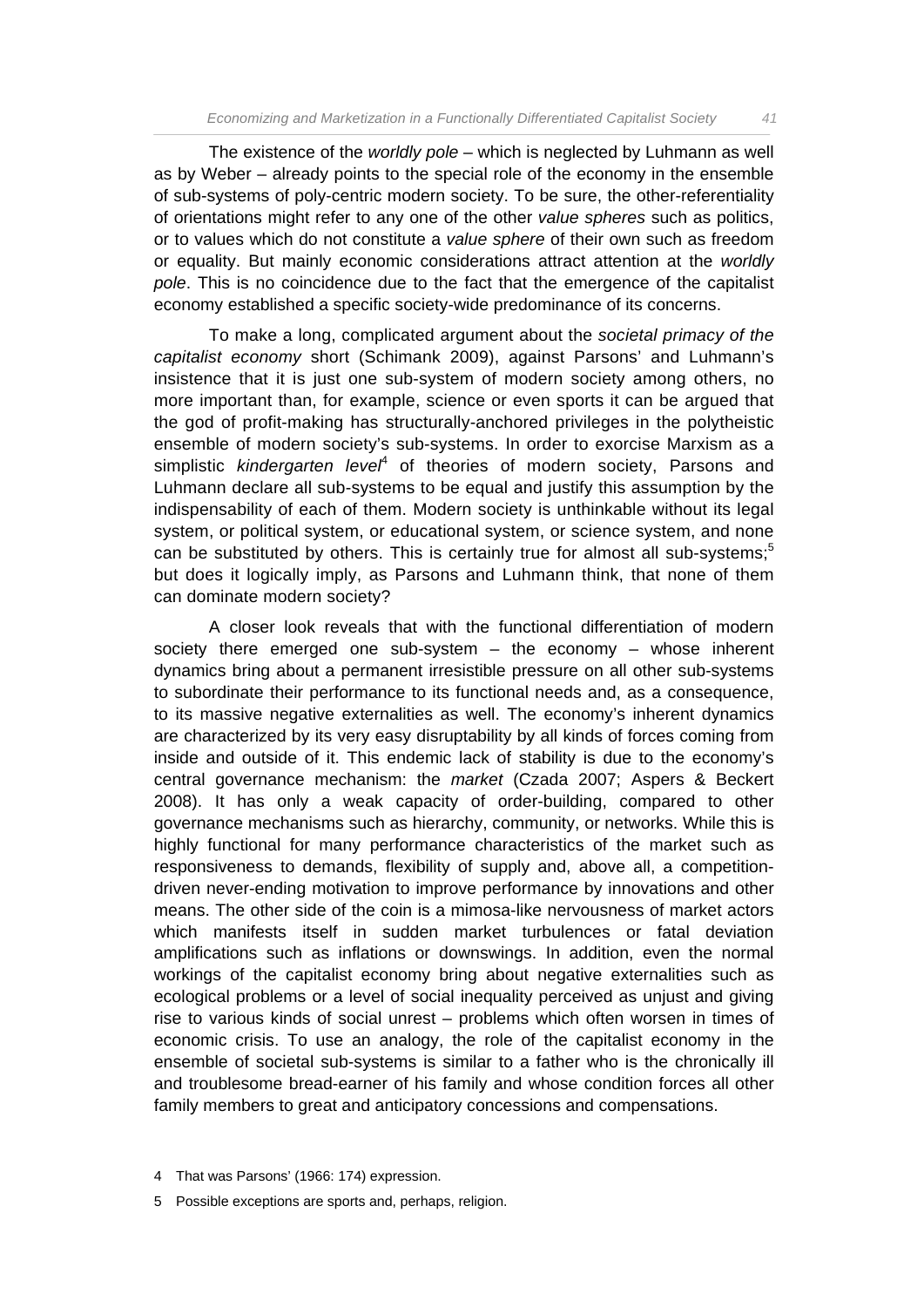The medium by which the society-wide pressure of the economy is exerted is *money*. Contrary to what Parsons and Luhmann state, money is not just the generalized exchange medium of the economy but penetrates deeply all other societal sub-systems (Deutschmann 1999; Paul 2004). The structural asymmetry which constitutes the economy's dominant position within functionally differentiated society consists in the fact that money is needed in all sub-systems but is supplied only by the economy. In all other societal subsystems performance is totally or to a very large extent based on factors of production bought for money, especially wage labor; and for the payment of these factors of production a continual inflow of money is required. The ultimate source of this money is the economy. Although, for instance, schools or museums are paid for by the state and partly by fees from their customers, both of these service providers get their money from economic actors. The state acquires its finances as taxes from firms and other traders, employees, and consumers; and individuals earn money as employees of firms and other employers and via transfer payments from the state, and they spend it as users of the various sub-systems' services – not just as consumers of the economy who pay the prices of goods but also, for example, as visitors of museums who pay the entrance fees or as clients of lawyers.

In this way, all money flows can be traced back to the economy. This corresponds to the fact that money, as a medium of social influence, is unmatched with regard to the generalization of its scope of use (Simmel 1900). Compared to legitimate power which is bound to territories, substantial issues, and authorized positions, money can be used much more freely. Scientific truths, as persuasive appeals, are strictly specified to their substantial realms. Another medium of influence, love, can demand almost everything from a lover – but only from her or him. In contrast, with money anyone can buy almost anything, at any time, from anyone else. This very high level of generalization is a precondition of the penetration of all other societal sub-systems by money – more accurately, of their dependence on money.

Thus, in general our perspective of differentiation theory comes to basically the same conclusion as Marxist theory: the functional needs of capitalist economy dominate modern society. However, we see not only a different mechanism at work but also a different balance of power between the economy and other societal subsystems; and we see no inevitable dynamics in the direction of an ultimate crisis. Whereas the Marxist conception takes the societal dominance of the capitalist economy as its analytical starting-point and concedes then, in the second place, a *relative autonomy* (Poulantzas 1968) to other societal sub-systems, differentiation theory takes the opposite stand: functional differentiation means, first of all, each sub-system's principal autonomy so that economic orientations have their legitimate place within the economy and nowhere else. In particular, they have no legitimacy to push aside the 'summum bonum' of other sub-systems such as health care or science. Still, because performance in all of these sub-systems depends critically upon money and because this money comes, either directly or indirectly  $-$  as payments from the state or from clients – from the economy these sub-systems' service providers all are highly sensitive to the economy's overall state. When the business climate is good everything is quite well for hospitals, museums, or universities – but when there is an economic depression they all suffer from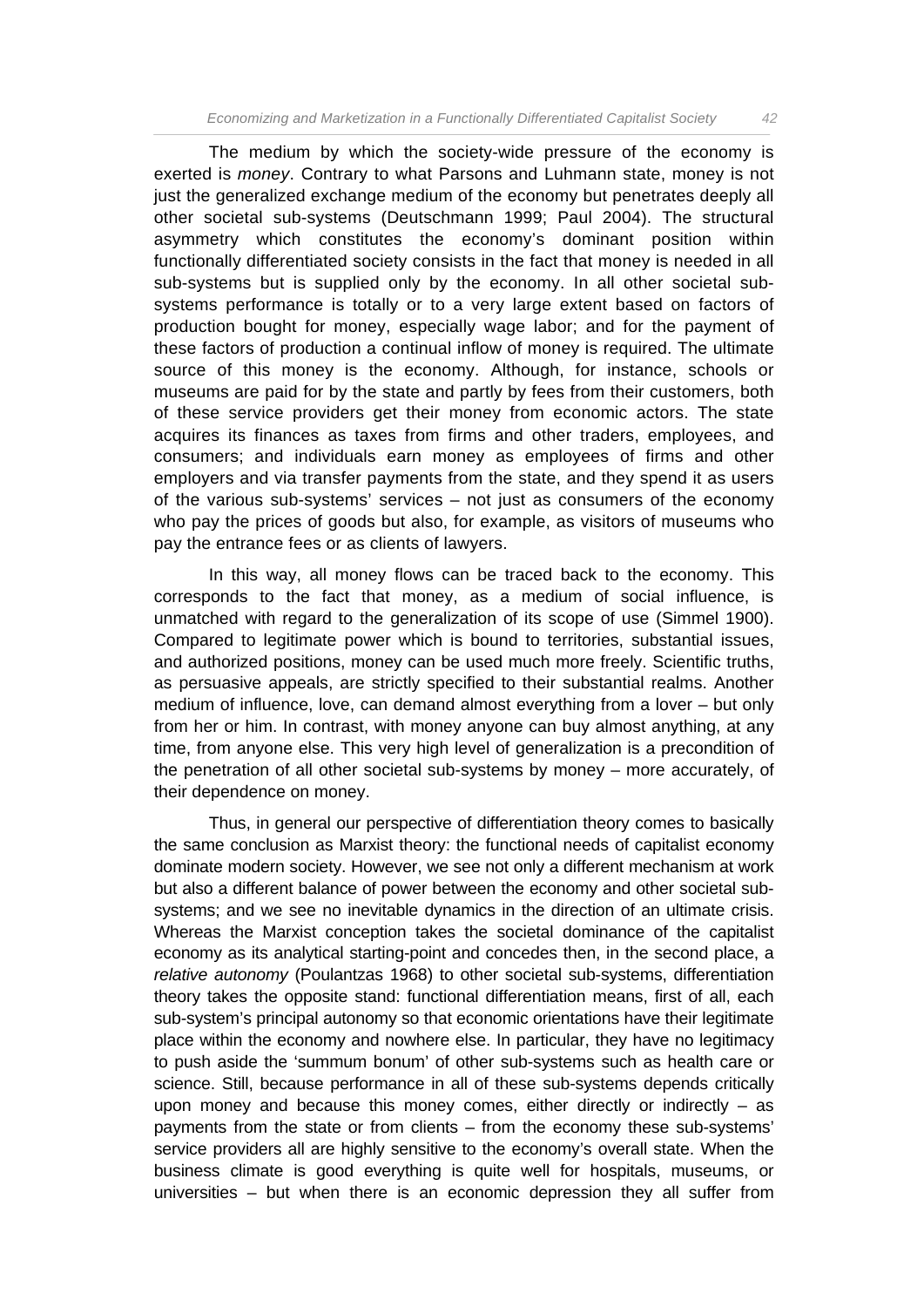pressures to economize; and the stronger these pressures become, the more they impede the orientation of the sub-system's service providers to its own 'summum bonum' and bend their activities towards economic considerations.

What Marxism cannot grasp, but what is an essential element of the account of these matters given by differentiation theory, is the profound illegitimacy of such occurrences of economizing in the eyes of the service providers of the non-economic societal sub-systems as well as the users of their services. Economizing pressures are not just annoyances which have to be endured like so many others – these pressures are special in the sense that they deny intrinsic values associated with modernity and fundamental rights based on them. According to modern society's self-understanding, economic considerations are, strictly speaking, forbidden when serious concerns of health care, scientific knowledge production, artistic creativity, or education are at stake. In other words, economic concerns should not dictate in the final instance what is possible or impossible in these matters. But although economizing is seen as a scandalous imposition by service providers in these other societal sub-systems, again and again they are confronted with it and have to cope with it somehow.

In addition to this there is a second major shortcoming of the Marxist approach to economizing. As we cannot spell out in detail in this paper but will at least illustrate by some of the examples we will use it makes a difference whether economizing pressures affect science, or the legal system, or religion, to name just these three sub-systems. In other words, there are specificities of each of these societal sub-systems related to the nature of their guiding value and the corresponding service they provide, and these specificities refer not only to the effects of economizing pressures but also to the goals and means of economizing and to the conditions under which economizing takes place. At least, to expect such differences of goals, means, and effects is a general heuristic idea from differentiation theory; moreover, by taking a closer look at the constitution of each sub-system this general conjecture could be specified to some extent. Marxism is unable to pay attention to this variety of sub-systems because it largely lacks any theoretical concepts with which to grasp the differences between, for example, art and science or journalism and education. In other words, it has a *one size fits all* approach to the non-economic parts of society which neglects important specifities.

A shorthand formulation of both advantages of differentiation theory over Marxism is that the latter is a theory of society which operates with an undercomplex binary distinction of economic/non-economic; and in the non-economic sphere everything is lumped together without further distinctions drawn. Or more precisely, what there is of such further distinctions – between religion, for instance, and art, or science – is of second- or third-order importance for the theoretical framework of a Marxist understanding of modern society because, basically, it is the economy that matters, and nothing else. Differentiation theory, in contrast, starts with about a dozen distinctions as the essential ensemble which makes up functional differentiation; and this makes it possible to treat the special role of the economy and the situations of all other sub-systems shaped by this special role in a really differentiated manner.

Based on this general perspective on modern society, we proceed in our analysis by now taking a closer look at economizing.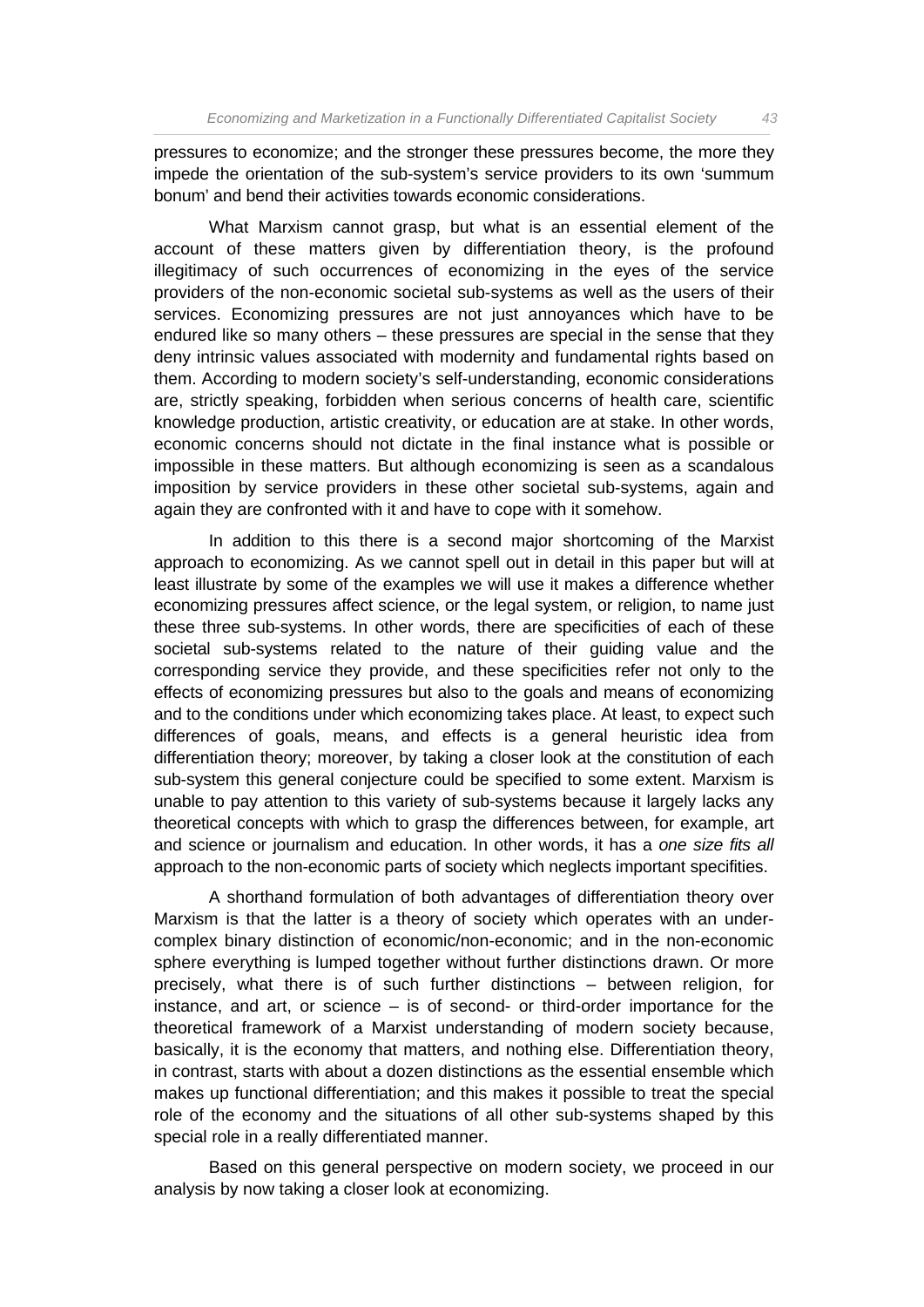# **2. Goals and Levels of Economizing**

As the keywords mentioned at the beginning already suggest, there is no precise understanding of economizing in public debates. Many concrete phenomena are subsumed under this cloudy heading. Moreover, three rather different aspects of economizing – goals, means, and functions – are often not distinguished:

- Economizing stands for one of two goals which have to be reached by a particular activity such as the provision of health care services: either reduction of costs or increase of profits. Both goals can be formulated in a quite unequivocal, quantified manner.
- In principle, each of these goals might be reached by manifold means or combinations of means. A number of them, but not all of them, are measures of marketization. For instance, the installment of a strong hospital manager who enforces a new cost-consciousness among medical doctors does not rely on market mechanisms but on hierarchical power whereas salary increases for those heads of wards who achieve the most cost-reductions are a measure of marketization because they establish a market-like competition for financial incentives. The causal links between a specific means and the attainment of the respective goal of cost-reduction or profit-making are often quite uncertain although actors who implement these means usually are convinced of their effectiveness.
- Both goals are no ends in themselves but are meant to bring about several functional outcomes of the respective activity. Among other things, costreductions shall regain a new room to maneuver to a hospital with regard to the accomplishment of its mission of helping patients; and profit-making is supposed to make an organization more responsive to the articulated demands of its clients. In this way, quite a number of positive functions are postulated by the proponents of economizing whereas its opponents attribute predominantly dysfunctional effects to it. Again, the causal links between cost-reduction or profit-making, on the one hand, and the claimed functions and dysfunctions are frequently quite unclear.

As functions and means of economizing must be seen in relation to its goals we turn to them now and ask, in particular, how profits and costs related to each other.

To begin with, profits are incomes minus costs. In this sense, a stable income results in higher profits if costs are reduced. On the other hand, if costs exceed incomes, losses are made; in this situation, the first goal to be reached is to reduce losses by the reduction of costs or by a higher income. Having in mind these basic links between costs and incomes, on the one hand, and losses and profits, on the other, we find it useful for a more precise theoretical conceptualization to distinguish *five levels of economizing* which range from an avoidance of losses by cost-reductions to rigorous profit-making.<sup>6</sup>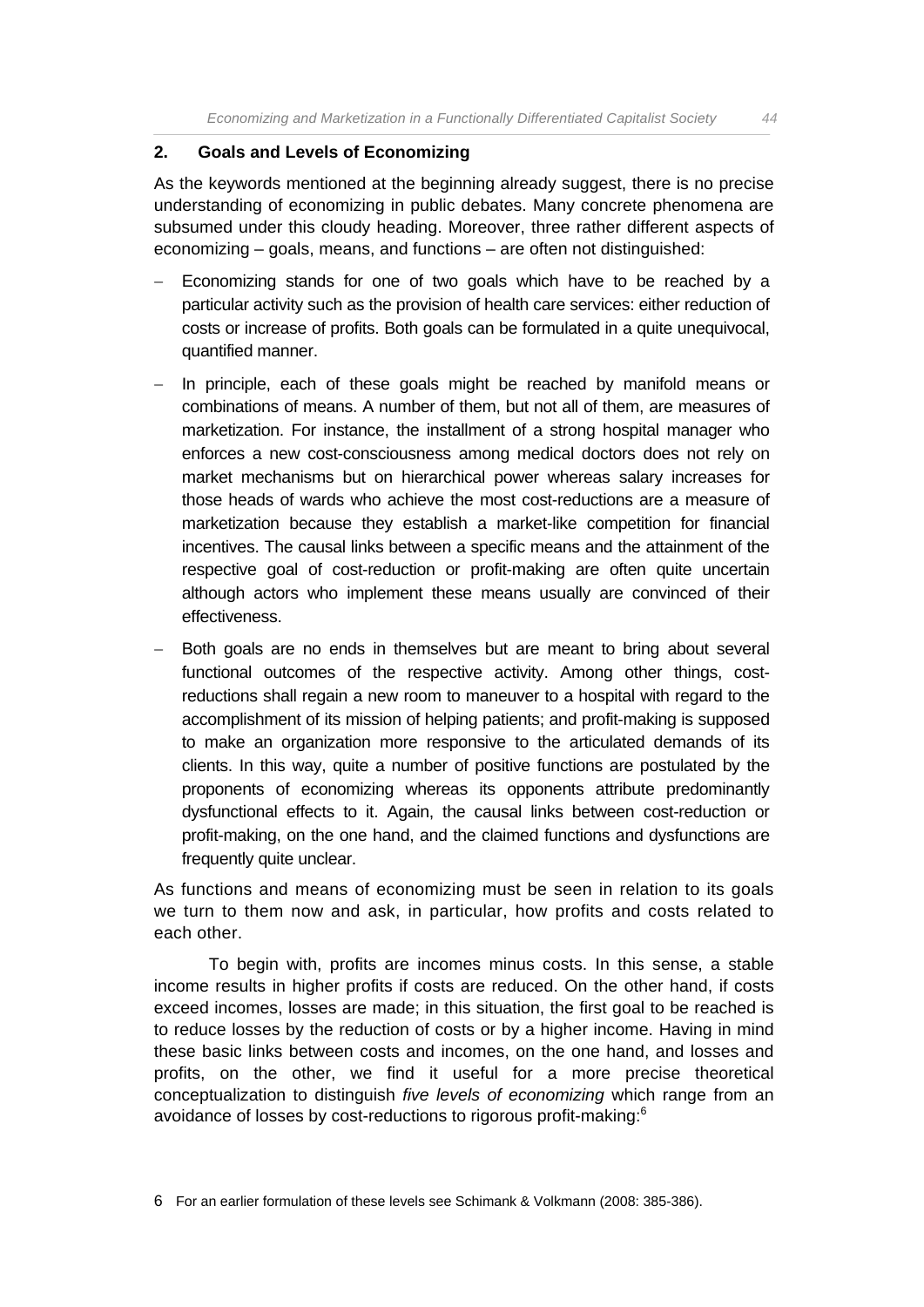- On level 1, the service providers show no considerations for costs and losses, not to speak of profits. In the non-economic sub-systems of society, these actors are positioned at the autonomous pole. Whatever they perceive to be necessary in the name of health care, science, or art can somehow be financed. The money needed for an optimal performance is provided somehow. This may sound like the land of milk and honey; but those elder hospital doctors or social workers who had their jobs already twenty-five years before now still remember the times when they did not know and, moreover, did not care about what certain treatments of their patients or measures for their clients did cost, and whether there were less expensive alternatives. Thus, there were times when the economizing pressure on these other sub-systems amounted to zero or was at least so low that it was virtually not felt by those who decided in matters of sub-systemic performance. If more money was spent than was provided for in the budget, these losses were compensated afterwards by the respective financial backer, most often the state.
- On level 2, considerations for costs are moderately demanded. Typically, this happens if repeated significant losses occur which the financial backer is not willing to tolerate any longer. However, no compromises with respect to the sub-system's 'summum bonum' are called for. If the director of a statefinanced museum, for example, insists on a very expensive exhibition of avant-garde art by pointing out its merits with respect to the art world this is accepted. So, if superior criteria of the respective value sphere are put forward, cost considerations are overruled. What is wanted from the service providers of the non-economic societal sub-systems is only that, if they have the alternative between two measures of equal effectiveness – for instance, two drugs given to a patient by a doctor – to reach the sub-systemic performance goals they should choose the less expensive one. In addition, they should reflect whether there are luxury measures they can do without. This is still a rather low level of economizing which does not hurt very much.
- On level 3, the avoidance of losses is a rigid other-referential restriction of action in the respective sub-system. Considerations for costs are not only an additional criterion but a must. They cannot be overruled: No losses are tolerated. Cost-reduction becomes the guiding principle of sub-systematic performance. It is at this point where the economizing pressure becomes increasingly painful to the service providers. When hospital doctors cannot give their patients what is necessary from a medical point of view because costs are too high, or theatres are closed down because their paying audience is too small and, as a consequence, their budget subsidies from the state are cut down the sub-system's performance suffers substantially. The service providers of the sub-system get the feeling that they get into the danger of betraying their ethos tied to the respective value sphere for the sake of money-saving.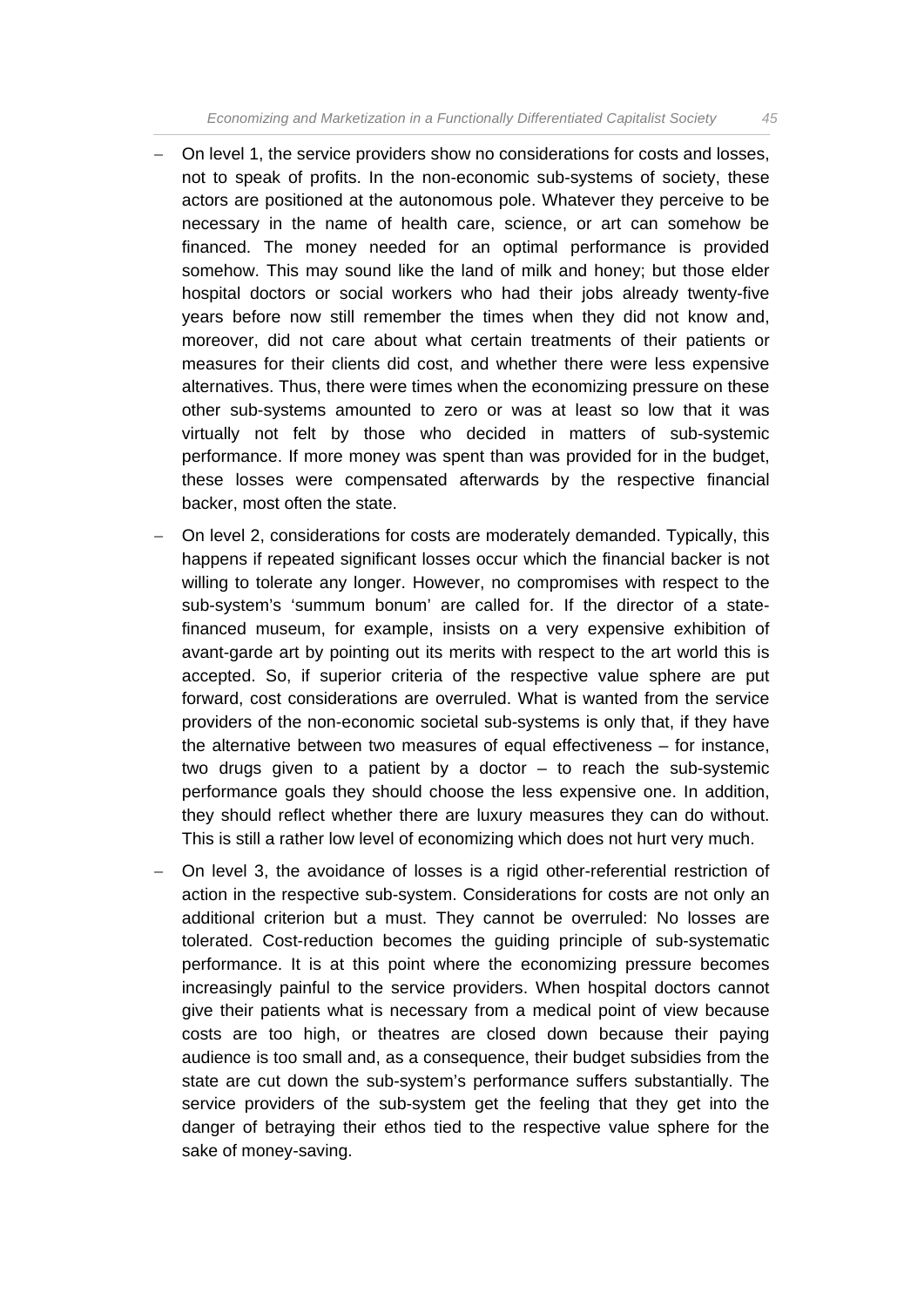- On level 4, beyond the imperative avoidance of losses profit-making on a moderate scale is demanded. This increases again the economizing pressure. It is not enough that costs do not exceed incomes or that the latter equal the former; incomes have to surpass costs. Thereby, the original aim of the sub-systematic performance will be pushed into the background even more. For example, the privatization of a city theatre can be associated with two different expectations: First, city government expects that the theatre will have to earn its costs so that there is no longer a necessity for subsidies. Secondly, the profits earned by the theatre can be an additional income of the city government – for instance, by demanding a rent for the building. The situation has completely changed: Now, the theatre must earn its own money with its art-production, and it contributes, at least to a small degree, to the financing of the city budget.
- On level 5, incomes from a service not just have to surpass costs but have to do that as much as possible. The maximization of profits is imperatively demanded. Service providers who follow, voluntarily or involuntarily, this orientation are positioned at the worldly pole of their sub-system. To them their contributions to the sub-system's performance is nothing but business. In a sense, one can speak here of a hostile takeover of, for example, health care as an arena for making money where the considerations of the respective value sphere are taken into account only to the extent that it is opportune for profit-making. Even more, as soon as other chances to make profits look more promising the money invested in a commercial hospital will be shifted as fast as possible in that direction. In other words, on that level of economizing pressure actors have no loyalty whatever the values governing other societal sub-systems are

It is important, though, that even on level 5 the sub-system's 'summum bonum' must not necessarily be sacrificed. There can be *win-win* situations where a maximization of profits goes along with high performance according to the subsystem's own criteria. One example are those artists who are commercially very successful but do this with works of art which are still taken seriously by other artists and art critics, perhaps even as avant-garde. As already mentioned, most of the career of Pablo Picasso is an illustration of such a quite harmonious coming together of artistic achievement and money-making; the latter was not of importance for his artistic style. In comparison, Andy Warhol can be seen as a type of artist who deliberately searched for a balance of both motivations (Zahner 2006). But this is certainly not the regular case. Most of the time economic considerations and the criteria of the *value sphere* collide; and the probability and intensity of such a collision increase from level 1 to level 5.

Now the two basic goals of economizing we already distinguished – costreduction and profit-making – can be located on this scale. The highest degree of pressures to reduce costs aims to reach level 3; this goal of economizing is accomplished if losses are avoided. So cost-reduction efforts take place on levels 1 to 3. In contrast, profit-making efforts happen on levels 3 to 5. This means that avoidance of losses – the highest degree of cost-reduction – is not more than the default point of profit-making, with level 5 as its highest degree. In other words,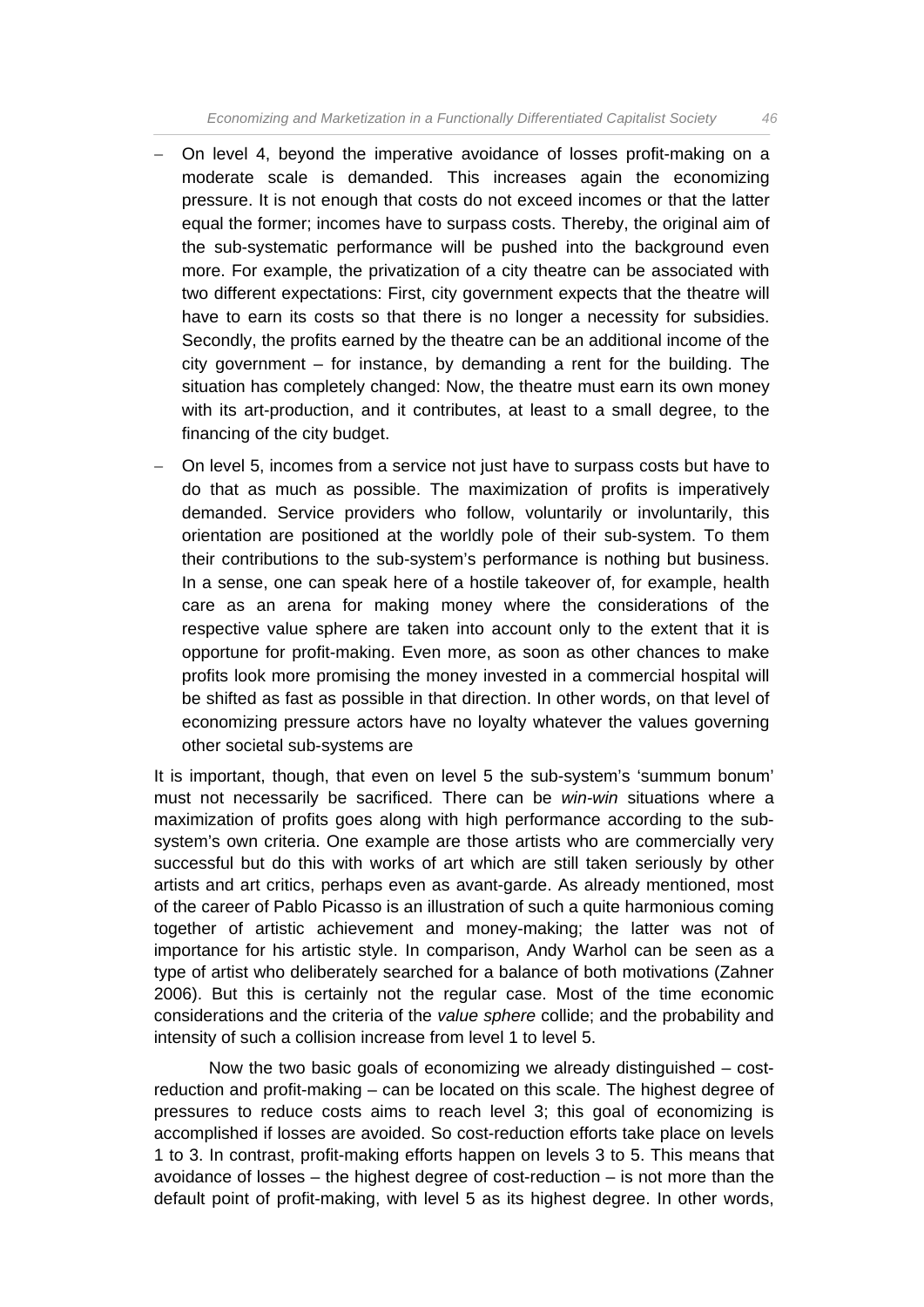the point of highest satisfaction for an actor under pressure of cost-reduction still is a point of profound dissatisfaction for an actor under pressure of profit-making.<sup>7</sup> Accordingly, two very different types of service providers are attached to these two goals. Whereas levels 1 to 3 make up the world of cost-reduction which belongs to *non-profit service providers*, levels 3 to 5 are the world of *profitmaking service providers*. Most of the relevant service providers in both worlds are organizations, with public administrations, museums, sports clubs or universities on the non-profit side and business firms, commercial hospitals, or gyms on the profit-making side. Here we find, in addition, self-employed individuals such as many lawyers or medical practitioners, free-lance journalists, writers, or small shop-owners.

Only under exceptional circumstances do service providers change from one to the other world. When a profit-making provider turns into a non-profit provider this amounts to the oath of disclosure that this actor is unable to make profits any longer. Some nationalized industries such as mining in Germany and some other countries are examples of this trajectory. In turn, when a non-profit service provider moves into the world of profit-making it aspires to reach more than the avoidance of losses. Former state-owned telecommunication or public transport providers were privatized in many countries to earn money and even become stock market listed companies. As we will see, this opposite trajectory is one of the basic means of economizing.

# **3. Means and Degrees of Economizing and Marketization in Non-Economic Societal Sub-Systems**

Turning now to the means by which a particular level of economizing pressure is exerted on the actors of the non-economic societal sub-systems, we have to look at the sub-system's program structure – more precisely, to the outer circle of other-referential elements. We cannot give here an exhaustive list of such program elements which install economic principles of action, but especially three components of the program structure are relevant. First of all, there can be laws and other legal regulations which enforce attention of hospitals, universities, or museums to economic considerations. For example, budgetary requirements of the public sector can be changed so that a cross-subsidizing between different activities or units of an organization is prohibited. Secondly, funding programs, especially basic funds of yearly budgets, or third party funding such as the programs of agencies of research funding can be used to establish economizing pressure. The most obvious way how this is done is an increased competition by making the money available more scarce, either by reducing it or by inviting more competitors. Thirdly, since most of the service providers are organizations economic considerations can be built into their organizational structure. For example, requirements for the qualifications of a hospital director may be changed so that this position is no longer filled by a medical doctor but by a business manager; or the hospital installs a new communication routine according to which medical doctors get regular reports about the costs of their treatments in comparison to benchmarks. On the side of individual actors, the equivalents of

<sup>7</sup> But note that this kind of actor can even fall lower and be in the red. Then cost-reduction becomes the preliminary goal of this actor until it reaches level 3 again.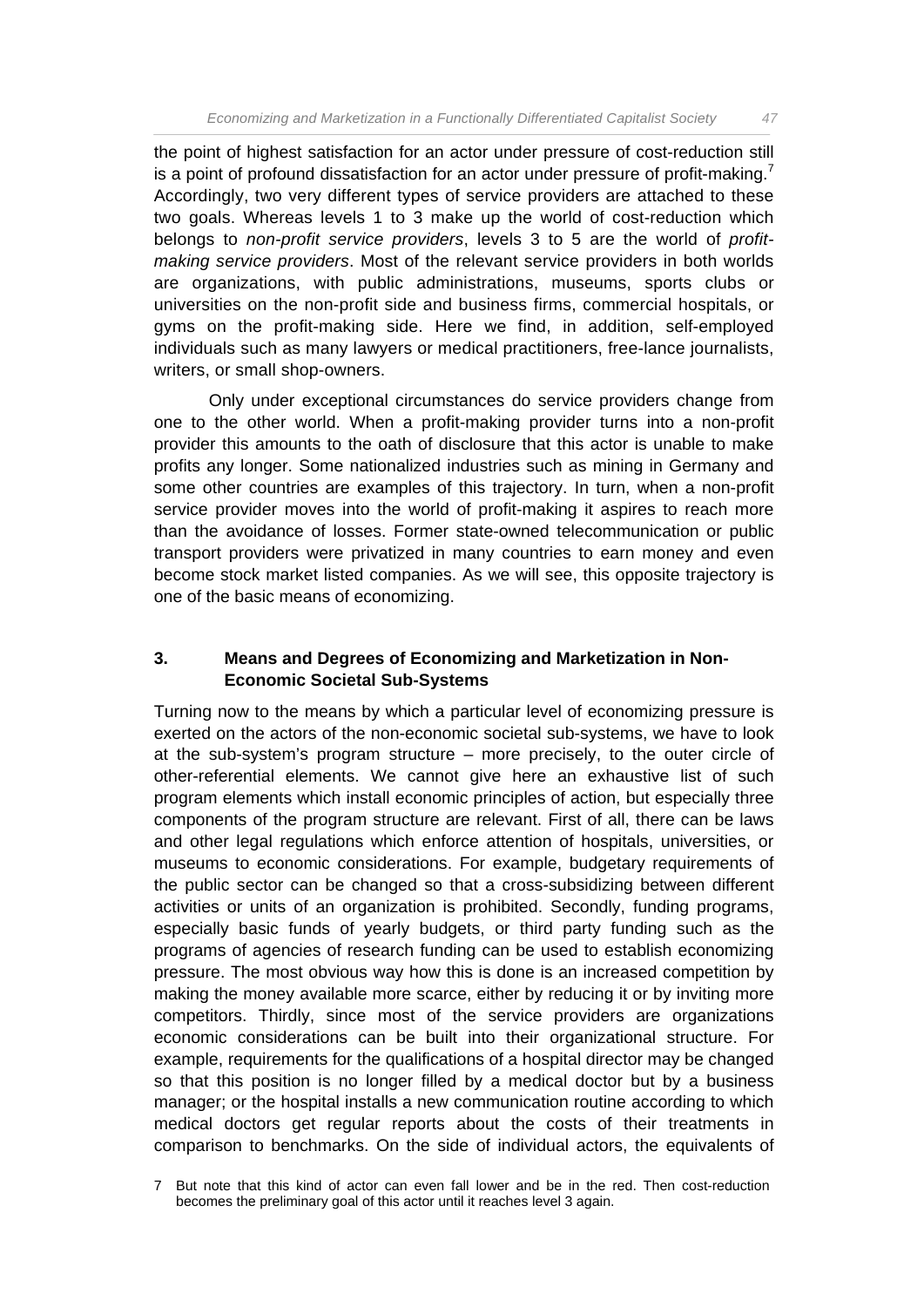these elements of organizational structure are role expectations which mirror these requirements and an internalized professional ethos of being an *entrepreneurial self* (Bröckling 2007).

As already mentioned, the particular measures of economizing which are reported widely in empirical studies cover a broad spectrum which reaches beyond marketization. However, the various measures which serve to install or intensify market mechanisms in the non-economic societal sub-systems have a certain prominence because they appear as the *natural*, most obvious way to achieve the goals of cost-reductions or profit-making. For this reason we will pay special attention to marketization here by pointing out its two basic types: markets and quasi-markets.

As is well-known, markets are constellation of suppliers and sellers interested in the exchange of specific goods; the exchange is self-interested and voluntary, and it is based on mutual observation between all market actors and competition among sellers and/or buyers (Czada 2007; Aspers & Beckert 2008; Aspers 2011). In comparison, on quasi-markets<sup>8</sup> the *invisible hand mechanism* (Ullman-Margalit 1978) of the decentralized coordination of a multitude of market actors is replaced by the *visible hand* (Chandler 1977) of hierarchical leaders, usually political decision-makers, which tries to work as if it were the *invisible hand*. Quasi-markets are simulations of markets, and they are established where it is, for one reason or another, impossible to create markets. The *visible hand* of the quasi-market consists of the combination of two basic elements: performance evaluations and the allocation of resources, especially money, based on the results of these evaluations. Thus, hierarchical leaders install the simulation of a market because they perceive competition to be a more effective or efficient means to bring about the desired results than authoritative orders.

This working of a quasi-market implies that one actor – the hierarchical leaders who usually also have the power to allocate financial means – determines authoritatively the criteria of the buyers' side with respect to the offers of the sellers although this actor often is not even one of the sellers. For example, the ministry responsible for the universities establishes a performance-dependent scheme for the allocation of basic funds to the universities and measures the quality of university research by the amount of third party funding a university attains. This criterion, as any single yardstick or even a limited number of them, cannot adequately reflect the manifold and varying preferences of the multitude of users of research results – the respective scientific community, other disciplines, students, extra-scientific users such as industry or the military. Thus, quasimarkets always very strongly reduce the complexity of buyers' interests to a highly standardized formula which is imposed on the sellers. This inevitable feature has substantial consequences for the functionality of quasi-markets, as we will show later.

Based on this distinction of markets and quasi-markets, and with the distinction of cost-reduction and profit-making as the two principal goals of economizing in mind, we can identify three basic means by which economizing

<sup>8</sup> A concept first used in passing by Williamson (1975: 8) and then worked out especially in reaction to the reforms of the British welfare state initiated by Margaret Thatcher (Le Grand & Bartlett 1993; Cutler & Wayne 1997; Bartlett et al. 1998).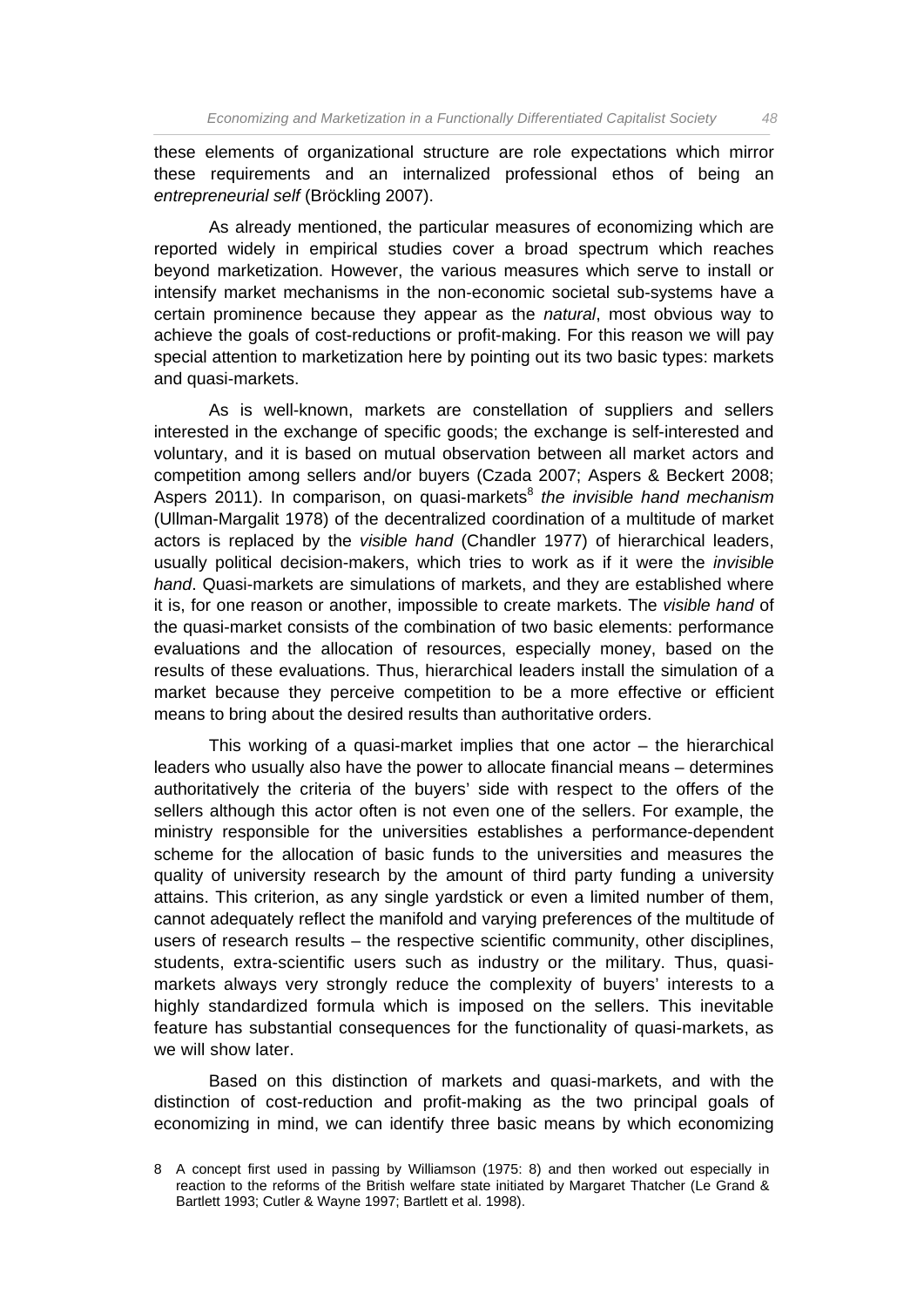pressure is exerted on service providers in the non-economic societal subsystems: financial shortages, management principles, and privatization. In the following, we will describe each of these means and consider to what degree it is put to use in the different sub-systems.

### *1.**Financial shortages*

Almost any economizing dynamic starts with financial shortages. Here we have to distinguish three causes of increasingly scarce financial means for the performance of non-economic societal sub-systems:

- The most frequent and obvious cause are financial shortages of the state as a consequence of reduced tax income which, in turn, is due to a less prosperous economy. A societal sub-system is affected by these shortages to the degree that its performance is financed from the state budget.  $9$  Only one sub-system  $-$  the military  $-$  is almost totally dependent on money from the state. A number of other sub-systems are highly dependent on state money: the political system itself with regard to its public administration; the legal system with regard to courts, the police, and prisons; and large parts of the science system (universities, extra-university state-financed research institutes) and the educational system (from kindergartens to schools). A substantial dependence on state money exists in the art system (statefinanced museums, theatres, operas etc.), the health care system (public hospitals and financial support to the mandatory health insurance) and the sports system (financial support for leisure sport in sports clubs and for top athletics). Finally, the system of intimate relations depends on significant transfer payments from the state – mostly for families, and with respect to some of these payments the more so the lower the family income.
- Service providers from three societal sub-systems are not financed by the state but state actors decide about the money these actors get from their users. It is a German peculiarity that the two big churches (Catholics and Protestants) which together make up the largest part of the system of religion are financed by a special tax their members have to pay. The mandatory health insurance of all citizens – the largest part of the financing of the health care system – is paid by contributions from the employees and the employers; the level of these contributions is decided by government. Finally, public radio and television stations which are the smaller but still a substantial part of the system of journalism are paid by fees from everybody who owns a radio or TV; again, the level of these fees is decided by government.
- Another source of money for service providers of most societal sub-systems are the users of their services or private supporters. Here we have, on the one hand, fees paid by the users of public administration and, sometimes, by parties in a law suit at the courts, by the users of public organizations of the

<sup>9</sup> In the following the German situation is the empirical point of reference, unless otherwise stated.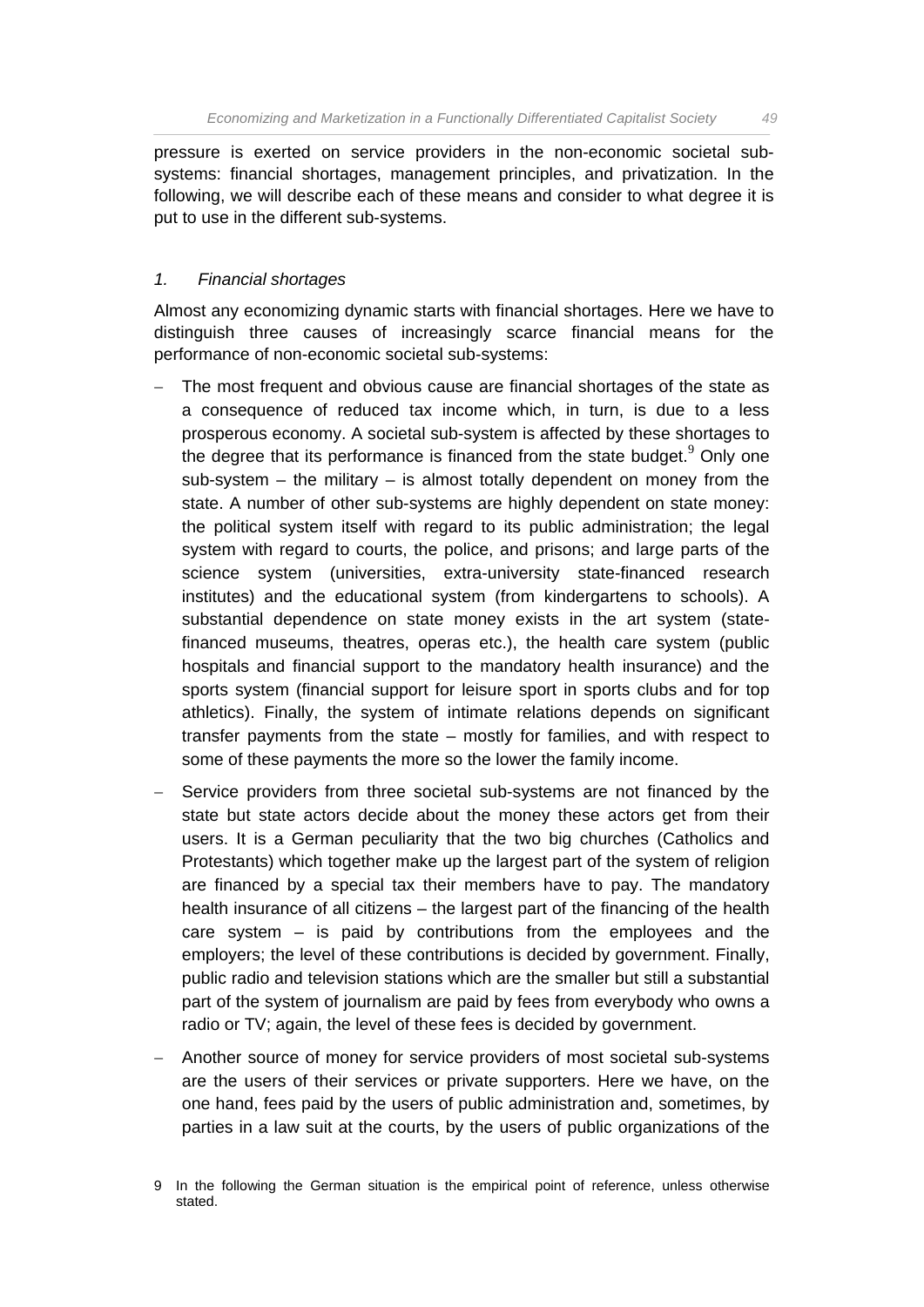arts system and the educational system (kindergartens, sometimes study fees at universities), and by patients in the health care system. All these fees cover only a small part of the costs of the respective services – in contrast to the already mentioned fees paid by the users of public radio and television. On the other hand, in some sub-systems users pay prices for services which not only cover costs but allow for profit-making. With respect to their 'summum bonum', these services are embedded in the economic logic because their providers are economic actors. $10$  Such commercial services are provided by newspapers and private radio and television stations and make up the major part of the performance of the system of journalism.<sup>11</sup> Commercial services are also offered by lawyers in the legal system, by private schools, universities, suppliers of continuing education and of educational media in the educational system, by the pharmaceutical industry and pharmacies in the health care system, by gyms and the sellers of all kinds of clothing and equipment in the sports system, and by scientific publishers in the science system.

In an initial phase it simply happened that financial means from these three sources became scarce. No deliberate decisions to that effect were made by state actors responsible for decisions about the allocation of state money and the level of taxes or fees, or by users. Since it is an unpleasant and unpopular task to demand more cost-reductions or higher profits from other actors nobody will do that voluntarily unless it becomes inevitable. However, without being able here to go into details for any of the sub-systems, the overall picture is very clear: for several decades now, starting in the mid-1970s, state finances have entered a fiscal regime of austerity (Streeck & Mertens 2010) in which mandatory spending, including debt payments, demands a growing share of the public budget – with the result that disposable money for new priorities such as an improvement of the teacher/pupil ratio in the educational system as a consequence of bad performance evaluations in the *PISA* ranking is lacking more and more. The enormous additional financial means needed by the state to save the banks and other EU countries after the worldwide financial crisis will make things even worse for the next few years.

As a consequence, the state cannot maintain the level of money allocated to the non-economic sub-systems in many respects; in fact, money from the state actually shrinks for most purposes, and sometimes dramatically. This is most visible on the local level, where, for example, public swimming pools or museums are simply closed to save at least costs for personnel and renovation. For some services, it is attempted to increase user fees as a partial compensation for declining state money. However, private incomes of many individuals and households suffer in a similar way from the economic instabilities as the fiscal income of the state. Therefore, many users have to reduce their expenditures as

<sup>10</sup> See Schimank & Volkmann (2012) for a general theoretical conception of this embeddedness and an application to scientific publishers.

<sup>11</sup> For newspapers and some private radio and television programs users have to pay a price. But the larger part of the money earned comes from on "cross-financing" (Kiefer 2011: 5 – our translation) where the media organization gets money from firms and other organizations for circulating their advertising.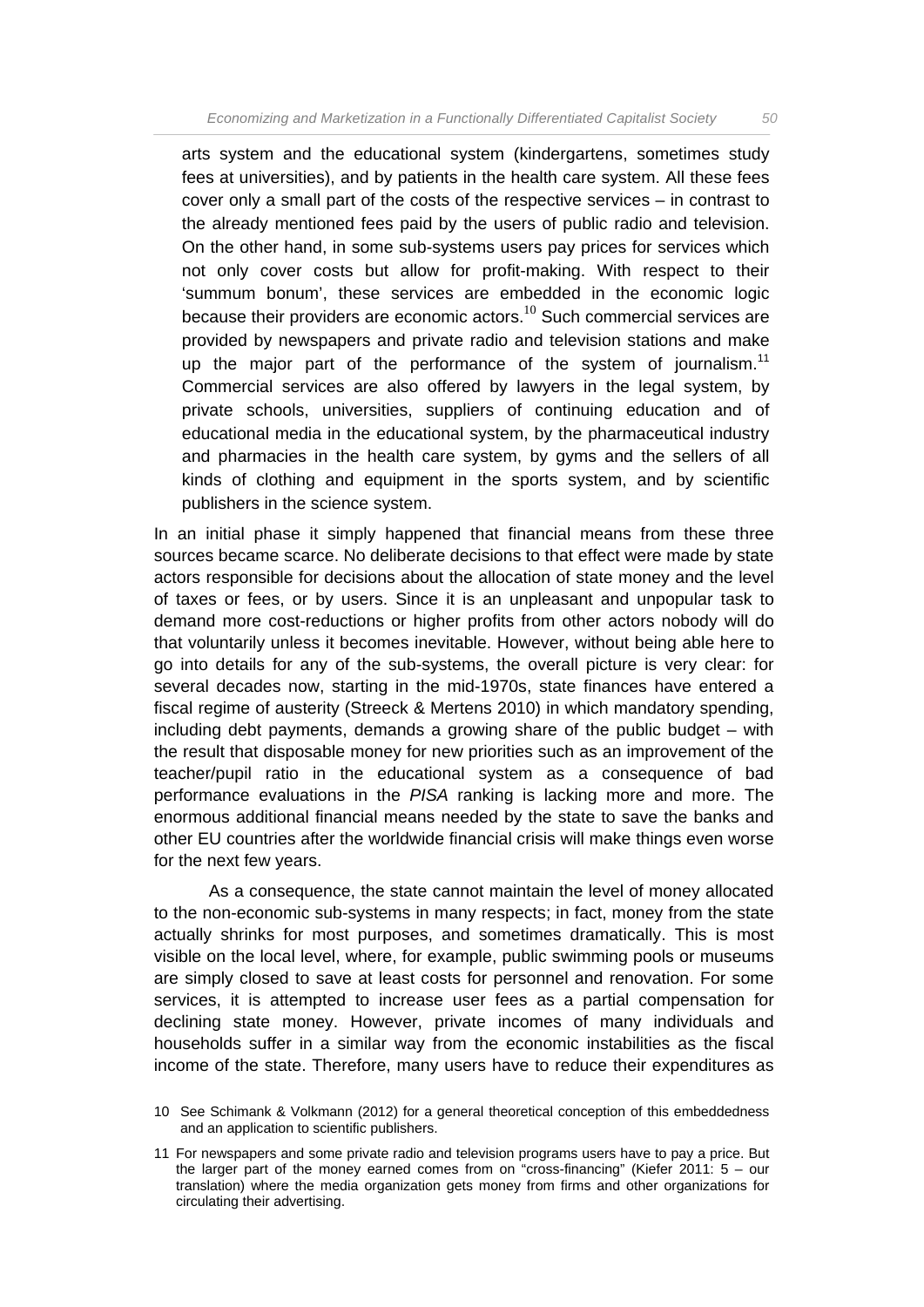well, and this may mean that they react to increasing fees – as well as to increasing prices of commercial services – by a decline of overall demand for the respective services, which makes things even worse for the service providers. Only for very few services such as art exhibitions a mobilization of private sponsoring is a realistic option to acquire at least some additional funds.<sup>12</sup> In sum. massive financial shortages have affected most state expenditures for noneconomic societal sub-systems, and this could be compensated only to a small extent by increasing money from the users.

In most cases, the financial shortages were executed by the *visible hand* of state actors – however, as decisions which were dictated to them by the *invisible hand* of the market, most often the world economy. Marketization was no component of this first means of economizing. Instead, cutback decisions were ordered to the actors of the non-economic sub-systems by hierarchical power. If cutback decisions are specified for certain budget positions the affected service provider, for example an opera house or a school, has to make no further decisions. It can do nothing but comply with the economizing pressure. However, if a general budget cut leaves it to the organization's discretion where to reduce costs it has to specify itself the economizing pressure which lasts on it. Doing this is often highly explosive with respect to internal conflicts and conflicts with users.

This is the common scenario in those of the sub-systems' areas of performance which depend on state money. Those areas which rely mainly on money from the users are strongly affected, too, if services are optional so that users can do without, or with less of them to economize their expenditures. This might refer, among others, to the membership in a sports club, or theater-going, or attending seminars of continuing education. Here, a market-like competition of service providers for users already existed, and it just became stronger. It was partly a competition between alternative providers of the same service, such as sport clubs and fitness centers, and partly a competition with other needs on which the users might spend their money. For example, regular newspaper buyers had to be committed by the newspapers against motivations to save this money for spending it on seminars of continuing professional education. For some public services, such as the obligational renewal of one's identity card, fees can be raised without any chance of withdrawal. A citizen would make herself liable to prosecution if she tried to save this money.

An additional problem of financial shortages concerns the two big churches.<sup>13</sup> Not only that their special taxes whose level is tied to the general income tax paid by a wage-earner decline whenever the aggregate income declines, as in times of economic crisis – in addition the churches are struck by an increasing number of members leaving. This has many other causes which can be subsumed under a long-term tendency of secularization. Still, an immediate impulse to this exit decision is often the opportunity to save some money when the personal income stagnates or even shrinks.

<sup>12</sup> Paul Di Maggio (1983) showed for the USA – a country with a much more developed culture of private sponsoring than Germany – how selectively this works even there and even in the arts, not to mention more urgent demands in other societal sub-systems.

<sup>13</sup> For an extensive treatment of the causes and consequences of growing economizing pressure on the German Protestant Church, and of its diverse attempts to cope with that, see Schlamelcher (2012).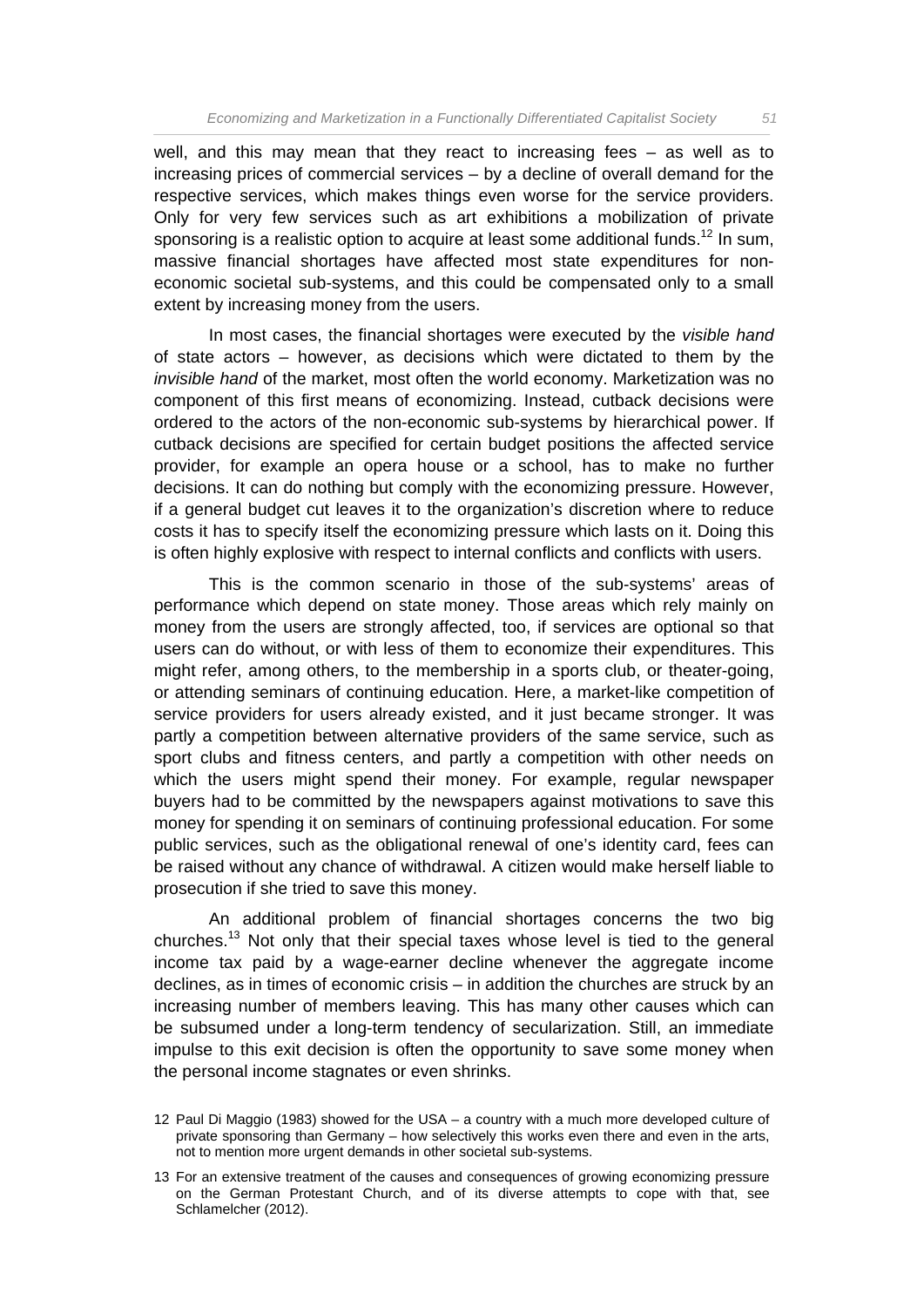At first, financial shortages typically lead to ad hoc reactions which sometimes simply consist of nothing but a reduction of services. Users have to do with less quantity and/or quality of the sub-system's performance. This manifests itself in several kinds of phenomena of which some common ones are: users have to wait longer for services such as surgical treatment or a place in a kindergarten; services are rationed so that a particular user is entitled to a lower number of occasions of service deliverance than before, or the criteria a user has to fulfill for entitlement are set higher; an increasing number of users is served by one service person such as a medical doctors or a school teacher; self-service is introduced and extended which means that users have to take on a larger part of service provision themselves.14 In addition, users often have to pay higher fees or prices. This leads to the double frustration of having to accept less quantity and quality of services in combination with higher personal costs.

This translation of financial shortages into service reductions can go on, and for optional services a new equilibrium of reduced services and reduced user demands may emerge after some time. This is how Niklas Luhmann (1981; 1983) expects how *less money* brings about a *deflation* of user expectations with regard to the services of many societal sub-systems after the previous *inflation of claims* induced by the service providers and politicians who wanted to attract voters by promising them benefits. Such a transformation of an *expansionist* into a *restrictive* policy-making is more difficult for those services the users cannot do without or which are obligational.

However, even if initial ad hoc reactions turn into permanent practices to come to terms with financial shortages the reduction of available money in itself does not tell the actors affected how they should cope with it. They do so according to their own – sometimes quite idiosyncratic – perceptions, assessments, restrictions, and opportunities. Often they try to observe what others in comparable situations have done or are doing, and to imitate what seems to work elsewhere, with the result of a *mimetic isomorphism* (DiMaggio & Powell 1983) of practices in a certain field of services or even beyond. In this way, economic principles of action can become common in a particular organizational field, and then they arise from *bottom up*. But financial shortages themselves as a means to exert economizing pressure do not give the actors in the non-economic societal sub-systems specific advice or directives with regard to the ways how cost reduction or profit-making could or shall be achieved. Economizing pressure provides this additional message, wanted or unwanted by the actors affected, when financial shortages are accompanied by management principles.

### *2.**Management principle*

Management principles instruct service providers in the non-economic societal sub-systems how to go beyond a passive acceptance of financial shortages of the kind just described, and how to overcome self-made coping practices. The aim pursued with the transmission of management principles is to initiate an active handling of the financial shortages which ranges from making the best of them up

<sup>14</sup> G. Günter Voß and Kerstin Rieder (2005) collected many examples of this tendency which they subsume under the heading of the *working customer*.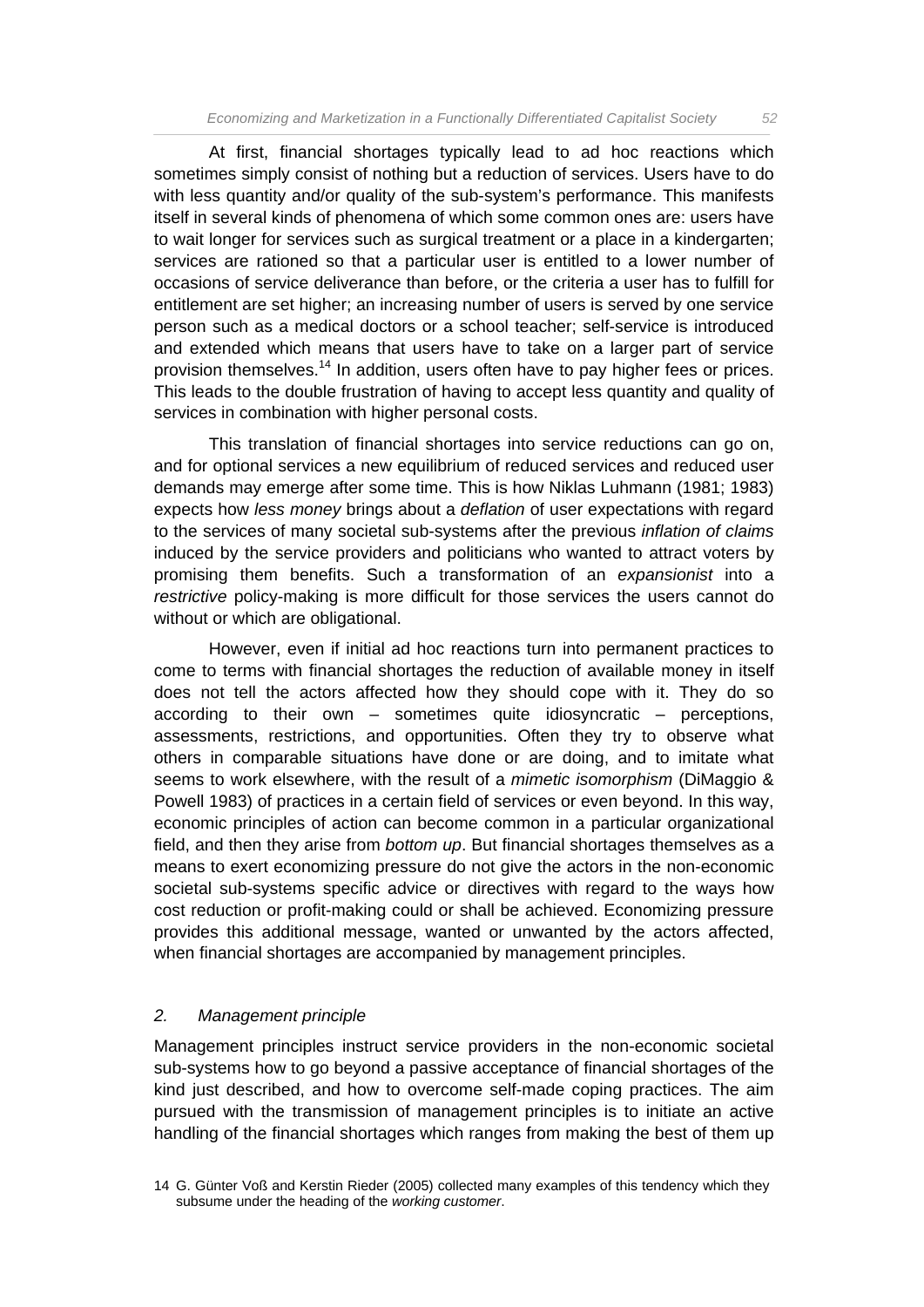to attempts of using them to even improve performance. Indeed, doing better with less money is the explicit credo of *New Public Management* (NPM) which is the well-known version of these management principles for state-financed service providers (Hood 1991; OECD 1995). Comparable aspirations are triggered by all kinds of management consultants among commercial service providers such as private hospitals, gyms, or private television stations.

NPM has been introduced in Germany later than in most other West European countries – first in public administration on the local level, later in schools, hospitals, museums, universities, and finally in the courts and the military. Its basic idea is to increase the competitive pressure among providers of a specific service, as well as within service providing organizations, and to build up the competitiveness of service providers.<sup>15</sup> To the latter end, NPM puts an emphasis on deregulation because a too detailed regulation leaves actors no room to maneuver for competitive strategies; instead of regulation state actors turn to negotiated mission contracts with service providers which formulate general performance goals but again give the service providers an action space for their own strategies to reach these goals. In addition, NPM strengthens hierarchical leadership within organizations because strong leaders are seen as a prerequisite of a competitive corporate actor. The competitive pressure is installed by marketization – be it markets or, more often, quasi-markets. When, for example, study fees are introduced in the university system and become a significant part of a university's basic funds a proper market is established where universities compete for students. On the other hand, when parts of the basic funds are allocated to universities according to a formula which measures relative performance by indicators such as third party funding, number of students finishing their studies in due time, and number of publications in peer-reviewed journals, this is a quasi-market where performance measurement determines income. Wherever NPM operates on the basis of quasi-markets an *audit society* (Power 1997) emerges in which a systematic collection of performance data about service providers takes place and these data are not only given to state actors for their decisions of the allocation of funds but to users as well with the intention to direct their choice of providers.

NPM, just as similar management principles for commercial service providers, typically is implemented in a two-step approach. The starting point most of the time is coercion which stipulates the broad direction of change and sends service providers into higher competition. This first coercive step of NPM is done by state actors with hierarchical authority. Besides the authority to allocate basic funding to service providers which works very well in negotiations about mission contracts and in many minor issues of everyday business this often includes the authority of making laws and other regulations to which service providers have to comply. For instance, the participation of schools in performance tests was prescribed to them by the responsible ministry. Having been set on the competitive track service providers then are allowed to and, indeed must find their own way of re-organization and re-orientation of their work so that they can master successfully the competitive pressure. Most service providers being organizations, this second step usually amounts to complicated

15 See Schimank & Lange (2009) for an overview of NPM in the German university system.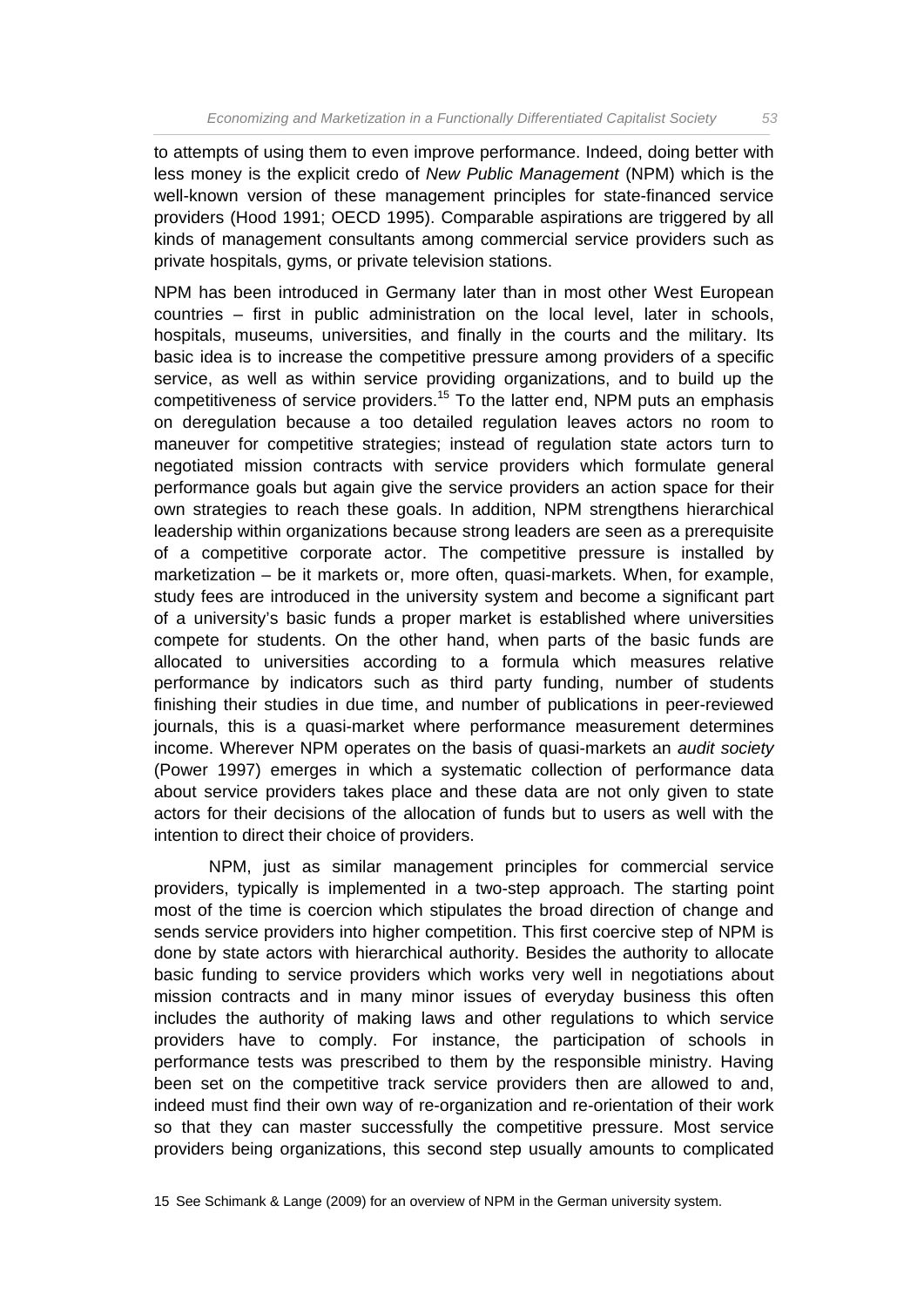micro-political battles among different interest groups within the organization including their allies outside, such as the users of their services.<sup>16</sup> Moreover, these battles are not predetermined by the first step but open-ended.

One front of resistance, however, is often predetermined. In quite a number of the non-economic societal sub-systems the dominating groups are well-established professions or at least semi-professions (Etzioni 1969): lawyers in the legal system, the military profession in the military system, theologians in the religious system, scientists in the science system, teachers in the educational system, medical doctors in the health care system, and journalists in the system of journalism. These professionals are often already outraged at the financial shortages imposed on their work. At this point they take a moral stand to defend their professional ethos and its demands against considerations for money. This protest already starts when the economizing pressure reaches level 2, and it becomes urgent on level 3 whenever economizing collides with professional standards. Still, this moral protest is harmless compared to the resistance of the professionals against NPM which crucially violates their professional interests in autonomy. This autonomy consists, at its core, of *occupational control*: the "[…] collective capability of members of an occupation to preserve unique authority in the definition, conduct, and evaluation of their work […]" which goes along with the capability "[…] to determine the conditions of entry to and exit from practice within occupational parameters" (Child & Fulk 1982: 155). In other words, professionalized occupations have achieved social closure, and this "[…] monopoly is essential to professionalism, which directly opposes it to the logic of competition in a free market." (Freidson 2001: 3) But NPM establishes markets or quasi-markets deliberately to do away with rent-seeking practices of professional groups. Whenever markets or quasi-markets are used to measure performance everybody who adopts the respective indicators of success can judge a professionals standing. No wonder they fight against its implementation – often with considerable power they are able to exert, not the least by mobilizing users as allies.

Of course, competitive pressure and marketization are no ends in themselves to NPM protagonists. As already mentioned, an increased competitive pressure by marketization is understood as a means to bring about a better performance of service providers – an assessment which we will turn to in the next section. Those managers who implement similar principles in their commercial newspapers, television stations, scientific publishing houses, or pharmaceutical firms have the same expectations. Last but not least, those selfemployed individual professionals who work as lawyers, artists, journalists, or medical doctors and, in reaction to financial shortages, commit themselves to become *entrepreneurial selves* follow the same logic.

<sup>16</sup> For two cases from the German university system which illustrate these constellations and dynamics of NPM reforms see Meier & Schimank (2010) and Schimank (2011).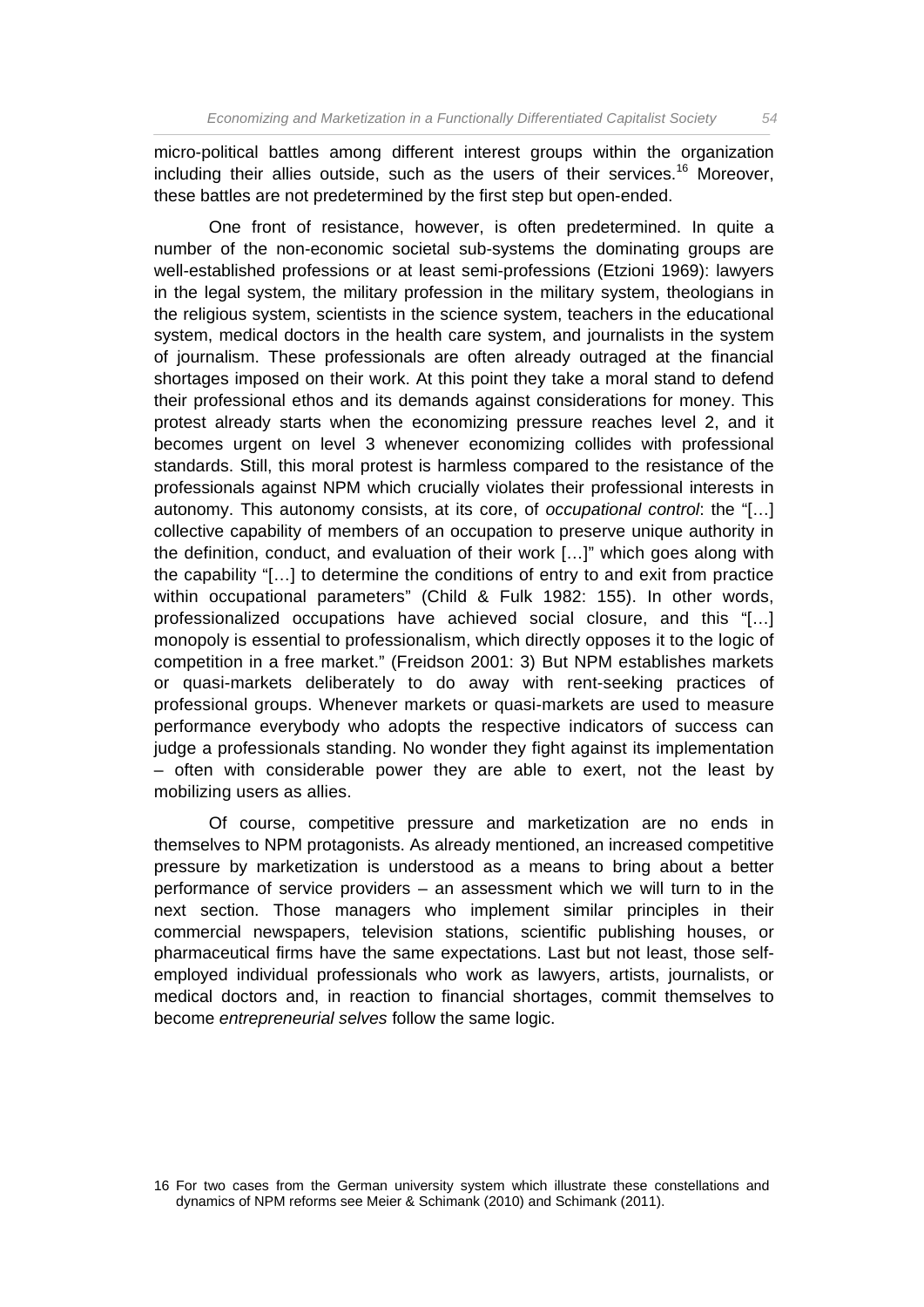#### *3.**Privatization*

With regard to some of those services of non-economic societal sub-systems which were state-financed the moment may come when state actors decide to privatize them (Engartner 2007). On the one hand, this can be a measure of outsourcing when private suppliers of the respective services are cheaper; here state actors are driven by the goal of cost reduction. On the other hand, privatization may not only relieve the public budget but offer new investment and profit chances to economic actors. In this way, state actors hope to promote economic prosperity which again increases their tax incomes. Of course, any investors will only take over services if they can at least reach level 4. Private investors searching for high profits will press for privatization if they see chances to reach level 5.

Besides the privatization of a number of central infrastructural services of public administration – railways, air traffic control, highway construction, waterworks, energy supply, low income housing, postal service, and telecommunications – in Germany this has been only a minor means of economizing. The most important other instance was the admission of private radio and television stations at the end of the 1980s which radically changed this important segment of journalism. Other cases – in order of importance – have been the privatization of a number of public hospitals, the establishment of a few private universities and sporadic experiments with private prisons.<sup>17</sup>

In sum, privatization has happened mainly in the political system, in the system of journalism and  $-$  to a lesser degree  $-$  in the health care system whereas the other non-economic societal sub-systems have been only marginally affected. However, as already mentioned considerable parts of the services of most of these other sub-systems already have been delivered by commercial providers for a long time. Thus, any instance of privatization shifts the balance further in the direction of the embeddedness of the respective sub-system's 'summum bonum' in the economic logic of profit-making.

Privatization always means marketization – and not only by the establishment of quasi-markets but by making use of or creating markets in the proper sense. Even if a former state-owned service provider – for example, a city theatre – has a monopoly, so that there are no other local theatres to compete with, there will be a market. The now private-owned theatre wholly depends on the payments from its visitors, and it is up to them to decide whether they pay higher prices for the performance or not. That is to say, the necessity of selffinancing leads to a competition with other cultural providers such as cinemas or bookshops. A comparatively low degree of privatization occurs – if only a peripheral part of a service is outsourced to commercial providers – for instance, if the cleaning of public hospitals or schools is no longer done by state-employed personnel but by commercial cleaning firms. A medium degree of privatization is reached if a certain share of central parts of service provision is outsourced – see as an example the admission of private radio and television stations. In this case the outsourcing serves the additional purpose of exposing the state-financed providers to the competition with commercial providers. The latter are used as

<sup>17</sup> For private prisons in Great Britain see Taylor & Cooper (2008). In the USA the outsourcing of military services to private firms has been another quite important case.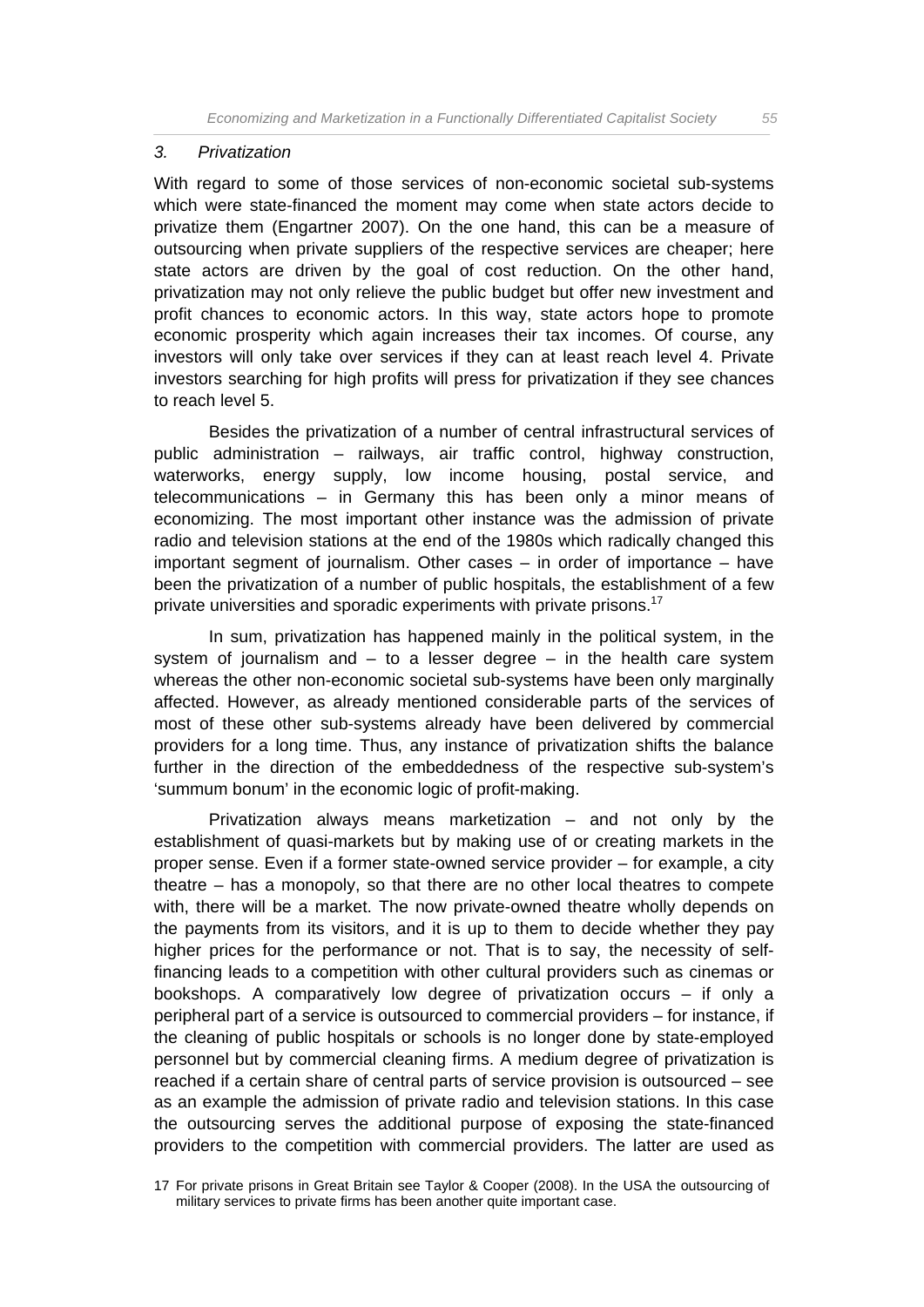benchmarks with respect to the costs of service, and the former have to make an effort to reduce their costs. Finally, a high degree of privatization amounts to the total or almost total shift of a state-financed service to commercial providers as it happened with the privatization of railways.<sup>18</sup>

This rough overview of the three basic means of economizing – financial shortages, management principles, and privatization – shows that, taken together, they reach into all non-economic societal sub-systems and are by now nowhere only a marginal phenomenon. On the contrary, the economizing pressure is considerable in all of these sub-systems; it lasts even – because of reduced transfer payments – on many families in the system of intimate relations. The strongest economizing pressure exists in the health care system where all three means of economizing have been in combined use for quite a long time.<sup>19</sup> These overall assessments could be made more precise and reliable by a systematic secondary analysis of existing studies – and where these are lacking, by new studies which fill the gaps – not only for Germany but also for other countries.

### **4. Functions and Dysfunctions of Economizing**

A final step of analysis now has to turn to the effects of economizing. Here there is a clash of viewpoints. Whereas proponents of economizing, for instance those who have installed NPM in many organizations of the public sector, are convinced that significant efficiency and effectiveness gains are possible most of those directly affected in their work by such reforms see them as part of the *neoliberal* ideology which neglects the true mission of health care, the arts, or science. To overcome such an unproductive confrontation of vague hopes and fears it is necessary to take a closer look at a particular sub-system's and organization's performance – for instance, at scientific knowledge production in universities – and spell out in detail potential *functional* as well as *dysfunctional effects* which then have to be studied empirically. We cannot do this here in a comprehensive manner; we cannot even select one case and investigate it in detail as an illustrative example.<sup>20</sup> The only thing we can offer at the moment is a brief checklist of functions and dysfunctions which might be helpful for further studies as well as supplemented by them.

The reference point for an assessment of an effect as functional or dysfunctional is obviously the quality and quantity of the respective service provision and more generally the overall performance level of the societal subsystem. This can coincide with the interests of the users or of the service providers; but there might also be conflicts between these interests and the functional requirements of the service; in addition, the interests of users and service providers differ in certain respects.

<sup>18</sup> Although even in this case the former state-owned railway company retains certain privileges the private providers do not have.

<sup>19</sup> For this reason it is no coincidence that the loudest public debates about economizing and marketization deal with the health care system. There are also more empirical studies of this topic for this sub-system than for others.

<sup>20</sup> See Enders et al. (2011) for some findings from an empirical study about the effects of NPM on certain characteristics of research at universities, and Gläser et al. (2008) and Meier & Schimank (2009) for more focussed investigations into specific characteristics.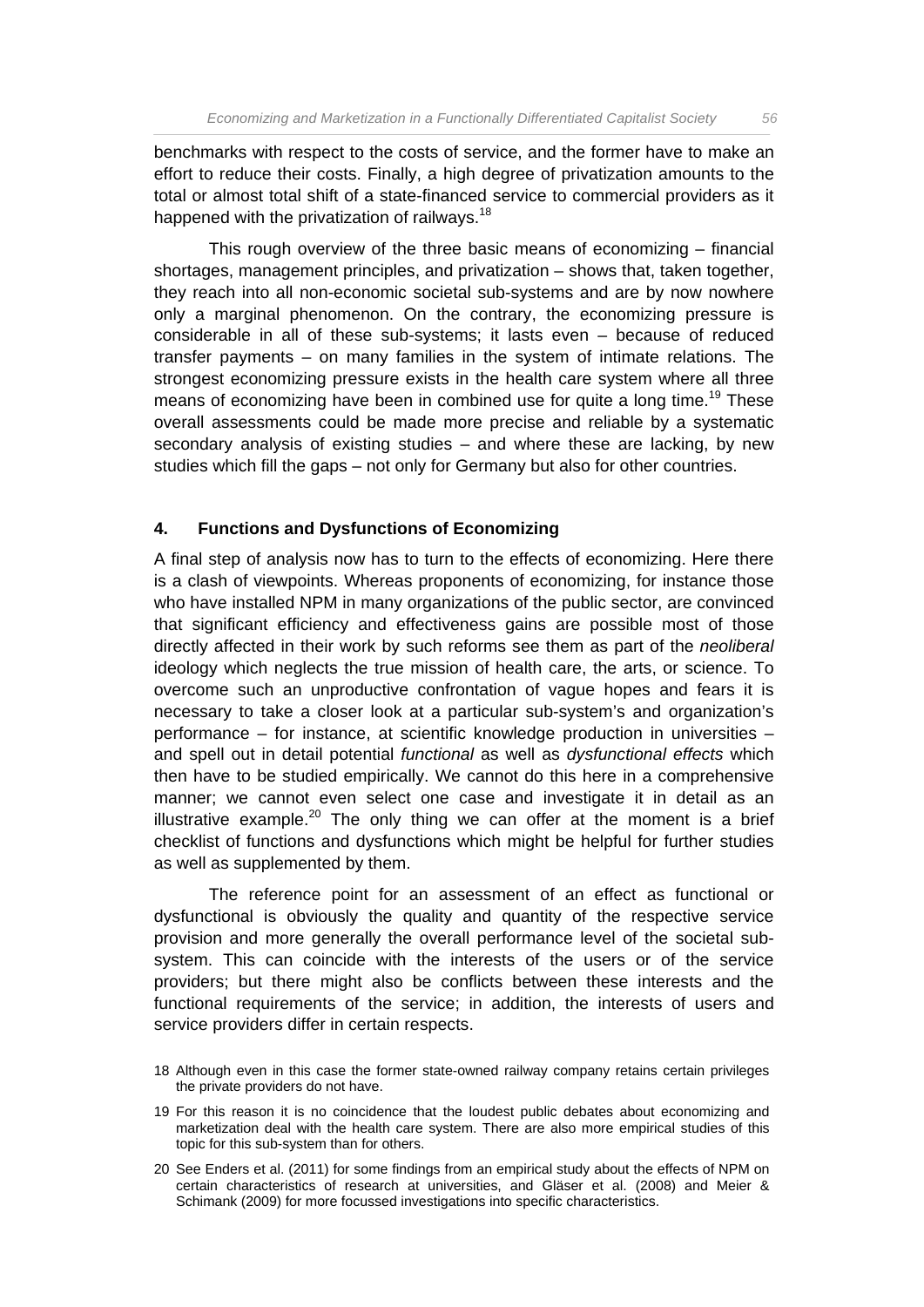To begin with, the question has to be raised whether economizing pressure does have any effect at all on services and sub-system's performance. Some observers have had the impression for quite a long time that NPM reforms, for example, do not make a significant difference for performance. According to this opinion, such measures of economizing are superficial changes which do not reach the *core technologies* (Thompson 1967) of a societal sub-system and its service providers. Depending on the point of view taken such an assessment may be expressed in an optimistic or a pessimistic tone.

To be sure, it certainly takes time until effects reach a magnitude that they become visible. It is also true that some measures remain *talk* and never become *action* (Brunsson 1989). This is especially the case when those actors which installed the measures do not mean them seriously but simply had to do something to demonstrate activity and determination by *symbolic politics*  (Edelman 1964). However, by now in most countries and most societal subsystems economizing pressures have existed for quite a number of years; moreover, state actors nowadays are really suffering from an *austerity regime* and have to find ways to reduce their expenditures and still maintain the performance level of the non-economic societal sub-systems. Therefore we assume that significant effects should be found in many cases.

With respect to functional effects first of all the promised *efficiency* gains must be checked: How great are they, and what determines their magnitude? For example, if medical doctors – as a consequence of financial shortages – prescribe less expensive medicines which have the same effectiveness this apparently is an efficiency gain without significant negative side effects. If the average size of school classes is increased by five pupils this efficiency gain surely has some costs to teachers, and perhaps the effectiveness of lessons is lowered a little bit; but this might be a reasonable prize for saving manpower and money.

On the other side, significant efficiency losses may occur as a paradoxical effect of measures which aim to increase efficiency. This can be especially the case if marketization leads to ruinous competition. For example, if research at universities is increasingly financed by separately budgeted funds from funding agencies means that more and more researchers have to write more and more applications for project money with less and less chances to be successful in this competition. And if quasi-markets are installed the time for reporting and monitoring activities which are needed for performance measurements may become so enormous that it may be doubtful whether this is justified by the efficiency gains reached.

Then several other functional effects related to the *effectiveness* of performance have to be examined. It is claimed that economizing pressure increases the *responsiveness* of service providers to their customers' needs, especially if they pay fees or even prices. For instance, the introduction of study fees in Germany – instead of an increase of basic funds from the state – was partly justified by this reasoning. Especially commercial art or popular journalism show that service providers at the *worldly pole* of a sub-system cannot succeed if they do not carefully monitor the preferences of the users of their services and, moreover, based on this monitoring try to influence these preferences to some degree. However, in other cases it may be that economizing pressure decreases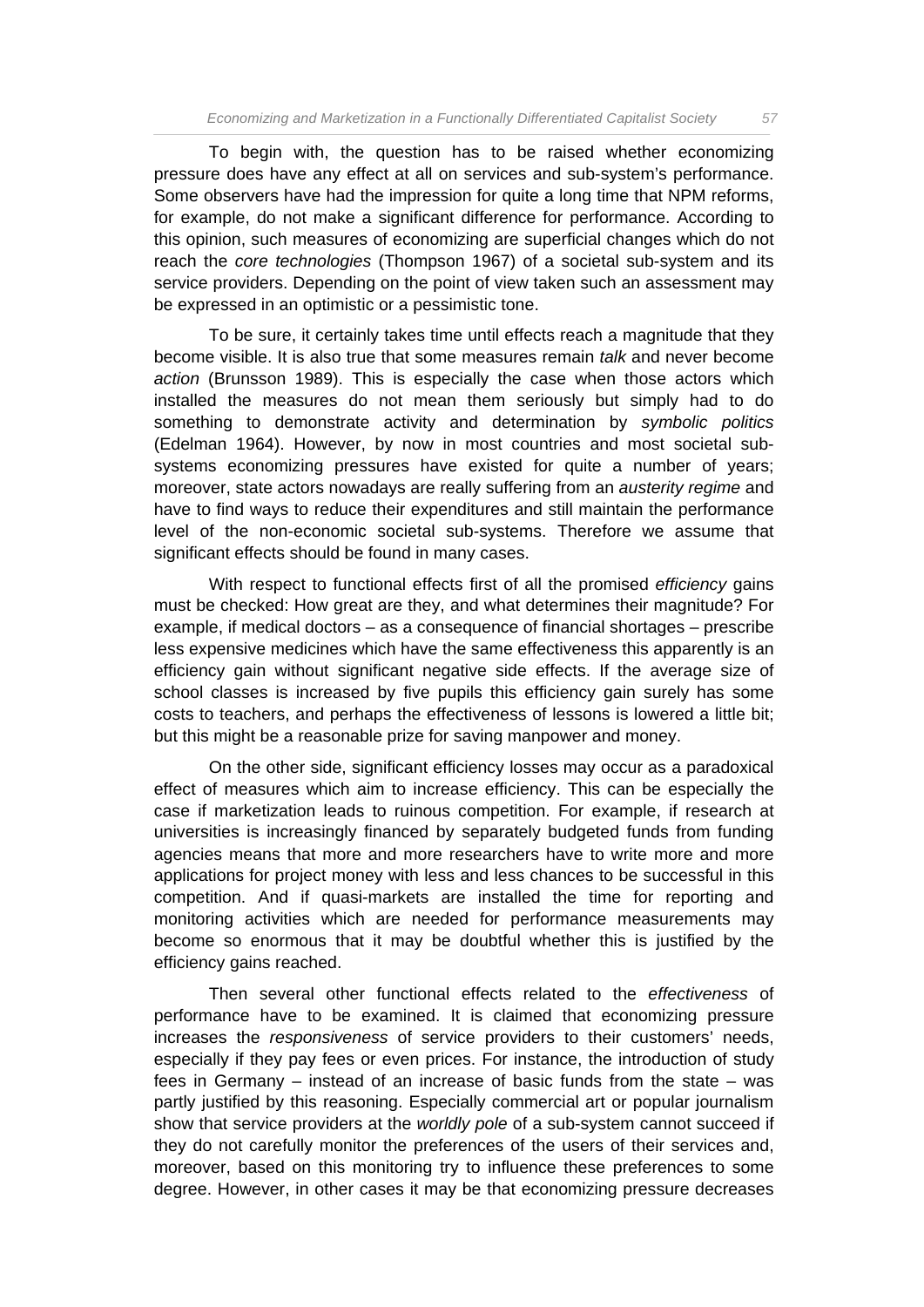responsiveness. This dysfunctional effect occurs especially if financial shortages do no longer allow service providers to maintain the quality which they had before and which their users need or want, or if the quantity of services has to be reduced so that fewer users can be served.

Another effectiveness gain promised for a number of services is an improvement of *equity* by economizing pressure. Again, the argument is that service providers which need users, especially if they pay fees or prices, cannot afford to discriminate against certain user groups. For example, for a long time sport clubs were a domain of male athletes, female members being not formally forbidden but discouraged by many aspects of these organizations. When commercial gyms occurred on the scene they almost from the beginning made women a special target group which they wanted to attract, and did so quite successfully. This, in turn, worked as a pressure on sport clubs which then also changed their structures and practices so that now women are welcome there, too. Still, as with responsiveness some kinds and degrees of economizing lead to a dysfunctional reduction of equity. For instance, if museums increase their entrance fees as a consequence of cutbacks of state money especially lower income users are excluded from their services.

Finally, effectiveness refers to the *innovativeness* of a sub-system's performance. A German proverb states that necessity is the mother of invention. Indeed there are instances where economizing pressure brought about new and better ways in which certain services were produced and distributed. For example, a public hospital which is forced to reduce its costs may conceive a much more efficient work flow organization about which its staff never would have reflected if its finances had not become scarce. Another example could be the manager of a publicly financed music event who can no longer afford to pay highly reputed artists and therefore turns to promote promising younger artists who might be much more motivated to give their best than established stars who are already beyond their zenith. But again too much economizing pressure becomes dysfunctional in this respect as well. If scientists, for example, have to make do with second-best experimental designs because there is no money for optimal work, the quality of their research results can clearly suffer.

We already touched upon the dysfunctional side of the aspects discussed by now. To continue our list of potential dysfunctionalities, some further losses of effectiveness must be taken into consideration. Economizing may restrict a service provider's capacities for the necessary *renewal* of its factors of production, for example equipment or buildings. This renewal includes the continuing professional education of its personnel. If for financial reasons this is no longer affordable on an adequate level, the service provided sooner or later suffers considerably in many cases.

Another possible dysfunctional effect of economizing which is discussed a lot with regard to researchers is the *loss of intrinsic work motivation* of the personnel (Frey 1993; McMaster 1998). This is a problem wherever the personal engagement fuelled by identification with the work to be done is needed to do a good job. In particular, the innovative spirit of work may decline. In this respect, one effect of marketization could be simply that judges, or artists, or medical doctors become so annoyed by being exposed to increased competition, including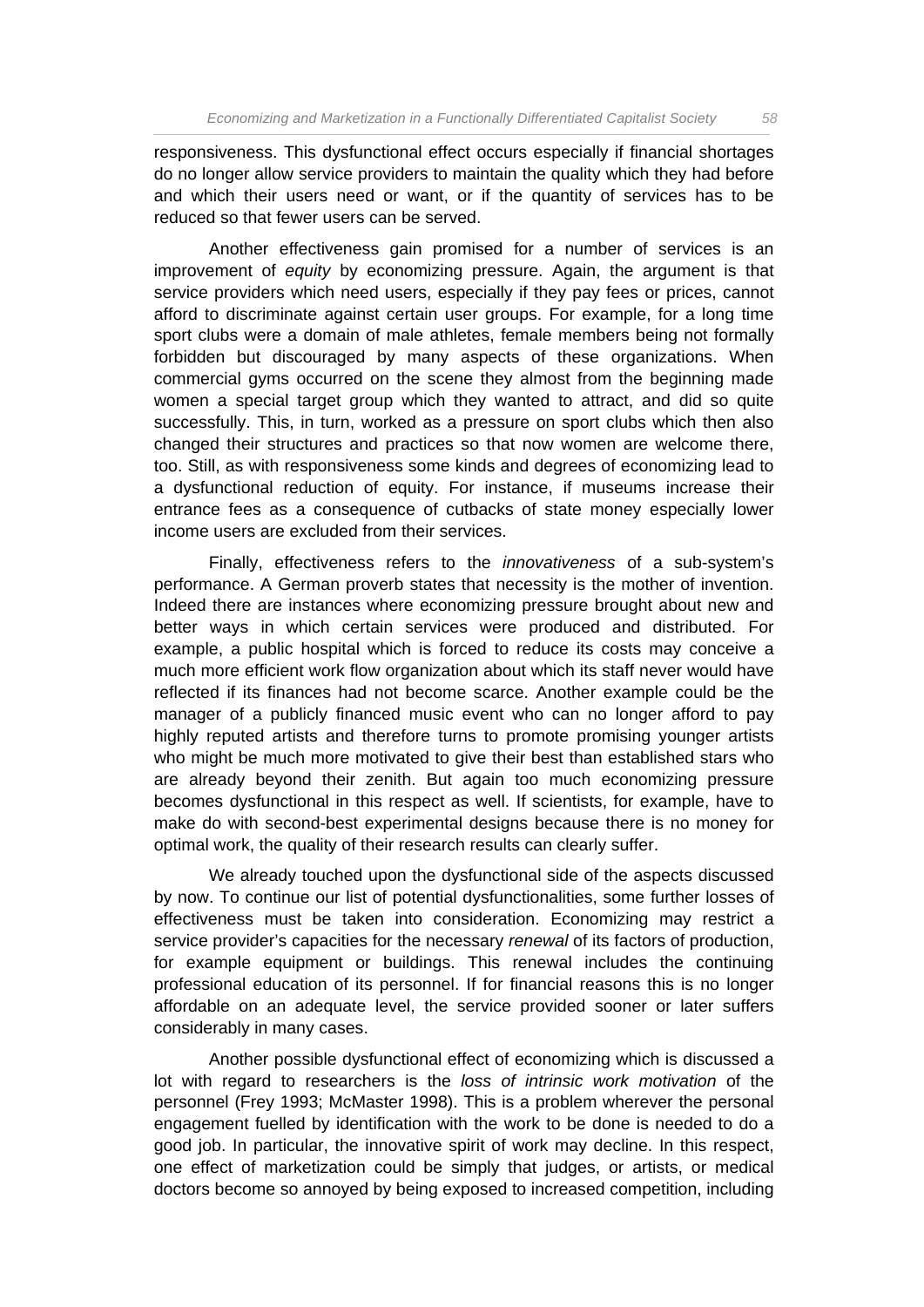the reporting duties on quasi-markets, that they turn to a go-slow execution of their work. An opposite but also dysfunctional result of such pressures can be that the extrinsic incentives of competition crowd out intrinsic satisfaction as a motivation to work. This may not only be costly in the long run because of rising expectations but can also harm the quality of the services. From the perspective of principal-agent theory, a purely extrinsically motivated agent is more likely to cheat the principal, making believe that everything necessary is done while in fact only those things are done which are easily observable. Furthermore, a purely extrinsically motivated agent is liable to adapt its standards of work opportunistically to the principal's liking who, however, not always knows best what is optimal for him. For example, medical doctors might avoid therapies which are unpopular among their patients although they need them.

A particular dysfunctional effect of quasi-markets might be the *narrowing of attention* of service providers to those criteria by which their performance is measured. This has been observed for researchers as well as for medical doctors. As a consequence of indicator-based measurements of performance, service providers concentrate all their efforts on these indicators and neglect other aspects of their work. Especially if the indicators used are highly selective and do not represent all quality aspects of a service this might turn out to become rather problematic in the long run – for example, if medical doctors have in mind their performance evaluation and therefore animate patients to take an operation even if this is unnecessary from a medical point of view. Or if research productivity is measured by the amount of separately budgeted funds which were acquired, and by the number of publications in peer-reviewed journals, researchers have no incentive to do such kinds of research work which do not need the acquisition of project money, and they become susceptible to change their publication strategy to a '*Salami' tactic* by dividing a research result in as many *least publishable units* as possible. In addition, researchers are no longer inclined to take on other duties, especially if they concern the production of collective goods, which, however, have to be done to maintain the long-term overall performance of their university or the science system as a whole, such as organizing conferences, editing journals, or participating in appointment commissions for professorships. Even if the researchers themselves are still willing to do these jobs they may be prevented to do so by hierarchical order or moral pressure because from the point of view of their organization their scarce manpower seems to be better used where its particular strengths are visible. Thus, an excellent researcher might be kept from teaching because it distracts her attention from writing journal articles.

Finally, marketization is accompanied by some *market failures*. A frequent one concerns specialized small demands. They are often no longer adequately served as soon as the economizing pressure reaches a certain level because service providers then can no longer afford the luxury to pay attention to such unimportant user groups. Under such circumstances newspapers or radio and television stations tend to neglect the preferences of minorities, pharmaceutical firms give up research about *orphan diseases*, and at universities small disciplines which are found especially in the humanities – for instance, Scandinavian literature – run into difficulties because their study programs attract only a few students and their research activities do not acquire huge sums of project money.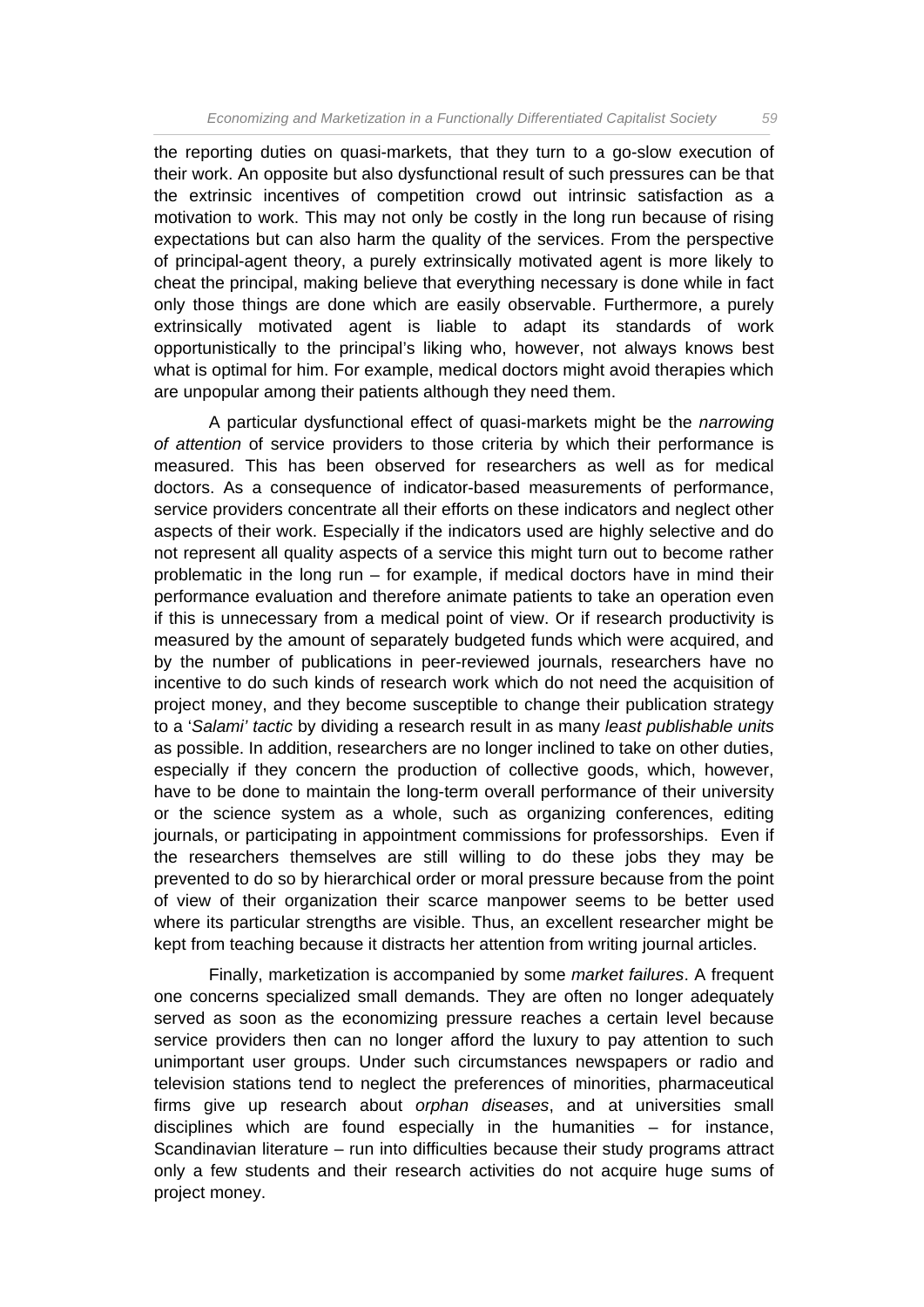All in all, even this brief catalogue of potential functions and dysfunctions shows that economizing is neither all good nor all bad but most of the time a mixed blessing to the performance of a specific societal sub-system. This assessment makes careful studies – especially comparisons between different services and subsystems and between different countries – all the more necessary.

### **5. Conclusion**

We hope that we have collected some important analytical building blocks of a theoretical perspective on the causes, manifestations, and effects of economizing pressure and marketization in contemporary society. Economizing is not a temporary feature of a functionally differentiated capitalist society. On the contrary, it is built into the constitution of this kind of society. This means that times when the economizing pressure is so low that it is practically not felt by service providers in the non-economic societal sub-systems are rare. Perhaps the high time of Fordism in the 1960's was such a period where actors indulged in "the short dream of everlasting prosperity" (Lutz 1984 – authors' translation). Now we know that was an exception, not the rule. The rule is what we have had to cope with for quite some time now, and will most probably be confronted with for a long time.

### **References**

Aspers, Patrick (2011) *Markets*, Cambridge: Polity

- Aspers, Patrick & Jens Beckert (2008) Märkte, in: Andrea Maurer (Ed.), *Handbuch der Wirtschaftssoziologie*, Wiesbaden: VS, 225-246
- Bartlett, Will, Jennifer A. Roberts & Julien Le Grand Eds. (1998) *A Revolution in Social Policy. Quasi-Market Reforms in the 1990s*, Bristol: Policy Press
- Bourdieu, Pierre (1999) *Die Regeln der Kunst*, Frankfurt: Suhrkamp.
- Bröckling, Ulrich (2007) *Das unternehmerische Selbst*, Frankfurt: Suhrkamp.
- Brunsson, Nils (1989) *The Organization of Hypocrisy: Talk, Decisions, and Actions in Organizations*, Chichester: Wiley
- Chandler, Alfred (1977) *The Visible Hand: The Managerial Revolution in American Business*, Cambridge MA: Belknap Press
- Child, John & Janet Fulk (1982) Maintenance of Occupational Control, The Case of Professions, in: *Work and Occupations* **9**, 155-192
- Cutler, Tony & Barbara Wayne (1997) The Politics of Quasi-Markets, in: *Critical Social Policy* **17**, 3-26
- Czada, Roland (2007) Markt, in: Arthur Benz, Susanne Lütz, Uwe Schimank & Georg Simonis (Eds.), *Handbuch Governance*, Wiesbaden: VS, 68-81
- Deutschmann, Christoph (1999) *Die Verheißung des absoluten Reichtums: Zur religiösen Natur des Kapitalismus*, Frankfurt: Campus.
- Di Maggio, Paul (1983) Can Culture Survive the Marketplace?, in: *Journal of Arts Management and Law* **13**, 61-87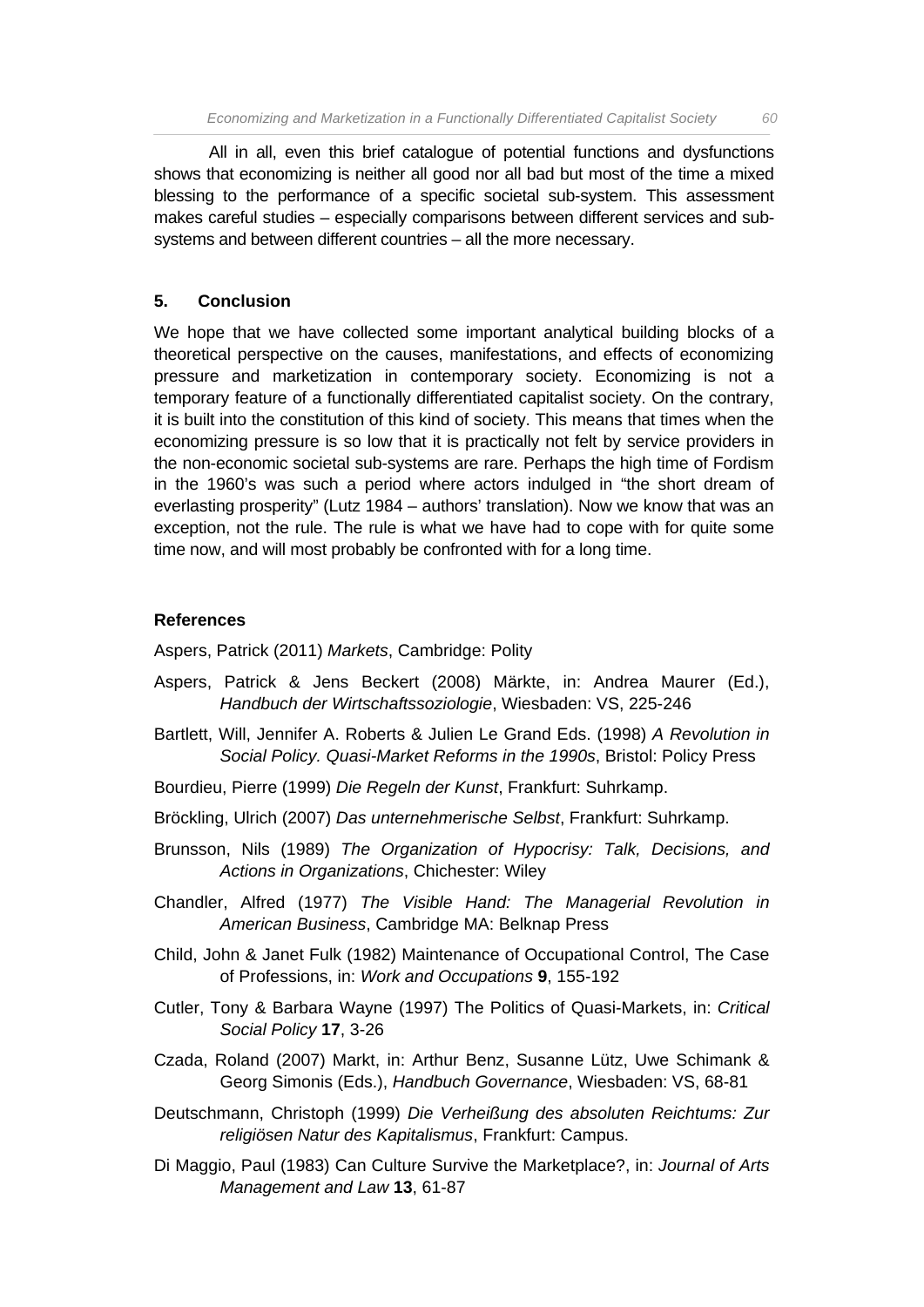- Di Maggio, Paul J. & Walter W. Powell (1983) The Iron Cage Revisited, in: *American Sociological Review* **48**, 147-160
- Elder-Vass, Dave (2010) *The Causal Power of Social Structures. Emergence, Structure, and Agency*, Cambridge: Cambridge University Press
- Enders, Jürgen, Barbara Kehm & Uwe Schimank (forthcoming) Turning Universities into Actors on Quasi-Markets: How New Public Management Reforms Affect Academic Research, in: Dorothea Jansen & Insa Pruisken (Eds.), *The Changing Governance of Higher Education and Research - Multilevel Perspectives*, Dordrecht: Springer
- Engartner, Tim (2007) Privatisierung und Liberalisierung Strategien zur Selbstentmachtung des öffentlichen Sektors, in: Christoph Butterwegge, Bettina Lösch & Ralf Ptak (Eds), *Kritik des Neoliberalismus*, Wiesbaden: VS, 87-133
- Etzioni, Amitai, Ed. (1969) *The Semi-Professions and Their Organizations*, New York: Free Press
- Freidson, Eliot (2001) *Professionalism. The Third Logic*, Chicago: University of Chicago Press
- Frey, Bruno (1993) Does Monitoring Increase Work Effort? The Rivalry with Trust and Loyalty, in: *Economic Enquiry* **31**, 663-670
- Gläser, Jochen, Stefan Lange, Grit Laudel & Uwe Schimank (2008) Evaluationsbasierte Forschungsfinanzierung und ihre Folgen, in: Renate Mayntz et al. (Eds.), *Wissensproduktion und Wissenstransfer – Wissen im Spannungsfeld von Wissenschaft, Politik und Öffentlichkeit*, Bielefeld: Transcript, 145-170
- Hood, Christopher (1991) A Public Management for all Seasons?, in: *Public Administration* **69**, 3-19
- Kiefer, Marie Luise (2011) Die schwierige Finanzierung des Journalismus, in: *Medien & Kommunikationswissenschaft* **59**, 5-22
- Le Grand, Julian & William J. Bartlett Eds. (1993) *Quasi-Markets and Social Policy*, Basingstoke: Macmillan
- Luhmann, Niklas (1981) *Politische Theorie im Wohlfahrtsstaat*, München: Olzog
- Luhmann, Niklas (1983) Anspruchsinflation im Krankheitssystem. Eine Stellungnahme aus gesellschaftstheoretischer Sicht, in: Philipp Herder-Dorneich & Alexander Schuller (Eds.), *Die Anspruchsspirale. Schicksal oder Systemdefekt?* Stuttgart: Kohlhammer, 28-49
- Luhmann, Niklas (1997) *Die Gesellschaft der Gesellschaft*, Frankfurt: Suhrkamp (2nd Edition)
- Lutz, Burkart (1984) *Der kurze Traum immerwährender Prosperität. Eine Neuinterpretation der industriell-kapitalistischen Entwicklung im Europa des 20. Jahrhunderts*, Frankfurt: Campus
- Mc Master, Robert (1998) The X-Efficiency Propensities of Competitive tendering, in: Will Bartlett et al. (Eds.), *A Revolution in Social Policy. Quasi-Market reforms in the 1990s*, Bristol: Policy Press, 43-59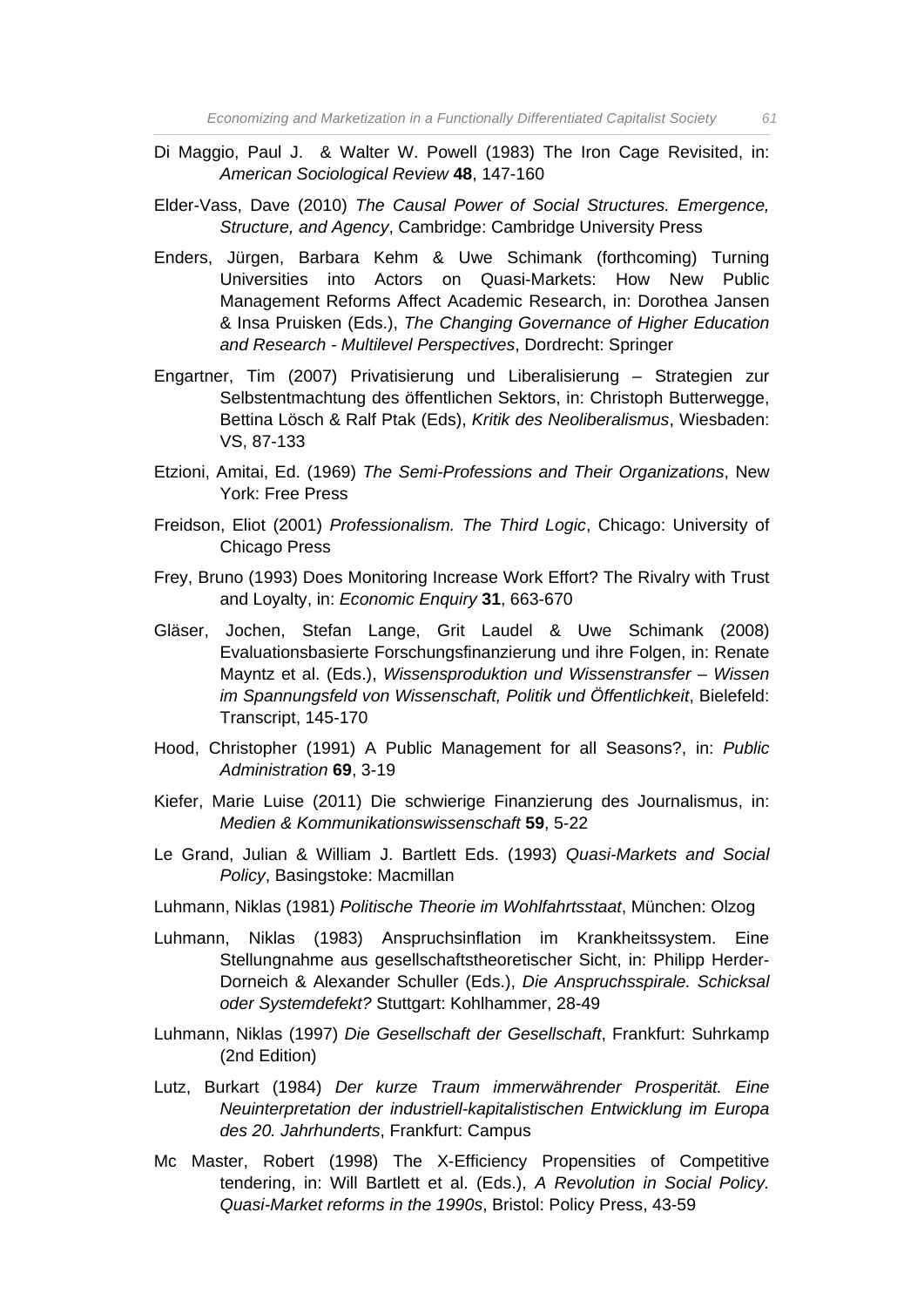- Meier, Frank & Uwe Schimank (2010) Mission Now Possible: Profile Building and Leadership in German Universities, in: Richard Whitley, Jochen Gläser & Lars Engwall (Eds.), *Reconfiguring Knowledge Production. Changing Authority Relationships in the Sciences and Their Consequences for Intellectual Innovation,* Oxford: Oxford University Press, 211-236
- Meier, Frank & Uwe Schimank (2009) Matthäus schlägt Humboldt? "New Public Management" und die Einheit von Forschung und Lehre, in: *Beiträge zur Hochschulforschung* **1**, 42-61
- Mudge, Stephanie Lee (2006) What Is Neo-Liberalism?, in: *Socio-Economic Revue* **6**, 703-731
- OECD (1995) *Governance in Transition: Public Management Reforms in OECD Countries*, Paris: OECD
- Offe, Claus (1972) *Spätkapitalismus Versuch einer Begriffsbestimmung. In: Claus Offe, Strukturprobleme des kapitalistischen Staates*, Frankfurt: Suhrkamp, 7-25
- Paul, Axel (2004) *Die Gesellschaft des Geldes. Entwurf einer monetären Theorie der Moderne*, Wiesbaden
- Parsons, Talcott (1975) *Gesellschaften*, Frankfurt: Suhrkamp
- Poulantzas, Nicos (1975) *Politische Macht und gesellschaftliche Klassen*, Frankfurt: Athenäum (2nd edition)
- Power, Michael (1997) *Audit Society Rituals of Verification*, Oxford: Oxford University Press
- Schimank, Uwe (2005) *Differenzierung und Integration der modernen Gesellschaft – Beiträge zur akteurzentrierten Differenzierungstheorie,* Wiesbaden: VS
- Schimank, Uwe (2009) Die Moderne: eine funktional differenzierte kapitalistische Gesellschaft, in: *Berliner Journal für Soziologie* **19**, 327-351
- Schimank, Uwe (2011) Qualitätssicherung der Lehre: Makro- und mikropolitische Konfliktlinien. Qualitätssicherung der Lehre: Makro- und mikropolitische Konfliktlinien, in: *Handbuch Qualität in Studium und Lehre*. **2**:4, 1-20
- Schimank, Uwe & Stefan Lange (2009) Germany: A Latecomer to New Public Management, in: Catherine Paradiese et al. (Eds.), *University Governance – Western European Comparative Perspectives*, Dordrecht: Springer Science and Business Media B.V., 51-75
- Schimank, Uwe & Ute Volkmann (2008) Ökonomisierung der Gesellschaft, in: Andrea Maurer (Ed.), *Handbuch der Wirtschaftssoziologie*, Wiesbaden: VS, 382-393
- Schimank, Uwe & Ute Volkmann (2012) Die Ware Wissenschaft: Die fremdreferentiell finalisierte wirtschaftliche Rationalität von Wissenschaftsverlagen, in: Anita Engels & Lisa Knoll (Ed.), *Wirtschaftliche Rationalität – Soziologische Perspektiven*, Wiesbaden: Springer VS, 165-183
- Schlamelcher, Jens (2012) *Ökonomisierung der protestantischen Kirche?*, Dissertation, Universität Bochum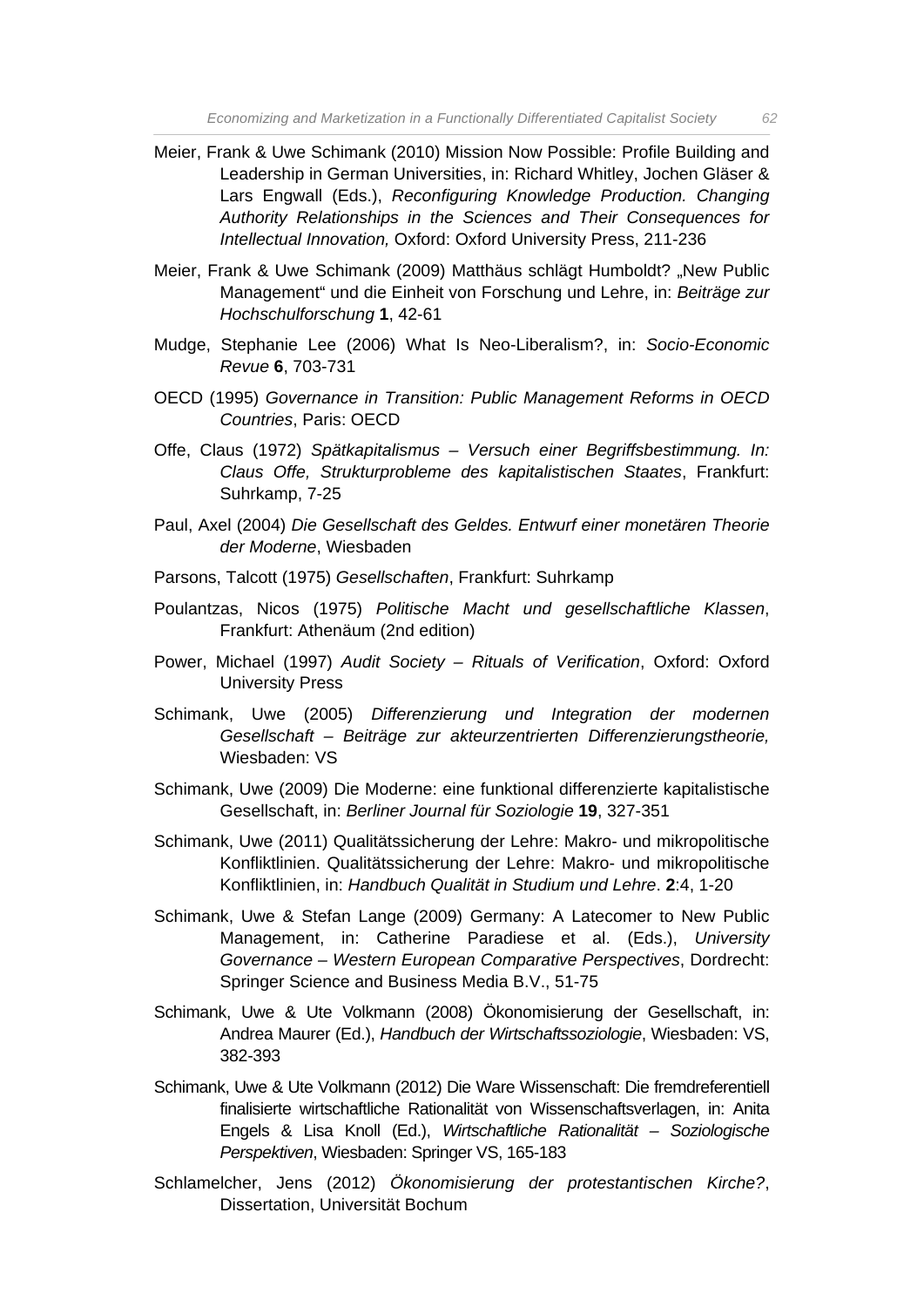Simmel, Georg (1977) Philosophie des Geldes, Berlin: Duncker & Humblot

- Streeck, Wolfgang (1997) Beneficial Constraints. On the Economic Limits of Rational Voluntarism, in: J. Rogers Hollingsworth & A. Boyer (Eds.), *Contemporary Capitalism: The Embeddedness of Institutions*, Cambridge: Cambridge University Press, 197-219
- Streeck, Wolfgang & Daniel Mertens (2010) Politik im Defizit. Austerität als finazpolitisches Regime, Köln: Max-Planck-Institut für Gesellschaftsforschung (MPIfG Discussion Paper 10/5)
- Taylor, Phil & Christine Cooper (2008) "It Was Absolute Hell": Inside the Private Prison, in: *Capital and Class* **32**:3, 3-30
- Thompson, James D. (1967) *Organizations in Action*, New York: McGraw Hill
- Tyrell, Hartmann (1978) Anfragen an die Theorie der gesellschaftlichen Differenzierung, in: *Zeitschrift für Soziologie* **7**, 175-193
- Ullmann-Margalit, Edna (1978) *Invisible-Hand Explanations*, in: *Synthese* **39**, 263-291
- Voß, G. Günter & Kerstin Rieder (2005) *Der arbeitende Kunde. Wenn Konsumenten zu unbezahlten Mitarbeitern werden*, Frankfurt: Campus
- Weber, Max (1967) *Wissenschaft als Beruf*, Berlin: Duncker & Humblot
- Williamson, Oliver E. (1975) *Markets and Hierarchies*, New York: Free Press
- Zahner, Nina Tessa (2006) *Die neuen Regeln der Kunst. Andy Warhol und der Umbau des Kunstbetriebs im 20. Jahrhundert*, Frankfurt: Campus

# **Contact**

Uwe Schimank Institut für empirische und angewandte Soziologie (EMPAS) Universität Bremen Bibliotheksstr. 1 (GW2) D-28359 Bremen

E-mail: uwe.schimank@uni-bremen.de

Ute Volkmann Institut für empirische und angewandte Soziologie (EMPAS) Universität Bremen Bibliothekstr. 1 (GW2) D-28359 Bremen

E-mail: ute.volkmann@uni-bremen.de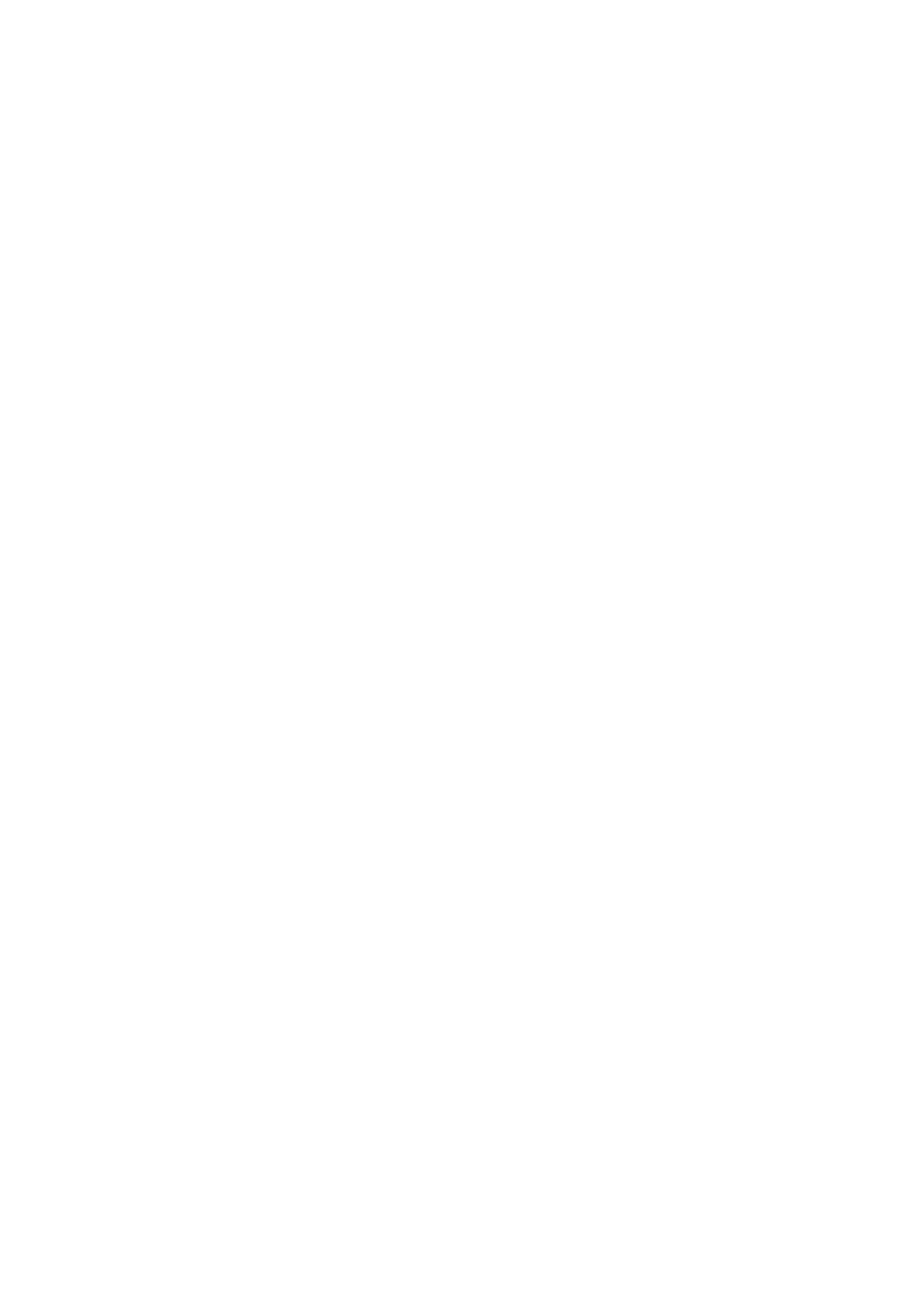#### Ingo Bode

# **Markets in Retirement Provision and Elderly Care: Two stories, One Cultural Struggle**

### **1. Introduction**

For some time now, the proliferation of *economized* social coordination extends to the field of formalized based social reproduction, that is, the provision of services and benefits deemed to enhance the welfare of the citizens by public action. While these services and benefits have long been a sole matter of the welfare state, they have become exposed to forces and logics rooted in the economic system more recently. In this context, economization chimes with *marketization* as a distinctive, though currently dominant, "organizational form for economic activities" (Caliskan & Callon 2010: 2) in Western society. Thus, addressing the economic system and about what is commonly referred to as *economization*, the emphasis should be placed on the proliferation of market structures and market relations within societal fields that had (originally) been based on other kinds of social coordination (Slater & Tonkiss 2001). This transformation is very obvious when looking at developments in social welfare provision internationally (see Gingrich 2011 or Frericks 2011).

The extension of marked-based social coordination to social welfare provision has affected two areas at a very early stage and with notable impact world-wide: *retirement provision* and (residential as well as domiciliary) *elderly care*. True, these two areas of social welfare provision are different in kind. First of all, they do not play the same role regarding the human life course, as pensions are geared towards (almost) the entire population of a developed society whereas elderly care is often perceived as a response to accidents occurring potentially towards the end of one's life. Secondly, both fields obey to different social logics: Retirement provision has grown as a (semi-)*statutory* arrangement by which a given society organizes the allocation of monetary resources from one generation to another (including by funded pensions plans) whereas elderly care has taken shape as an area for health-related human services, anchored in a societal sphere in which *family* obligations and – often church-related – *nonprofit* agency have long been dominant (with the state being a rather weak player). Pension provision has undergone a process of incremental privatization even as elderly care has seen a movement towards defamiliarization and extended professional service provision, including forprofit. Thus, the two areas exhibit different relations with the *economic sphere*: privatized pension provision overlaps with the commercial financial industry; elderly care has developed in a quasi-market loosely coupled with both family and local community provision. Concomitantly, over the past decades, both commercial agency and competitive interorganizational relations have become very salient in either area.

Exploring developments related to questions of *economization* in these two areas appears to be a promising undertaking including a comparative point of view, as, in most Western countries, these two fields are intriguing examples of the economizing of the non-economic. However, while there is a huge body of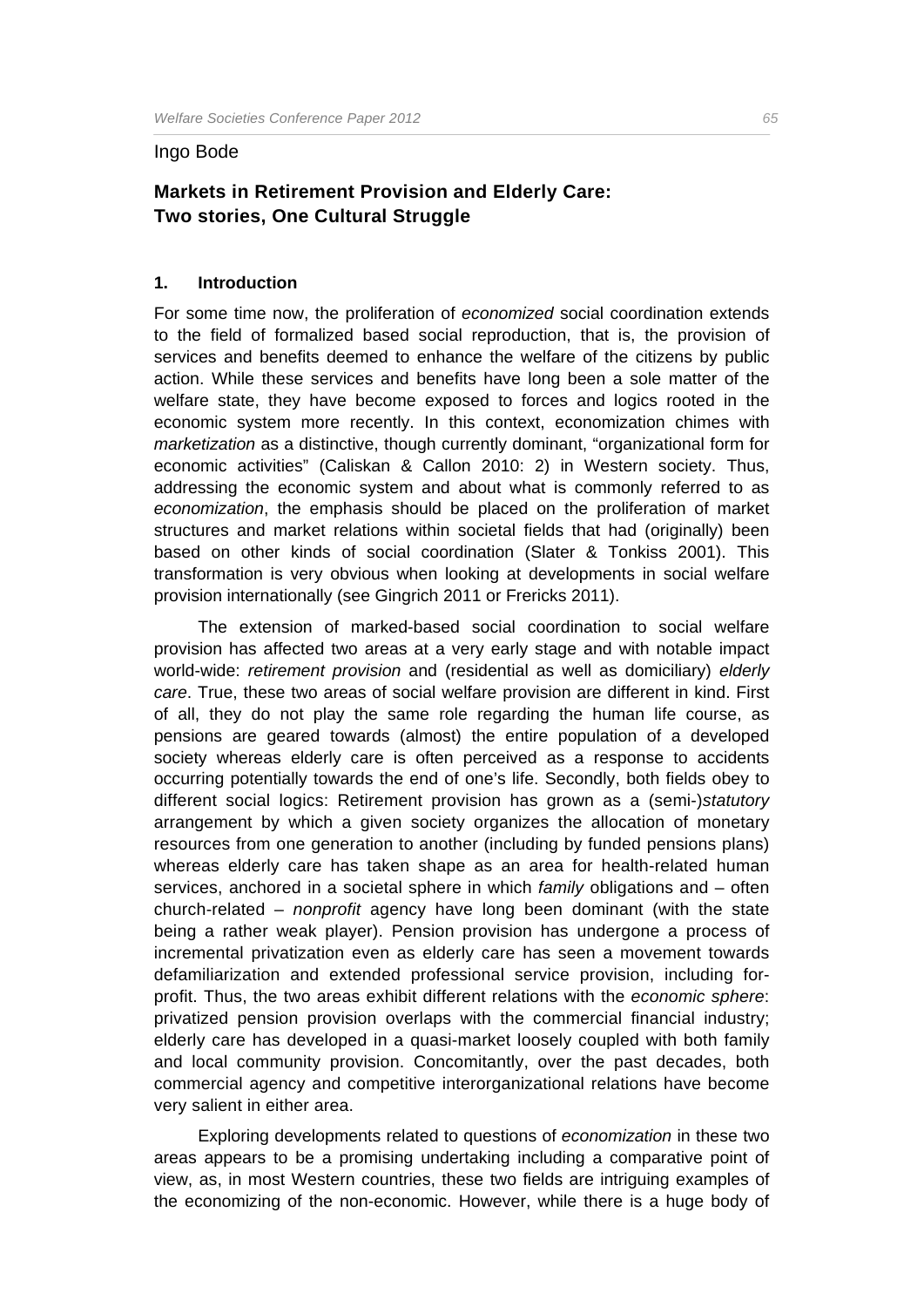literature looking at institutional change in the two areas and its wider material consequences (see JCSW 2012 or Gingrich 2011: 176ff), the overall movement towards the emergence and consolidation of what is now widely referred to as *welfare markets* (Taylor-Gooby 1999; Sanger 2003) has thus far merely been analyzed in a macro-sociological perspective, and even less by economic sociology. In particular, the *cultural embeddedness* of economization, understood here as an *embedded* intrusion of market references into a social sphere that has formerly been separated from the *world of business*, has barely been given consideration neither in the literature on social welfare provision nor in the wider sociological debate dealing with the relationship between economy and society. Regarding the latter, contemporary economic sociology does not seem to be interested very much in developments outside the conventional for-profit economy, since its focus lies on the social embeddedness of conventional markets. Likewise, the theory of society usually avoids getting down off its (high) horse and inspecting more closely seemingly technical matters in the organization of social welfare. This ignorance presents a serious lacuna if culture is being understood as an important factor in the shaping of social (and economic) life whatever the societal sector or sub-systems (Wildavsky 1996; Alexander 2003).

However, the two fields of theory making have a lot to contribute to the analysis of the afore-sketched movement. Regarding economic sociology, some of its key concepts are useful for understanding the social process(ing) of marketization, especially those concerning the socio-cognitive underpinnings of market action. As for the theory of society, a macro-sociological perspective on the dynamic relations between the economy and other social spheres (or systems) can help illuminate the very dynamic by which the division of labor between these spheres has evolved over the past decades, in light of those new arrangements that make business values pervade the *non-economic*.

In addition, the two areas of theory making provide tools for exploring how the economization of the non-economic is in itself culturally embedded. Indeed, as we shall see later on, while market values become salient in contemporary social welfare provision, references from *non*-market spheres constitute a normative framework in which these market values settle and take effect. Economization in social welfare provision not only implies the transfer of values from economic to non-economic spheres, but it is framed by elements constitutive of the sphere they are pervading. This twofold process of cultural conditioning is empirically reflected in new patterns of collective sense-making around social welfare provision, as represented, among other things, by streams of communication in the public media. As will be argued below, an analysis of these streams of communication in the quality press suggests that, rather than indicating a society-wide supremacy of the market (competitive, for-profit) economy, the organization of both retirement provision and elderly care becomes subject to a nervous *cultural struggle*. This struggle has an *impact on the institutional design* of welfare markets; more precisely, it triggers permanent dis- and re-organization in the two areas of social welfare provision under study here. In terms of theory, this reflects a more dynamic interplay of the economic subsystem with other, non-economic, subsystems. This overall leads us into a *post-neo-Parsonian* configuration featuring an *asymmetrical* interpenetration of subsystems.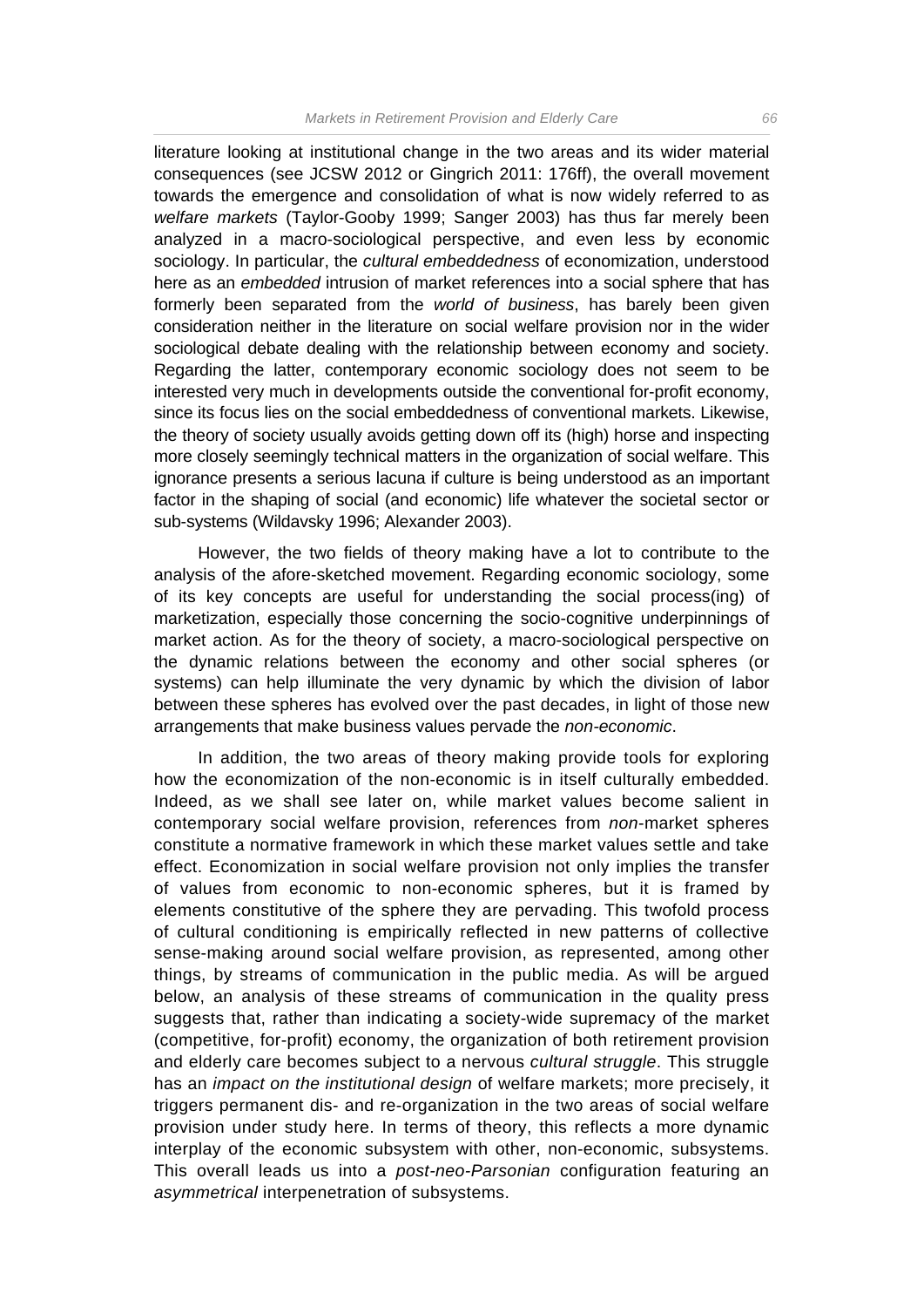The paper falls into three sections. It starts with a brief review of marketization processes in the two aforementioned areas of social welfare provision, including with a focus on intersectoral differences regarding those processes. Using evidence from a four-country-study on the cultural framing of welfare markets, the focus will be international although it will be impossible here to deal with cross-country variety otherwise than by giving some examples. In a second section, a range of theoretical observations will be developed, with a particular eye on perspectives that help us understand the observed developments from a macro-sociological point of view. The conclusion will discuss wider prospects of social welfare provision against the background of the presented findings.

#### **2. The Marketization of Retirement and Care Provision**

Welfare markets can be conceived of as publicly regulated, competitive spheres of collective action, embracing the allocation and the management of benefits or services designed to improve a person's social situation. Roughly speaking, two types of welfare markets can be distinguished. One pattern has emerged with welfare states that, after having ensured (more) inclusive social insurance coverage in the past, support citizens who take steps to protect themselves against social risks. Mostly organized via tax incentives or public subsidies, this creates a *subsidized welfare market*. Retirement provision is a case in point. Inspired by the idea of making welfare recipients self-conscious customers (Mann 2006), Western welfare states have awarded material advantages to citizens who purchase products from an open market for private saving, with insurance companies and further financial institutions operating as key suppliers. While some pension systems resort to this mechanism almost by tradition, continental European countries have long used it as a residualistic device on top of public pension schemes. The so-called 'Riester-Pension' scheme in Germany is a good example for a voluntaristic approach to make the residualistic more universal; it has entailed a shift of old age provision from a bureaucratic to a semi-commercial arrangement.

Importantly, in the current pension landscape, the welfare state remains strongly involved. Besides the considerable amount of direct subsidies granted to holders of private saving plans, it regulates (more or less) the contents of these plans according to norms derived from political considerations (e.g. the idea that the poorer sections of the population deserve a helping hand). Internationally, such regulation has contributed to *adapting private pensions to public purposes*  (Whiteside 2006). Market mechanisms nevertheless exert a strong influence on pension outcomes. In subsidized welfare markets, the decision on whether, and how, to ensure protection against the *risk* of old age is laid in the hands of the individual *market consumer* while the outcome of private saving widely depends on what the financial markets delivers (and this is insecure and volatile, as we have known for some time now).

While this is not the place to depict the technical arrangements underlying this international movement in greater detail (see Ebbinghaus 2011; JCSW 2012), the distinctive cultural references that are framing this movement shall be awarded some more attention. These references come to the fore as collective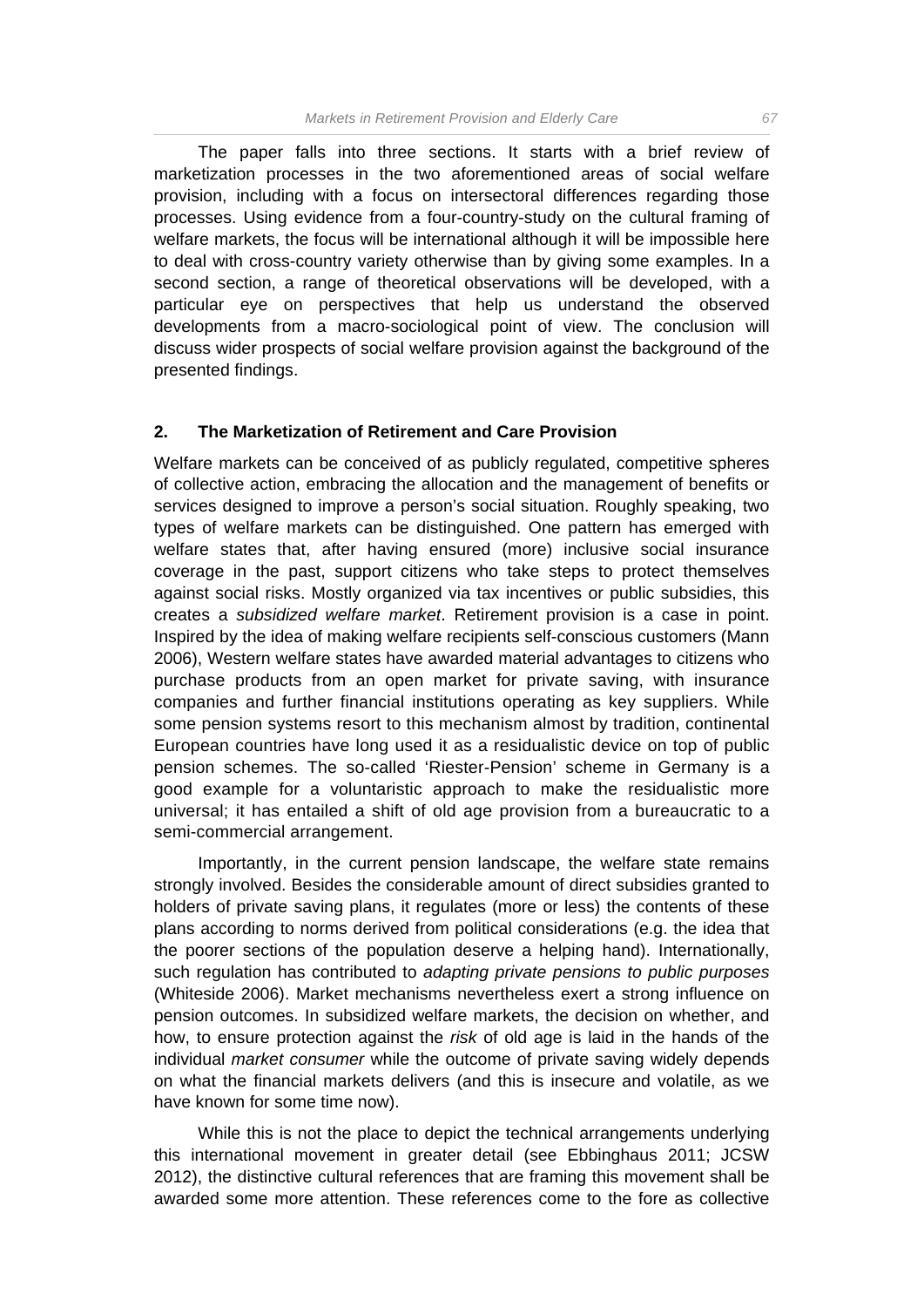sense-making within what can be labeled the *official culture* of a given society. This culture is reflected by communication of major collective stakeholders and non-political opinion leaders (in the case of pensions: the financial industry, socio-political organizations, experts, think tanks, key journalists) taking center stage in the mass media. Representatives of the political system (parties, government) are important too, yet it can be argued that only if further societal actors adhere to new values, the latter become entrenched in the wider public sphere. True, culture is certainly more than communication handled by the public media; however, latent patterns of societal sense-making that are not communicated publicly have a very limited influence on formal institutional developments in the welfare state. Therefore, the analysis of communications of non-political collective actors in the public media helps discover the *official* lines of societal collective sense-making around processes of marketization.

Using an extensive quality press review based on a qualitative content analysis (stretching over a period from 2002 to 2006), a study was conducted in order to map these processes for four Western welfare states, including: Germany, France, the UK and Canada (see Bode 2008, including for methodological issues). This media analysis suggested that the more traditional representations were at least partially predicated on the idea of pensions being a *citizen's wage* (Snell 1990) during later life. In contrast, the novel readings emphasized values such as cleverness, consumer autonomy, individual responsibility, and (cost-) efficient management. The *cleverness norm* implies high value accorded to smart saving decisions; according to this norm, citizens deserve good pensions (beyond basic public provision) if they have been ingenious market players and if individual responsibility has been assumed properly. The novel readings also praise schemes for retirement provision that are cost-efficient from a micro-economic perspective, with maximum return on investment being awarded greater social value than guaranteed outputs, regardless of a lower material performance *on average*. In a nutshell, the cultural dynamics to be observed here reflects a transition from one model to another, that is*, from the citizen's wage to self-made pensions* (Bode 2007).

Apparently, the marketization of pensions goes alongside the spread of cultural references from a social sphere that in former times was marginal in the field of retirement provision. Nowadays, retirement provision overlaps with the *ordinary* competitive market economy for which both individual risk-taking and insecurity in outcomes are viewed as being *normal*. True, prior to recent change, public pension systems already exhibited an economic dimension and were predicated on the performance of conventional markets (as pensions depended on what happened on the labor market and in the broader economy). Still, the very mechanism of social coordination underpinning these systems was different from the current situation, as were the cultural references major stakeholders were drawing on when making sense of evolving models of old age provision.

However, the process of marketization in retirement provision has been embedded in, and moderated by, *non-market* values internationally. This is a clear insight from the public debate. Even for those speakers sympathetic with marketization, the transition to private saving schemes is meant to be premised on some conditions being met. Most importantly, (publicly organized) financial education is often viewed as a *must* for welfare markets to work properly. In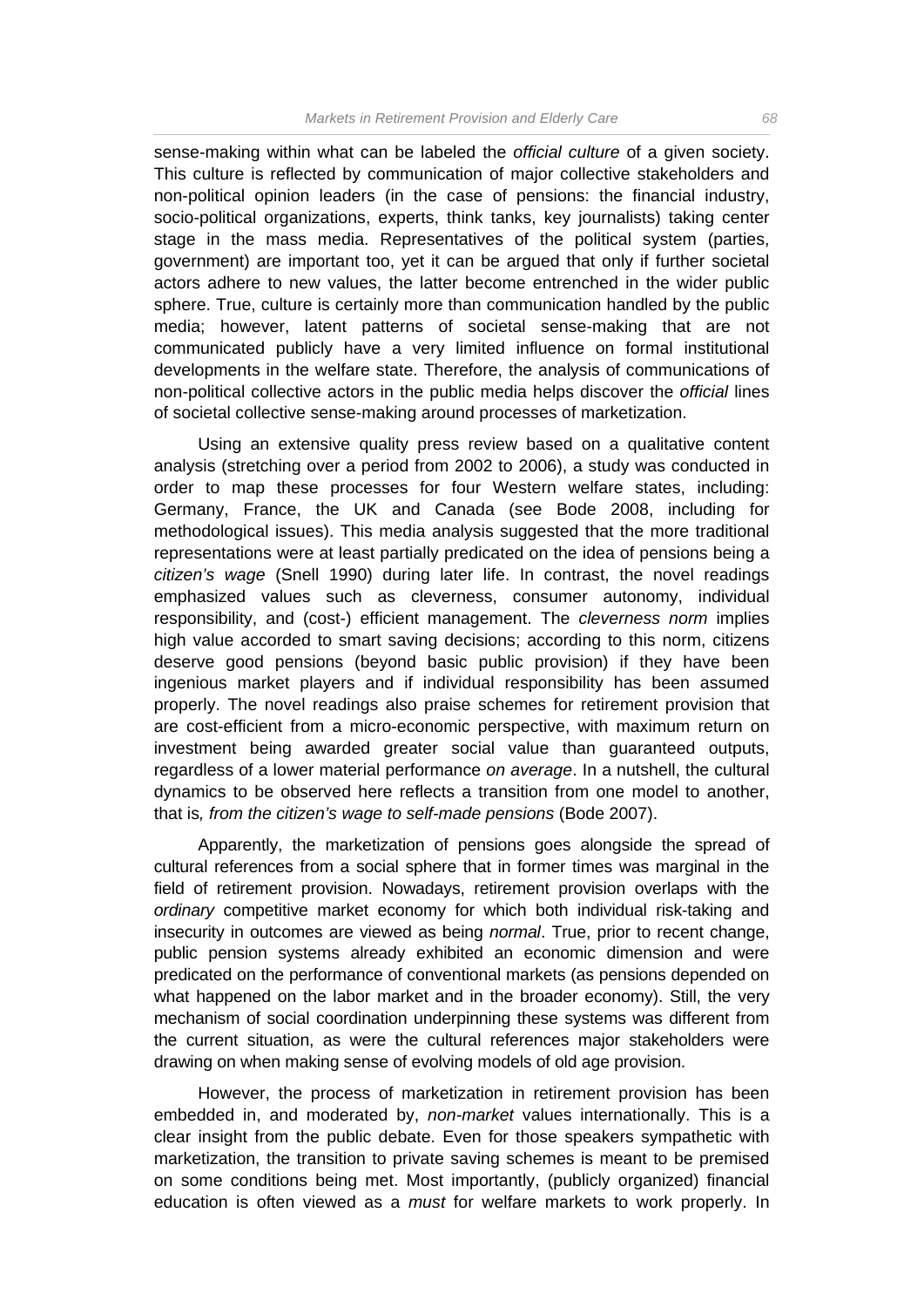addition, as regards communications salient in the quality press, cultural references stemming from the post-war settlement are evoked at many instances; even in liberal welfare regimes, the novel readings have been questioned in the media. It is obvious that, up to our days, the public debate about how to regulate the new pension market embraces values such as social deservedness and human dignity, both deemed to entitle citizens to *secure*  incomes in later life. These are values established prior to the marketization process; they have now embedded the process of economization, albeit without preventing the market logic from becoming a major reference in the pension area. Overall, then, traditional patterns of collective sense-making around social welfare provision coexist nervously with novel, more or less market-friendly, readings of how the latter can and should work.

Things are not very different in the second area under review here, that is, *elderly care*. In this area, however, the emergence of welfare markets affects *service* provision rather than the marketing and administration of saving plans. This is a field addressed by the wider literature as *quasi-markets* (Le Grand & Bartlett 1993; Brandsen 2004) and *managed care* (Sparer 2003). It represents a second variety of market-based arrangements of social welfare provision which one can label *managed welfare markets*.

Marketization affects both residential care and domiciliary services but it is most salient in the latter on which the following will concentrate. In some countries, quasi-markets in elderly care dwell on a purchaser-provider split and involve public tenders. In this case, public authorities operate through fixed-term contracts with selected suppliers and apply different modes of performancerelated payments (per capita reimbursement, fee-for-service funding, etc.). Elsewhere, like in Germany, care markets have been based on direct payments and free choice of supply. Here the model of the managed welfare market overlaps with the subsidized one. Users receive subsidies from quasi-public bodies to be employed individually for the purchase of services with competing providers. Here, the *managed care* dimension resides with the fact that beneficiaries of social care insurance are entitled only to those services that are included in a distinctive care package agreed by the social partners, that is, (quasi-)public funding bodies and associations of providers. Moreover, the market is *managed* insofar it is based on fixed prices, professional need assessments and public inspection of suppliers.

In many countries, elderly care schemes have seen a growing role left to private firms, replacing in-house units of local authorities or nonprofit organizations as service providers. In former times, non-commercial providers were the predominant, if not exclusive, non-statutory actor in the respective field. They were part of an input-based partnership with public bodies (Katz & Sachße 1996) that was run by arm's length funding and with a liberal, retrospective statutory oversight. In contrast, present-day care providers, whatever their legal form, are entrepreneurial undertakings carrying the bulk of the economic risk and being exposed to detailed accountability requirements. Financial compensation for expenses related to unforeseen contingencies is not on offer any longer. Hence, even non-profit providers must manage to break even at any moment and to build a reserve for an unknown future in economic terms. Against this backdrop, *making money* has become a key orientation throughout the sector internationally (Bode et al. 2011).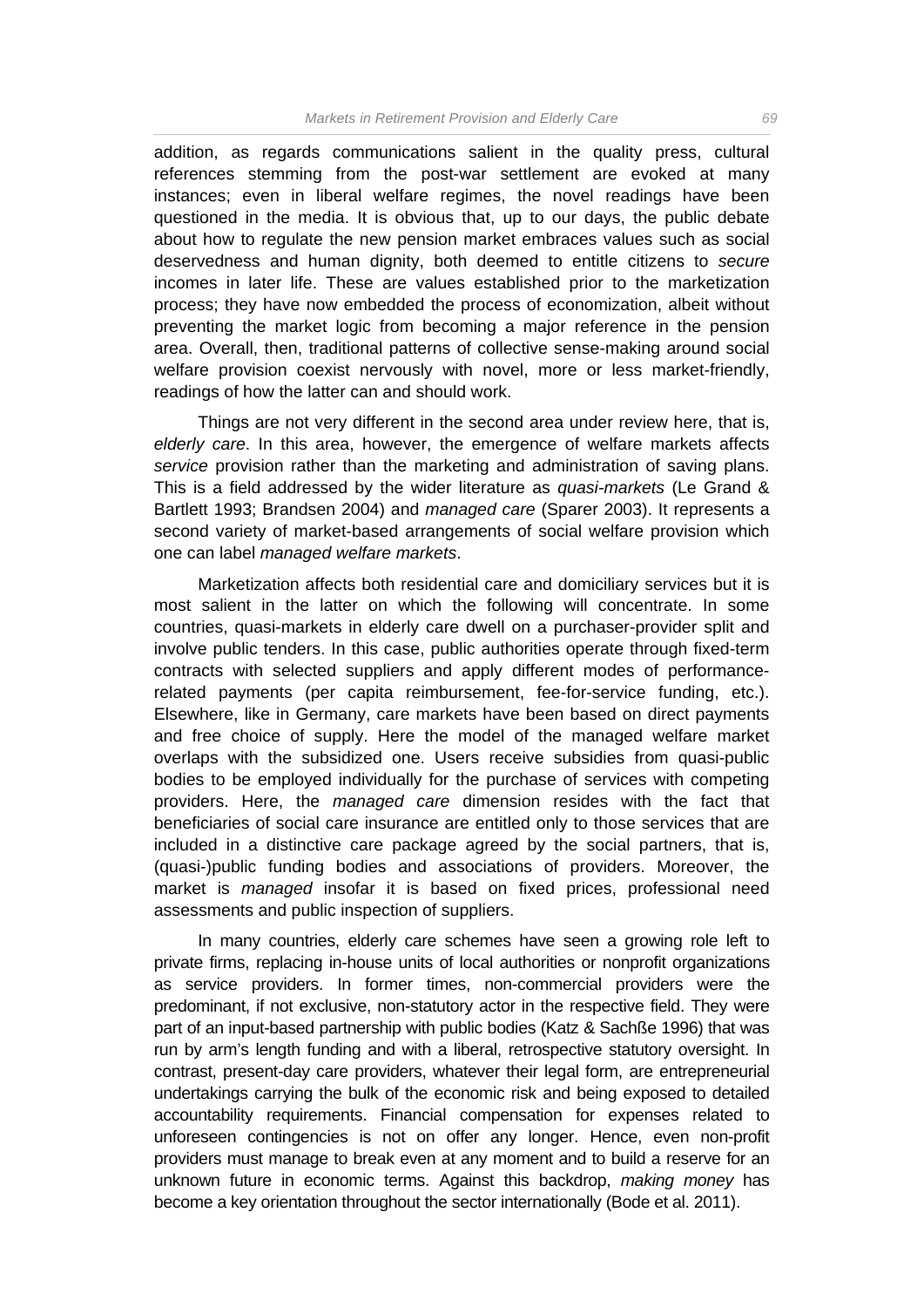The cultural agenda behind marketization in this field appears similar to, but not congruent with, the one observed in the area of retirement provision. The aforementioned analysis of communications in the quality press, embracing a similar class of speakers, has brought to the fore that the rise of care markets has been endorsed by stakeholders expressing sympathy with the idea that users (and/or their relatives) should become smart consumers taking individual responsibility for the organization of care provision. Many want greater discretion being awarded to users when it comes to the design of services, with the basic idea consisting of giving citizens the opportunity for 'buying independence' (Glendinning et al. 2000). This chimes, here as well, with novel readings regarding the organizational arrangement of welfare provision. A strong expectation consists of service providers being costefficient in micro-economic terms, with managerial excellence in the field becoming more important than policies geared towards *guaranteeing* a certain level of service provision to all frail citizens in need. Throughout the public sphere (of various countries), provider competition has been viewed as an important tool for increasing cost-efficiency. Where (public) case managers have been involved in the process of selecting services or a personal assistant, statutory authorities are understood as a proxy consumer. Hence the execution of the market logic is felt in this case as well.

As in the case of retirement provision, however, speakers in the public sphere have expressed some reservations about the virtues of marketization. Many of those endorsing the latter as a matter of principle have claimed resolute statutory inspection of the activities of independent welfare providers. Users resorting to the latter have been meant to be enabled to take informed decisions on how and when professional support is to be provided. In the same vein, there has been a strong emphasis placed on senior citizens deserving protection and decent care *at any instance*, with human dignity in old age being viewed as an indispensable universal value. In all countries under review here, poor quality and mistreatment of the elderly has been deemed scandalous, with the onus of taking measures against that lying with public authorities. Not only active consumer empowerment, but also encompassing output inspection by (quasi-)statutory agencies has been advocated strongly by most speakers. Thus, public responsibility and the expectation of decent care being guaranteed to all still prove a key point of reference. Altogether, in the case of elderly care as well, those references typical of the non-market era seem to persist in the culture of the new welfare markets, *in parallel* with new market values pervading the area under study.

Unlike retirement provision, however, elderly care exhibits a sociocognitive element rooted in *familialism*. At least in some European countries (especially in Germany), a strong expectation on the responsibility of family members remains enshrined in the cultural arrangement endemic to the care arrangement. Even in countries with a less familiaristic tradition, relatives continue to be expected to be passionate careers accomplishing *labor of love* (Graham 1983) during the time professional services are not available. As regards the living arrangement for the frail elderly, staying at home while being dependent has become the norm, whatever the institutional (national) context. However, even in the privatized care settings of many Western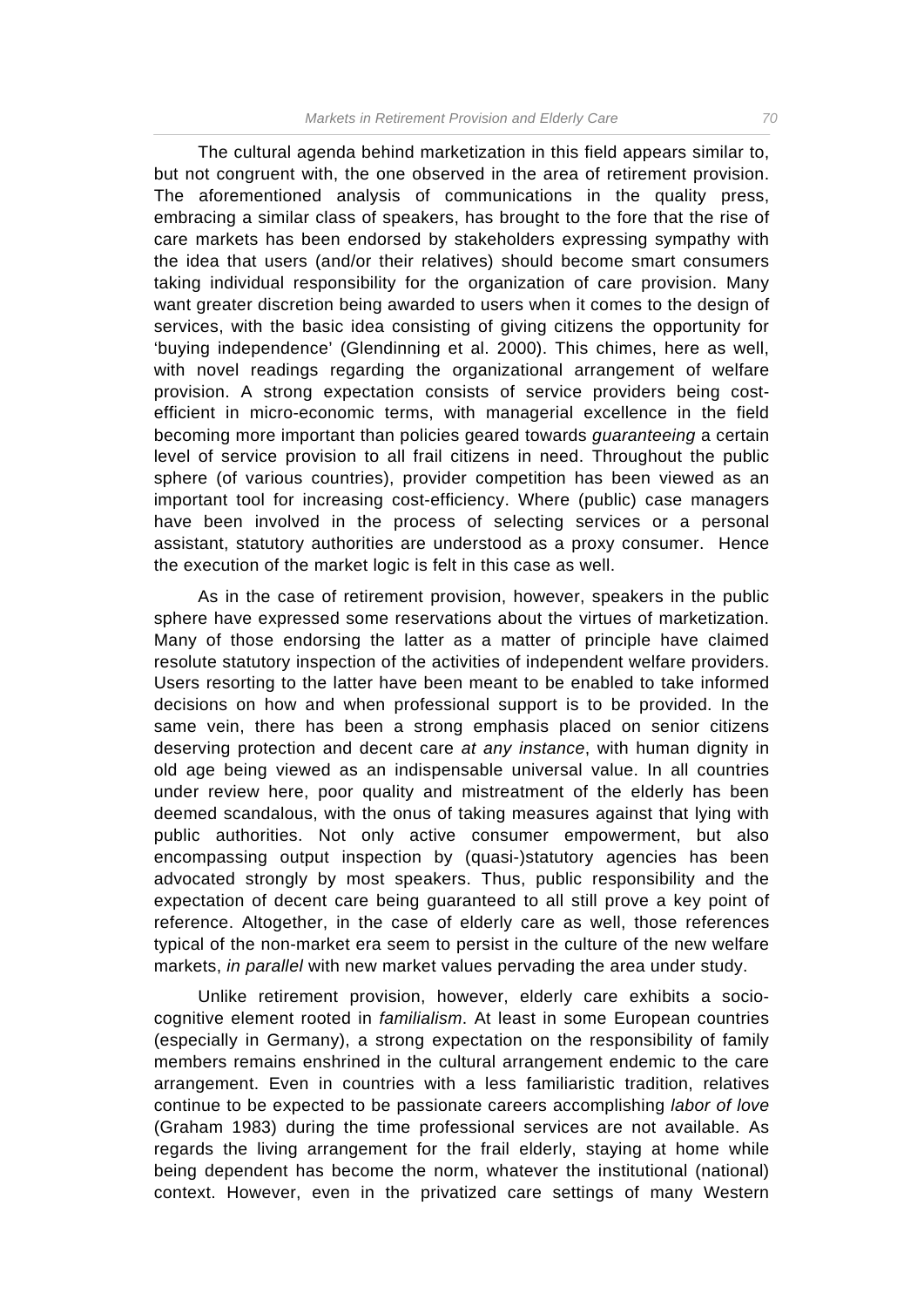societies, the market logic penetrates the cultural universe of families in so far as the latter have become exposed to situations of *buy or make* decisions. Purchasing care implies the internalization of the market consumer role even as providers involved in a sometimes harsh competition engage users and their families with a permanent market game.

### **3. Making Sense of Marketization from a Theoretical Perspective**

From a sociological point of view, marketization can be seen as a mechanism by which a given non-economic societal sphere (sub-system, societal sector) is adopting patterns of social coordination typical of private business, with the latter being driven by both the idea of *making money* and competitive entrepreneurial agency. Welfare markets are an obvious case for economic, or more precisely, commercial references penetrating a formerly non-economic, or non-commercial, universe. Maybe to the surprise of many contemporary academics involved in sociological theory building, the vocabulary of classical functionalist *old* systems theory proves instructive when the endeavor is to assess this movement in theoretical terms. In contrast, more recent theory programs in line with this tradition prove less suitable to deal with this phenomenon. Thus, it appears troublesome to apply the theoretical concept of Niklas Luhmann to it, with the main reason being that marketization implies a given social subsystem being *substantially* challenged by references or codes external to it (which is a constellation this concept would deny after all).

*Culture* is a critical issue if the endeavor is to make theoretical sense of marketization in the area of social welfare provision. As the latter is subject to deliberate (political or contractual) operations of institutional design, the role of (explicit) normative references underlying distinctive forms of social welfare provision cannot be underestimated. Yet culture matters even in the more profane world of the conventional market economy. The very fact that economic action is infused with non-economic orientations has been a key insight not only of classical sociological theory but also in more recent accounts from economic sociology (Fligstein 2001; Beckert 2006; Zafirovski 2006; Caliskan & Callon 2009). The non-economic face of economic action materializes in *soft elements* such as social identity or ideational concepts around market operations, besides *harder* social structures (e.g. power) shaping the architecture of markets. Through this lens, it is clear that market operations are embedded in a nonmarket environment, with major elements in the profile of a particular market being *non-economic* in kind. This insight should also be applied to the analysis of *welfare* markets. For instance, the activity of saving for later life is often embedded in a life course model based on long-term expectations. Likewise, the provision of care services connects with a moral perspective on the family, the human being, or society at large. Thus, if economic action is socially embedded as a matter of principle, this cannot be different with processes of *economization*, including in areas of social welfare provision.

Furthermore, the theoretical understanding of economization in this and other societal sectors is facilitated when the social organization *of society* is taken into the picture. In what follows, a post-neo-Parsonian perspective on such processes is developed. As will become discernible, the *ritual criticism* (J. Turner,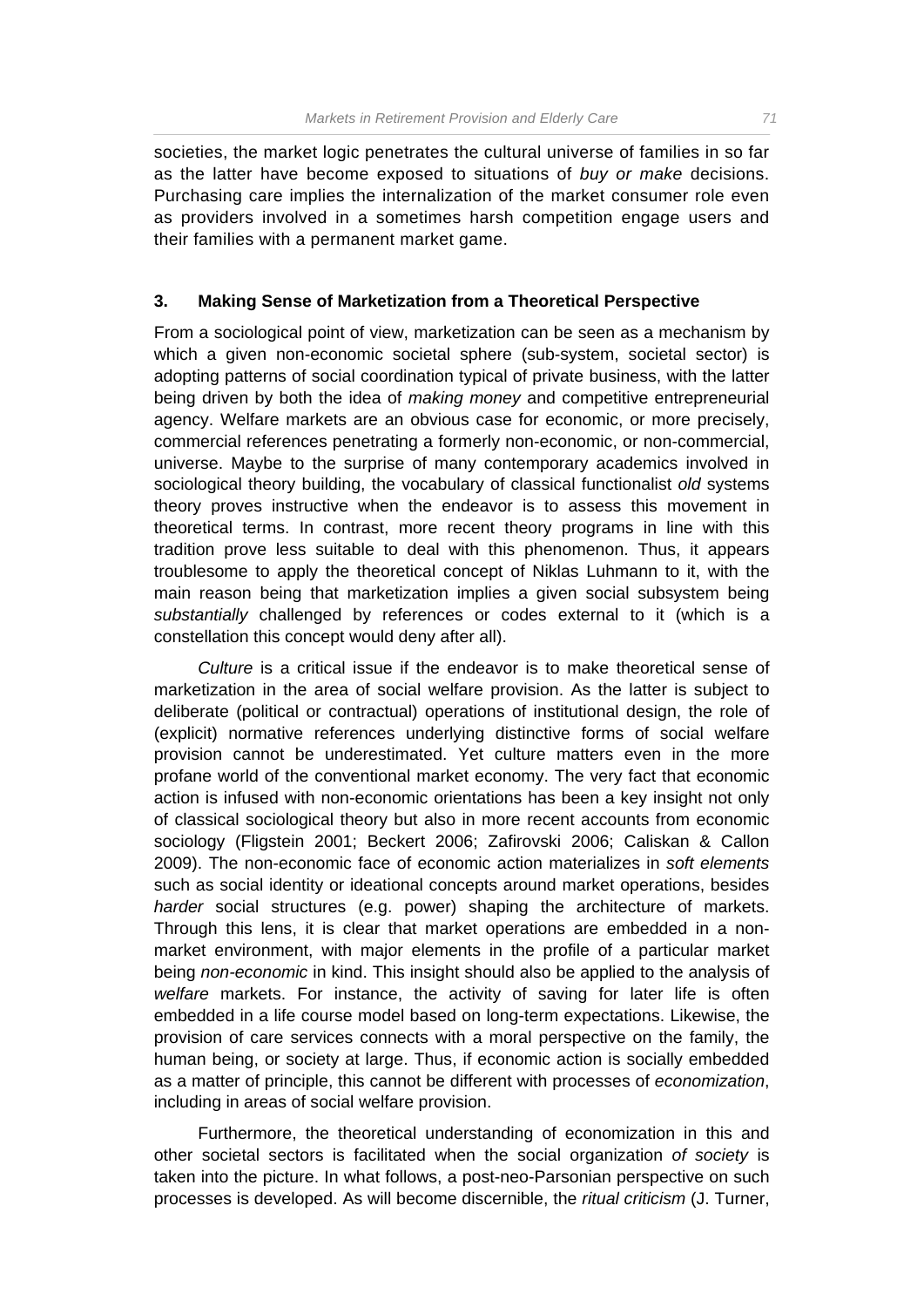cited in Moss & Savchenko 2006: XIV) or even *disdain* (ibid) from contemporary sociology vis-à-vis the work of Talcott Parsons and those *neo-Parsonians* who build their theory on his heritage, appears to some extent misplaced in our context. True, functionalism presents serious difficulties when the task is to engage with emerging social facts and paradigmatic social change; consequently the *reasons and dynamics behind* the emergence of welfare markets lie beyond what this school of thought can elucidate. However, *good-old* functionalist (systems) theory provides us with a mind-map through which the economization of the non-economical can be assessed with an eye on both the relation between social subsystems and the role of culture. It offers a sound conceptual framework although it does not help explain the asymmetric character of contemporary *intersystem relations* as will be argued in what follows.

It is well-known that Parsons (1951), as well as Parsons & Smelser (1956), have viewed culture as being an important *filter* of economic action throughout modern society. This certainly pertains to the economic subsystem, but also to any other place in society where economic issues are at stake. Neo-Parsonian thinkers (such as Alexander 2003) have even gone beyond Parsons in conceptualizing culture as a *driving force* of societal development. In terms of (neo-)Parsonian theory, the cultural *currency* of social subsystems is referred to as (specific) symbolic media. What happens in the two areas of social welfare provision explored above is that the media of one subsystem impinge on a social sphere from which, at earlier stages of societal development, these media have been absent or where they were ancillary to other symbolic orientations. In our case, money-based exchange within a competitive social order driven by motives of profit-seeking or return-on-investment challenges traditional cultural references associated with social welfare provision, such as: securing social solidarity, providing support according to (pre-defined) needs, or achieving a normative goal such as (greater) social equality across society. The operationalization of such goals (the provision of *extra-economic* revenue; professional support according to perceived social needs) can exhibit an economic character but the very nature of these goals is non-economic in kind.

True, it appears delicate to equate the areas of our study with one of the social subsystems addressed by classical sociological functionalism. The typical array of subsystems in (neo-)functionalist (or systems) theory does not offer a well-entrenched place for the transfer of monetary resources *outside* the market economy, nor can the provision of human services be attributed to a clear-cut category of social subsystem. This however is not a problem *per se* as functionalist and systems theory provide abstract *addresses* for real-life processes, so that concrete organizational devices or activities can be located in zones where several subsystems overlap.

In the remainder of this paper, the concept of *quasi-systems*, and theoretical problems associated with it, will not be discussed further. Rather, the two areas under study will be treated as subsystems in their own right, regardless of the fact that they are not congruent with those subsystems dealt with in sociological systems theory. In a provisional manner, then, one could situate elderly care provision in a *quasi-system* where the political system intersects with the community system, in the terms used in Parsonian theory. Likewise, retirement provision can be situated at the intersection of the political, the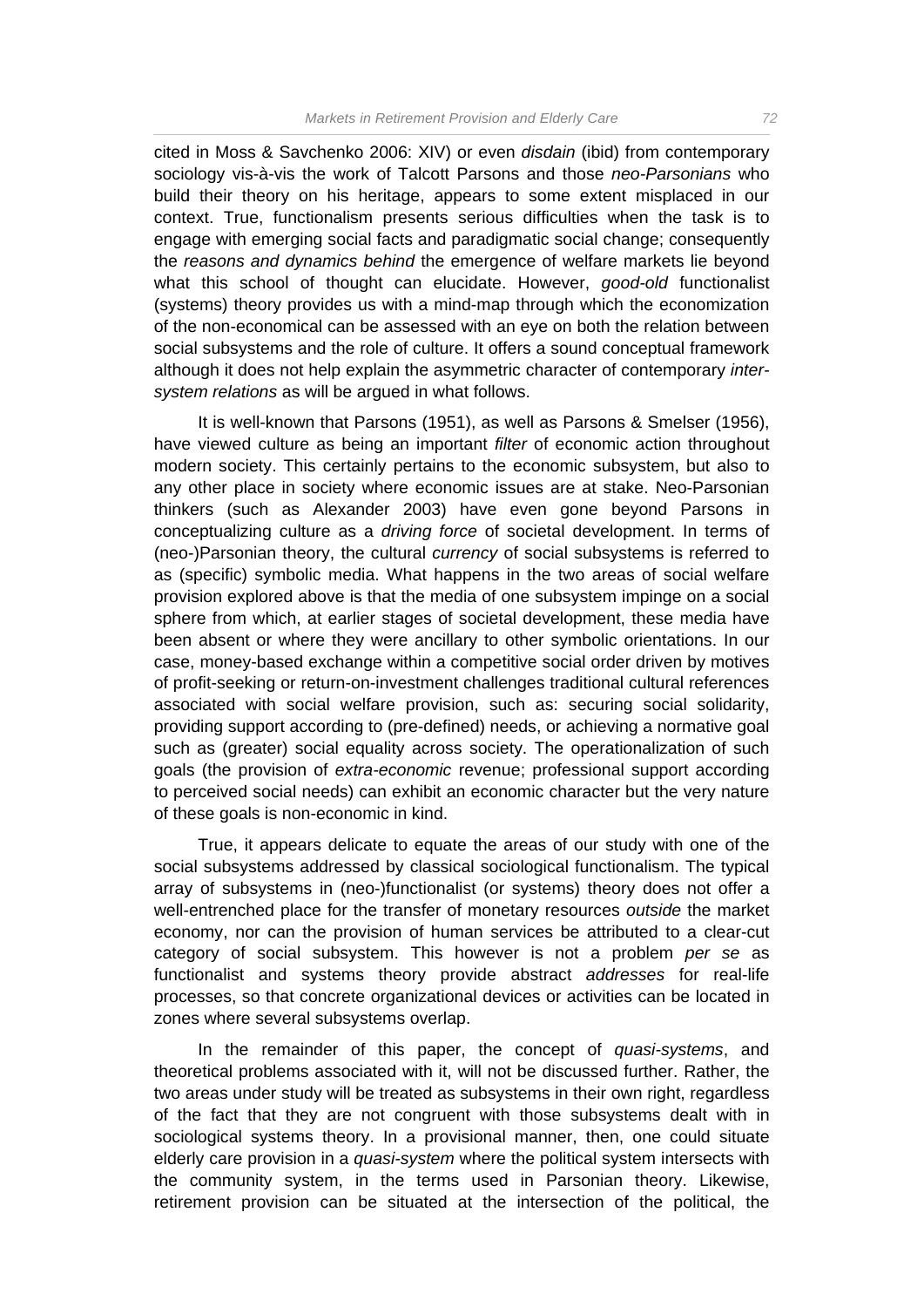communitarian and the economic subsystem because it has grown on a statutory power base, with a symbolic orientation towards social solidarity (the intergenerational contract) and by resorting extensively to the media of the economic subsystem (money). Cultural references entrenched in the (market) economic system were long ancillary to the ones inhabiting these quasi-systems.

As already noted, one of the basic messages of the Parsonian approach to economic action is to highlight its embeddedness in distinctive sets of collective meaning through which it adopts a specific character. From this one can infer that *economization* exhibits such embeddedness as well. Moreover, the *mechanisms* through which embeddedness is operated are of critical importance. Regarding these mechanisms, *neo*-Parsonian accounts have provided insights by exploring possibilities for merging Parson's work with other *classics* in sociological theory. In particular, they have focused *conflicts* between sub-systems as well as the *interactional* foundations of a social system through which conflicts can be mediated (Beart & Carreira da Silva 2010: 52-87). According to this line of thinking, once the symbolic media of one subsystem is challenging the media originating in another one, a *dynamic interplay* of cultural references can be expected, with these (concurring) references being reflected by collective sense-making including in public communication. Looking at social welfare provision as discussed above, market values apparently challenge non-market goals and references. Yet within a given *quasi-system*, the now concurrent references (symbolic media) tend to be projected on each other and this may entail the generation of new, mixed worldviews (for instance, the idea of the *dignity* of social welfare *consumers* appears as a new pattern of sense-making in a welfare market).

Regarding our concerns, however, the most essential contribution of Parsons' theory of society is the idea of *interpenetration*. This concept is prominent in both the theory of social systems and the theory of action, with the latter laying the grounds for the former (Münch 1987: 33-42, 65-76). Taking this perspective, the movement towards welfare markets can be nicely depicted in theoretical terms. With social systems being viewed as based on dynamics of interaction, and with society seen as being composed of various *interlinked* social subsystems, interpenetration is the key mechanism by which one social sphere is *dealing* with references from other spheres. According to the (neo-)Parsonian framework, within a given social subsystem, references inhabiting other areas contribute to this subsystem meeting its distinctive ends. The intruding values may however also be in conflict with references from the core of the subsystem; thus, marketization sits uneasy with the aim of *universal* service provision as market competition creates *unequal* delivery almost automatically.

Against this backdrop, the rise of market references within non-economic subsystems can be read as an outcome of interpenetration following almost *automatically* from processes of social modernization. (Neo-)Parsonians posit that interpenetration materializing in media that cut across subsystems makes the latter to enhance their performance. Moreover, interpenetration may create "solidarity between the systems" (Münch 1987: 36) and is therefore prone to pacify ongoing societal differentiation. With subsystems internalizing references of other subsystems *to some extent*, tensions arising from these subsystems being too *autocentric* can be sublimated. In the case of welfare markets, there seems to be a kernel of truth in this conjecture, although in a more subtle way.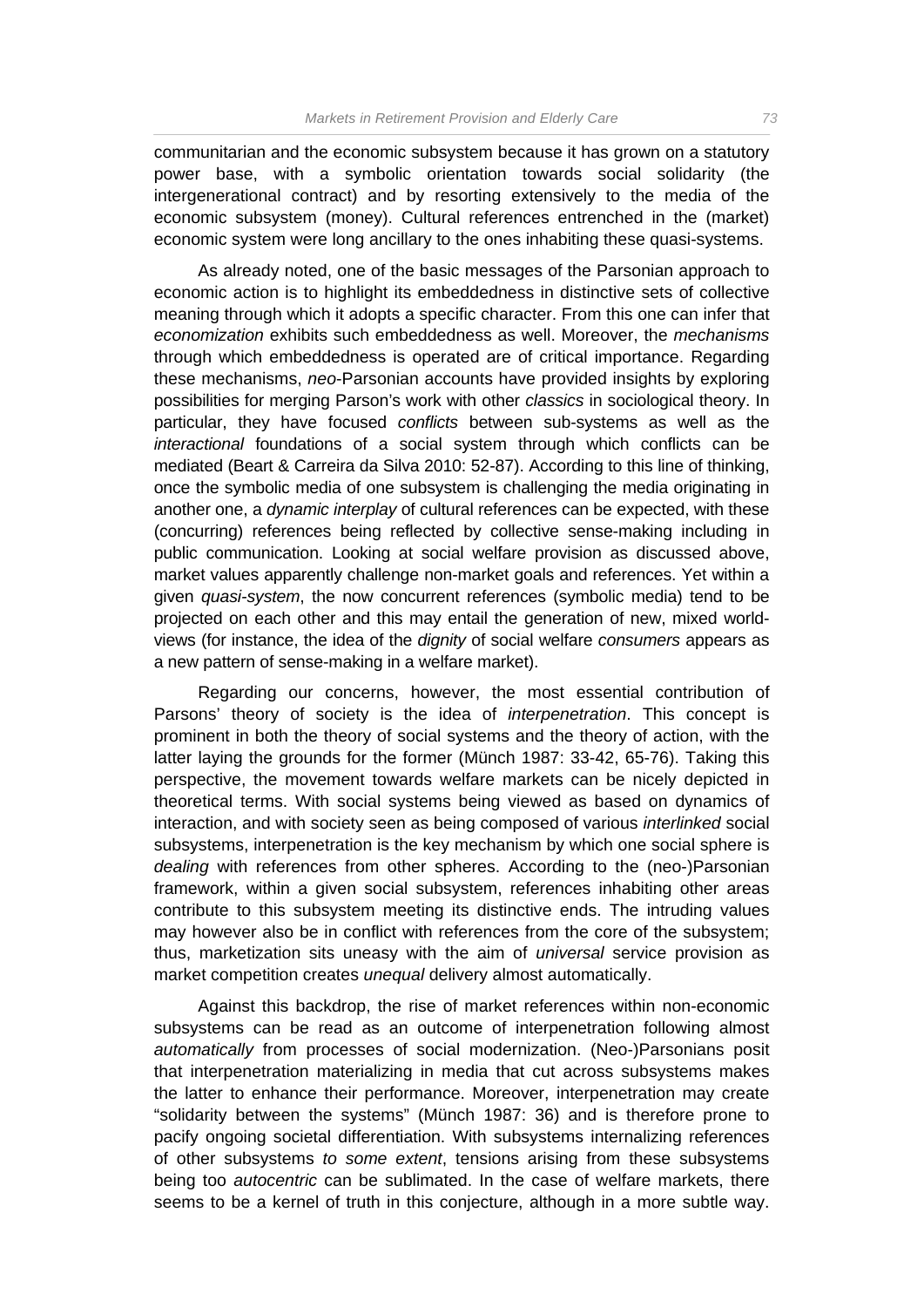The sublimation of conflict is less a result of market values *travelling* to other subsystems for being adopted there as ancillary references which enhance the performance of the invaded sphere. Rather, it comes from the fact that there is a two-fold process of market values penetrating a non-economic subsystem, on the one hand, and this penetration being simultaneously embedded in (and mediated by) *non*-market references, on the other. The *new* takes center stage while the *old* is surviving, albeit in a new role.

It should be noted that the Parsonian perspective on intersystem-relations appears more adequate than the Luhmannian one when examining our case. In Parsonian terms, "elements of one system can become elements of the other" (Münch 1987: 35), in the sense of ending up as *effective* social forces within all subsystems. Regarding the two areas of social welfare provision under study here, marketization has been effective in the transformation of retirement provision and elderly care, both in cultural and in material terms. Apparently, selfreference did not prevent new references from taking center stage in a given *quasi-system*. Thus, economization in social welfare provision appears as a process during which references (or media) that initially appear as being alien to a given subsystem tend, after having settled in the latter, to become *substantial*  elements of it. A Luhmannian approach stressing the self-referential character of social subsystems therefore appears inadequate here – unless one wants to dive into its circular set of arguments meant to immunize the idea of *autopoesis*  against the observation of structural (paradigmatic) change occurring in some social subsystems of contemporary society, such as the political system in its relation to social welfare provision.

And still: When the endeavor is to understand current movements of marketization from a macro-sociological perspective, there are problems with the traditional Parsonian approach – although these problems do *not* reside in those flaws Luhmann (e.g. 1983) addressed decades ago when claiming a Post-Parsonian framework. Rather, the need for a *post*-(neo-)Parsonian understanding of economization comes from an apparent shortcoming in the concept of interpenetration. This shortcoming consists of the conjecture of this process being *symmetric* over the long term. Parsons' framework posits that limits are set to an *alien* cultural element becoming dominant in a given subsystem so that those references critical to that subsystem cannot be corrupted. For our case, it is highly debatable however whether the infusion of a given subsystem with novel organizational forms and institutional arrangement occurs without the invading values changing the rules of the game substantially. When welfare recipients become consumers, and when outcomes in terms of delivered welfare depend on market dynamics (rather than political or social norms being enacted publicly), these rules do change. At least, the new references remold the corridor in which the *old* references unfold their social meaning. While the twofold process of *embedded marketization* sets limits to the radius of the invading set of references and may tame social dynamics triggered by the latter, the center of gravity shifts towards this new set and changes institutional arrangements markedly. Thus, welfare markets are (more or less) based on *public* subsidies, but welfare provision becomes contingent on *market* forces nonetheless.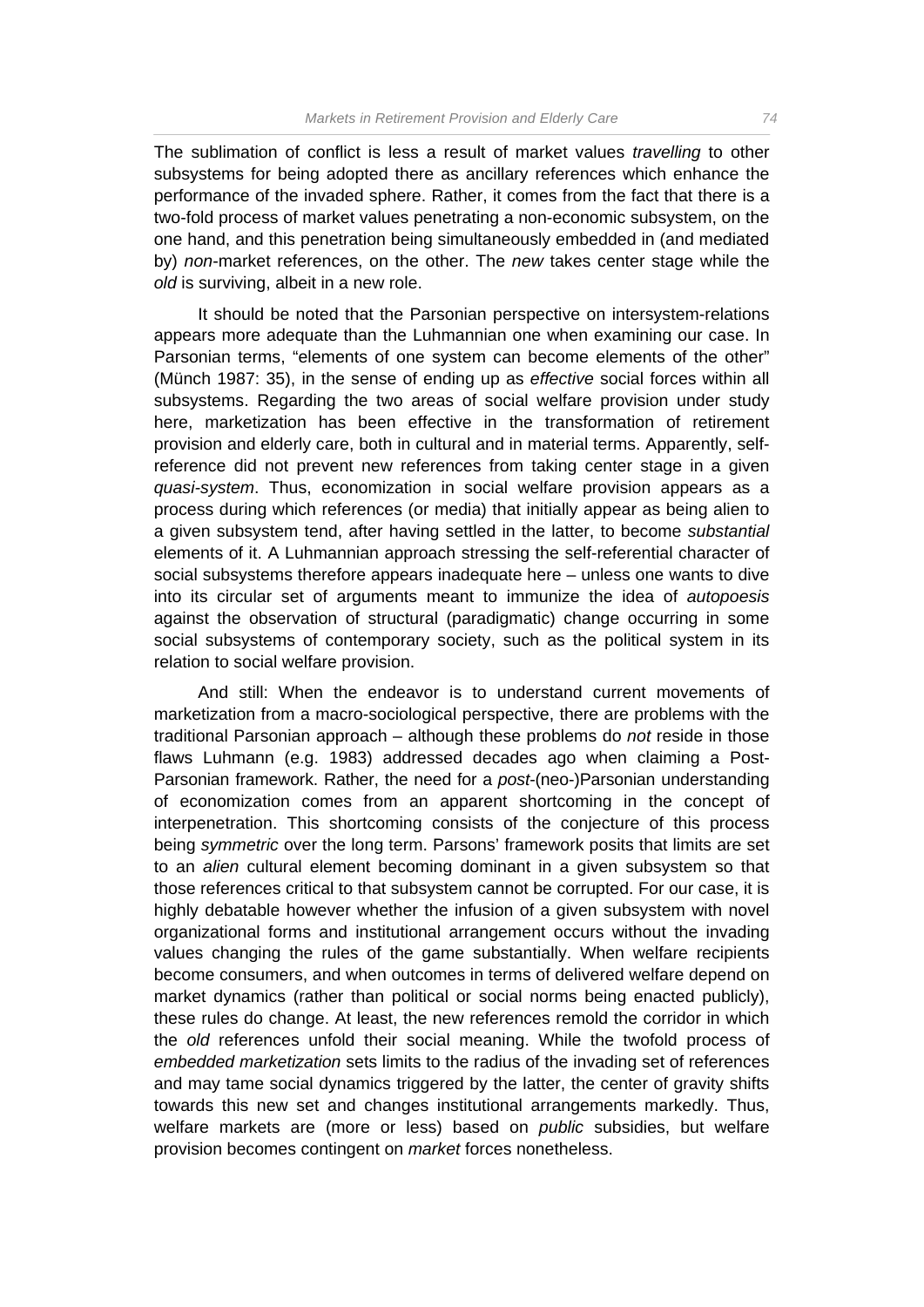One could even assume that, as regards contemporary pension and elderly care schemes, the adoption of these – formerly alien – references were necessary for the respective *subsystem* (area of social welfare) to survive at all. *Market pressures* proved very high in the political system during the 1990s, so their translation into the field of old age provision may have been the precondition for the latter persisting as an area subject to political control. This survival goes alongside an incremental erosion of the *pole position* those non-economic symbolic media were awarded when the areas under study here were established or consolidated. The lead references in these areas had been social *security* and *need*-oriented service provision; nowadays, these references are challenged seriously by orientations which are *structurally* different. While the (Neo-)Parsonian idea of symbolic media becoming ever more influential *across*  social-subsystems seems to apply to our field, it is cultural references of *one*  distinctive social subsystem (and not from other ones) that turn out to be the most pervasive force. Hence, the economization of social welfare provision is indicative of an *asymmetric process of interpenetration*. As a result, there is a missing link in the available versions of social systems theory.

To be sure, asymmetric penetration does *not* imply full colonization in the sense of Jürgen Habermas (1987), who, as should be noted, applied this term to a different societal process, that is, one of bureaucratic and managerial orientations dominating the (more unconstrained) life world of citizens. As the above-sketched study suggests, the rise of welfare markets goes alongside a twofold process of market values becoming salient in social welfare provision, on the one hand, *and* references from non-market spheres forming a cultural framework for these market orientations, on the other. *Full* colonization is impossible under these conditions. Hence, the key observation is that the rise of welfare markets can be understood as asymmetric, but not total, invasion of values from the economic system, with this configuration provoking a new kind of cultural *struggles* in the two areas of social welfare provision.

### **4. Conclusion**

The marketization of retirement provision and elderly care is indicative of basic institutional elements from the economic system becoming a substantial issue within subsystems in which these elements have not been a significant social force before. While economization is a matter of fact here, it triggers a multidimensional process of cultural change. Economic action is socially embedded, and as modern society has evolved via processes of interpenetration, market values in non-economic systems are processed within particular cultural frameworks. These frameworks introduce market values into the new sphere but also take recourse to *non*-economic symbolic media (in Parsonian terms). The combination of market-*developing* elements and market-*embedding* norms within the two areas of social welfare provision under study in this paper suggests that markets can be *winners* of interpenetration but do not *take it all*.

Hence the rise of welfare markets (in these areas) is not a simple translation of the (competitive, for-profit) economy becoming the only reference throughout contemporary Western society. Rather, with commercial references becoming a substantial part of the mind-map governing these markets, both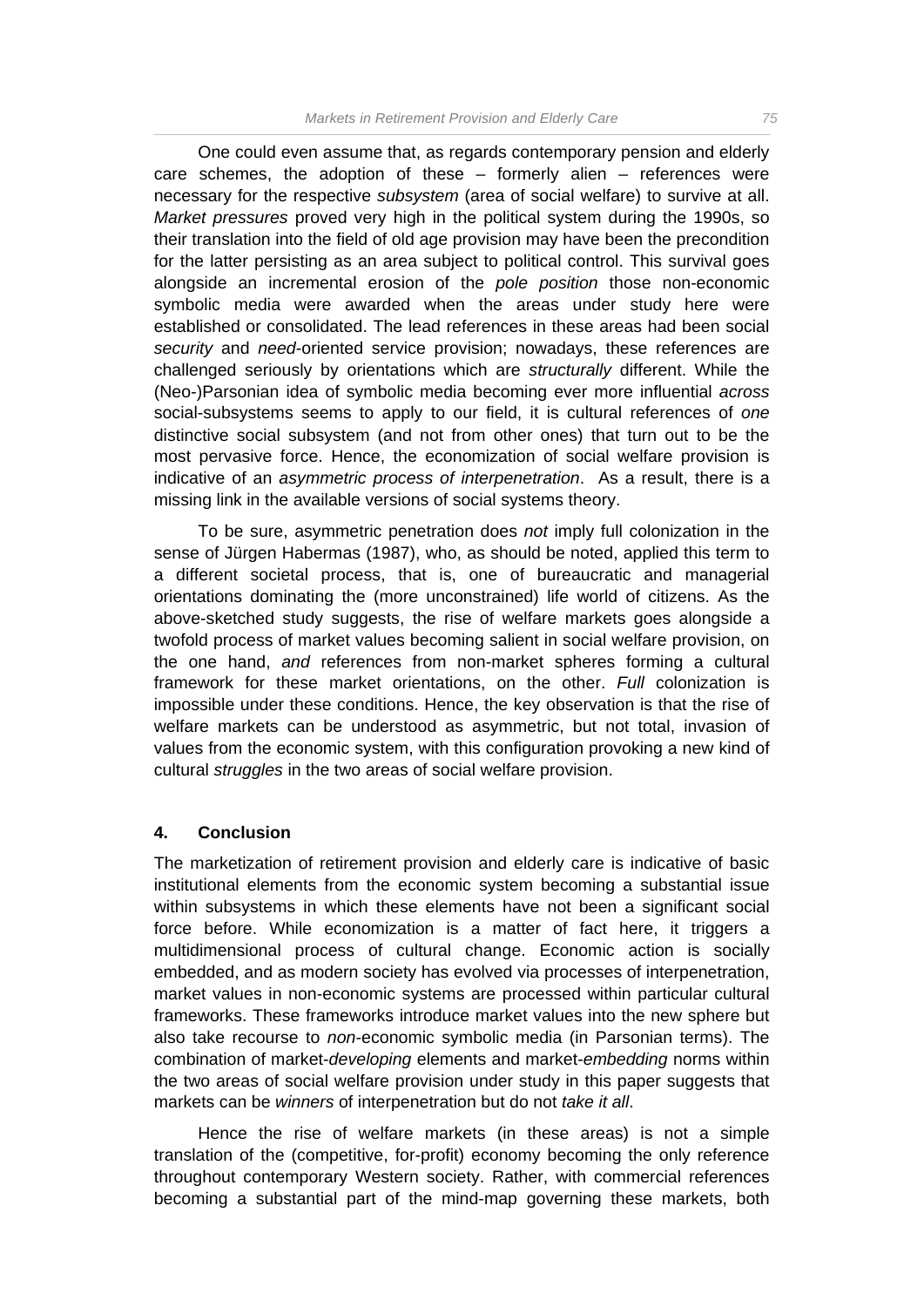retirement provision and elderly care become subject to a *cultural struggle* in which *new* and *old* lead orientations confront each other. Values engrained in non-economic spheres (family, community, state), are now facing an *open-ended* cultural confrontation with market-based references. While the former may have lost their imperative nature within the subsystem of which they have once been constitutive, the *old* references are not *banished* from the socio-cognitive repertoire relevant to this subsystem. New, sometimes ephemeral, combinations of cultural references arise here, feeding into complex regulatory arrangements in the fields under study (for instance: public subsidies and regulations for pension plans; quality inspection in elderly care).

Notably, there are some *intersectoral differences* regarding the twofold process of economization and market-embedding. Thus, the *currencies* used in this cultural struggle are not identical in retirement provision and elderly care. In the latter, the *non-economic* seems to remain the ultimate end of those *market means* employed for the organization of the service schemes. This possibly stems from two reasons: First, the culture of the *managed* (elderly) care market embraces an overarching societal commitment to preserve human dignity in old age by employing universal control instruments under state control. Second, families remain key players in this area, and despite their involvement being shifted to a consumer role to some extent, they are expected to *take care* whatever the outcome of the market game. In contrast, decent retirement provision is increasingly seen as being predicated on individual thrift, despite the helping hand of the state. Despite the recent financial crisis, the (financial) market is now widely acknowledged as an institutional force impacting on the material well-being of the average citizen during old age. Seen through this lens, we have to write two different stories of the economization of social welfare provision.

Overall, however, there is one *general reconfiguration* shining through the evidence. While, during high modernity (the 20th century), the two areas under study here had both been shaped by specific value hierarchies (featuring noneconomic lead references), it can be easily discerned that, with the process of *marketization*, this hierarchy is becoming precarious. While the intrusion of economic references into non-economic social subsystems of modern society may be read as a permanent and increasing interpenetration typical of societal modernization, this process appears *asymmetric* in kind. In our days, market values can be on an equal footing or even become *lead* references in spheres they had been ancillary to other orientations before. Those arguing that the economic sphere has seen the reverse, that is, the penetration of non-economic values as well – which would endorse the Parsonian idea of ongoing *symmetric* interpenetration – will have problems to demonstrate that the cultural and material impact this movement has on the respective subsystem is equally strong in material terms, e.g. regarding effects such as social redistribution or life course security. At least, one can say that, over the past decades, the capitalist economy has been *much less substantially* been affected by the intrusion of noncapitalistic references (corporate social responsibility and the like) than all those non-economic spheres that have ever more to cope with capitalistic values.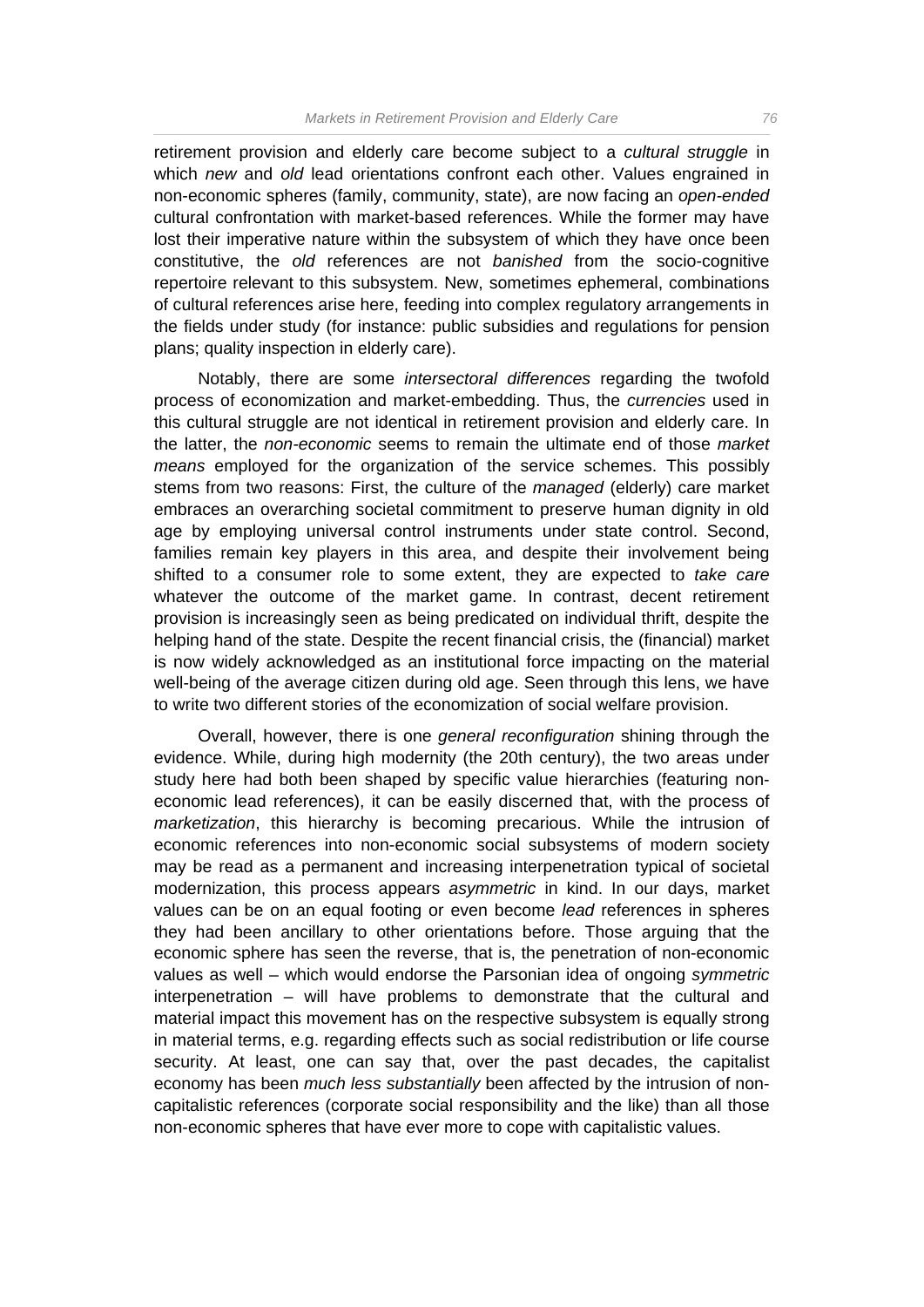Consequently, while market values do not fully rule out other values relevant to social welfare provision, the *impact of economization* is substantial in terms of *institutional signals* triggered by it*.* Social rights to pension and care provision are still an issue, yet the public pledge for them is becoming less authoritative even as there is a rough consensus about the actual level (or quality) of benefits and services becoming flexible – that is, less reliable. Moreover, while human dignity is still awarded great attention as a non-market value, a strong emphasis is now placed on *consumer dignity*, that is, rights to equal opportunity and fair information in the face of a competitive supply structure. Also, statutory enactment of social welfare provision is still on demand, yet the role of the state is permanently challenged by pleas for greater individual responsibility. Here, the fuzzy compromise says that public bodies, apart from providing basic provision, should concentrate on context steering rather than direct intervention. Public agency, then, is widely accepted to become less imperative. Finally, there is a new understanding of what is to be seen as sound management of welfare provision, with micro-economic cost-efficiency confronting social expectations towards secure provision. The compromise here is *best value* arrangements that are viewed as a satisfying, and operational, approach to the management of welfare provision. They are deemed to ensure measurable outcomes beyond mere (average-)cost-efficiency – for instance, through public inspection imposed on commercial care providers, or through limits set to the tradability of retirement plans on the equity market – but there is no longer a symbolic priority on guaranteeing a given outcome by (re-)adjusting budgets or regulations to emerging needs.

The *material consequence* of the twofold process of economization and their non-economic embedding is a permanent dis- and re-organization in the two areas examined. First, the outcome of the aforementioned *cultural struggle* is insecure: sometimes the invading market rationale appears to be translated into the value hierarchy of the invaded sphere. A good example for this is commercial care providers, transforming citizens in customers, being deemed to do a better job, *all other things being and remaining equal* (e.g. service quality). Elsewhere, social welfare provision is transformed more profoundly, e.g. where making money becomes legitimate as the *endpoint* of organizational action. This seems to be the dominant pattern in the contemporary (private) pension industry. Secondly, there is a lot of volatility in the temporal dimension. The rise of market values has gone alongside the dismantling of pre-existing institutional structures, yet the persistence of non-market references permanently prompts pressures to counteract their effects and induces regulatory recalibration. At the same time, welfare markets permanently generate problems regarding the fulfillment of their mission. For instance, market-driven providers of saving plans or elderly care are systematically incited to defect from formal agreements undercover. This, in turn, may trigger political protest and lead regulators or managing bodies to re-specify regulations (e.g. contract policies). As a result, the practical use of welfare markets is prone to create "its own new political and organizational dynamic, producing more diversification […] and [ever] new regulations" (Smith 2002: 95). As for Germany, recent examples of recalibration include the strengthening of public oversight in the care sector, new legal provisions meant to control misselling strategies of the pension industry and policies to improve the level of public provision altogether (regarding minimum pensions, for instance).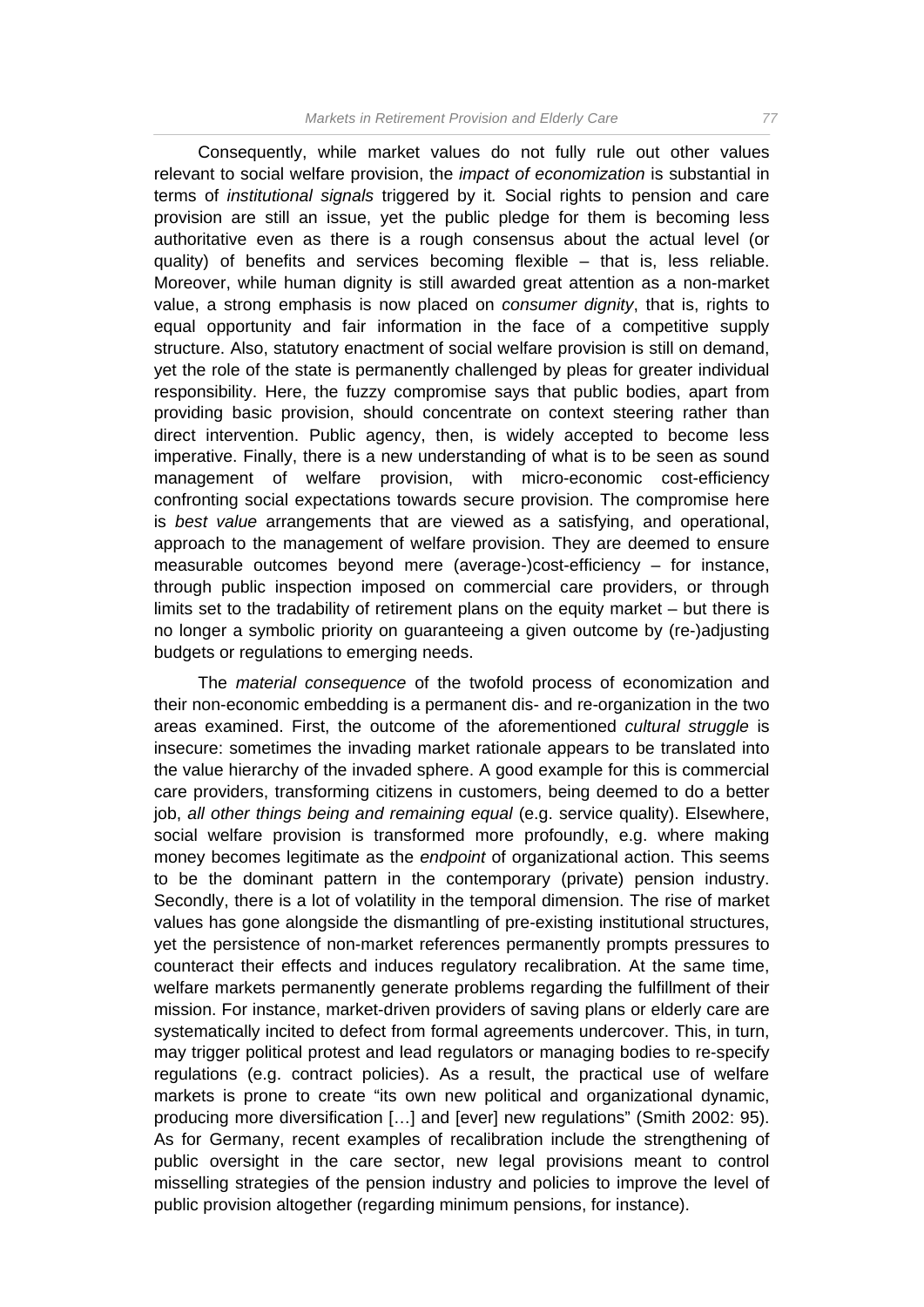Concerning the *prospects of theory making* around the economization of social welfare provision, finally, both new economic sociology and the neofunctionalist theory of society provide us with some clues for understanding better what is going on. The economization of social welfare provision is a complex process which can be assessed by using (neo-)Parsonian theory, except with regard to the asymmetric character of the interpenetration movement becoming salient in this process. We are left with a pre-Luhmannian understanding of social subsystems becoming *more than irritated* by other subsystems, but also with the fact that a (neo-)Parsonian reading does not tell us the full story. So we need to take some steps beyond: Marketization is also *market building*, based on distinctive "forces that set markets in motion" (Caliskan & Callon 2010: 8) and give shape to them. Therefore, the relative *power* of market-building social forces may be important when examining the economization of social welfare provision. Thus, a dose of *good old* political economy will help to understand what happens to the affected societal sectors. For the moment, however, a sophisticated, culture-sensitive and pluralistic approach to economization in the field of social welfare provision, and probably beyond, does not seem to be on offer.

### **References**

- Alexander, J. (2003) *The Meaning of Social Life. A Cultural Sociology*, Oxford: Oxford University Press
- Beart, P. & F. Carreira da Silva (2010) *Social Theory in the Twentieth Theory and Beyond*, Cambridge: Polity Press
- Beckert, J. (2006) The Moral Embeddedness of Markets, in: J. Clary, W. Dolfsma & D. M. Figart (Eds.), *Ethics and the Market: Insights from Social Economics*, London, Routledge: 1-25
- Bode, I. (2007) From the Citizen's Wage to Self-made Pensions? The Changing Culture of Old Age Provision in Canada and Germany, in: *Current Sociology* **55**:5, 696-717
- Bode, I. (2008) *The Culture of Welfare Markets. The International Recasting of Care and Pension Systems*, New York/London: Routledge
- Bode, I., L. Gardin & M. Nyssens (2011) Quasi-Marketization in Domiciliary Care: Varied Patterns, Similar Problems?, in: *International Journal of Sociology and Social Policy* **31**, 222-235
- Caliskan, K. & M. Callon (2009) Economization, Part 1: Shifting Attention From the Economy Towards Processes of Economization, in: *Economy and Society* **38**:3, 369-398
- Caliskan, K. & M. Callon (2010) Economization, Part 2: A Research Programme For the Study of Markets, in: Economy and Society **39**:1, 1-32
- Ebbinghaus, B., Ed. (2011) *Varieties of Pension Governance. The Privatization of Pensions in Europe*, Oxford: Oxford University Press
- Fligstein, N. (2001) *The Architecture of Markets: An Economic Sociology of Twenty-First-Century Capitalist Societies*, Princeton/Oxford: Princeton University Press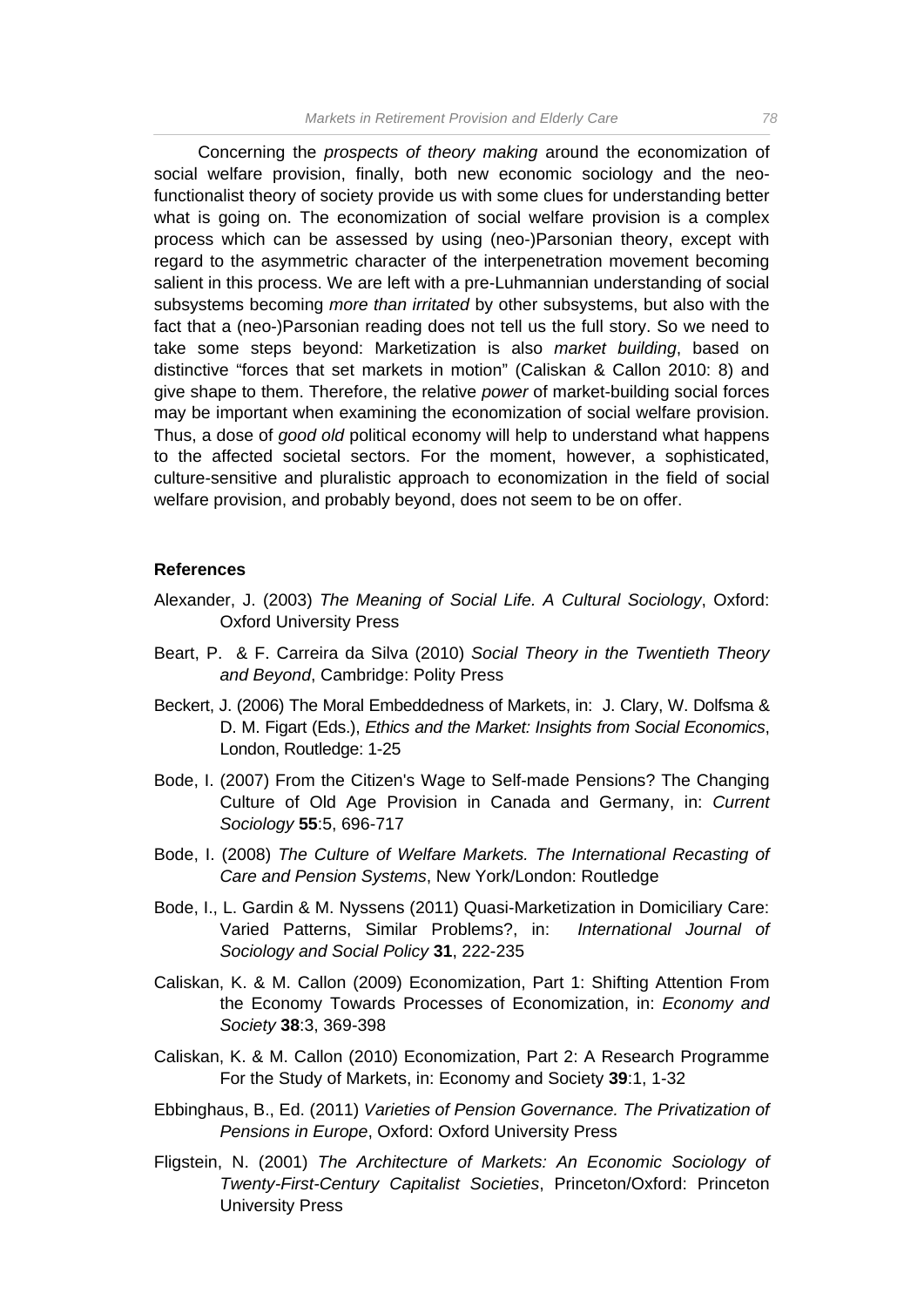- Frericks, P. (2011) Marketising Social Protection in Europe: Two Distinct Paths and Their Impact on Social Inequalities, in: *International Journal of Sociology and Social Policy* **31**, 319-443
- Gingrich, J. R. (2011) *Making Markets in the Welfare State. The Politics of Varying Market Reforms*, Cambridge: Cambridge University Press
- Glendinning, C., S. Halliwell, S. Jacobs, K. Rummery & J. Tyrer (2000) *Buying Independence: Using Direct Payments to Integrate Health and Social Services*, Bristol: Policy Press
- Graham, H. (1983) Caring: A Labour of Love, in: J. Finch & D. Groves (Eds.), *Caring: A Labour of Love*, London: Routledge, 13-30
- Habermas, J. (1987) *The Theory of Communicative Action Vol. 1 and 2*, New York: Penguin
- JCSW (2012) The Privatisation of Pensions, in: *The Journal of Comparative Social Welfare* **28**: 2
- Luhmann, N. (1983) Insistence on Systems Theory: Perspectives from Germany, in: *Social Forces* **61**:4, 987-998
- Mann, K. (2006) Three Steps to Heaven? Tensions in the Management of Welfare: Retirement Pensions and Active Consumers, in: *Journal of Social Policy* **35**:1, 77-96
- Moss, L.S. & A. Savchenko (2006) Introduction to: Talcott Parsons: Economic Sociologist of the 20<sup>th</sup> Century, in: American Journal of Economics and *Sociology* **65**:1, XIII-XXV
- Münch, R. (1987) *Theory of Action. Towards a New Synthesis Going Beyond Parsons*, London: Routledge & Kegan
- Münch, R. (1988) *Understanding Modernity: Toward a New Perspective Going Beyond Durkheim and Weber*, London: Routledge & Kegan
- Parsons, T. & N. J. Smelser (1956) *Economy and Society*, New York: Free Press
- Parsons, T. (1951) *The Social System*, New York: Free Press
- Sanger, B. (2003) *The Welfare Marketplace: Privatization and Welfare Reform*, Washington, DC, Brookings Institution Press
- Slater, D. & F. Tonkiss (2001) *Market Society: Markets and Modern Social Theory*, Cambridge, Polity Press
- Smith, S. R. (2002) Privatization, Devolution, and the Welfare State: Rethinking the Prevailing Wisdom, in: B. Rothstein & S. Steinmo (Eds.), *Restructuring the Welfare State: Political Institutions and Political Change*, New York / Houndmills, Basingstoke: Palgrave Macmillan, 78- 101
- Snell, J. G. (1996) *The Citizen's Wage: The State and the Elderly in Canada, 1900-1951*, Toronto: Toronto University Press
- Sparer, M. S. (2003) Managed Long-Term Care, in: *Journal of Aging and Health* **15**:1, 269-291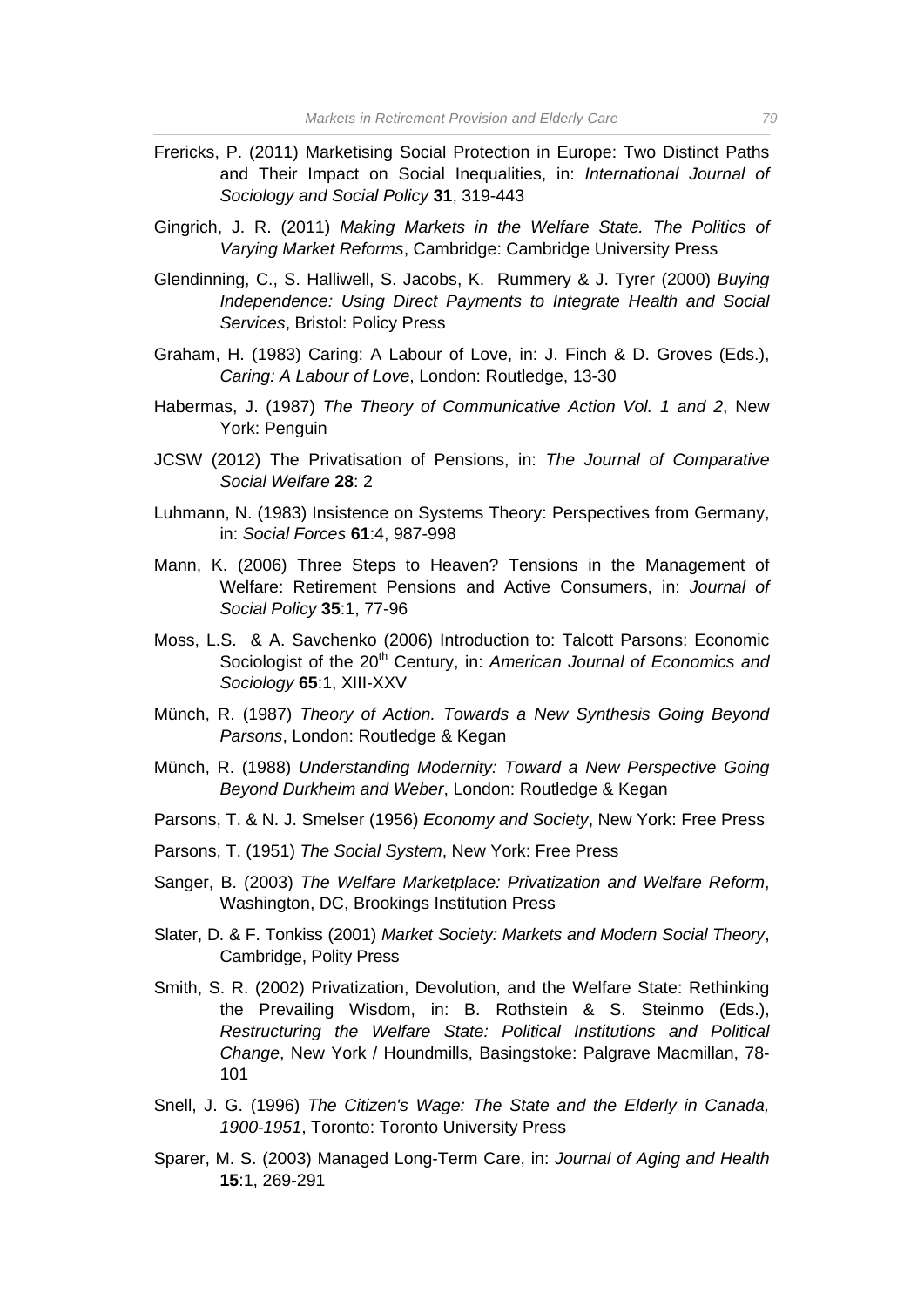- Taylor-Gooby, P. (1999) Markets and Motives. Trust and Egoism in Welfare Markets, in: *Journal of Social Policy* **28**:1, 97-114
- Whiteside, N. (2006) Adapting Private Pensions to Public Purposes: Historical Perspectives on the Politics of Reform, in: *Journal of European Social Policy* **16**:1, 43-54
- Wildavsky, A. (1996) *Culture and Social Theory*, New Brunswick: Transaction Publishers
- Zafirowski, M (2006) Parsonian Economic Sociology: Bridges to Contemporary Economics, in: *American Journal of Economics and Sociology* **65**:1, 75- 108

### **Contact**

Ingo Bode

Professor for Social Policy, Organization and Society and Director of the Department of Social Policy, Law and Sociology Institute of Social Work and Social Welfare Faculty of Human Sciences (FB 1) University of Kassel 34109 Kassel, Germany

E-mail: ibode@uni-kassel.de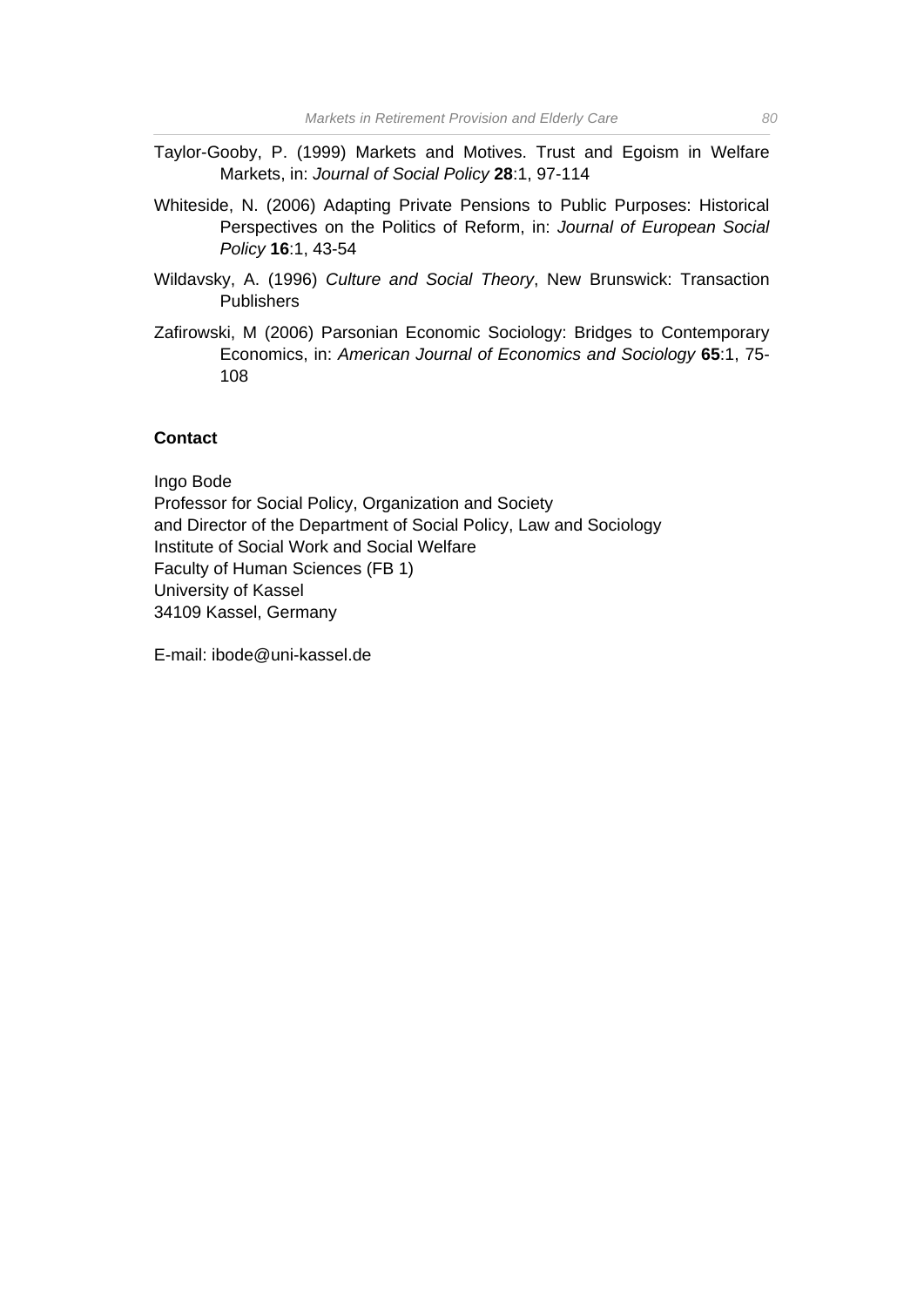# Marino Regini

# **A Marketization of European Universities? The Role of External Demand and Internal Actors<sup>1</sup>**

# **1. Introduction**

In this paper, I will ask to what extent and how have European universities increased their openness to the outside environment and especially to the economic system in the last twenty years or so. More specifically, the paper focuses on variation between higher education (HE) systems in the size and forms of such generalized change. The guiding principle to interpret both variation and change is the different degrees (and different forms) to which a market logic of action, as well as entrepreneurial and managerial concepts, have penetrated the actual working of European HE systems and institutions.

To deal with the questions above, the paper draws on a comparative research carried out in six countries (UK, Germany, France, Italy, Spain and The Netherlands) by a research team directed by this author (Regini 2011). To reduce the influence of external variables, we decided to compare tertiary institutions in relatively similar areas of these countries from the point of view of both their economic systems and the structure of their HE systems. England's North West, Hesse, Rhône-Alpes, Lombardy and Catalonia are among the most economically advanced and diversified regions of their respective countries, they are large and contain a major European city that is not, however, a national capital (respectively Manchester, Frankfurt, Lyon, Milano and Barcelona). The Netherlands conversely, given its smaller size, was considered in its entirety and compared with these regions. Also from the point of view of the structure of their HE systems, these regions are relatively similar to each other, having diversified systems that include large multi-disciplinary universities and other smaller specialized ones.

The sample of tertiary institutions studied in each of these regions or countries includes both universities and other tertiary institutions where a vocational track is significant (Germany, The Netherlands, France), and both public and private universities where this distinction is relevant (Spain, Italy)<sup>2</sup> The next section will discuss some generalizations drawn from the case studies conducted within this comparative research.

<sup>1</sup> This paper is drawn from the book edited by M. Regini (2011), European Universities and the Challenge of the Market. A Comparative Analysis, Cheltenham, Edward Elgar.

<sup>2</sup> The universities and other tertiary institutions on which this study was conducted were the following: In North West England, two civic universities (University of Manchester and University of Liverpool) and two ex-polytechnics (Manchester Metropolitan University and Liverpool John Moores University; *in Germany*, three universities in Hesse (Technische Universität Darmstadt, Universität Gesamthochschule Kassel and Goethe Universität Frankfurt) and two Fachhochschulen (FH Wiesbaden e FH Fresenius); *in France* Rhône-Alpes, the universities of Lyon (Claude Bernard, Louis Lumière, Jean Moulin) and Grenoble (Joseph Fourier, Pierre-Mendès-France, Stendhal) and a few *grandes écoles* in these two cities: *in Spain*, five Catalan universities: Barcelona, Pompeu Fabra, Autonoma de Barcelona, Girona, Politecnica de Catalunya; *in The Netherlands*, four tertiary institutions: University of Amsterdam, University of Leiden, Delft Polytechnic and Amsterdam Hogeschool; *in Lombardy*, the three state universities (Università degli studi di Milano, Università di Milano-Bicocca, Politecnico) and the four private ones (Cattolica, Bocconi, IULM, S. Raffaele) in the Milan area.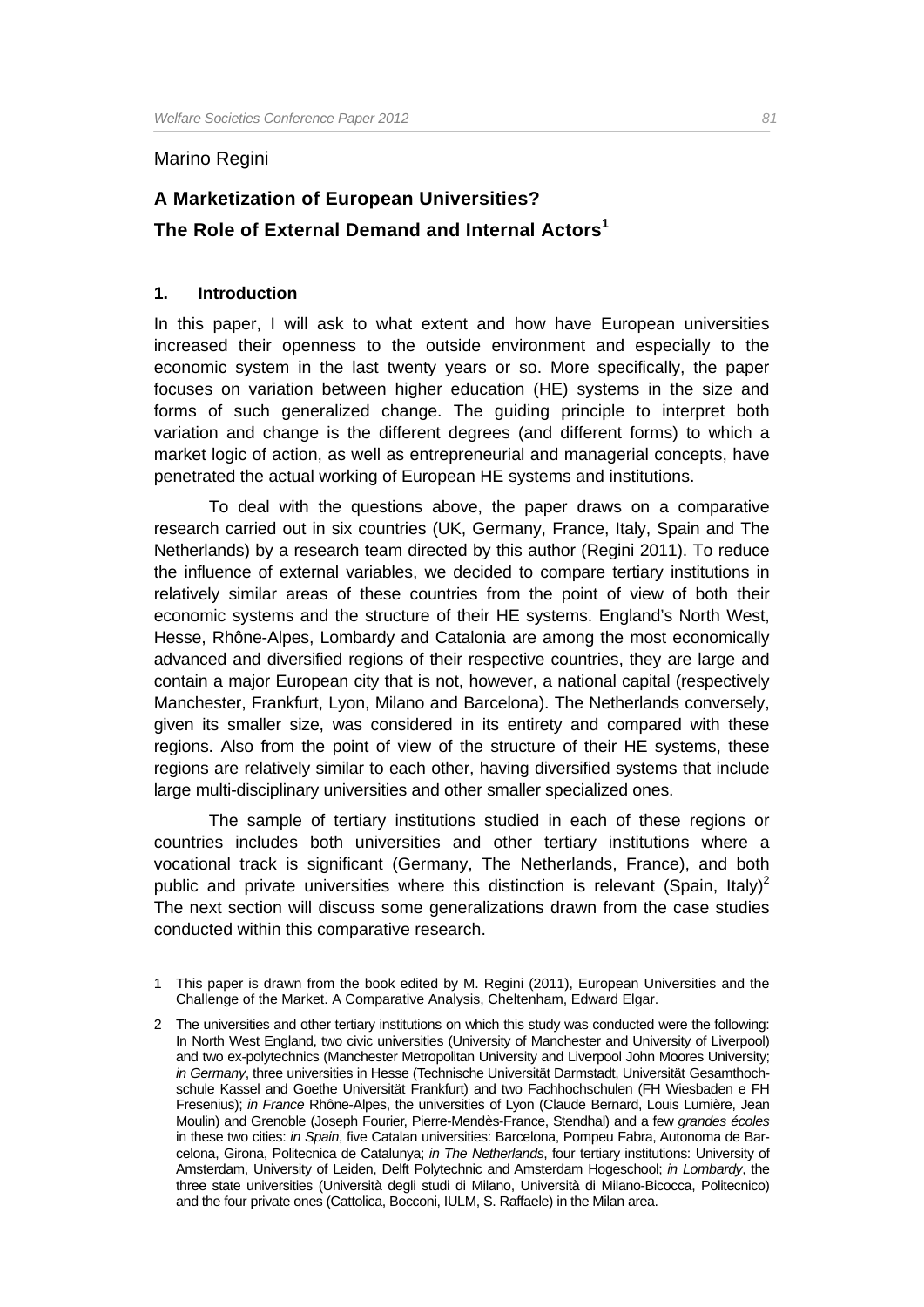The last section will present a short conclusion addressing a more theoretical question, namely, under what conditions can a market logic of action prevail over the traditional bureaucratic, oligarchic or political logics of action in HE systems.

# **2. To What Extent and How Have European Universities Increased Their** *Openness* **to the Economic System?**

The overall direction and significance of change in European HE systems in the last twenty years or so has been their gradual opening up to the outside environment, and especially to the economic system. Up to a few decades ago, contacts between universities and business were sporadic and rather infrequent, at least in continental Europe. They were two separate worlds with regard to objectives, values, organizational models; and both were firmly convinced that this was the way it should be.

In fact, as long as universities defined their mission as educating the national élites by socializing them to the values of high culture and the knowledge produced by free research, their inward-looking approach seemed completely justifiable. The professor-scientists were the ones who defined a given field of knowledge, decided how to transmit it and consequently how to organize the institutions where that knowledge was produced and taught.

As to the university graduates, they would eventually become part of the economic, professional and cultural élites and usually had no major problems of *employability* – a problem that the universities did not remotely consider their domain, anyway.

Similarly, as long as Fordist production systems prevailed in most advanced economies (but not dissimilar was the situation in small-firm areas), recruiting university graduates with suitable qualifications was not the main concern of enterprises. With the exception of some executives and highly-skilled engineers, most of the workforce needed only a minimum level of general education and was trained on the job, while technical white-collar workers were usually required to have no more than a secondary school diploma. Applied research was done more in the laboratories of large companies than in partnerships with universities.

In short, universities and companies could legitimately ignore each other, or almost: the fact that one knew very little about the other inevitably led to mutual prejudices, stereotypes and clichés.

Our comparative study has shown that, at least in Continental Europe, this scenario has radically changed in the last twenty years and, especially, in most recent ones. This may come as no surprise. In fact, when an "élite university system" is transformed into a "generalized access system" (Trow 1974), as it has been the case in all the EU countries in the recent decades, the urge to look beyond the academic world and especially to the business world becomes quite strong. Universities can no longer wash their hands of the *employability* of their university graduates. The emphasis changes from securing the autonomy of teaching to verifying the learning outcomes. Everywhere, student orientation and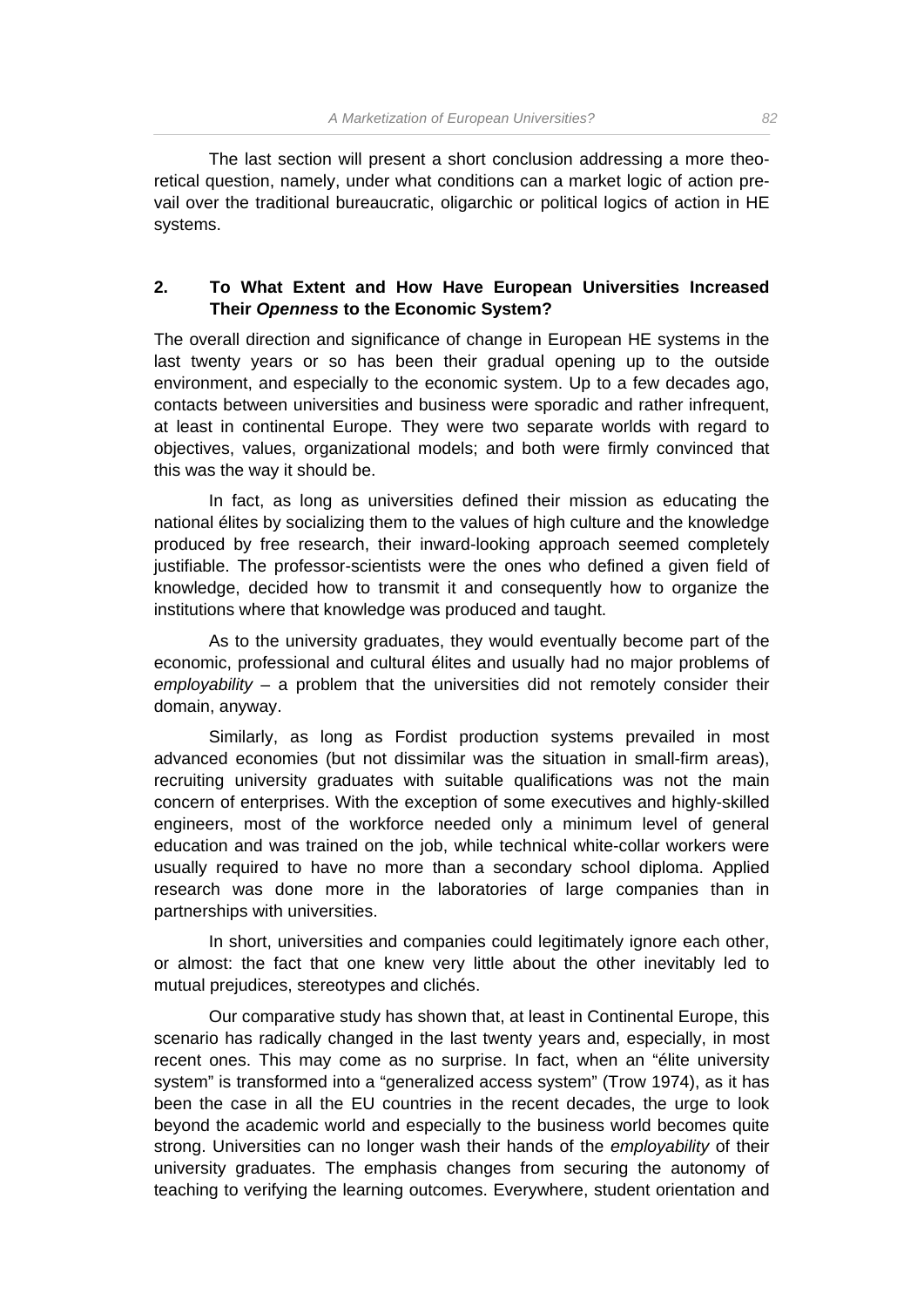placement services have been introduced to help graduates make the transition from the academic world to the labor market. Everywhere, universities that were once inward-looking ivory towers, dominated by powerful academic oligarchies, now have to take a step back in the face of the demand for greater efficiency, autonomy and assessment of outcomes.

With regard to business, on the other hand, we are familiar with the crisis of the Fordist production that began in the late 1970s and led to the transformation of the European economies into post-industrial service economies and eventually, in response to globalization, into economies that have to base their competitiveness on knowledge, as solemnly stated in the Lisbon strategy. Universities and companies can therefore no longer ignore each other, as they have in the past, but are now forced to work together and cooperate.

In general, we can say that the changes in the relationships between universities and the economic world have been remarkable everywhere, but their course and their consequences should not be exaggerated. No doubt some forms of "marketization of HE" (Jongbloed 2003) are in action. The marketing of some activities (life-long learning, professionally-oriented masters, commissioned research, etc.) and the attempt to respond to social demand are on the increase everywhere, while the metaphor of the *ivory tower* seems to fit the reality of the European HE systems less and less. Equally, the consensual governance typical of the continental model is leaving the field to more or less open forms of managerialism in the governance of the tertiary institutions (Amaral et al. 2003).

Privatization and market regulation should not, however, be emphasized excessively. The increasing dependence of universities on private resources should not conceal the fact that most of the funds remain of public origin. The input of economic actors to the reformulation of the curricula has been altogether very limited. And also in commissioned research the input of public actors (local authorities, government organizations, semi-public agencies, etc.) is anything but negligible. These processes that take place throughout Europe – certainly cannot, in short, constitute the basis for theorizing a retreat of the state or a takeover by the market in the field of higher education. The comparative study on which this paper draws allows for three main generalizations from this point of view.

First, the market logic that has made its appearance in the European HE systems – to a different extent and in different ways – has not in the main been the result of the demand of external actors, as is generally believed. Market elements have been introduced instead by the state and sometimes by the individual universities that is by the internal actors of the HE systems. More generally, the intensification of the relationships between universities and economic system appears to be largely the result of governments' incentives or pressures.

Second, not all the relationships of universities with the economic system, although growing strongly, have taken the form of market relationships. Often they have taken the form of cooperation or partnership relations. In other cases, they have been the result of autonomous attempts by the traditional internal actors to anticipate potential demand, obviously filtered by their own culture.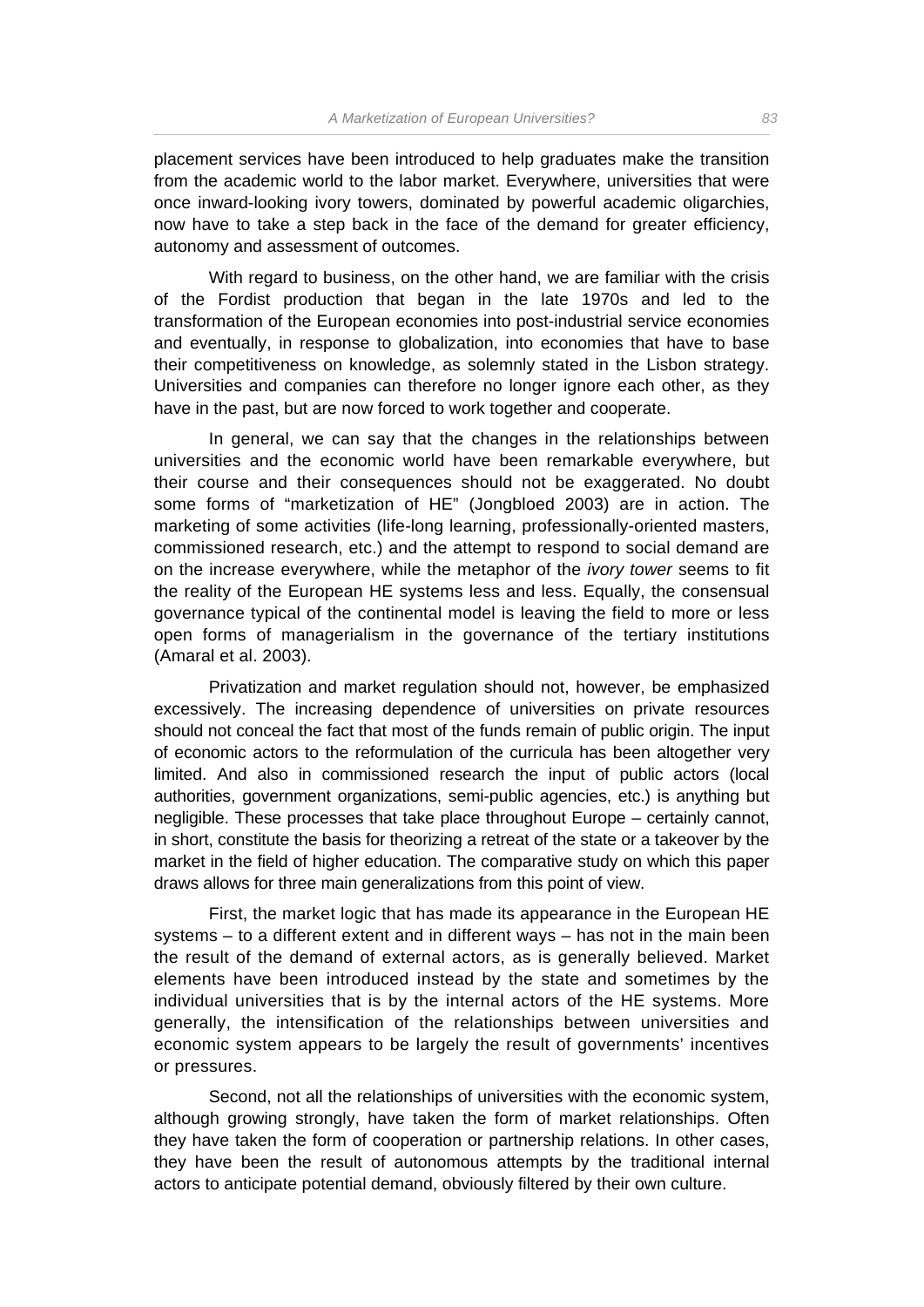Finally, a third generalization allowed by the empirical findings is that, in the current service economy, this demand has become much more fragmented, volatile, difficult to plan than in the traditional industrial economies. Therefore, both the organization of curricula and the potential economic outcomes of scientific research have become more uncertain and subject to conflicting views. The greater opening of universities to the economic world and vice versa is not easily translated into unambiguous indications on how to structure their relationships.

### **2.1 A Market Largely Created by the State**

That the market is not an institution that emerges spontaneously, as a result of uncoordinated actions of various actors, but must usually be *created* by institutions external to the market itself, is an argument with a long and noble tradition in economic sociology and economic history. Already Polanyi (1944) held that the organization itself of economic systems based on the market, as the chief resource-allocating mechanism, has historically had to be imposed by the state in order to overcome the anti-market resistances raised by preestablished interests.

Of the HE systems that we studied, all those belonging to continental Europe have known remarkable interventions of the state in the last thirty years to introduce market elements, and in general greater attention to the demands of the economic system, within them.

With regard, for instance, to the re-definition of curricula, a top-down push to involve the economic actors in its planning spread throughout all European countries beginning in the '80s. Even in the case of England, historically based on the autonomy of the universities, the *National Qualifications Framework* enacted at the beginning of the new millennium viewed the economic system as the true source of expertise and university professors were invited to consult such source.

As far as research is concerned, the impulse for greater attention to the technological transfer came everywhere from governments, in a move to increase the marketization of universities. Even when direct relationships are created between researchers and enterprises, as for instance in the science or technology parks, these are rarely the fruit of a spontaneous meeting between a demand (of services, research, graduates, etc.) and a supply following a market logic. In the background there are often considerable public incentives offered by the governments, which in a sense act as collectors and interpreters of the largely unexpressed demand that comes from the economic system, by stimulating universities and enterprises to cooperate.

As regards services to students, their development has been more the outcome of the process of European convergence on university reform (culminated in the Bologna process) than a result of pressures by the external economic environment.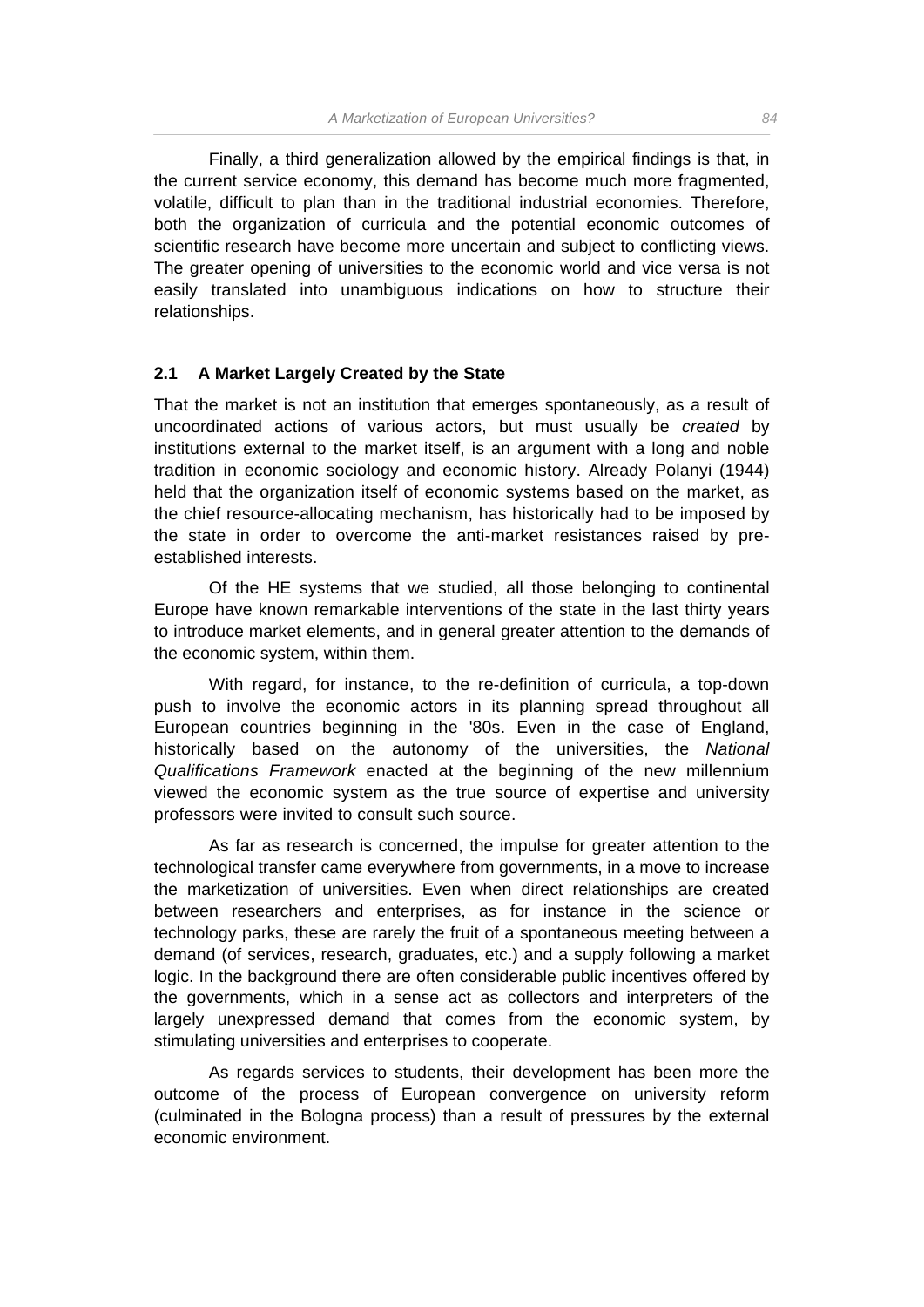Finally, with regard to financing, all European governments have increasingly tried to introduce a market logic into HE systems. Ms. Thatcher's government was among the first in the early '80s to openly declare it wanted to reduce the public expenditure in the field of higher education, an example partly followed in all European countries by governments regardless of their political orientation in the following years.

Nevertheless, the real ability and willingness of the external actors to influence the governance of universities remains modest everywhere, though it appears to be growing. In many tertiary institutions, managerial responsibility has been entrusted to the *secular members* as far as budgets are concerned; but these members, for lack of competences or for explicit regulations, hardly enter the core of the academic matters proper such as teaching or research. Contrary to expectations, the principal representatives in the universities, not to say promoters, of the demands of the productive system don't seem to have been as much the external actors, as the ministries or other public agencies responsible for funding. It has emerged in a clear enough way that the action of the state, far from being an obstacle to the penetration of a market logic inside the universities, has actually become a powerful stimulating factor.

The causes of governments' pressures on universities to intensify their relationships with the economic system are manifold, but two main reasons can be held responsible. The first well known factor has to do with the enormous increase in the costs necessary to finance what is by now a mass university system. Governments everywhere seek to externalize some of these costs, pushing for some form of partnership with enterprises. At the same time they often try to use the public funds to set the research agenda, directing it to areas considered of major economic-social interest.

The second factor is cultural. European public policies have incorporated ever more widely the principles of *New Public Management*, and more specifically of managerialism, performance measurement and privatization. These precepts are accompanied by the diffusion of more general values of transparency, accountability, autonomy followed by assessment. Accordingly, the governance of continental European HE systems, traditionally based on a detailed bureaucratic regulation of their operation, is transformed into *a steering from a distance model*, in which only some general rules are laid down while actors are encouraged to let market mechanisms work.

Nevertheless, these principles reveal clear limits when applied to the HE system. In this system, the limits to the market come from both the enterprises and the university administrations. The former soon become aware that the public goods produced by universities (highly qualified human capital and research results) can be transformed into private goods appropriable by economic actors only to a very limited extent; the risk being otherwise that the features that make such goods so valuable get lost. The latter can take the demands of the business world into account to a limited extent, when planning the production of these goods. In fact, these are very special goods, whose features can only be determined by their producers, not by the bureaucracy or the market. What the most promising directions for research are, from whom and in what ways is it most likely to get results, what knowledge is more appropriate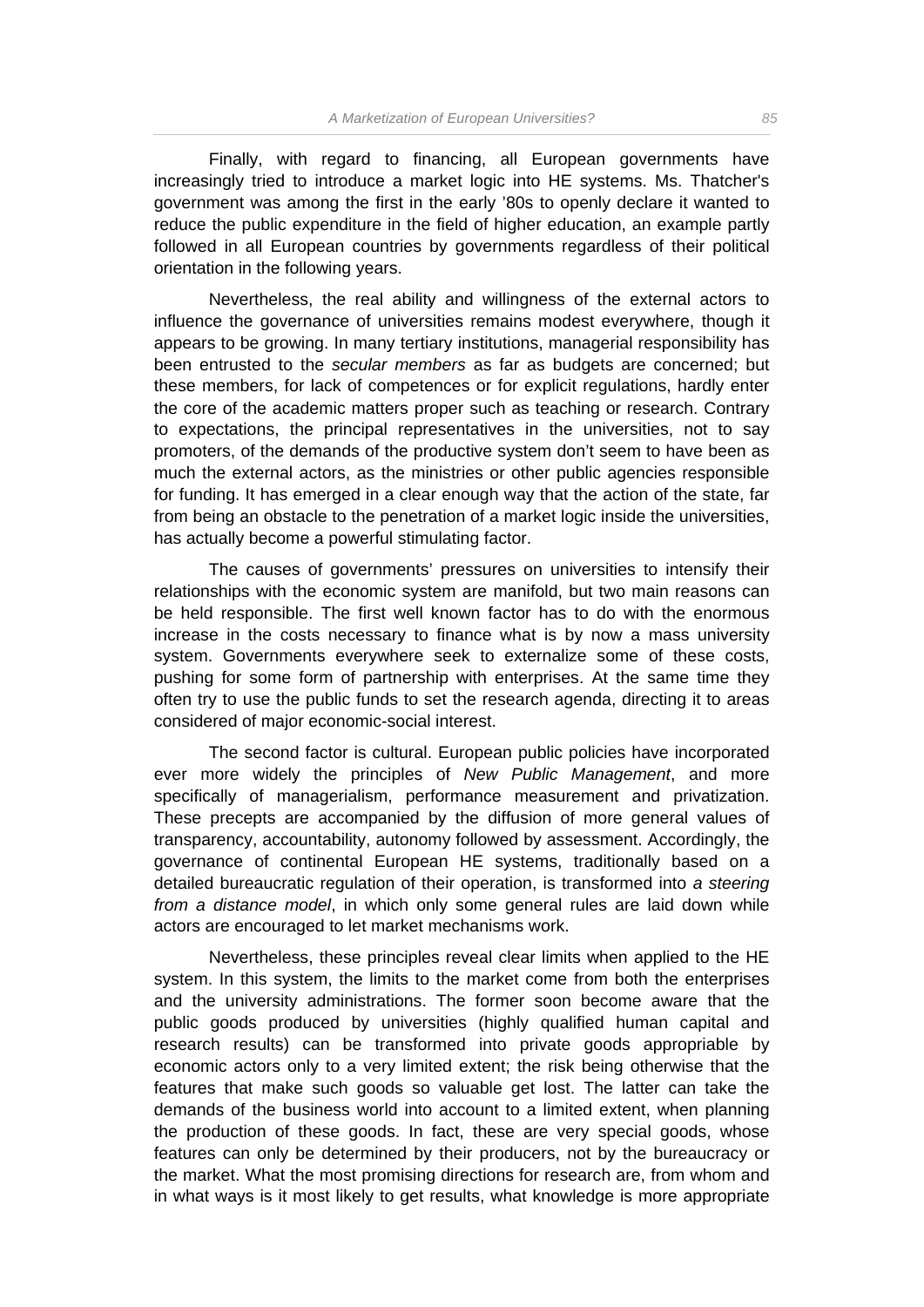to transmit and with what methods: these are all choices which only the relevant scientific communities are competent to make, and university bureaucracies cannot but leave such choices to them. Therefore, both the enterprises and the university administrations, namely the actors most interested in introducing a market logic into their relationships of cooperation and exchange, meet structural limits in planning their relationships in this way, without taking account of the different logics of action of the academic communities (Whitley 2000).

### **2.2 Market Expansion vs. Autonomous Attempts to Anticipate Demand**

A second general conclusion is that not all the relationships with the external world, and particularly with the economic system, have taken the form of market relationships. Often they have taken the form of cooperation or partnership relations.

This is evident, for instance, in the curricula co-designed by university and enterprises, even though this is not a very frequent form of reorganization of the curricula. Cooperation can well be only indirect and poorly structured. To quote an English interviewee, who summed up well what others have pointed out as regards the type of cooperation prevailing between university and economic system, "there are curricula supported by the economic actors, but they don't put up the money and they are not even started with the academicians planning them. What they do it is to supply a series of facilities to the students and opportunities to have internships and work experience."

Better examples of cooperative relationships are found in the area of scientific research. Our study effectively shows how one of the types of relationship between university and economic system is precisely a *cooperative model*. In this model, research is developed in partnership and the relationship between university and business is symmetrical since a specific buyer who awaits the research results furnished by universities is not always identifiable. This is a model proposed by public policies meant to foster cooperation, precisely because of the low propensity of economic actors to invest in academic research. This model is particularly relevant for the small and medium sized enterprises, that do not have time and knowledge, not to speak of financial resources, to act as market actors intending to find the university partners with which to enter relationships of exchange.

In other cases, the increased relationships of the universities with the external world have been the result of autonomous attempts by the traditional internal actors to anticipate potential demand, obviously filtered by their own culture. These attempts relate to the serious difficulties that companies seem to meet when they have to clearly identify their actual need for a highly skilled workforce. Case studies of hiring decisions by companies throughout advanced economies show that these difficulties are so serious as to question the usual approach to the issue, based on *matching supply to demand*; namely, on how universities can gear the supply of graduates to companies' demand for professional skills.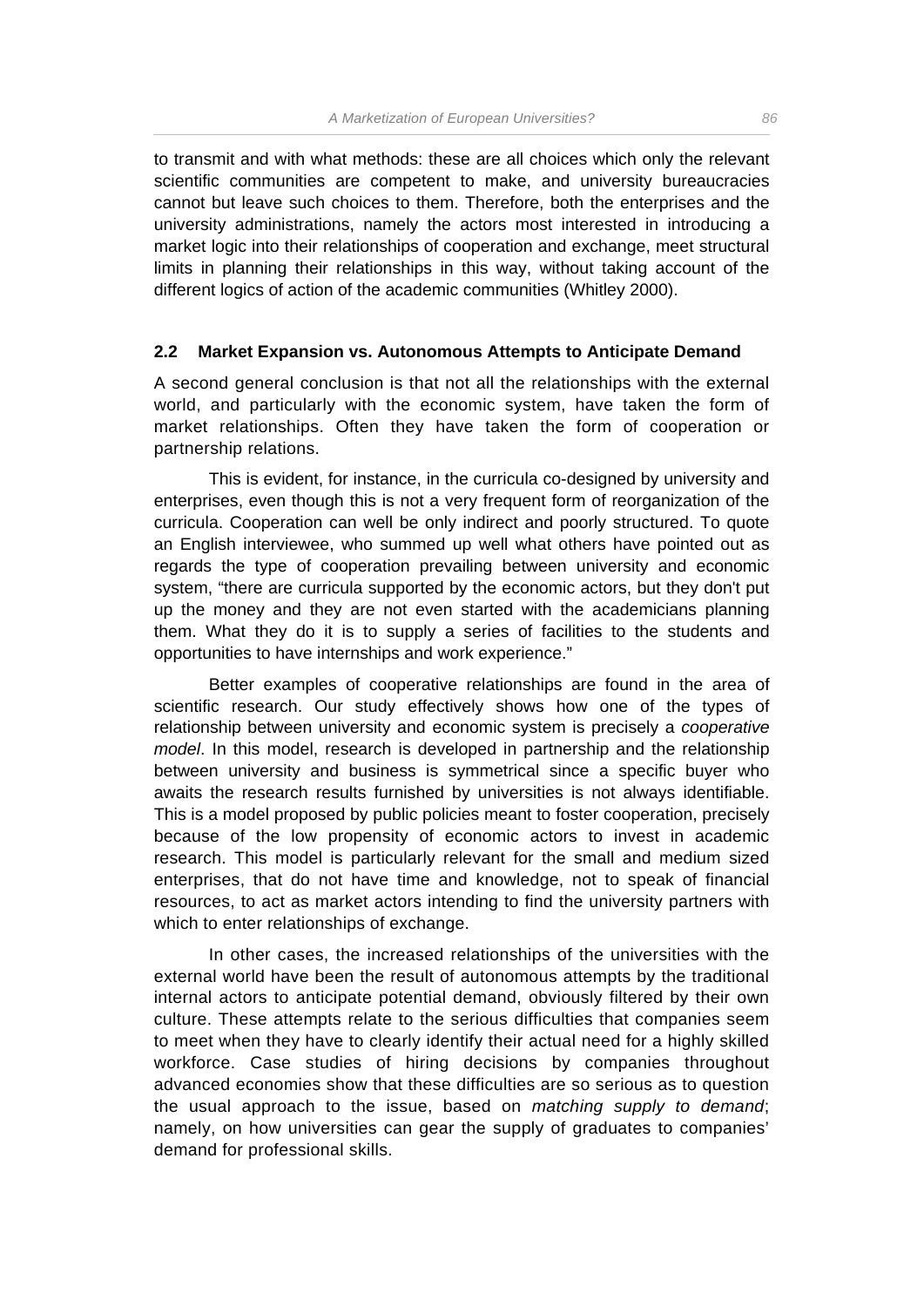To put it bluntly, the problem is the following. To what extent do companies have instruments that can effectively anticipate their own needs for highly-skilled and competent human capital? Do they rely on the skills they actually use given the current organization of work, or can they anticipate the skills that would be useful to improve on such organization; namely, that would help it evolve towards more efficient models? To what extent do companies demand only skills and competences they can immediately use instead of those that could increase the firm's innovation capacity? To what extent, on the other hand, do they give priority to increasing and diversifying their store of internally available knowledge even if it exceeds their short-term needs, as a strategic element to make the company flexible and versatile, thereby enabling it to adjust more rapidly to volatile markets?

To summarize: the usual assumption is that the demand for skills, for the highly-trained human capital, should guide the supply of graduates. The whole debate on over-education is premised on this assumption. However, just how important may the size and the features of the available supply – namely the reservoir of human capital that is seen as over-supply or as a mismatch to existing demand in time zero  $(T_0)$  – become instead as a prerequisite for the company's capacity to innovate, to reposition itself on the market, to enhance its competitiveness in time one  $(T_1)$ ? In other words, to what extent can the existence of an over-supply in the economy become an incentive for the very demand for human capital to evolve?

If the problem is posed in this way, we can understand better why several experiments to redesign curricula or re-organize research, driven by explicit business demands, have hardly been successful. It is the case, for instance, of the *Foundation Degree* introduced in Great Britain as an answer to business demand, or of the short-cycle curricula set up in Italy under pressure from *Confindustria* before the start of the *Bologna Process*. And we can, on the other hand, understand the plurality of autonomous initiatives from the universities we studied to adjust to business demands and even more to anticipate them, as regards human capital formation, research, or services to students and enterprises.

These empirical findings run counter to the conventional wisdom that sees universities as basically reluctant partners, unwilling or slow to respond to market demand. This is for instance the view held by the European Commission (2006) and reiterated in its latest document on university-business dialogue: "[...] universities should develop structured partnership WITH the world of enterprise in order to become significant players in the economy, able *to respond better and faster to the demands of the market* [italics provided] and to develop partnerships which harness scientific and technological knowledge" (European Commission 2009: 2). Our case studies show a far more complex situation, one in which it is often the case that universities try to anticipate market demands by reshaping curricula and governance structures, organizing technological transfer of research outcomes, setting up placement services, while enterprises do not always *respond better and faster* to such attempts.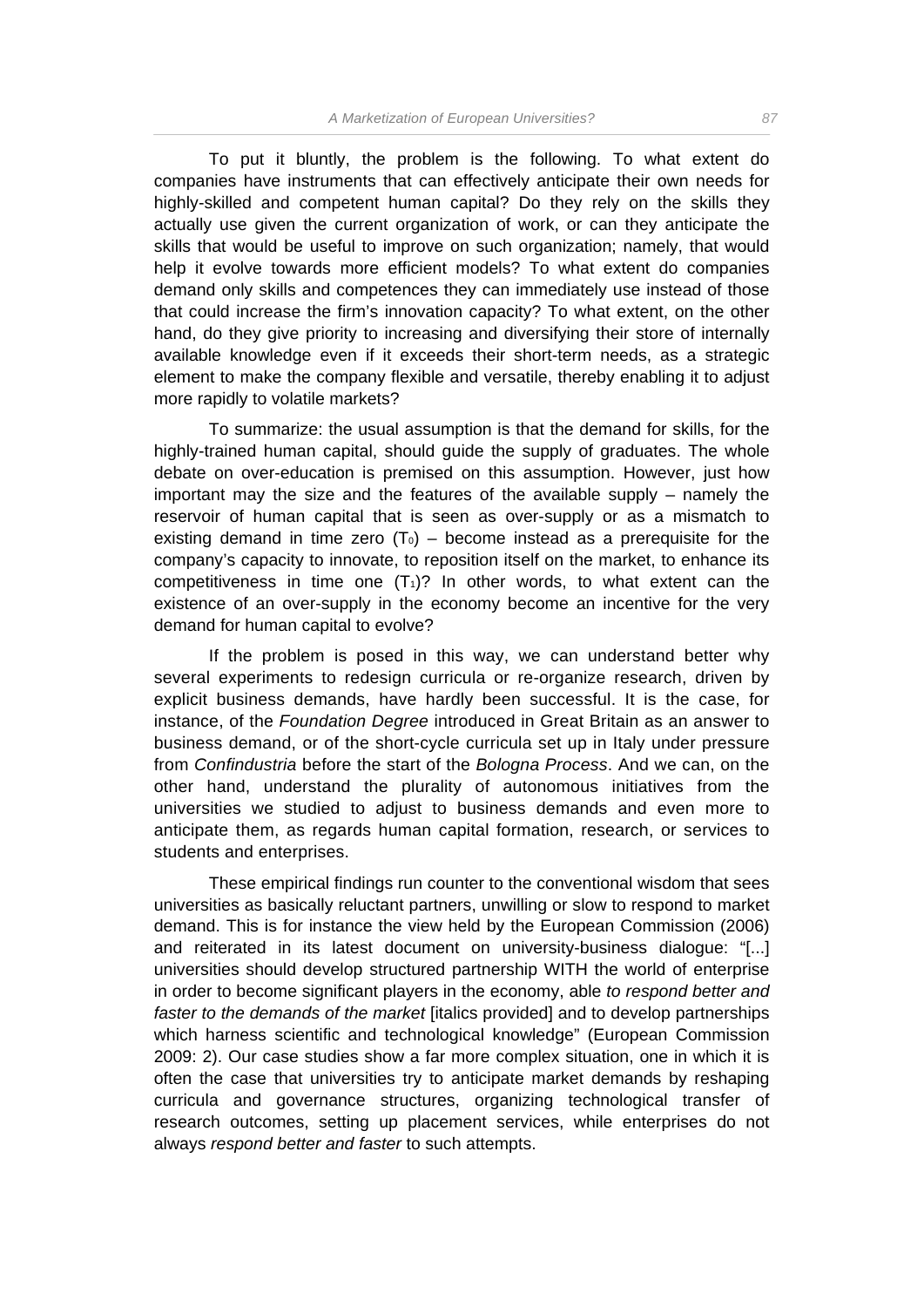# **2.3 Fragmentation and volatility of the demand for HE in the service economy**

A third and final generalization that can be proposed on the basis of the case studies conducted is the following. In the current service economy the external demand, both for human capital and for research results, has become much more fragmented, volatile, not programmable than in the traditional industrial economies. Hence how to re-organize curricula or the technological transfer of research outcomes has become more uncertain and subject to conflicting evaluations. The opening of universities to the economic system and more generally to the external demand takes place in a phase in which such demand becomes more opaque, difficult to read when not contradictory.

Take, for instance, the type of training that enterprises would like the universities to provide. Very specialized or wide-range knowledge? Mainly technical or social and relational skills? The literature shows ample heterogeneity on what enterprises really want from the HE system. Employers' associations do not have convergent visions either among themselves or through time. In some cases during the '80s enterprises have been more interested in recruiting candidates holding a degree than in the content of the training provided by such degree. In other cases and especially in the '90s, the demand for technical ability independent of the educational level attained was far stronger (Kogan & Hanney 2000).

Basic technical skills are obviously the most important qualification that companies expect the ideal candidate to have and specialist skills are the ones that firms themselves plan to improve. However, compared to the past, relational skills are valued as increasingly important. Company size is probably the main determinant of the type of demand. For example, small enterprises tend to favor basic technical and work-oriented training. These companies tend, therefore, to prefer the vocational track of tertiary education over the academic track, where a binary system is strongly in place, like in Germany or The Netherlands (though this distinction is increasingly blurred). On the other hand, medium-large enterprises are usually satisfied with the technical knowledge provided by universities, since they can easily supplement it with firm-specific training, while they often complain about the lack of social and relational skills.

This is even truer of the service sector. Several studies have shown that, when entering the labor market, the biggest gaps that young European graduates have is not the lack of technical knowledge but the inability to transform the knowledge acquired into getting things done, and into congruent behavior at work more generally. Consequently, the skills that companies most demand from graduates include the ability to make decisions autonomously and program their own work, to process information, to manage interpersonal relations, to innovate, as well as to be proactive and open-minded.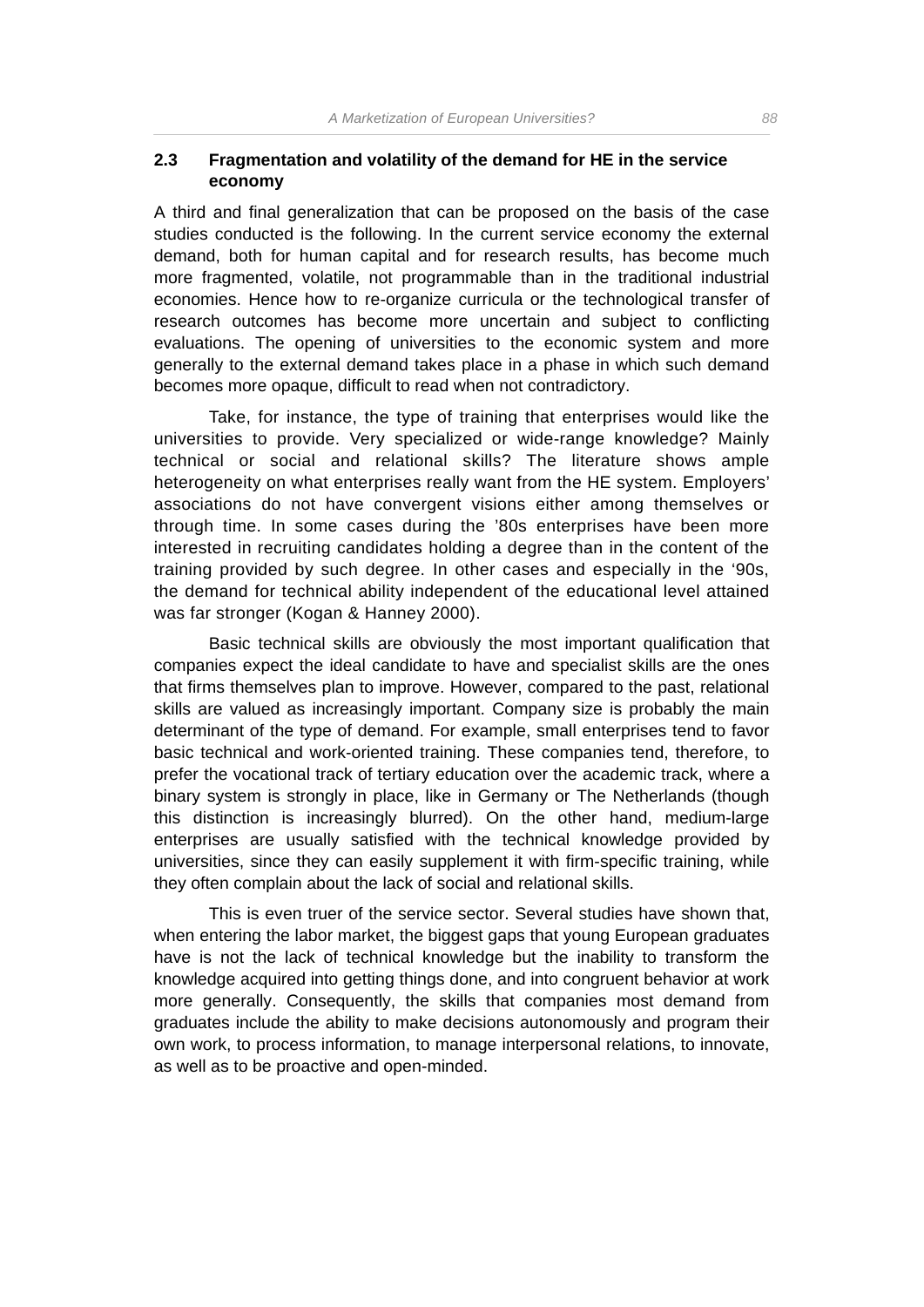However, as we have seen, there is strong variation among advanced economies in the mix of skills and competences that business would like university graduates to have. Such variation mainly depends on a set of institutional and organizational features of these economies and is likely to produce a variable impact on the structure of higher education systems. It also depends, however, on the degree to which services have become the predominant sector in European countries, the one most capable to orient demand.

Both those responsible for public policy and the economic and academic actors too often discuss the needs of the economy as if it were still predominantly industrial. The fact of the matter is, however, that services dominate any prospects of job growth. It is not the auto industry, but services, that must absorb most of Europe's unemployed, let alone coming generations. Unfortunately, the tertiary sector is much less understood, and less documented by hard data. It is also more complex, possibly more dualistic, because it combines highly professionalized production, especially in banking, finance and business services, with very routine, low-skilled jobs, especially in personal and some social services (Esping-Andersen & Regini 2000).

It is easier to understand in this light the otherwise hardly comprehensible dynamics of the relationships between the academic and the vocational tracks that is observed in the binary HE systems, on one hand; as well as the apparent irrationality of the distribution of university students in the various fields of study that should theoretically lead to a gigantic mismatch between demand and supply, while this is often not the case.

The former process is a genuine puzzle for many observers of HE systems and policy-makers. The vocational track typical of the countries with binary systems should prove a precious resource to deal with the constant increase in the access to tertiary education and with the acute problems of employability that this involves. One would therefore expect that this track were strengthened by these processes and that it stressed the value of its proximity to the world of work and of its ability to transmit the skills most required by the economic system.

But recent tendencies in Europe seem to go in the opposite direction. In Great Britain the binary system was formally abolished in 1992 with the granting of university status to the polytechnics, and since then there has been a kind of pursuit of the former by the latter, even in relation to involvement in the *RAE* that rewards basic rather than applied research. In Germany and in Holland, the once-clear distinction between 'Fachhochsulen' and 'Hogescholen' on one hand and universities on the other has become increasingly blurred, as the first type of institution has begun to venture into doctoral training and into research. And the distinction between universities and 'grandes écoles' in France has become far less sharp than it used to be, also due to the government policy to favor aggregations between them and with other research institutes. On the other hand, the traditional unitary systems such as the Italian and to some extent the Spanish have introduced so-called *professionalizing* curricula, without, however, clearly distinguishing them from the more academic ones and without such curricula meeting great success.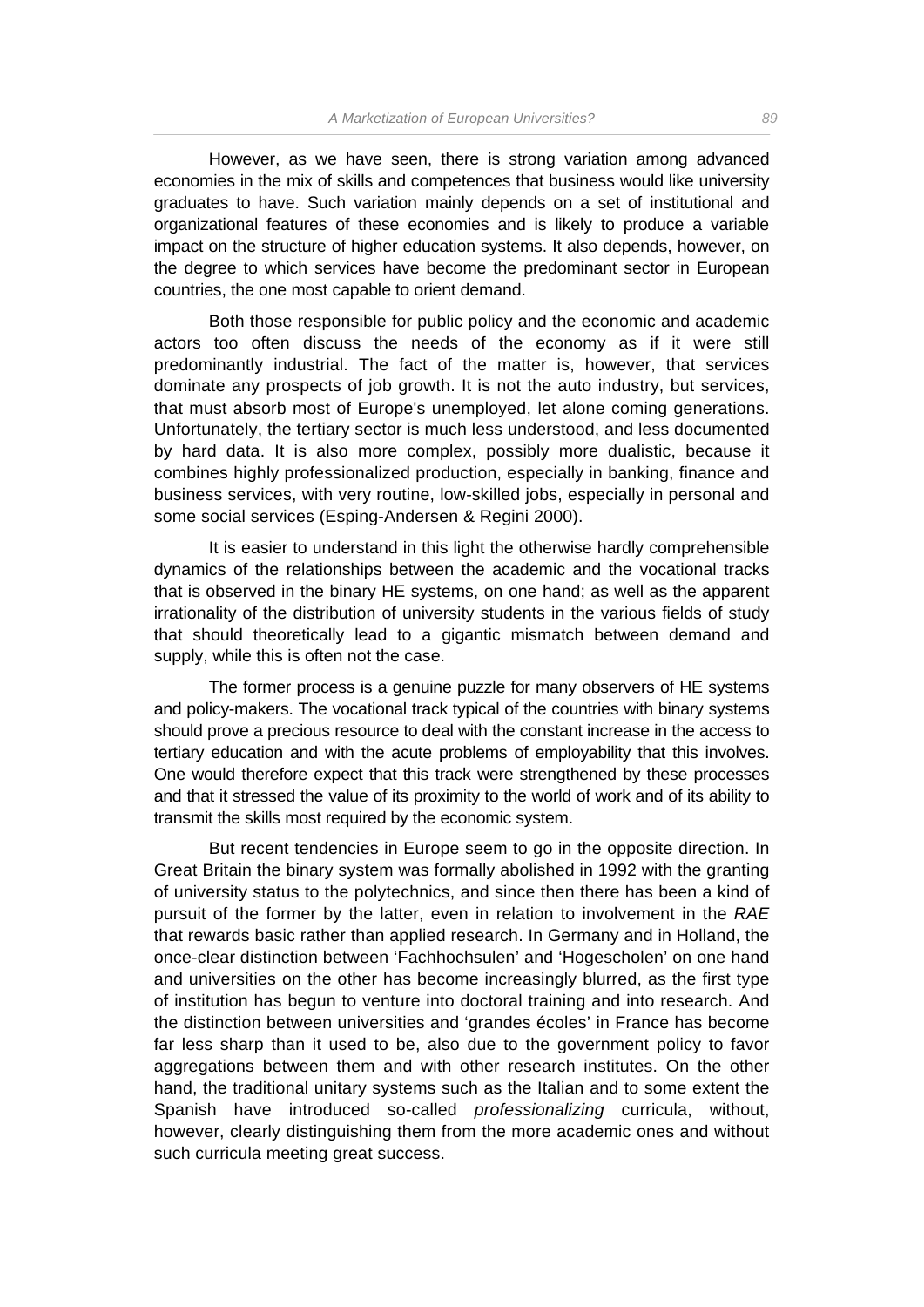The most common explanation for these phenomena is that students, teachers and the tertiary institutions themselves are giving priority to higher reputation over better prospects of employability. This would induce irrational behavior from an economic point of view, but understandable in the perspective of competition for status. However, an alternative explanation can be found in the consequences of the advent of service economies. The vocational track in binary HE systems, as much as apprenticeship in dual *VET* systems, are institutional solutions particularly suitable to industrial economies, that require employees with specialist technical, potentially stable and firm-specific knowledge.

Economies based on services require instead to a much greater extent broad-based and multidisciplinary knowledge, versatility and social-relational skills. Not surprisingly does the already cited document of the European Commission (2009: 4) insist

[...] on the need for comprehensive change to curricula and learning methods and for the inclusion of transversal and transferable skills [...] curricula should be 'Tshaped': rooted in the specific academic disciplines while at the same time interacting and cooperating with partners in other disciplines and sectors.

Similar considerations can be advanced on the apparent irrationality of the distribution of university students in the various fields of study, that should lead to a gigantic mismatch between demand and supply, while this is often not the case. According to OECD data, the distribution of university graduates (Isced 5A and 6) in the different fields of study in 2006 shows a clear prevalence for Humanities and Social Sciences (including law and economics) compared to all the other fields: the former have risen to 58.4 percent in Spain, 60 percent in Italy, 60 percent in Germany, 62.1 percent in UK, 63.9 percent in France, 67 percent in Holland, up to 73.9 percent in USA (OECD 2008). Nevertheless, despite a lot of analyses and worries on the mismatch between supply and demand of graduates, the available analyses in the various countries on the employment rate of graduates at 3 or 5 years after graduation do not reveal enormous differences between the former and the latter. Also in this case, the advent of a service economy has probably made the traditional analyses on business demand for the competences needed obsolete or less solid.

# **3. Under What Conditions Can a Market Logic of Action Prevail Over the Traditional Oligarchic, Bureaucratic or Political Logics in HE Systems**

In the traditional type of university that characterized continental European countries up to 20-30 years ago, the concept of *market* had no actual room for application. This was not because universities in Europe were (and in large measure still are) public but because the market can only operate where the supply of goods or services is oriented towards a demand, and exchanges are based on prices determined by the interaction of such supply and demand. This was not the case in the traditional European university.

In that institution, the *goods supplied* were the production of culture and knowledge through research, and the transmission of this culture – and the values and lifestyles which accompanied it  $-$  to the national élites who could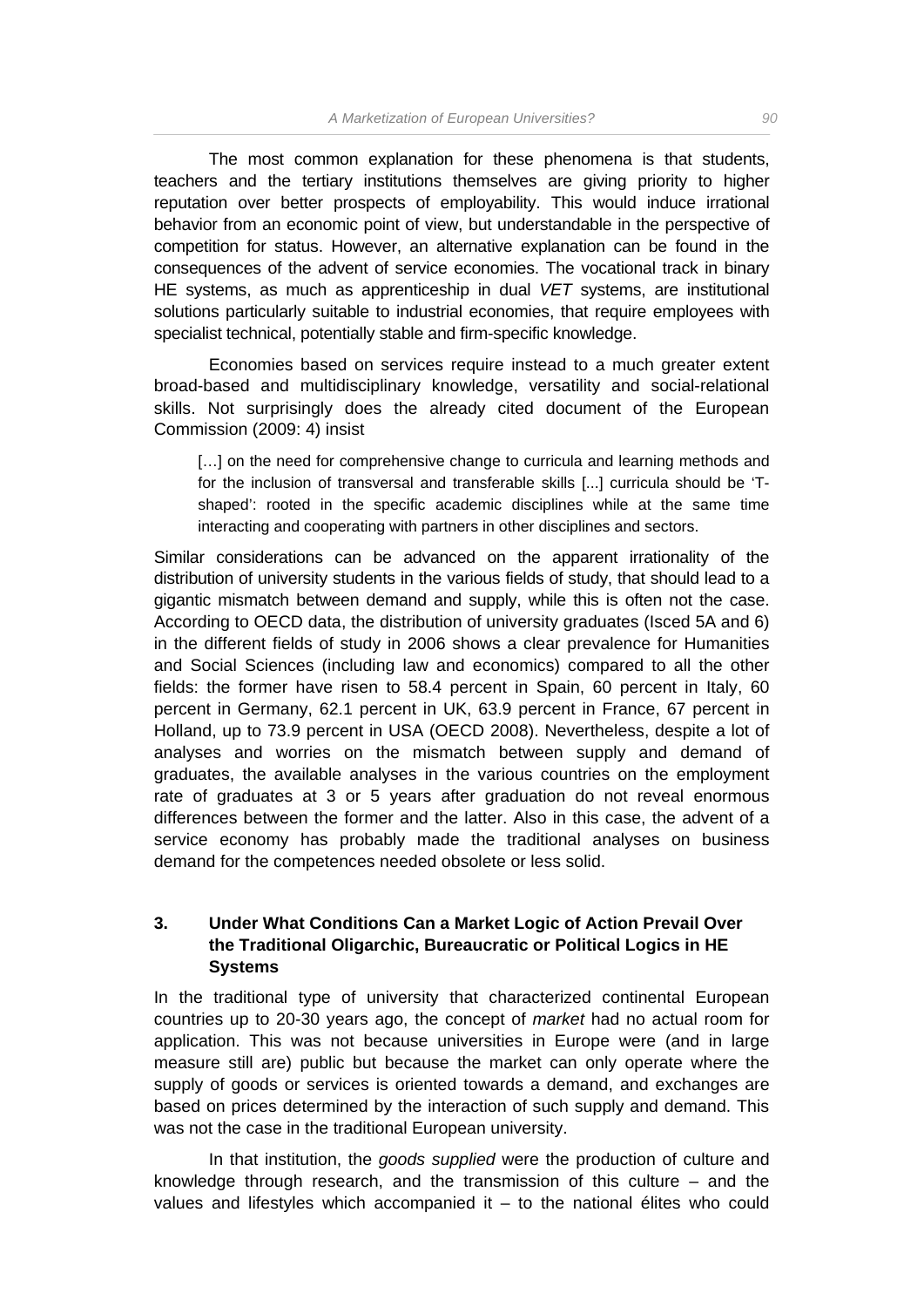access it and who had been socialized to it. The almost exclusive *producers* of this particular type of goods were (academic) communities which acted on the basis of norms and values shared among themselves. They were regulated by the state, which set the rules and standards for their recognition but delegated the definition of their objectives to them. The organization of the supply of such goods was thus left to the self-regulation of the academic communities, within limits and at *prices* fixed by the state.

Recalling the classic Polanyi's typology of the forms of regulation, we can say that the traditional European university was regulated by the criteria typical of communities and the state, while the market and exchange criteria played no role.

Furthermore, not only was the supply not organized in such a way to be oriented towards a demand; actually, no real demand existed, or at least it would be difficult to identify who the bearers were of such a demand, capable of orienting the supply and influencing the terms of trade.

First, a diffuse demand for higher education in the sense that is understood today did not exist. The very limited segment of the youth population who enrolled in the universities (usually less than 10 to 15 percent of the relevant age cohort) wanted to acquire the credentials to access the professions or the technical and managerial positions which required that level of education, and had little reason to worry about the consistency between the content of their studies and their future occupational roles. The families, like the enterprises, the public administrations and the professional associations focused on the credentials and thus on the status which could be acquired within the social stratification system, more than on the content and methods of education, set by the academic communities within a general regulatory framework provided by the state. Only in countries with a binary system – in which a vocational track existed alongside the academic track – was the situation a little different, in as much as the families and the enterprises were more attentive to the content and methods at least of the vocational track.

Secondly, such a limited student population and the little attention paid to the labor market did not help a specific demand for services to the students or to the enterprises to emerge. Internships were a limited reality in only some vocational sectors and were poorly regulated, while orientation, placement, and occupational monitoring services were almost unknown.

Thirdly, also the demand for *social appropriation* of the results of research carried out in the universities was very weak and dispersed. A Fordist production system like that prevailing in Europe based its competitiveness on the mass production of standard goods and on low labor costs, rather than on constant product and process innovation that depended in a crucial way on research. The laboratories of the large enterprises were mostly sufficient for their own needs, while university research did not respond, except in particular cases, to specific demands advanced by the production system.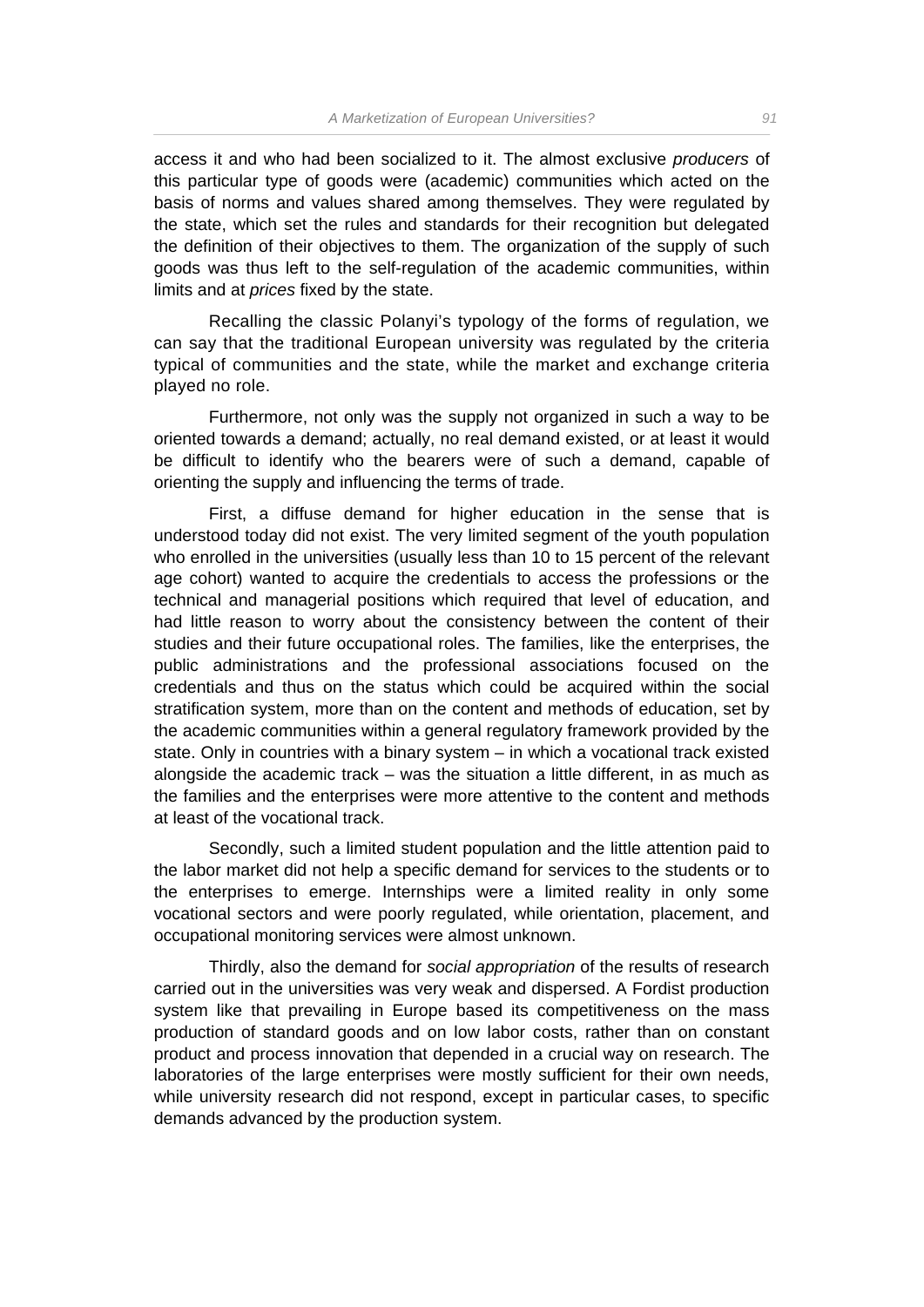To summarize, in the traditional HE systems, education and research were not quite conceived as specific goods *supplied* by an organization (the university) in response to an articulated *demand*, but rather as public goods whose production was financed and regulated by the state but entirely delegated to academic communities, that were the sole depositories of the know-how necessary to decide how to organize this production.

A market logic can become relevant in a HE system only to the extent that other actors besides the two traditional ones (the state and the academic community) are recognized as legitimate actors by the latter and hence acquire some degree of power or influence.

The first of such actors is the individual university (or other institute of higher education), as an organization endowed with its own interests distinct from those of the academic communities within it, and at the same time with enough autonomy from the state to pursue such interests, even in competition with each other. This condition, which appears to be taken for granted today, was what differentiated the HE systems of the Anglo-American world from those of continental Europe up to not very long ago. In the latter, it was only in the '80s to '90s that the granting by the state of some managerial autonomy – though often limited and partial – to the universities enabled them to become subjects with interests distinct from the academic corporations and from the state that financed and controlled them. This has made possible (though not necessarily effective) the adoption by their administrations of a logic of action different from the previous one, which was limited to agreements between the academic corporations and to the bureaucratic management of the funds provided and the rules dictated by the state. It is only at that point that a market logic has begun to spread in some universities, favored by governments that cut public funding and encouraged universities to compete for resources, that introduced the practice of external assessment of the results achieved, and that tried, more generally, to impose a market ideology in an academic world largely hostile to it.

Actually, reference is sometimes made to a *market* of the professorial appointments which characterizes the academic oligarchy, too, to indicate the presence of mechanisms of competition and exchange (e.g. Musselin 2009). No doubt competition and exchange were modes of action that involved even those "aggregations of academic corporations headed by a minister" that, according to an effective representation, were the traditional European universities. But this notion is too broad to be useful to grasp the most relevant changes that have taken place in HE systems. For a market logic to become relevant in a HE system, universities must, in the first place, acquire an identity and the ability to pursue their organizational interests autonomously.

However, this is not sufficient. It is also necessary that external actors be involved in an exchange relationship with universities and at the same time require them to implement an efficient and transparent resource management, i.e. aimed at satisfying their demand as users rather than the interests of internal actors (accountability).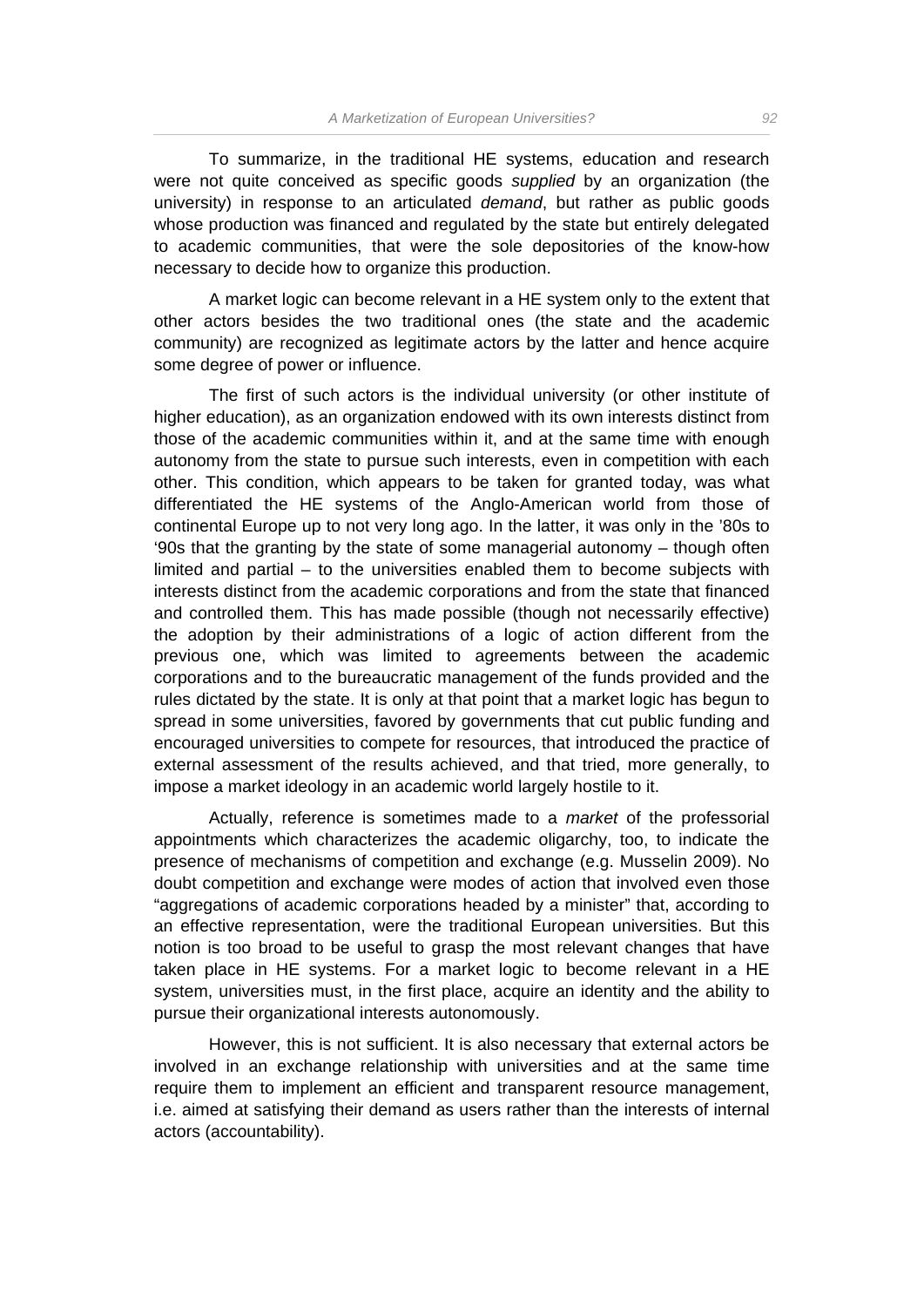The two main external actors that may acquire awareness of their collective identity as legitimate actors in a HE system, or that may be recognized such a role by the state in its attempt to introduce a market logic, are the potential students and their families on one hand, and enterprises on the other. Obviously, these external actors have always existed. But it is only when they start being conceived as bearers of interests in a HE system (stakeholders); only when they are invited to elaborate and articulate a coherent *demand* for the products and the functioning of such HE system; only at that point may universities be forced to enter an exchange relationship with them. It is in these situations that a market logic can become dominant both in the reorganization of the traditional functions of universities (teaching and research) and in their modes of operation and management (supplying services to students and enterprises, management of their funds, assessment mechanisms, governance structures).

### **References**

- Amaral, A., O. Fulton & I.M. Larsen (2003) A Managerial Revolution?, in: A. Amaral, V.L. Meek & I.M. Larsen (Eds.), *The Higher Education Managerial Revolution?*, Dordrecht: Kluwer Academic Publishers
- Esping-Andersen, Gøsta & M. Regini, Eds. (2000) *Why De-Regulate Labour Markets?,* Oxford: Oxford University Press
- European Commission (2006) Delivering on the Modernisation Agenda for Universities: Education, Research and Innovation*,* in: *Communication, COM* **208**
- European Commission (2009) A New Partnership for the Modernisation of Universities: the EU Forum for University-Business Dialogue, in: *Communication, COM* **158**
- Jongbloed, B. (2003) Marketisation in Higher Education, Clark's Triangle and the Essential Ingredients of Markets, in: *Higher Education Quarterly* **2**
- Kogan, Maurice & S. Hanney (2000) *Reforming Higher Education*, London: Jessica Kingsley Publishers
- Musselin, C. (2009) *Universities and Pricing on Higher Education Markets*, Paris: Centre de Sociologie des Organisations
- OECD (2008) *Education at a Glance*, Paris: OECD
- Polanyi, K. (1944) *The Great Transformation*, New York: Holt, Rinehart & Winston
- Regini, M. (2011) *European Universities and the Challenge of the Market. A Comparative Analysis,* Cheltenham: Edward Elgar
- Trow, M. (1974) Problems in the Transition from Elite to Mass Higher Education, in: OECD (Ed.), *Policies for Higher Education*, Paris: OECD
- Whitley, R. (2000) *The Intellectual and Social Organization of the Sciences*, Oxford: Oxford University Press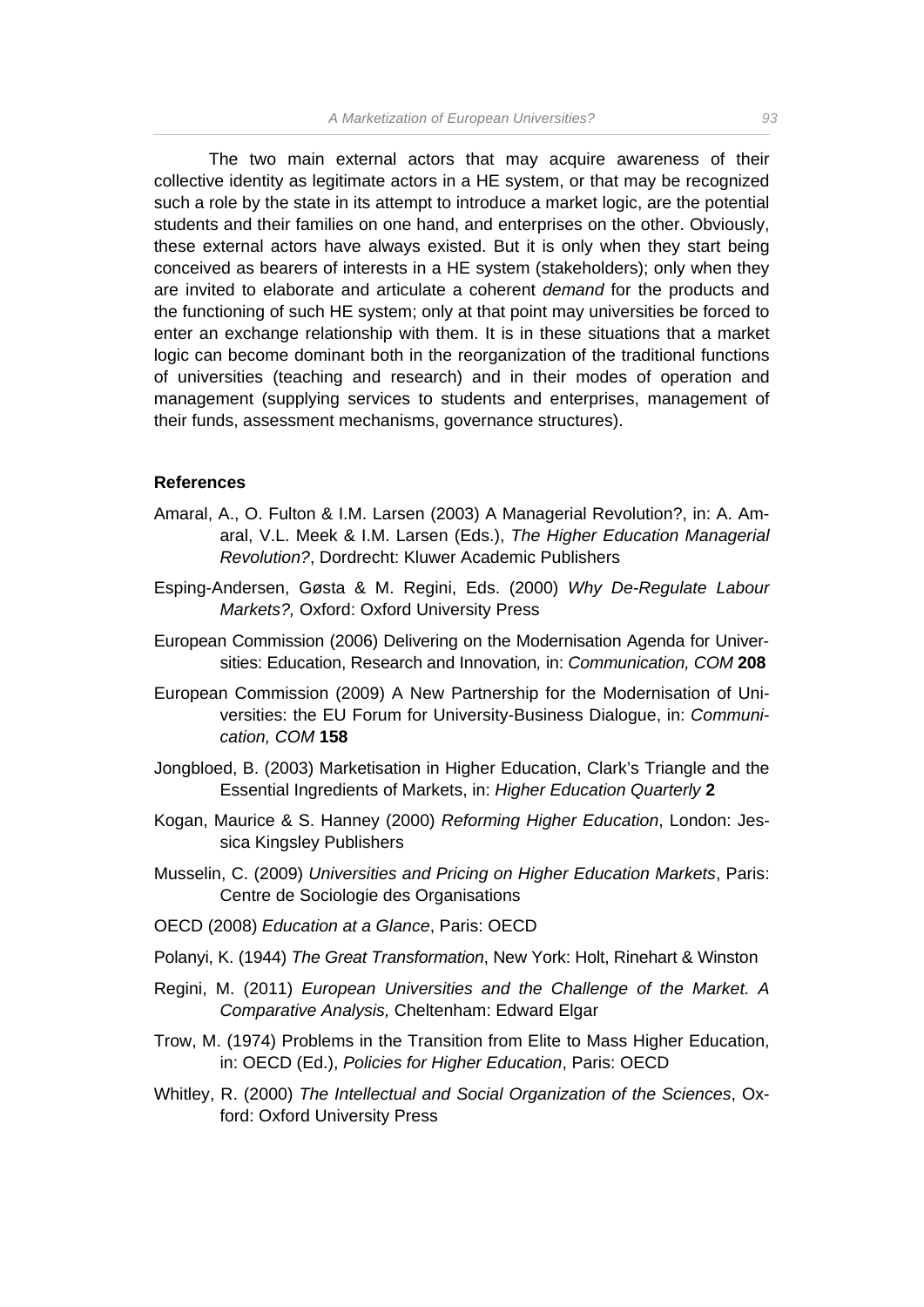# **Contact**

Marino Regini Professor of Labor and Welfare Studies and Vice-Rector of the University of Milan Department of Labor and Welfare Studies University of Milan Via Conservatorio, 7 Milan, Italy

E-mail: marino.regini@unimi.it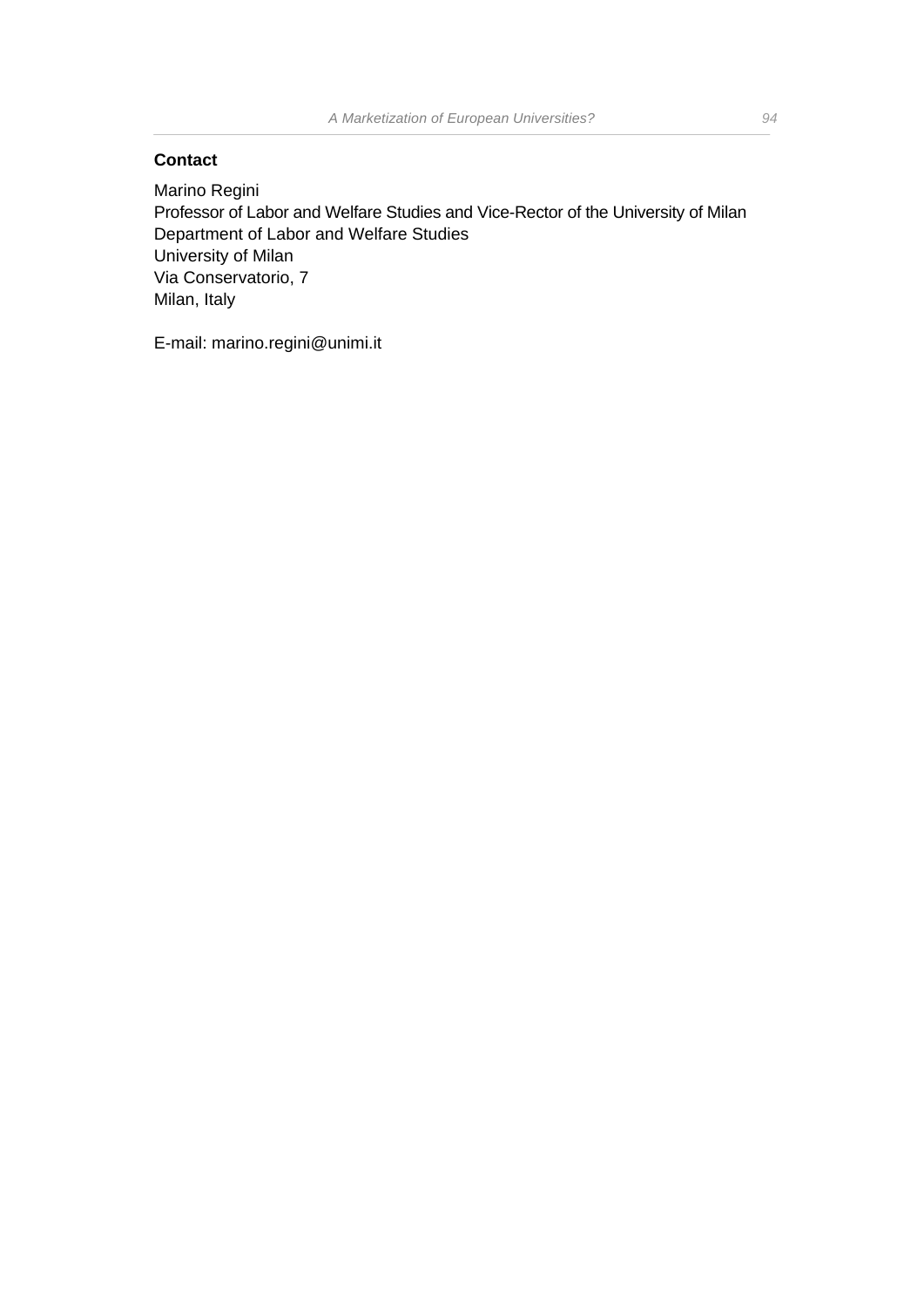#### Ivonne Küsters

### **Exploring the Marketization of Arts in Music Managers' Practices**

### **1. Introduction: Non-Economic?**

In reference to the conference title I start with some remarks on the notion of the arts being non-economic.

At the beginning of May 2012 one of four versions of Edvard Munch's painting "The Scream" was up for auction. Art critics described the painting as a minor attempt compared to the first version of "The Scream" from 1893 (Schjeldahl 2012). The painting sold for 120 million US Dollars, the highest sum that was ever paid for a *modern* painting. Obviously, the artistic value and the economic value are widely disconnected. The costs for the 79x59 cardboard surface and some high quality oil pastels would amount to approximately 60 euros. Such a remark sounds inappropriate or even barbaric to our ears. Obviously, in the case of paintings the material costs and the economic value are completely disconnected. But, what to us hardly seems worth mentioning was different in earlier periods. As Michael Baxandall (1972) showed in "Painting and Experience in 15th century Italy" a Renaissance painter priced his paintings in relation to his working hours and above all to the worth of the materials used, especially to the gold and blue gemstones. A contemporary buyer or viewer would have valued the artistic excellence of a painting based mainly on the quality and the quantity of the materials used.

Clearly, markets where paintings are commissioned, bought, sold, and resold are an old phenomenon within art. The markets change, but they have been there all the time. The difference is that, nowadays, the monetary economy based on the paintings is completely disconnected from the material costs of their production, a change that could be interpreted as a result of the differentiation of art. But this is only so in one art form (and not even true for related forms as sculpture or architecture). In the case of performing music, the actual costs of the production, i.e. the wages of the orchestra musicians, the fees of the soloists and conductors, the costs of the infrastructure of the music hall, the costs or the renting fees for sheet music, etc., are extremely relevant and constraining even to fully funded performances. Approaches such as Paul DiMaggio's in: "Can Culture Survive the Marketplace?" (1986) tend to neglect that art must struggle to survive in stately funded environments, too.

The arts – unlike healthcare or sports, for example – have never heretofore enjoyed a situation in which they were not economized, marketed and dependent on financiers – be it businessmen, politicians, aristocrats, or clerics. And compared to other sub-systems of society, the economy of the arts is the least uniform. Even if one looks only at one art form, there are various differences: over time, obviously; between different countries; between levels and ranges (exclusive art versus mass culture, avant-garde versus established canon, European versus non-European); and between the production of art works or their distribution, reception or presentation. And there is  $-$  as pointed out by Bourdieu (1996)  $-$  also the initially non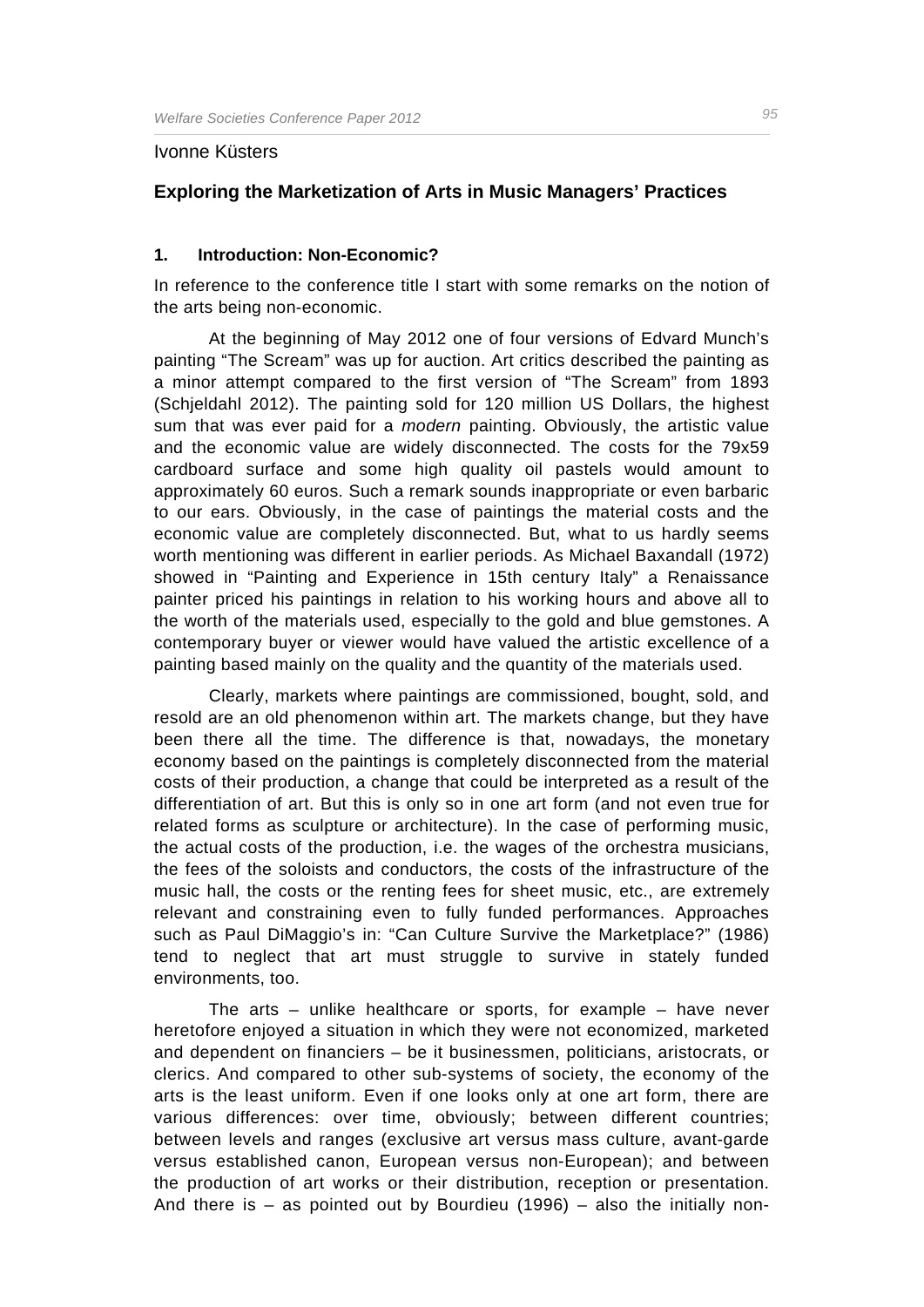monetary economy of reputation, critical acclaim, academic reception, general competition of ideas about art that cannot be captured in purely economic terms.

The heterogeneity of the economic structures within the arts is reflected in the sociological works on the topic. There is none that tackles the economy of the arts in general or even settles for mastering the interrelatedness of the economic structures of one art form. Most studies single out structural elements, but that nearly always causes random cut-outs. If one choses one market within art as the supposed basic structure for a study (Beckert & Rössel 2004), one might accomplish a detailed study of this single market, yet ail to see the related and interfering, but differently organized market structures behind or next to it (Ullrich 2004). Bourdieu's "The Rules of Art" (1996) – the by far most ambitioned attempt to cover more than just details, more than just single elements of the economic structure of arts – deals mainly with 19th century French literature, or even more specific: Parisian novelists, located at the – in Bourdieu's own words – *autonomous pole* of the literary field: the production aiming for a reception by other producers. And thus this study neglects or misapprehends for theoretical purposes other production levels, other recipients, the distribution, the performance, and other actors than the writers.

My point is this: the sphere of the arts may not be economic in any textbook-like way, but it definitely cannot at any one point be described as noneconomic. The conclusion that it is merely an economy in a fetal state or a fake economy seems wrong to me, because that judgment subscribes too hastily to the idea of a general uniform economy of all social spheres and explains differences away as stages on a developmental scale towards more economy or more market – stages that can all be found in the arts simultaneously.

I suggest to explore further the idea of a field specific economy which causes the differences to other field specific economies and in which even the lack of a straightforward profit motive in greater parts can be conceptualized (Bourdieu 1996) – but, admittedly, a coherent social economy of the arts has yet to be provided. Accordingly, the marketization and economizing of a field specific economy will have a field specific shape that will not be like any textbook definition. An allegedly occurring marketization or economizing of the sphere of the arts cannot be operationalized as intrusion of market elements, increasing importance of financial considerations and cost awareness, introduction of a profit motive, because all of this existed beforehand. So, marketization will look different, too, and will most likely manifest itself in forms of changes in intensity, a changing legitimacy of economic considerations, through new ways of acting or even the occurrence of new actors (a phenomenon that will be pursued in this paper), and has to be reconstructed from empirical data of the actions, decisions, and views taken by field actors while they move through the structures.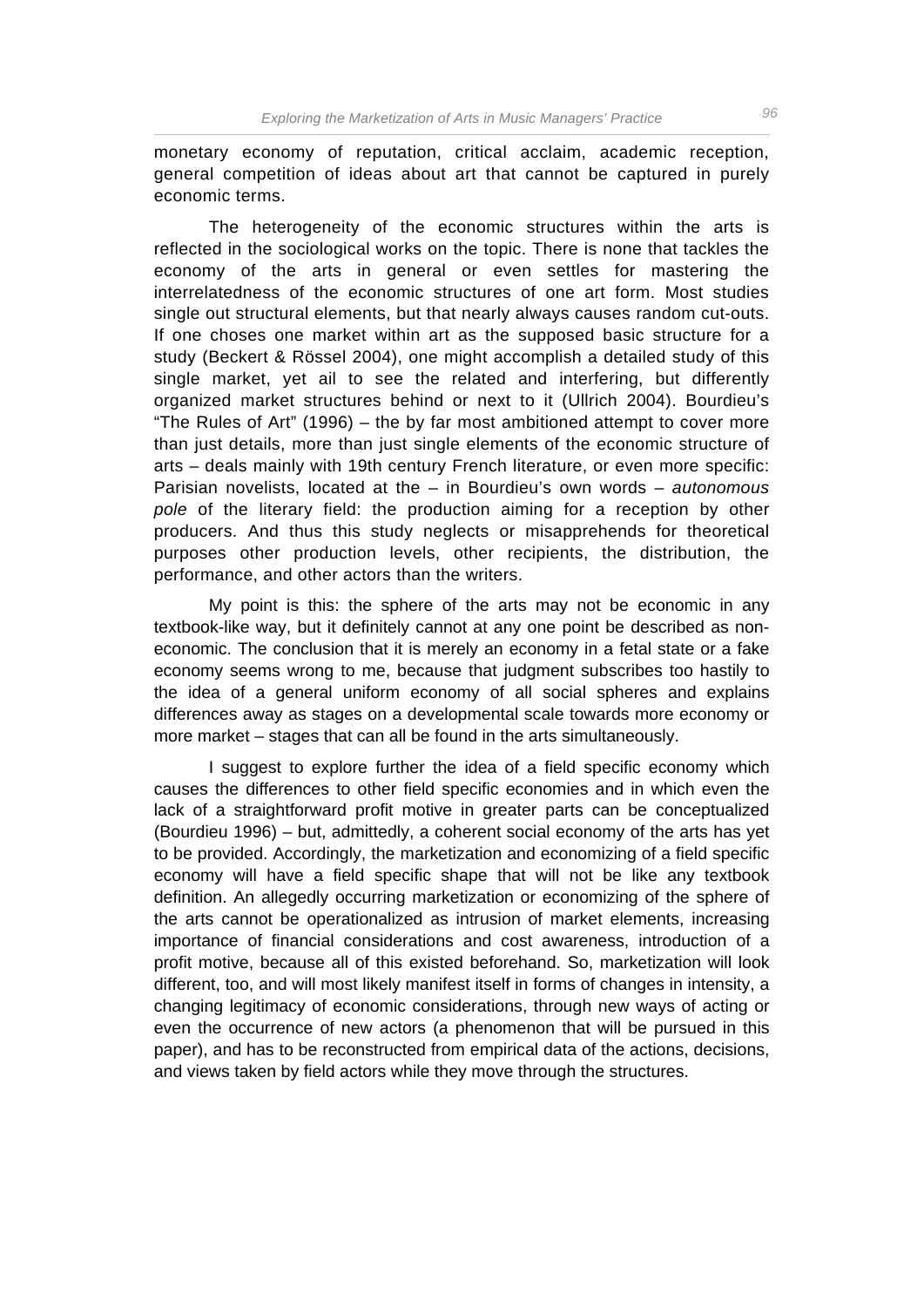#### **2. Qualitative Interview Study on Arts Managers**

During the last twenty-five years, alongside arts managers a new group of actors made their entrance into the world of the arts. They did this either equipped with new competencies and responsibilities that did not exist before or were allocated in different roles. Of course, their actual novelty is debatable, since there have been several predecessors long before, but it is undisputable that at that time they made their appearance accompanied by great controversy and the accusation that they are primarily economically oriented and supposedly act out the marketization of art (Bendixen 1994). An accusation that is not far-fetched since the music managers have mostly been trained as business administrators, so they relate to the world of business and describe their work often in managerial and economical terms.

The underlying hypothesis of my study is that the installation of arts managers with both artistic and economic authority marks a crucial point in the field-specific economy and possibly also in a process of economizing. The idea is to tackle the present state of the economy and also the marketization of art by following this new set of actors through an examination of qualitative interview data covering the actions of these actors. Hereby, using actual practices of arts managers as data and interpreting them against their self-perceptions proved to be important because the installation of arts managers into the arts was accompanied by an industrious and still on-going production of (self-)stereotypes, both by public and academic discourse (Küsters 2010: 44).

The main direction of these stereotypes is to confirm that any influence of the arts manager on the art itself seems impossible. In this conceptualization, an arts manager is seen as someone who assists artists by taking care of all the financial and administrative tasks, but does not take part in the actual process of producing, presenting, and performing art works to the slightest degree. The arts manager is seen as an enabler of arts who ensures that projects stay within economically reasonable limits (Bendixen 1994; Heinze 2008). This summarizes the most common conceptualization of the role arts manager (Föhl 2008; Van den Berg 2007). Most of the sociological research (Peterson 1986; DiMaggio 1987; Chiapello 1998) on arts managers also relies on the assumption that the roles and functions in the artistic universe can be precisely separated, that the arts manager's role is limited to financing, and that an arts manager uses one orientation only. Bourdieu (1996) partially follows this perception when he characterizes publishers and gallery directors, i.e., similar roles to arts managers, with a biblical metaphor as "the 'merchants in the temple' of art" (Bourdieu 1996: 216). However, he recognizes a certain fusion of orientations as essential to these positions. But he conceptualizes this – prematurely, I think – as an act of infiltration, as an intrusion of an economic disposition into the arts, so that he sees pure exploitation.

In contrast, my empirical research reveals that the assumption of a separation into functional areas and of a complete non-involvement of arts managers in artistic matters is strongly contradicted by the practitioners themselves when describing their actual practice. The common perception of arts managers as limited to financial affairs, as a non-artistic complementary role to artists, has proved to be incorrect. In fact, a wide variety of actual artistic occupations, influences, and qualifications can be identified among their functions. The same has to be said about the self-perception of the arts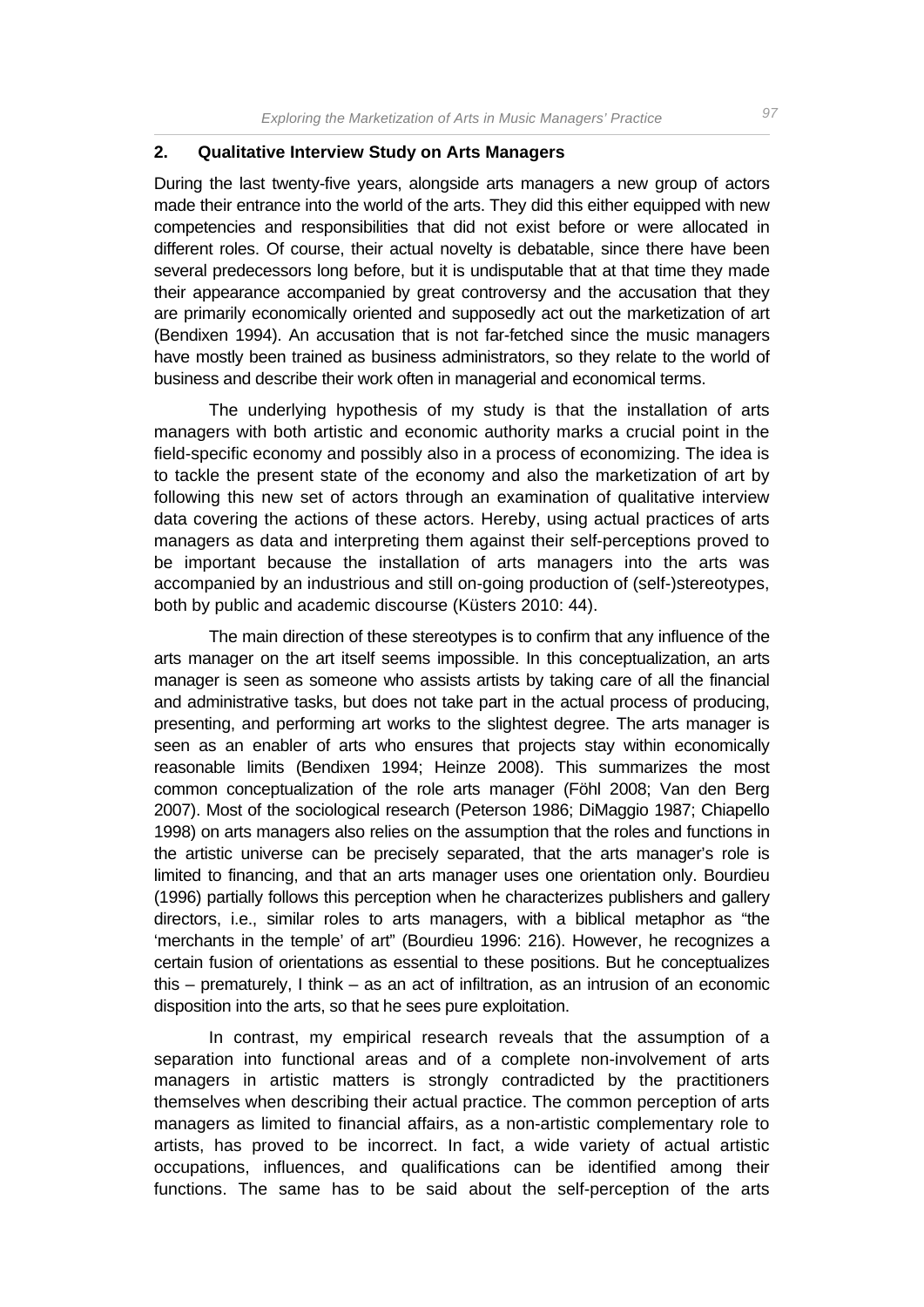managers: although responsible for finance they associate themselves with the sphere of art. They even show a tendency to refer to themselves as artists, even when dealing with finance or administration. In contradiction to the current conceptualization, they accentuate their *dual nature* as their main characteristic. They make wide use of their potential to alternately impersonate an artist or a businessman – mostly to the then-opposite role. That means that they use their dual nature for the benefit of their tasks and their organization, so that the alternation between artist and businessman can even be seen as an essential part of their functional role. It is important to realize that the arts managers' impact on the performance and presentation of art works is huge because the artistic agenda is the arts manager's main leverage force used to influence the finances of the arts organization. Considering this, the widespread conceptualization of arts managers as mere assistants to artists or enablers of art has to be modified (Küsters 2010:  $54-55$ )<sup>1</sup>.

My empirical research data are interviews with music managers of orchestras, concert halls and festivals in Germany: organizations that perform classical concert music, contemporary music and jazz. Thus, those musical genres least prone to mass marketing and, accordingly, with a huge requirement for state or private funding. The sampling of these arts managers took into account: the reputation (mostly top-level) and layout of the organization, and the position and competencies of the arts manager within this organization. Most of them have been trained as musicians or have mastered in musicology and hold additional degrees in business administration or arts management; and most of them started their careers as student trainees in core organizations of the field. These music managers are in highly visible positions. When some weeks ago the Royal Court Theatre made Vicky Featherstone, the former National Theatre of Scotland head, the first female artistic director, one of her predecessors said that this job is "like being England manager" (Dickson 2012). A similar description would apply to the arts managers interviewed for this study; they are managers of mayor concert halls, famous orchestras and international festivals and get their own share of prominence and media attention.

My research is based on semi-structured interviews expanded through use of the interviewing technique *Narratives Interview* (Küsters 2009). The narrative passages provide data of coherent action and decision making processes (Küsters 2012). For example, the arts managers were asked to recall and describe in detail their core activity, the planning and organizing process of his or her most recent concert season. This question generates mostly long and uninterrupted narrations covering several months, if not years of coherent action and decision-making processes and provides a lot of context information and highly detailed accounts.

During the examination of the empirical data the sociological concept of functional differentiation (using both Luhmann's and Bourdieu's theory) has been used as a tool to produce and elaborate analytic questions (Küsters 2010: 47- 50). This macro-concept is especially helpful when applied to empirical data originating from the micro-level of society, because it then evokes questions "that do not present themselves to intuition" (Bourdieu 2005: 31).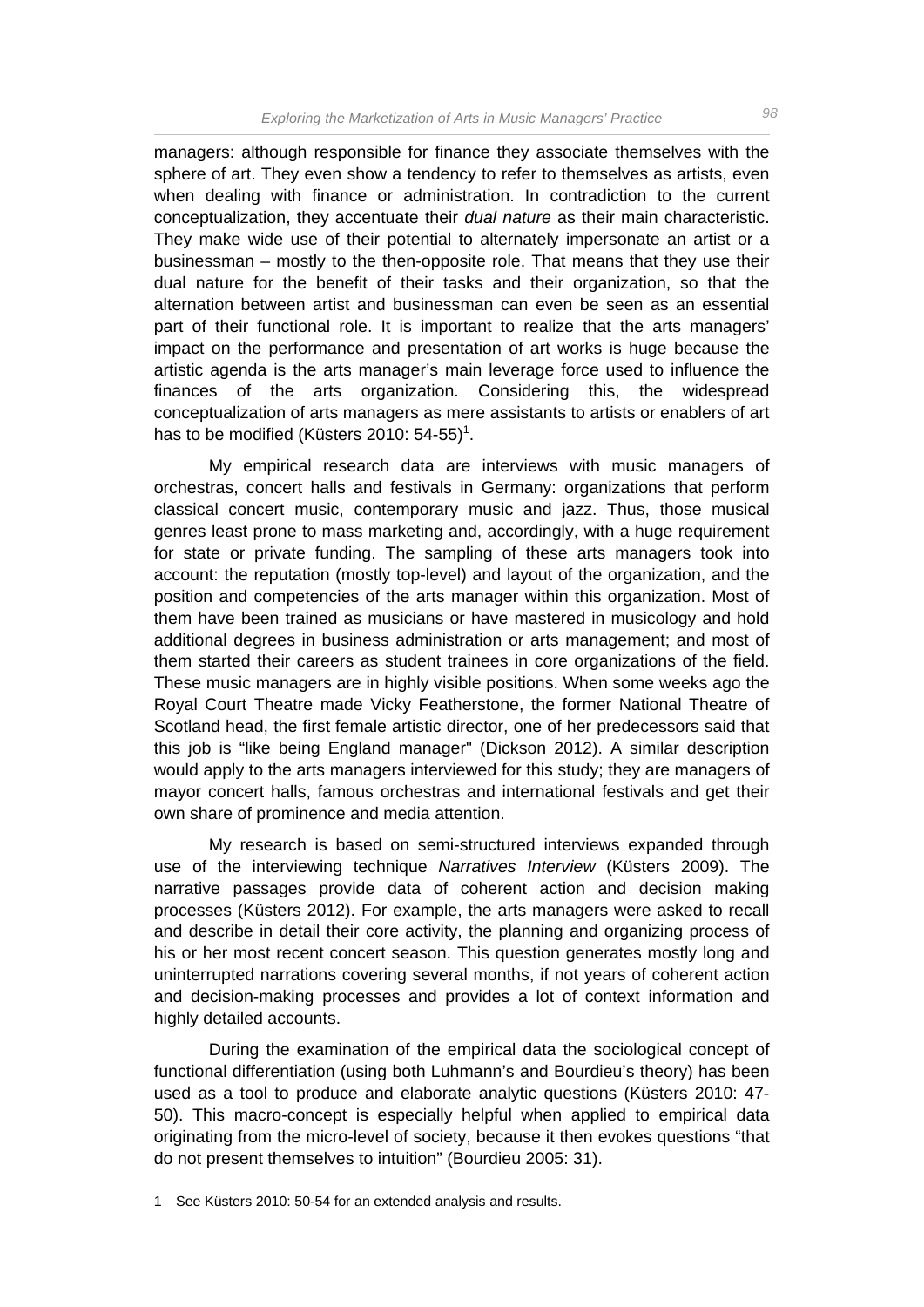# **3. Data Analysis and Results for the Question of Marketization / Economizing**

There are three results of my study that can contribute to the question of economizing and marketization of the arts:

- (1) The music managers' handling of different logics
- (2) The self-fabricated law the arts managers restrict themselves to
- (3) The manager-organization-relation

### *(1) The Music Managers' Handling of Different Logics*

AM (manager of a concert hall): No, I simply cannot separate it. I think everything is really totally mixed up. The very same moment I'm thinking about possible programs for a recital I am able to write out the press release for you. Or I could tell you the required price of the tickets. Not up to the last cent but whether it will rather cost 15 or 25 euros. Or I can predict how many tickets we are likely to sell for this concert, 200 or 500 tickets. Thus, to me all this is very much inseparable.

For this manager of a concert hall all his activities go hand in hand. There is no separation of activities and even less of decisions or orientations for decisions. The more artistic question of an idea for a recital program, which needs a theme, an inner coherence, a message to the audience, is inseparable from its marketing and pricing. This is because he is the person to take all these decisions: he decides on the program as well as on the prices in the same thought. There is no discussion to be led, no argumentation to be prepared towards anyone else. And exactly that is the way of ensuring the consideration of both, artistic and financial reasoning: to let it be done by one single person. Instead of two people as was the traditional structure for artistic organizations: one artistic head and one administrative-financial head. So, the installation of arts managers with both competencies, wearing both hats, so to speak, is a liberation from any manifest conflict between possibly conflictive orientations.

But it is not a liberation from the conflict itself: the arts manager still has to consider both orientations, artistic as well as financials requirements, but the possible conflict remains unspoken. And, the more skilled and seasoned the arts manager is the less awareness he has for possible contradictions: he becomes able to deal with them simultaneously and to secure their connection and reconciliation within himself.

This sheds a different light on the idea of 'legitime Indifferenz' (Tyrell 1978), the idea that functional differentiation provides sub-systems and also all functional roles within a sub-system with the ability to reject the application of all other orientations and requirements than that of their own sub-system. If turned into a question: *Can this actor reject any orientations or requirements?*, the answer would be: No, he cannot reject any logic at all: he concerns himself with artistic considerations and at the same time recognizes widely the validity and necessity of economic reasoning. For him there is nothing like indifference.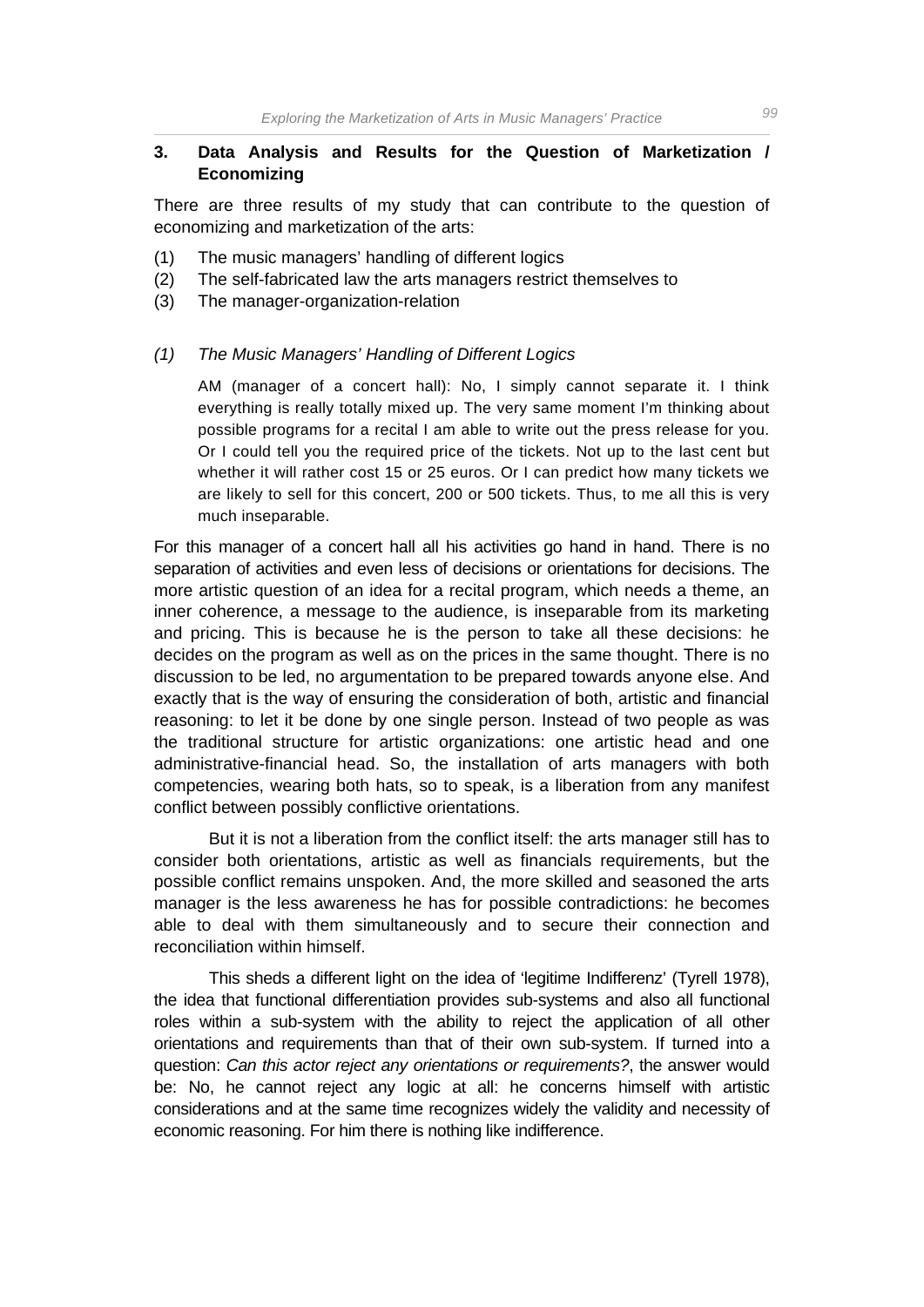### *(2) The Self-Fabricated Law the Arts Managers Restrict Themselves to*

The next question is: What determines the degree to which artistic requirements are postponed after economic reasoning?

AM (manager of the arts funding department of a global company): True, our budget has somewhat melted over the years. […] In the past our budget was a bit on the high side. So, now, we can still get by on our budget if we act cleverly. And this is without our audience noticing any difference.

All arts managers interviewed show a remarkable creativity in dealing with their budgets, especially in stretching the given budget. One goal of these activities is to produce more and new options for the artistic program. But the main goal is simply to stay within the given budget. This is accomplished by reducing the financial output, as well as by an improved financial resource management, especially when negotiating the artists' fees.

What is remarkable, however, is that the arts manager himself establishes a corrective principle for his spending and saving regimen: The audience must not by any means notice that the season schedule is restricted by a small or decreasing budget.

AM (manager of a symphony orchestra): What happens a lot is that we have designed a beautiful concert program we are keen to perform, but it doesn't meet the requirements of the impresarios or concert hall managers that might book us. Sometimes it doesn't fit into their schedule, sometimes it costs too much, and sometimes their stage is too small for the required instrumentation. But it is crucial for us to sell our concerts. So, we have to come to an agreement. For example, we play our program at the requested date and replace the big Mahler symphony with a symphonic piece of smaller instrumentation. The question remains always: How far can we go without losing our artistic credibility and endangering our artistic standards? And to what can we agree without losing money? Where are the limits? [...] The aim is to balance the artistic and the financial needs.

You can see how this orchestra manger constantly acts in a market situation, in several markets, actually.

A further improvement of the financial resource management can be reached through certain adjustments within the artistic program. This is the most cost effective parameter of all. Through optimizing and economizing the schedule of which and how many concert pieces are played, how often they are played for how many audiences, and for which fees, arts managers can save money and increase the concert output of the organization and optimize the financial input through ticket sales. But in doing so, they risk a certain uniformity in their programs and a potential decline of the artistic reputation and legitimacy of their art organization, which then might reflect badly on the financial side. Here, the arts manager himself establishes another corrective principle as a precaution – an invisible line he tries not to overstep and to which he later in the interview refers to as the "threshold of pain" ('Schmerzgrenze'). This line indicates the limit reached when the artistic quality and the reputation of the art organization are endangered through the financial regimen.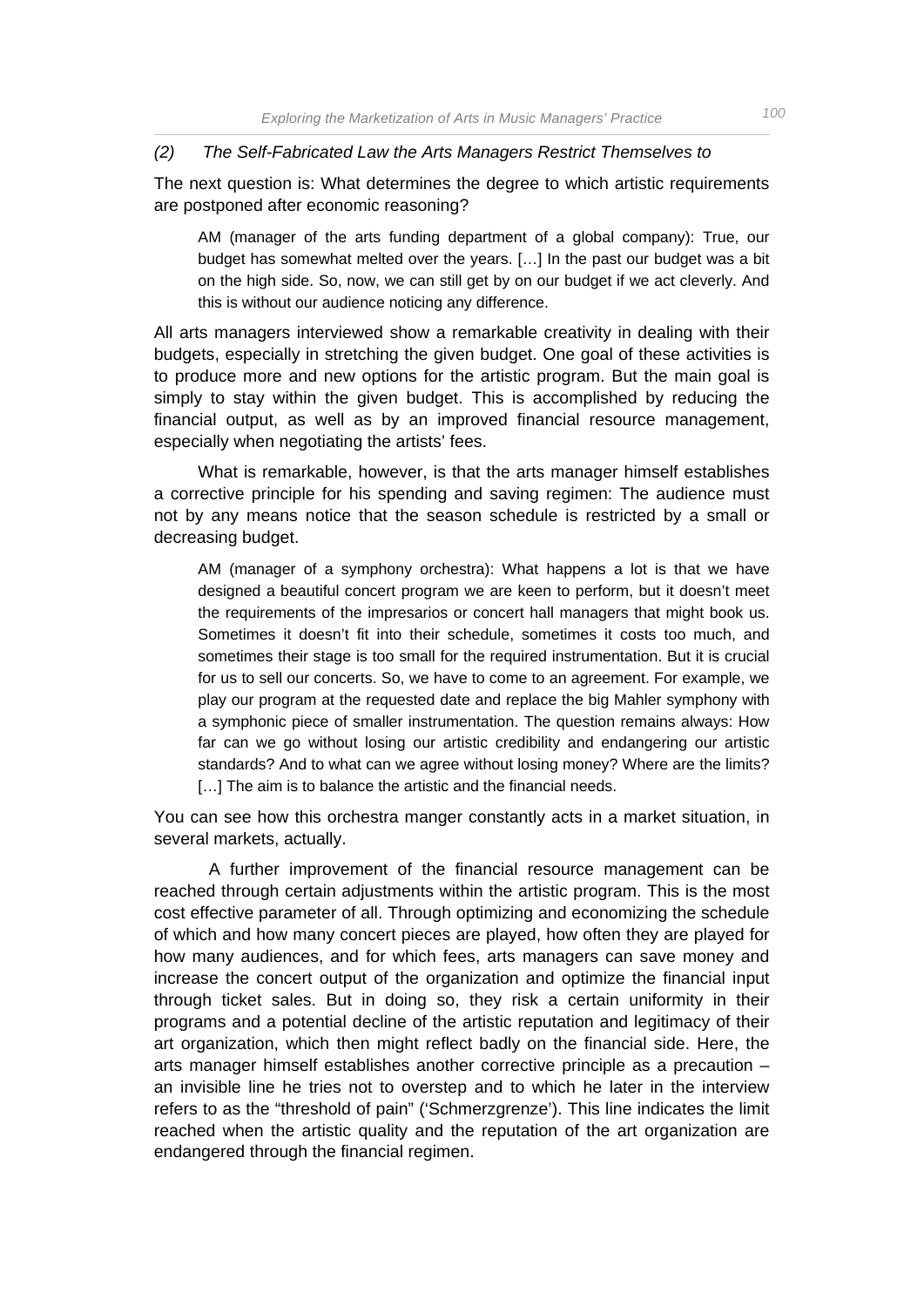### *(3) The Manager-Organization-Relation*

The next question to ask is: What aim are the arts managers trying to reach? Which goal coordinates this constant mixing of orientations?

AM (manager of a symphony orchestra): No, there is no actual reason for concern at the moment. But, I sometimes say, and I sometimes get the feeling and then speak this out loud, and without seeming too much of a narcissist, I hope, I say: I'm being paid for my vision here. And for my imagination of the future, and not for handling a more or less contingent present.

Having talked at length about his concerns and his actions taken to prevent problems, this arts manager is asked if there is any actual reason for all this. He answers with further detailing of his job description. Not with his official contractual job description, but his own idea what his job is about. It is about the future. The functional role he has developed for himself in his time on the job is: shaping the future of and for the orchestra.

This is the main task the arts managers commit themselves to: securing the further existence – and that means securing the financial welfare – of their art organization.

AM (manager of a symphony orchestra): The thing is, if I just start talking to the people at the point when my subsidies have already been cut, to the mayor and to politicians and to whoever there is, they are going to say: "Lorenz who? Who is this guy? We never heard of him, and now he is here and talks money. We never heard a concert, there was never anything in the papers, we didn't even know he existed. Now he is here and wants money." But, here I am, now, being something like "Mister Philharmonic" who is always here. Be it good, be it bad. And when it gets really bad, one day, then hopefully everyone will ask me: "Mister Lorenz, how can we help you? We've been together through so much, we played beautiful concerts, we gave a lot or a little money, we stuck through thick and thin together, […] we don't want anything bad happening to the Philharmonic." At least, that's what I'm hoping for. If this is really what's going to happen, I don't know, but I believe that my mingling with the concert goers at the concert tonight is as important as the symphony itself. "Hello, Mister Lorenz", everyone.

One important way to do this, to secure the future of the orchestra, is to give the orchestra the face of a person, his own, to blend the orchestra and himself: into "Mister Philharmonic". This way he can act on behalf of the orchestra and develop and deploy all human relations between himself and the important financiers for future use for the benefit of the orchestra.

This fusion of the arts managers' person with the arts organization's interests gets taken quite far:

AM (manager of a music festival): After three months it became clear, that a couple of alternatives lay before me, and I also made it very clear to the city representatives here, that I will only take this position with a budget that is guaranteed over several years, and this budget is written into my contract, and when they start cutting, then I can act on that, forcefully and brutally.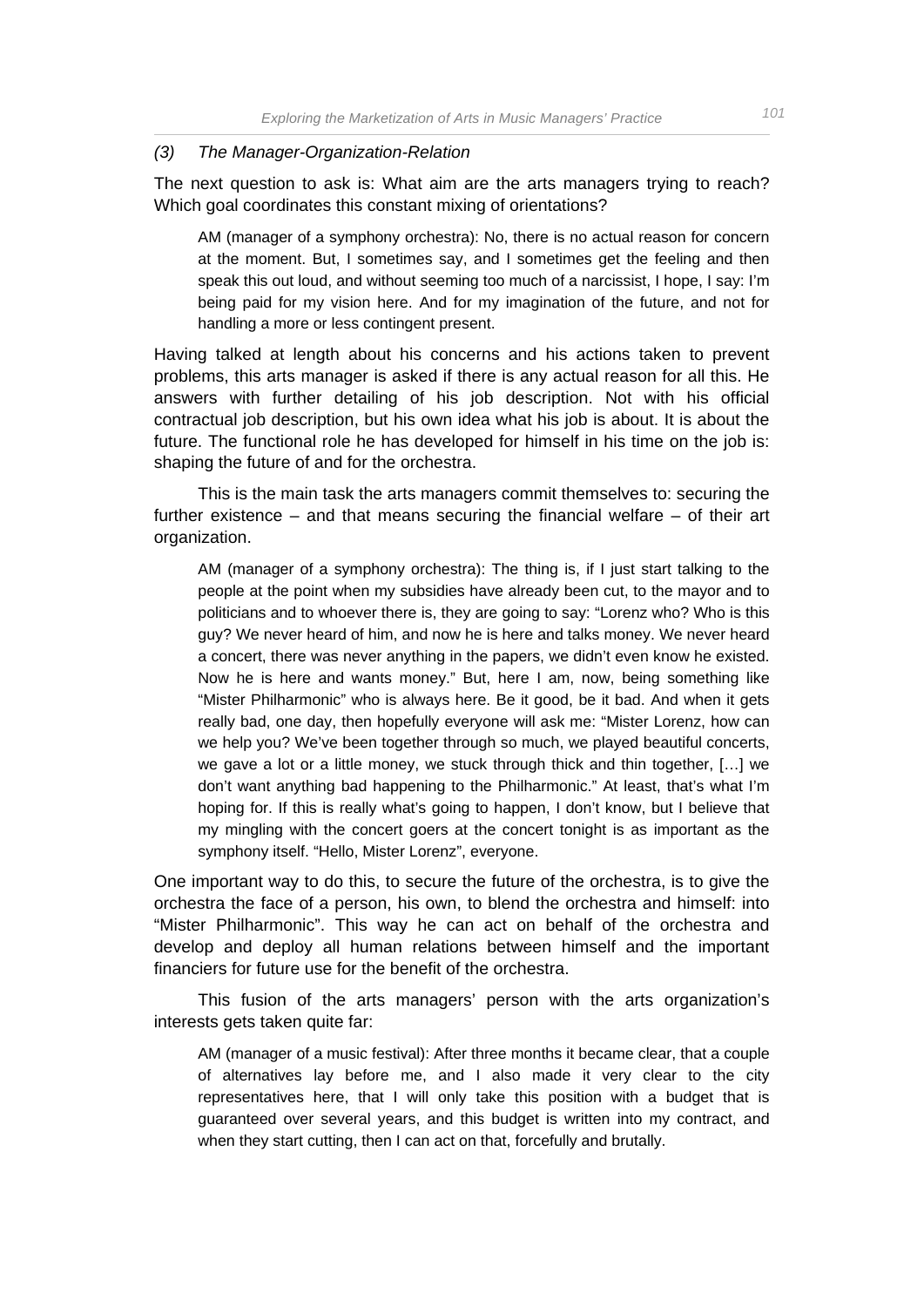I think it is safe to say that this is a demeanor unknown to other sub-systems of society: that a mere executive employee takes it upon himself to secure the financial future of the employing organization via his own working contract. But this fusion of person and economic existence of an organization seems to me to be an essential part of the field specific economy of the arts.

## **5. Conclusion: Marketization / Economizing?**

It seems to me to be an essential part of the field specific marketization and economizing of performing classical music, as well.

My empirical reconstruction uncovers the following elements:

- The responsibility for the conflicting requirements (artistic and financial) is shifted into one executive role that decides over both, but cannot dismiss either one of these principles.
- The result is a constant alternation between and mixing of these orientations.
- This is only regulated by principles the arts managers establish themselves.
- They mainly refer to the reputation of the art organization as corrective principle.
- The main goal of the arts managers' actions is a future one: securing the further existence of their art organization.
- $-$  It is neither an art related nor a profit related goal.
- They try to reach this via blending their own person with the arts organization's interests.

All of this could be described as 'Subjektivierung' of the field specific economy and economizing, because it is installed at the actors' level, not at an institutional level or macro level. It has not to be accepted by public discourse or legitimized or monitored through society.

Bourdieu's verdict on gallery owners and publishers – "these double personages […] are those through whom the logic of the *economy* penetrates to the heart of the universe of production for producers" (Bourdieu 1996: 216) – sounds fairly lopsided when compared to the results of my empirical reconstruction, because these 'double personages' are also and at the same time the ones who prevent the logic of the economy from penetrating.

And this leads to another art or music specific element of economizing: its degree depends not only on the execution of one functional role; its degree completely relies on the person who inhabits this role. This dependency on a person means: it can be reversed or intensified easily by replacing the person through someone else.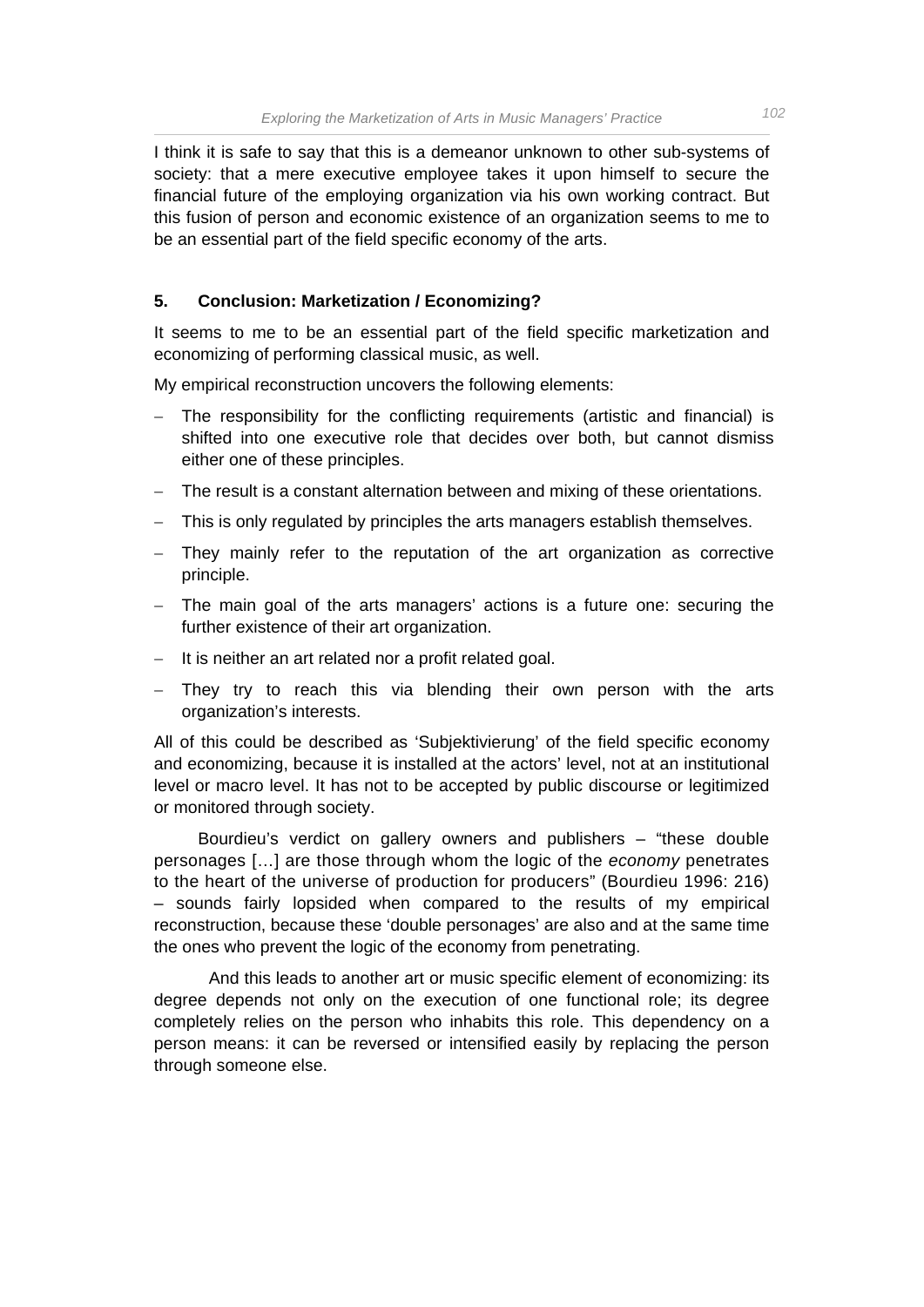# **References**

- Baxandall, Michael (1972) *Painting and Experience in 15th Century Italy*, Oxford University Press
- Beckert, Jens & Jörg Rössel (2004) Kunst und Preise: Reputation als Mechanismus der Reduktion von Ungewissheit am Kunstmarkt, in: *Kölner Zeitschrift für Soziologie und Sozialpsychologie* **56**, 32-50
- Bendixen, P. (1994) Kulturmanagement oder Kommerzialisierung der Kultur?, in: H. Rauhe & C. Demmer (Eds.): *Kulturmanagement: Theorie und Praxis einer professionellen Kunst*, Berlin: de Gruyter, 45-55
- Bourdieu, Pierre (1996) *The Rules of Art: Genesis and Structure of the Literary Field*, Cambridge: Polity Press
- Bourdieu, Pierre (2005) The Political Field, the Social Science Field, and the Journalistic Field, in: R. Benson & E. Neveu (Eds.), *Bourdieu and the Journalistic Field,* Cambridge: Polity Press, 29-47
- Chiapello, Ève (1998) *Artistes vs. Managers. Le Management Cultural Face à la Critique Artiste*, Paris: Edition Métailié
- Dickson, Andrew (2012) *Royal Court Hires Vicky Featherstone as First Female Artistic Director* (http://www.guardian.co.uk/stage/2012/may/11/royalcourt-vicky-featherstone-artistic-director)
- DiMaggio, Paul (1987) *Managers of the Arts*, Washington, D.C.: Seven Locks Press
- DiMaggio, Paul (1986) Can Culture Survive the Marketplace?, in: Paul DiMaggio (Ed.): *Nonprofit Enterprise in the Arts. Studies in Mission and Constraint*, New York/Oxford: Oxford University Press, 65-92
- Föhl, P. (2008) *Der Kulturmanager: Randbemerkungen zu einer Rollen- und Wertediskussion* (http://forge.fhpotsdam.de/~Kultur/BeitragF%F6hl Loccum KA.pdf)
- Heinrichs, W. (1997) *Kulturpolitik und Kulturfinanzierung*, München: C.H. Beck
- Heinze, Thomas (2008) *Kultursponsoring, Museumsmarketing, Kulturtourismus: Ein Leitfaden für Kulturmanager*, Opladen: Westdeutscher Verlag (3rd Edition)
- Küsters, Ivonne (2009) *Narrative Interviews. Grundlagen und Anwendungen*, Wiesbaden: VS Verlag (2nd Edition)
- Küsters, Ivonne (2010) Arts Managers as Liaisons between Finance and Art: A Qualitative Study Inspired by the Theory of Functional Differentiation, in: *The Journal of Arts Management, Law, and Society* **40**:1, 43-57
- Küsters, Ivonne (2012) Narrationen als Repräsentationen Sozialer Prozesse. Erzählungen als Empirische Daten in der Soziologie, in: Matthias Aumüller (Ed.) *Narrativität als Begriff. Analysen und Anwendungsbeispiele Zwischen Philologischer und Anthropologischer Orientierung*, Berlin: de Gruyter, 259-279
- Peterson, R.A. (1986) From Impresario to Arts Administrator: Formal Accountability in Nonprofit Cultural Institutions, in: P. DiMaggio (Ed.), *Nonprofit Enterprise in the Arts: Studies in Mission and Constraint*, New York: Oxford University Press, 161-183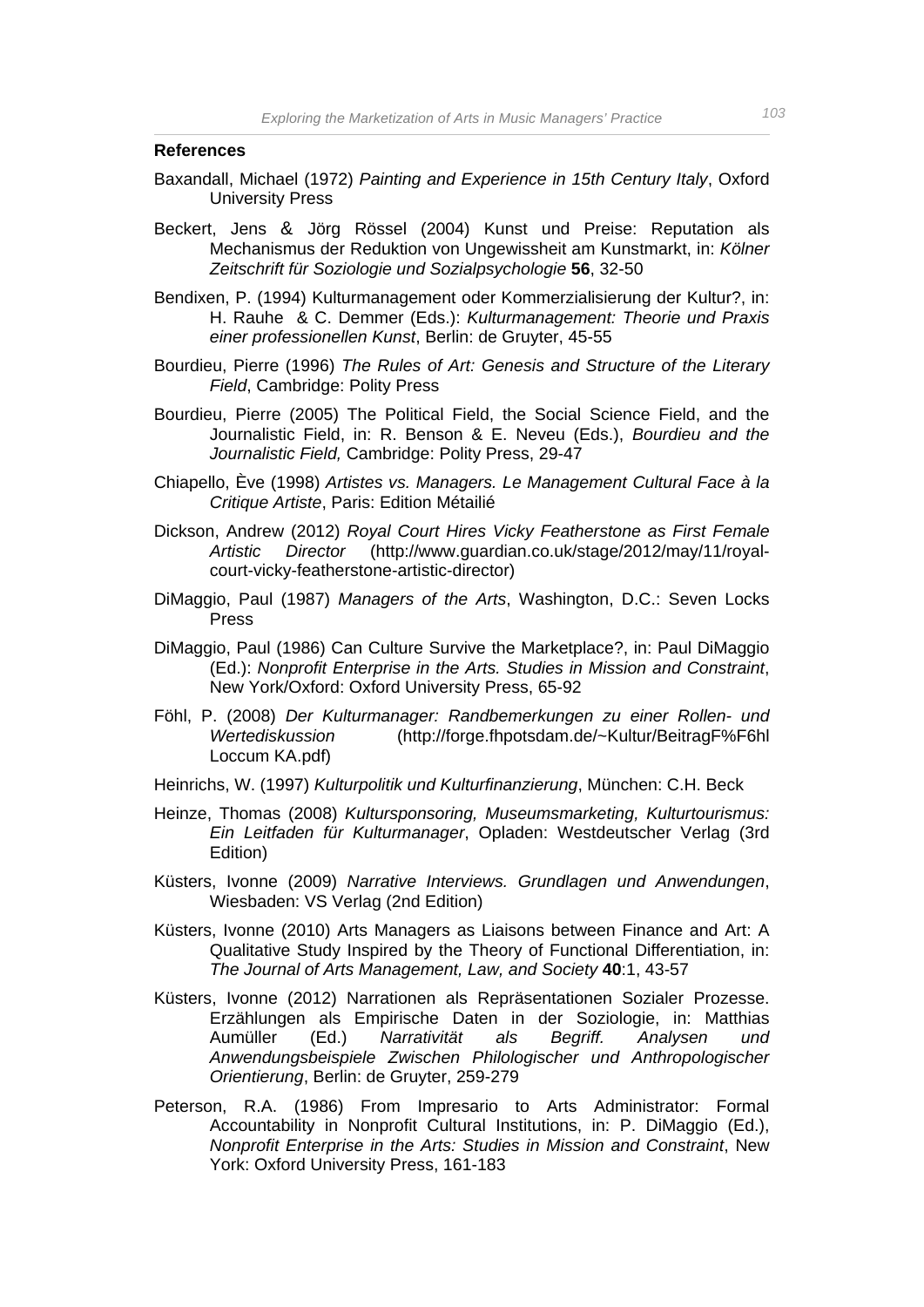- Schjeldahl, Peter (2012) *"The Scream" Again… and Again*, The New Yorker Online Culture Desk (http://www.newyorker.com/online/blogs/culture/2012/05/thescream-auction.html)
- Tyrell, Hartmann (1978) Anfragen an die Theorie der Gesellschaftlichen Differenzierung, in: *Zeitschrift für Soziologie* **7**, 175-193
- Ullrich, Wolfgang (2004) *Mit dem Rücken zur Kunst. Die Neuen Statussymbole der Macht*, Berlin (Fourth Edition)
- Van Den Berg, K. (2007) Impresario, Künstler, Manager oder Fuzzi? Rollenmodelle des Kulturmanagers, in: M. Markowski (Eds.), *Oeconomenta: Wechselspiele zwischen Kunst und Wirtschaft*, Berlin: Kadmos, 131-146

## **Contact**

Ivonne Küsters Academic Researcher Technical University of Dortmund Fakultät 12 Erziehungswissenschaft und Soziologie Emil-Figge-Str. 50 44227 Dortmund

E-mail: ivonne.kuesters@tu-dortmund.de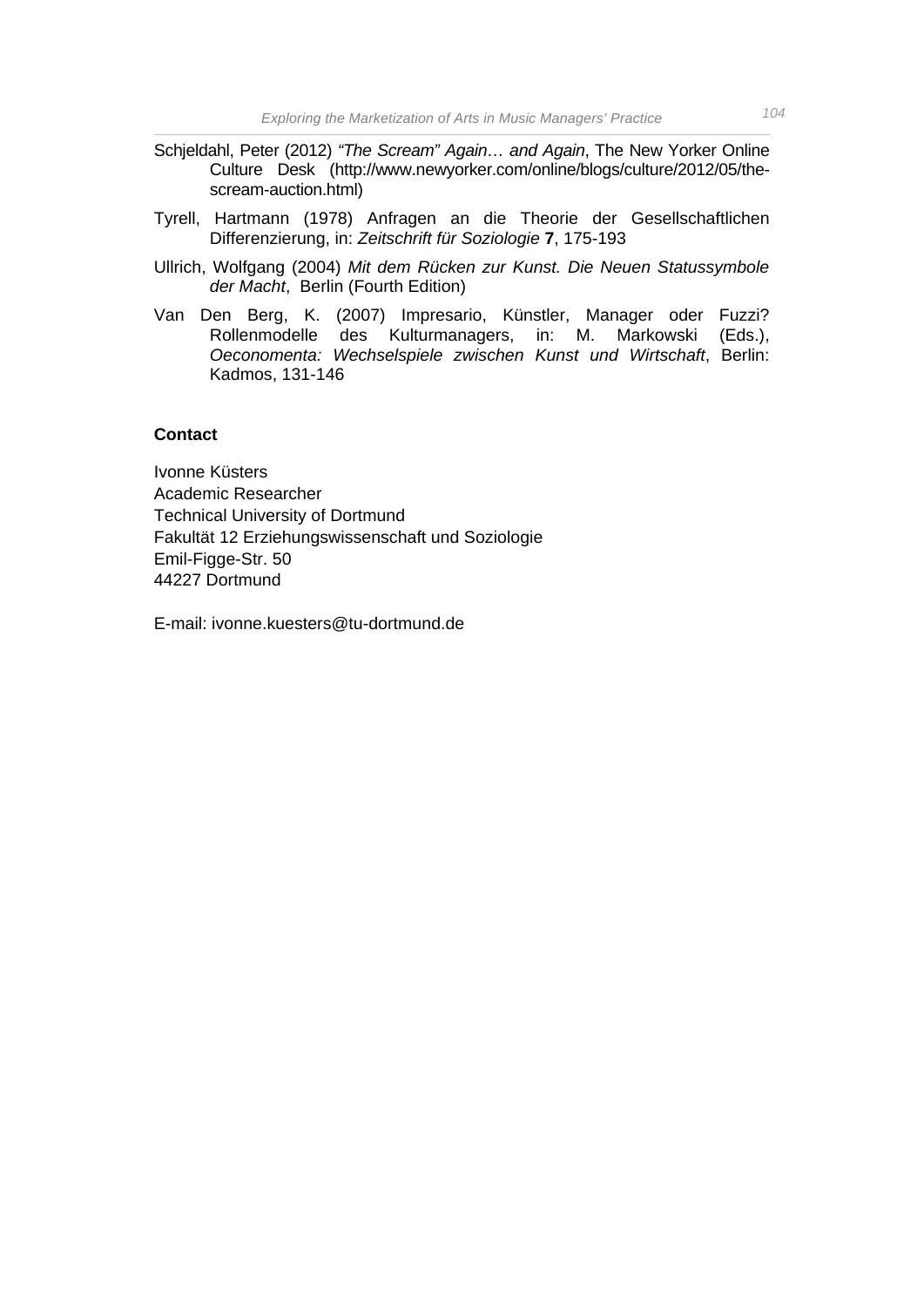#### Dominic Akyel

# **From Detraditionalization to Price-Consciousness:**

## **The Economization of Funeral Consumption in Germany1**

#### **1. Introduction: Economization and Moral Values**

One distinctive feature of our current period of economic transformation is a strong trend towards the expansion of the market. Since the 1970s, markets have been liberalized and ownership of public enterprises has shifted to the private sector in many industrialized countries. These market-oriented reforms were accompanied by an increasing orientation towards efficiency, rationality, and profitability, with a view to making exchange relations among market actors more *economic* (see Djelic 2006; Höpner et al. 2009; Simmons, Dobbin & Garret 2006). The contemporary, sociological theory of economization explains this trend towards a market-based model of economic governance in terms of the interplay of two developments: first, modification of political and entrepreneurial goals; second, changes in economic conditions, generating adaptive pressures for entrepreneurs and policy-makers. $2^2$ 

The first causal factor refers to the reemergence of liberal ideas under the label of *neoliberalism*, whose advocates call for the free exchange of goods on markets and a radical limitation of state intervention. However, the actual implementation of neoliberal ideas in the second half of the twentieth century started against the background of economic crisis. It was especially the startling parallelism of economic depression and significant inflation during the 1970s that paved the way for market-oriented reforms in many countries (Djelic 2006: 53; Swedberg 2007: 14; Thorsen 2009). Some authors link the implementation of neoliberal ideas to more specific changes in socioeconomic conditions. Altmeppen (2008), Nissen (2006) and von Lucius (2005), for example, see a relationship between economization and the intensification of global competition as a result of a higher economic integration. Bogumil (2003: 212-213), Buestrich and Wohlfahrt (2008: 20-21), Harms and Reichard (2003: 14-15) as well as Schimank (2008: 627) in contrast held the high budget deficits in many industrialized countries partly responsible for economization. Djelic (2006), however, attributes the global diffusion of neoliberal ideas to the activities of pro-liberal think tanks that propagated a market-based model of economic governance (see Fourcade-Gourinchas & Babb 2002; Fulcher 2004: 47- 55). In any case, neoliberalism has now become the dominant economic policy ideology in many industrialized countries.

<sup>1</sup> This article is a revised and shortened excerpt from a larger research project about the economization of the funeral market in Germany (see Akyel 2012).

<sup>2</sup> I distinguish in this paper between social values and institutional goals. Social values are emotionally deep-rooted ideas about the socially desirable that can be found on the individual and the group level. Institutional goals, however, are limited to social organizations. In contrast to social values, institutional goals also include strategies to achieve a certain goal (see Boudon & Bourricaud 1992: 355-362, 658-665; Krems 2011; Mecke 2011; Zak 2008: 261-263). The term *economic conditions* refers to all social, institutional, and economic factors that influence economic exchange on markets.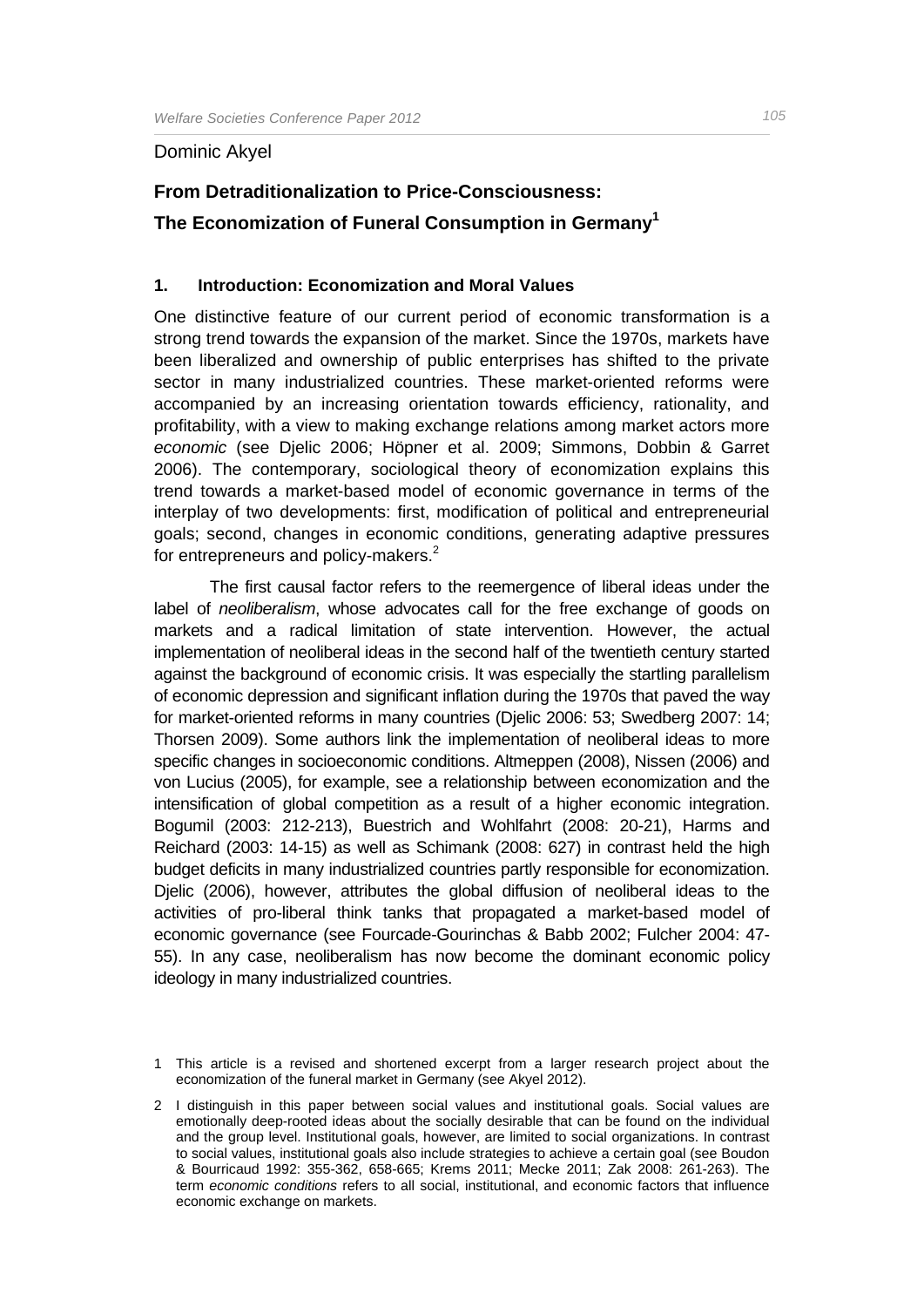Although the current trend towards economization can properly be explained by the interplay of ideological and economic changes, this *standard* model of explanation favored by economization theorists has two significant theoretical drawbacks. First, existing studies look only at the firm level and at political regulation, while the consumer side is widely ignored. Second, most research does not pay sufficient attention to the role of moral and normative changes as a precondition for economization. This is astonishing given that the expansion of market relations manifests itself not only in political and entrepreneurial decisions, but also in purchase and consumption behavior (see Stehr 2007; 2008). Moreover, economization is often a conflict-prone process of moral evaluation in which the boundaries of market exchange are renegotiated and defined. For these reasons explaining economization also requires looking at moral and social changes on the consumer side. From this perspective it is not sufficient to focus on modifications of political and entrepreneurial goals as the current studies on economization do in order to explain economization.

This paper is aimed at correcting these conceptual deficits in economization theory. I argue that the contemporary trend towards economization can be fully understood only if socioeconomic and moral changes on the consumer side are considered as well. For that reason I will look at how changes in value orientations within society contribute to the emergence and trajectory of processes of economization. These interrelations can be studied best in areas in which economic action is strongly governed by social norms as it is the case in the funeral market. This market is deeply influenced by social taboos which cause many economic activities in this area to be denied legitimacy. Nevertheless, the German death care industry has recently shifted towards market-oriented reforms, while exchange relations among market actors have become more *economic*. Given the deep moral and cultural embeddedness of economic action in this market, it is likely that its economization was also linked to social and moral changes on the consumer side. Thus the funeral market is a very good example to test our hypothesis empirically.

Data for the analysis stem from 13 expert interviews with senior executives in the funeral business, participant observation at five industry events, 35 statistical documents, 160 policy and legal texts, as well as 362 press articles and other texts. All data were collected between September 2008 and May 2010 as part of a larger research project dealing with the current social and economic transformation of the German death care industry (see Akyel 2011; 2012). Independent of the data source, the sample units were selected according to the principle of "theoretical sampling" outlined by Glaser/Strauss (1967). The process of data analysis involved a combination of qualitative approaches for interview transcripts and field notes, as well as descriptive statistics for the statistical documents. The interviews were conducted in German and thus the quotations in this paper are translations. In order to improve readability, quotations have been tidied up to avoid verbal inconsistencies.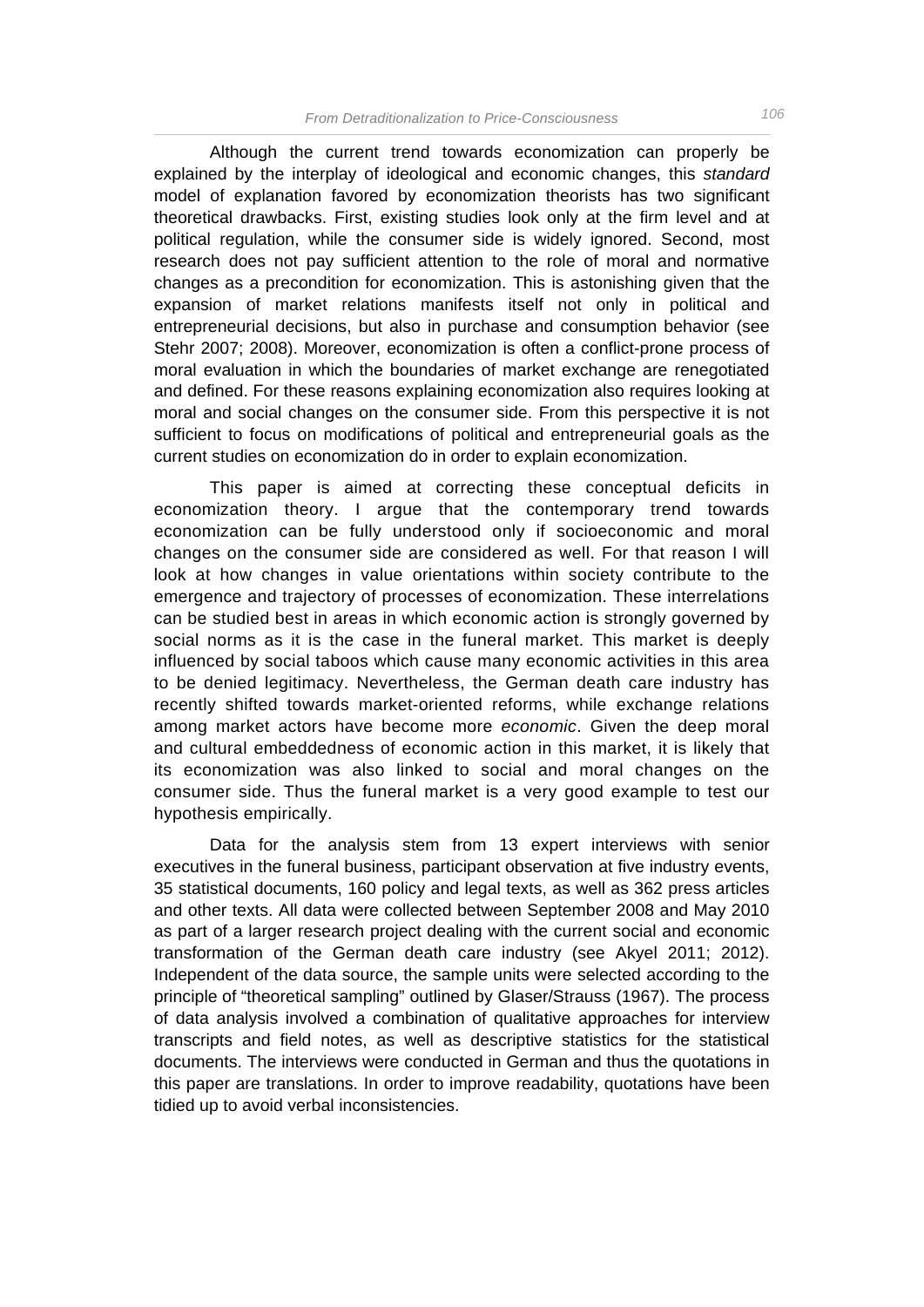The empirical part of this paper is divided into three sections. First, I provide an overview of the restrictions on economic action that buyers face in the funeral market. Second, I look at the detraditionalization of the German funeral in recent decades. Third, I explain how cost–benefit calculation and price comparison in the event of death became legitimate. Finally, I offer a few remarks on the implications of this study for future research on economization.

### **2. The Moral Embeddedness of Economic Action in the Funeral Market**

From a sociological perspective, the funeral is a rite of passage in which the deceased individual symbolically exits from the world of the living and is transferred to the realm of the dead (van Gennep 2005 [1981]: 142). For a long time, what was needed to perform this transition was provided by members of the family and the community on the basis of solidarity. During the nineteenth century, however, death care services became increasingly commodified (see Akyel 2012: 56-64). In modern capitalist societies, funeral goods are produced by professionals for profit and are exchanged on markets.

Although funerals are costly, few people take measures to minimize expenses by prearranging death care while alive. Although preplanning is cheaper than post-mortal purchase and also emotionally relieves the bereaved at the event of death, less than ten percent of the German population make use of this opportunity (Interview 11: 8; TNS Infratest 2005). Instead, funerals are regularly purchased after death by family members. Zelizer (1983: 48-49) explains this irrational behavior on the part of funeral customers in terms of superstitious fears that planning one's death will hasten it and with the discomfort individuals experience when imagining their own burial. Most people, however, enter the market as buyers only once or twice in their life. Accordingly, more than two-thirds of Germans do not have any experience as customers on the market (TNS Emnid 2008).

The lack of expert knowledge on the part of buyers has far-reaching normative and economic implications. Individuals are often unsure of the relevant conventions, responsibilities, and expectations, as well as about the personal and social purposes the funeral should serve (Bern-Klug 2004: 32; Lichtner & Bläsius 2007: 19-21). Furthermore, customers are poorly informed about the market situation, product characteristics, quality markers, and legal necessities (see Kopp & Kemp 2007a: 326; 2007b: 164; TNS Emnid 2008). The already difficult purchase situation is further complicated by the fact that many freshly bereaved individuals are emotionally affected due to the acute loss of a close relative. In addition, decisions usually have to be taken within a short period of time, which makes the funeral a matter of constraint and urgency.

Besides these structural characteristics, economic activities in funeral markets are strongly governed by moral taboos and social expectations (see Kahl 2008; Nölle 2003; Trompette 2005; 2007). Buyers, for example, experience individual and social conflicts when they base their decision solely on cost-benefit calculations. Because burial goods are considered to be symbolic representations of the deceased, the amount spent on the funeral is taken to express the social and emotional value that is attributed to the dead person. As Zelizer (1983: 48) puts it: "When it comes to death, money transcends its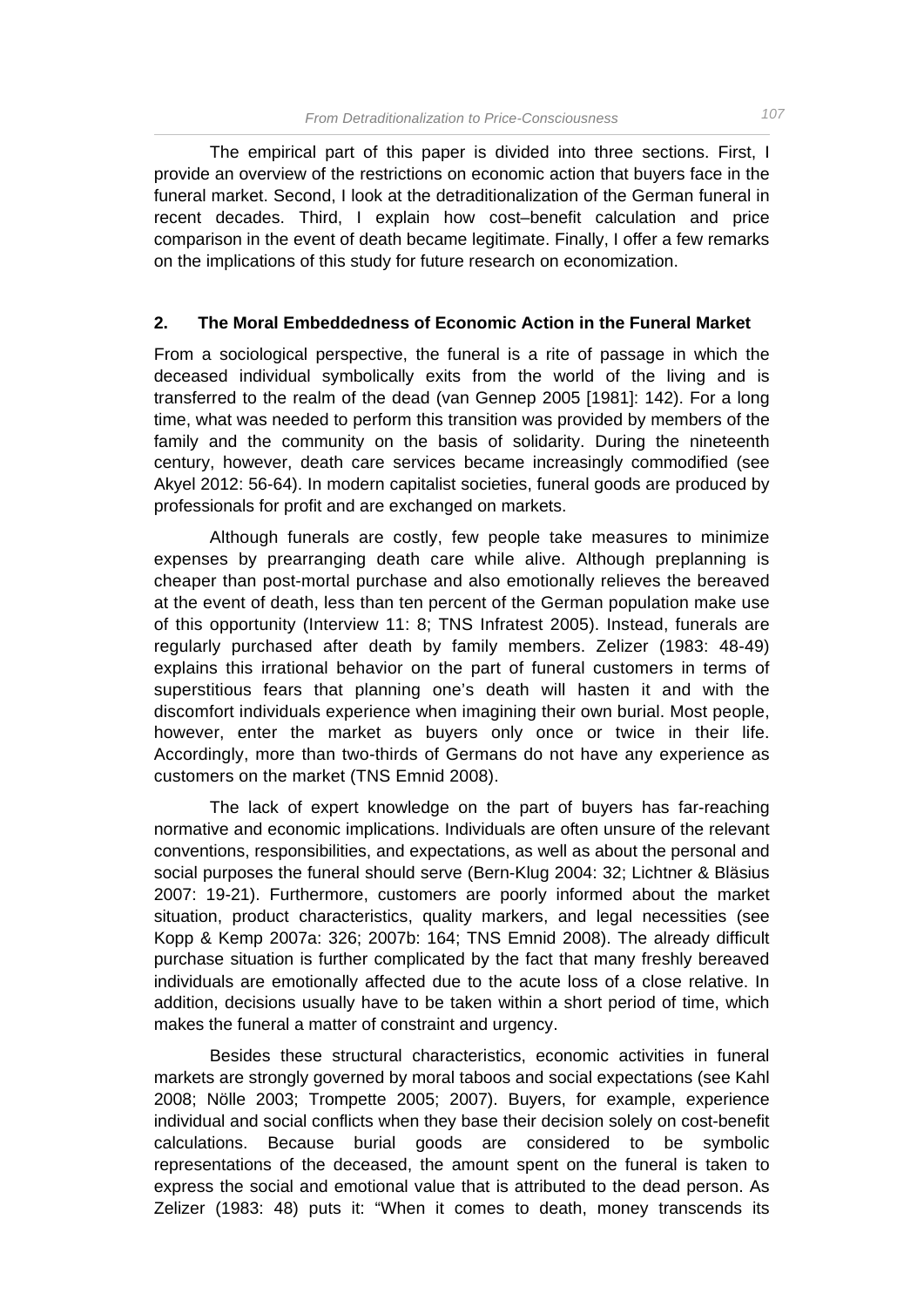exchange value and incorporates symbolic meaning." A funeral that is chosen only for reasons of low cost devalues the deceased individual and violates the dignity of the dead. Social norms therefore prescribe that one not be stingy when buying a funeral (see Interview 10: 38).

Moral problems on the demand side emerge because the funeral purchase commingles contradictory value systems. Establishing a monetary equivalent of a person, as happens when buying a funeral, contradicts the longestablished Judeo-Christian conception of the absolute value of Man (see Andre 1992; Zelizer 1978: 599-602; 1983: 42-48):

Christian doctrine is based on the idea that man has an absolute value. Over and above all the details, relativities, particular forces and expressions of his empirical being stands "man," as something unified and indivisible whose value cannot possibly be measured by any quantitative standard and cannot be compensated for merely by more or less of another value (Simmel 1978 [1900]: 360).

Due to the fact that human beings are considered incommensurable, the individual is sacred. The sacred and the profane, however, are perceived as being fundamentally opposed and this creates moral conflicts:

Because man's notion of the sacred is always and everywhere separated from his notion of the profane by a sort of logical gulf between the two, the mind radically rejects any mingling or even contact between the things that correspond to these realms. Such promiscuous mingling or even contact dangerously contradicts the state of dissociation in which these ideas are found in human consciousness. (Durkheim 2001 [1912]: 39)

Because buying a funeral means to put a price on something that is considered invaluable, the sacred and the profane necessarily come in contact with each other at the event of death. The monetary valuation of the deceased individual suggests commensurability and violates the sacrality and the uniqueness of the dead person. Buyers on the market react to these moral intricacies by avoiding or at least camouflaging radical cost–benefit calculations. As a result, comparison shopping and bargaining are uncommon among funeral customers (Interview 12 2009: 38).

While decision-making when buying a funeral was for a long time strongly influenced by religious traditions, the importance of social norms has declined sharply in recent decades. These changes have had a great impact on purchase behavior in the funeral market. I will now take a look at the causes that facilitated the detraditionalization of the funeral ritual during the second half of the twentieth century.

## **3. The Detraditionalization of the German Funeral**

For a long time, funerals were highly ritualized due to religious beliefs and superstitious fears. The decline of traditional Christian rituals in connection with the disposal of the dead started at the end of the nineteenth century when burial and mourning rituals became increasingly secular (Feldmann 2004: 54-55; see Sörries 2002: 183-184).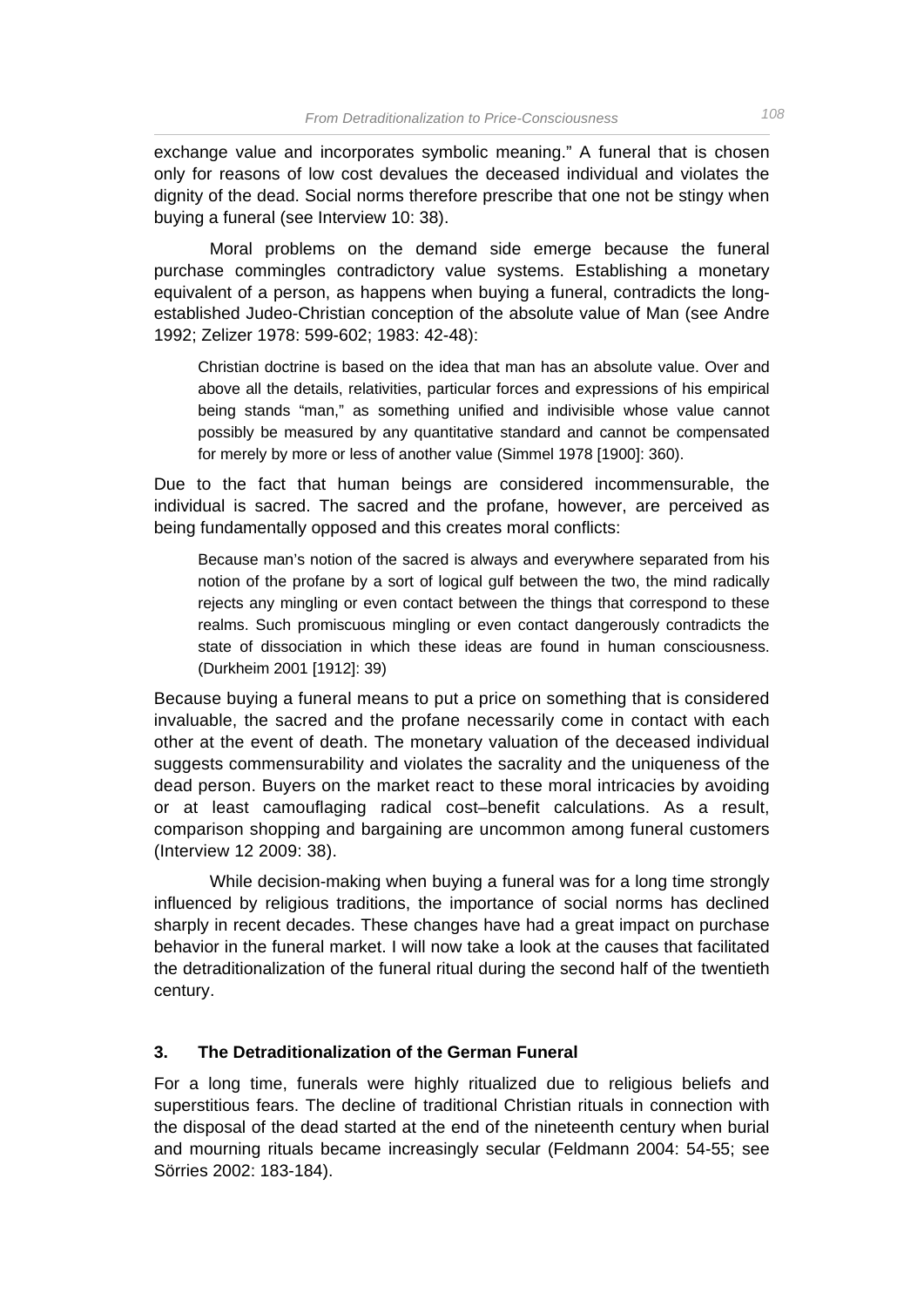One manifestation of this development was the rising popularity of cremation. Although the first crematories were built at the end of the nineteenth century, cremation has become particularly popular since the 1990s (Fischer 2002: 58-61, 70-72; Habenstein/Lamers 1963: 425; Schiller 1991: 181; Sörries 2002: 181). Between 1990 and 2010 the share of cremations rose from approximately 20 to almost 50 percent. Moreover, there has been a sharp increase in cremations since 2004. This is attributable in particular to the fact that the German government abolished the death grant which has led to a higher cost awareness on the part of customers (Interview 8: 10). The rise of cremation and the corresponding decline in ground burials in recent decades are displayed in Figure 1.





Source: Aeternitas Initiative Bestattungskultur e. V. (2007a)

In addition to burial rituals, mourning practices have changed as well. While obsequies usually had a strong public character in the past, many people nowadays prefer to celebrate the death of a beloved one in more private surroundings, with only few mourners. Instead of in chapels at public cemeteries funeral services are more often held on the premises of private funeral companies. This development was partly due to the fact that the number of mourners has steadily decreased in recent decades (Interview 5: 8, 16). Some customers even abandon the funeral celebration altogether for that reason (see Zeit Magazin 2009).

The move away from Christian traditions has also manifested itself in the design of graves and the choice of a particular place of burial. While the burial ritual included the marking of the location of the grave with a headstone in the past, buying an unmarked grave without a headstone and a name label has become much more common in recent years. This type of burial – which is often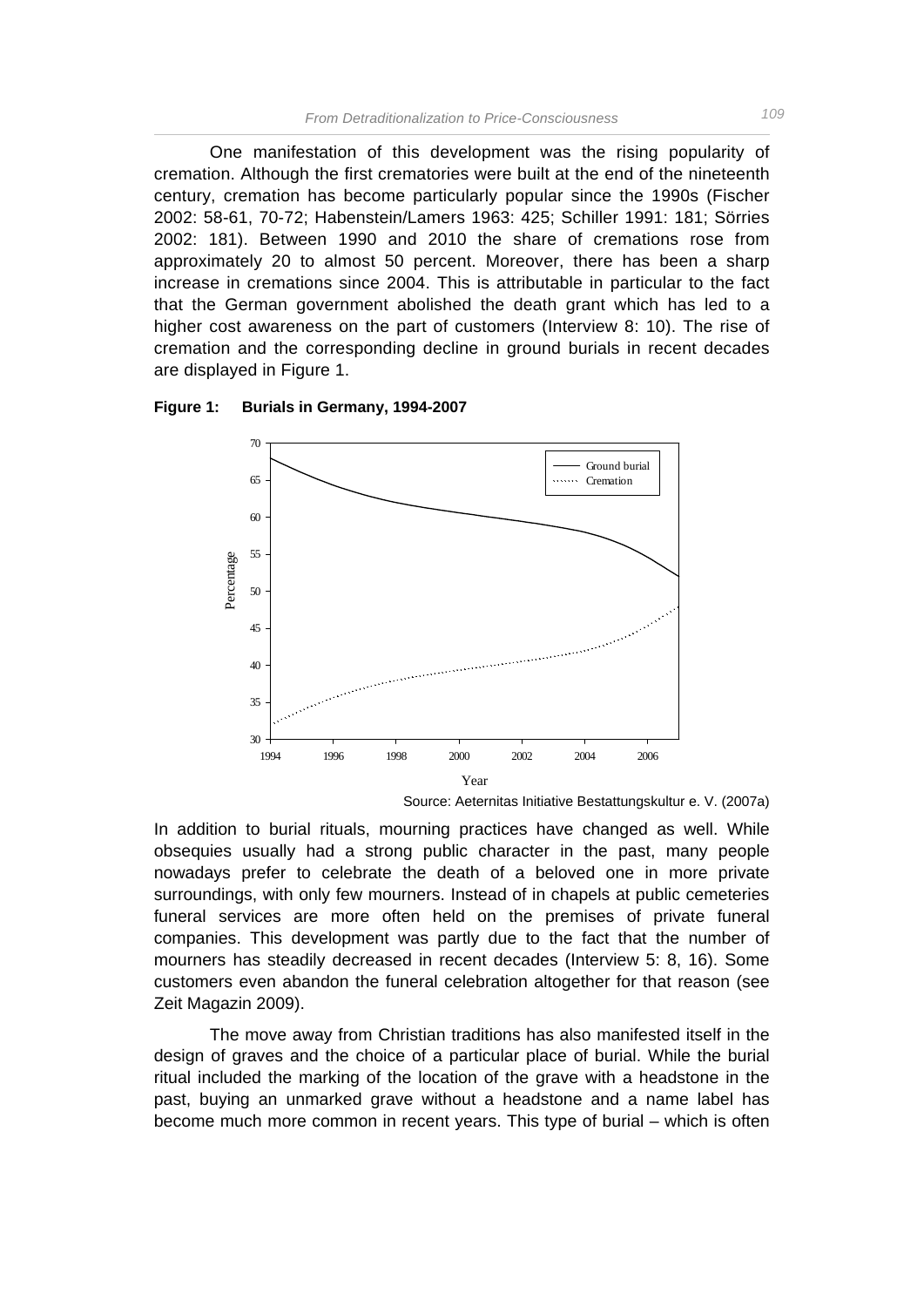labeled *anonymous burial*<sup>3</sup> – is especially popular in larger cities in northern and eastern Germany (Fischer 1997: 81-84; Happe 2003; Helmers 2004: 9-10). The trend towards anonymous burials is complemented by new expressions of social identity. Since the 1990s several collective urn graves for specific subcultures and social groups such as people dying from AIDS have been established (Fischer 2006: 8-9; Sörries 2003: 7). This indicates that the family has lost its status as the primary cultural reference system at the event of death. Instead, extra-familiar affiliations have become increasingly important for decision-making at that time:

And there are cases in which the members of a bowling club decide to be buried together instead of being buried with their families. This shows that familial affiliations have lost their power and meaning, as well as their uniqueness (Interview 11: 14).

Concerning the choice of a particular place of burial there has been a moderate shift towards burials away from traditional cemeteries. In particular, burials in a natural environment, such as so-called *tree burials*, have become popular in Germany in recent years. In this type of burial the urn is placed at the bottom of a tree, which serves as a natural marker for the grave. While there were hardly more than a 100 tree burials performed in 2002, numbers had risen to 20,000 by 2009 (Wirtschaftswoche 2009).

Another symptom of the detraditionalization of burials was a change in customer preferences. Between 1998 and 2007 the share of individuals preferring a traditional coffin or urn grave dropped from 87 to 51 percent. At the same time, the share of people who would like to be buried anonymously or in a secular way rose from 7 to 14 percent and from 12 to 16 percent, respectively. Now more than half of the German population can envision being buried outside a traditional cemetery (Aeternitas e. V. 2007b; Institut für Demoskopie Allensbach 1998; TNS Emnid 2002; 2004; 2008; TNS Infratest 2007).

The changes in funeral rituals described above must be understood as social reactions to the socio-demographic and normative transformations of the twentieth century. The popularity of the anonymous funeral, for example, was caused partly by the increase in the number of individuals without children or a partner (Hullen 2004: 20-21; Peuckert 2008: 25, 47-61), since those people are more likely to opt for a cheap urn burial and a maintenancefree lawn grave (Aeternitas e. V. 2007a). The decreasing numbers of mourners guests and cemetery visitors, however, are rather an effect of higher spatial mobility (Bähr 2004: 299-313; Peuckert 2008: 305-307). Due to the high mobility in post-industrialist societies people more often live a long way away from relatives. This makes it more difficult for family members frequently to visit and to tend the grave:

<sup>3</sup> The abandonment of grave markers with names was already propagated in the eighteenth century as a political statement of social equality. The politicization of anonymous burials continued until the twentieth century and found its strongest proponents in the socialist movement. The recent increase, however, is regarded by many economic and religious lobbyists as a sign of the moral and social decline of Western mourning and burial rituals (Fischer 1997: 84; Sörries 2003: 7).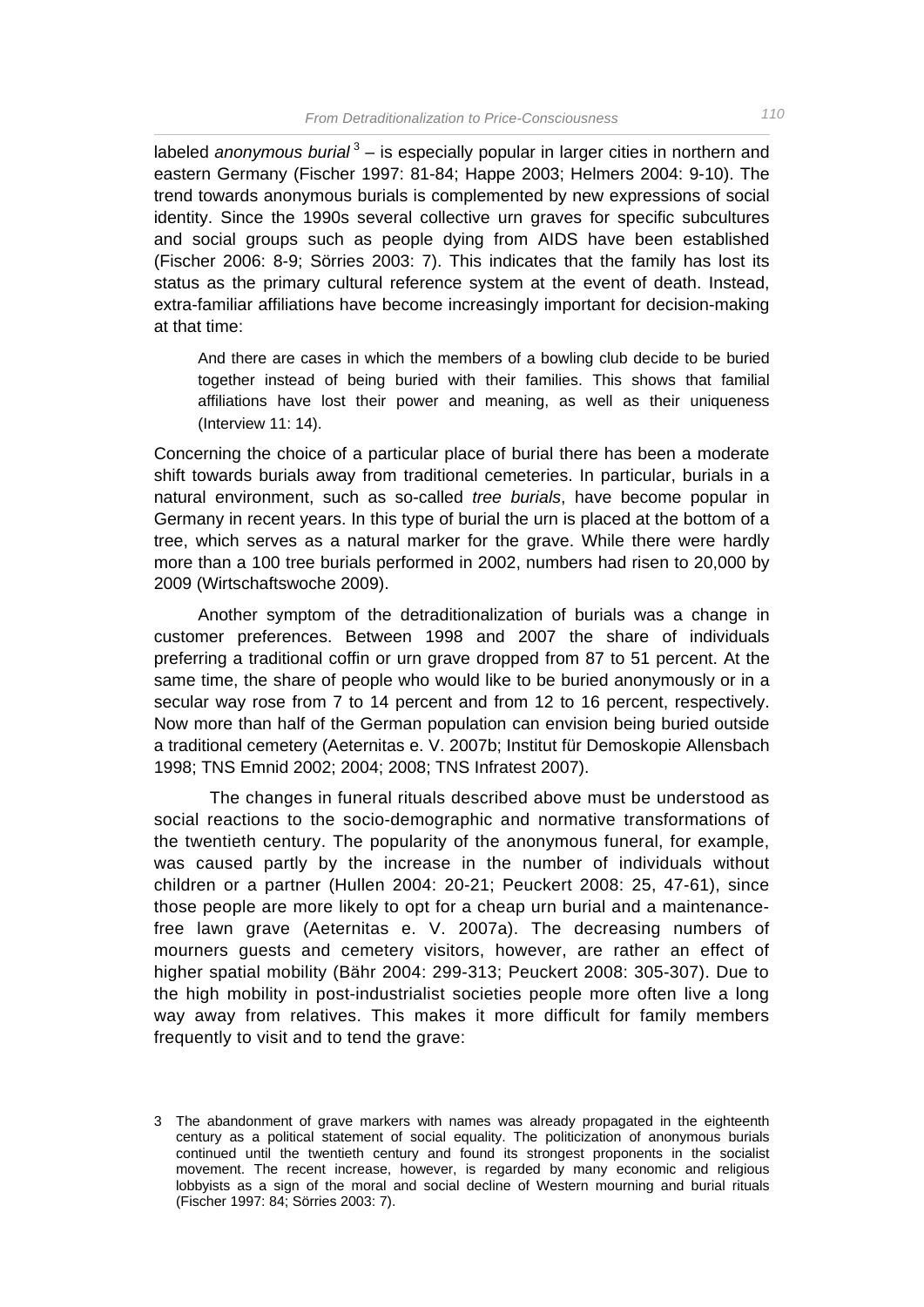It used to be customary for people to be buried where they lived, and the grave was tended by relatives living nearby. Today grave maintenance is a problem, because families often do not live at one place anymore. And many people do not want to impose the maintenance of the grave on their children. Thus, it is convenient to buy an anonymous urn grave. That is why there is a societal trend towards cheap and simple funerals (Interview 8: 10).

The most important thing is that increased mobility has changed attitudes within society. If a person will only be living in the area for a few years, why should he purchase a large grave? Why should I pay for an elaborate funeral if most of my friends and family members will not be able to come? These are developments that are imposed on us by changing life styles. Moreover, the frequency of cemetery visits declines significantly after 7 to 9 years. In villages, all the graves are magnificently decorated because families are still there who have lived there for generations. But in the cities it is totally different (Interview 5: 40).

Accordingly, the mobility pressure of modern working life was an important driving force behind the detraditionalization of the funeral. But demographic changes influenced burial traditions also in a different way. The high immigration to Germany since the 1960s (Bundesamt für Migration und Flüchtlinge 2008: 3-4) also contributed to the normative weakening of the Christian burial ritual by promotion of cultural pluralism within society.

In general, the decay of the traditional Christian burial is closely linked to the individualization and secularization of German society. The emancipation from religious traditions and informal rules and the emphasis of the uniqueness of the individual at the event of death (see Interview 10: 19-20) is in line with contemporary changes in value orientation from duty and acceptance towards self-development and satisfaction of individual interests (see Klages 2001: 328; Schubert & Klein 2006). As in other areas of society there has been a trend towards a stronger "sacralization of the self" (Knoblauch 1991: 31) in funeral rituals which manifests itself in grave design and purchase decisions, but also in funeral services and mourning practices, as the following quotation indicates:

We organized the burial of a harness racing driver, and his horse was brought to the cemetery. […] Those kinds of gestures that reflect how the deceased lived his life are getting more important. Another example: we organized the burial of the chairman of the local Doberman club, and the members managed to bring the dogs along into the chapel, although this is usually strictly prohibited. Having the dogs right there in the chapel served as a symbol of the lifelong passion of the deceased (Interview 10: 44).

One funeral director told me about the funeral of a bachelor who was fond of drinking and frequently traveled to Mallorca to live it up. He made specific plans in advance for his burial stipulating that there should be no funeral music and that his friends should instead drink to his health at his grave. The funeral director then organized a beer cart which stood just outside the cemetery, and they drank to his health. Finally, they threw the beer glasses into the grave instead of flowers (Interview 8: 36).

These examples show that the pluralization of lifestyles which is taking place within society (see Hradil 1992; Hradil & Schiener 2001: 36-46, 437-442) has made its way into funeral culture in the form of a diversification of burial rituals.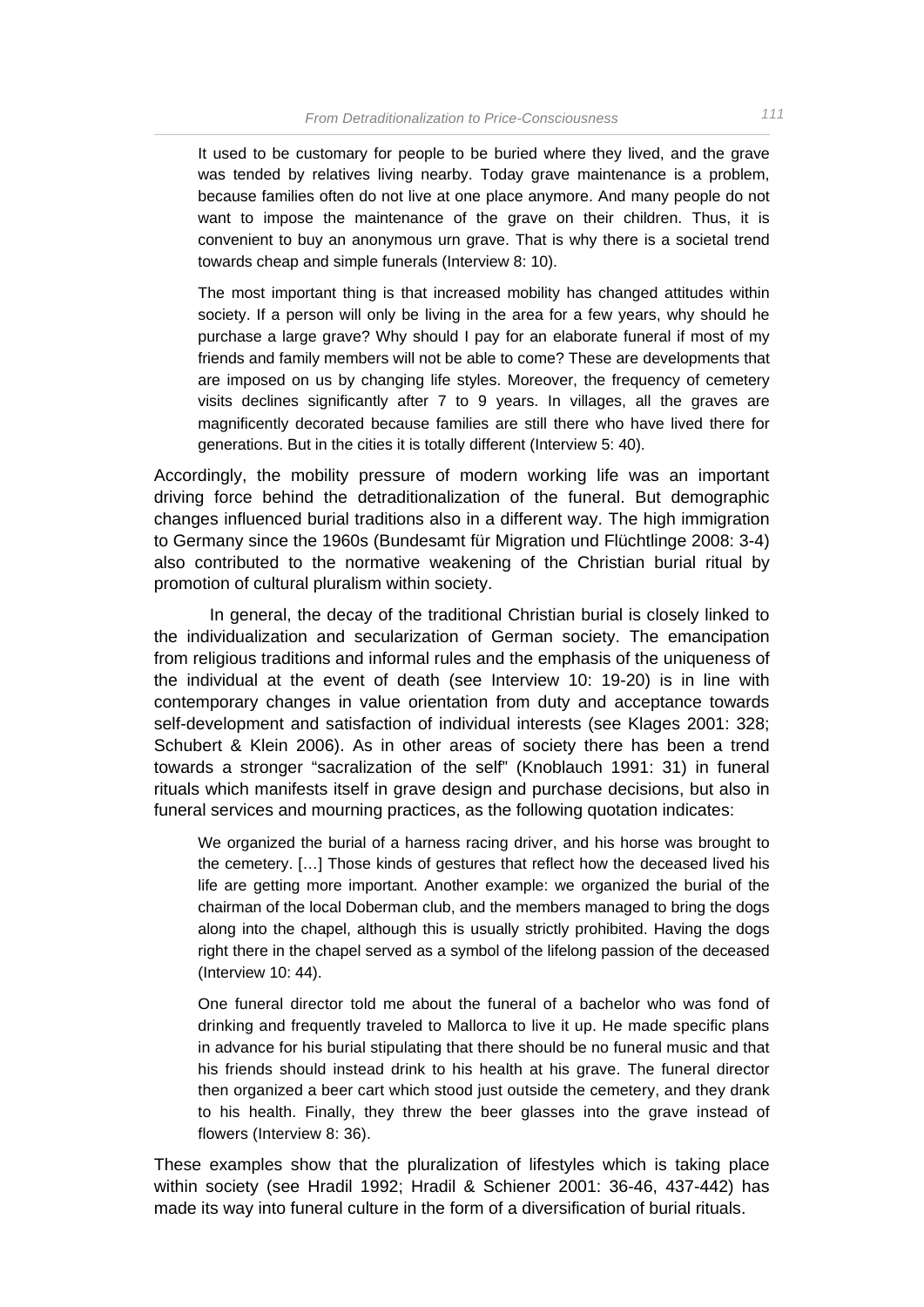The individualization of funerals has been further promoted by the spread of AIDS within the gay subculture since the 1990s. Those fairly young people dying from AIDS were confronted with their imminent passing away far in advance and therefore wanted to plan their burial by themselves. The traditional Christian rituals, however, had little scope for the expressive symbolism of the members of this subculture. This situation provided an ideal breeding ground for the emergence of innovative forms of mourning and remembrance (Fischer 1997: 88-89; Nölle 2003: 118-121; Welt-Online 2008):

The main driving force behind the individualization of the funeral was that suddenly some of the people sitting in those counseling interviews were even younger than I was at that time. These were people who had lost someone to AIDS. All of a sudden people in the prime of their life had to make specific plans for their death. […] And some said: "I have two weeks to live and I have to think about how I am going to handle this." And they had very special wishes. For me this was the beginning of the individualization of the funeral ritual. We had people who wanted to build their own coffin and get it ready. They wanted it to be in the storage room waiting to be used some two weeks later. Suddenly everything was so urgent and so close. […] Things opened up substantially, and taboos were broken (Interview 3: 20).

Media coverage of new burial rituals has also contributed to cultural innovations in the funeral sector. The media has influenced decision-making by, on the one hand, providing information on alternative forms of burial. On the other hand, they have contributed to the adoption of burial rituals from other countries through documentaries and television series (Interview 4: 18; 6: 48-49; 10: 42). While the spread of AIDS was an important driving force behind the detraditionalization of the Christian funeral in Germany, the media has contributed to the diffusion of new rituals to the mainstream.

The secularization of society (see Meulemann 2001) has manifested itself especially in changes of the ritualistic content of funerals. But although the religious symbolism of the Christian burial ceremony has partly been replaced by secular symbols and lifestyle-oriented choices, the traditional organizational structures of the ritual have been maintained:

With regard to rites and customs, there has been a dechristianization of the funeral. But the outer structures of the ritual have been maintained. The secular rites resemble the religious ones, but instead of a priest there is a secular funeral speaker, and instead of prayers poems are recited (Interview 6: 47).

Thus the interplay of urbanization, demographic changes, individualization, and secularization has been the main cause of the weakening of social norms and moral obligations with respect to the funeral ritual. The erosion of behavioral expectations has allowed for the development of new cultural scripts and individualistic funerals. In the following section, I look at how the detraditionalization of the burial contributed to the development of priceconsciousness in the funeral market.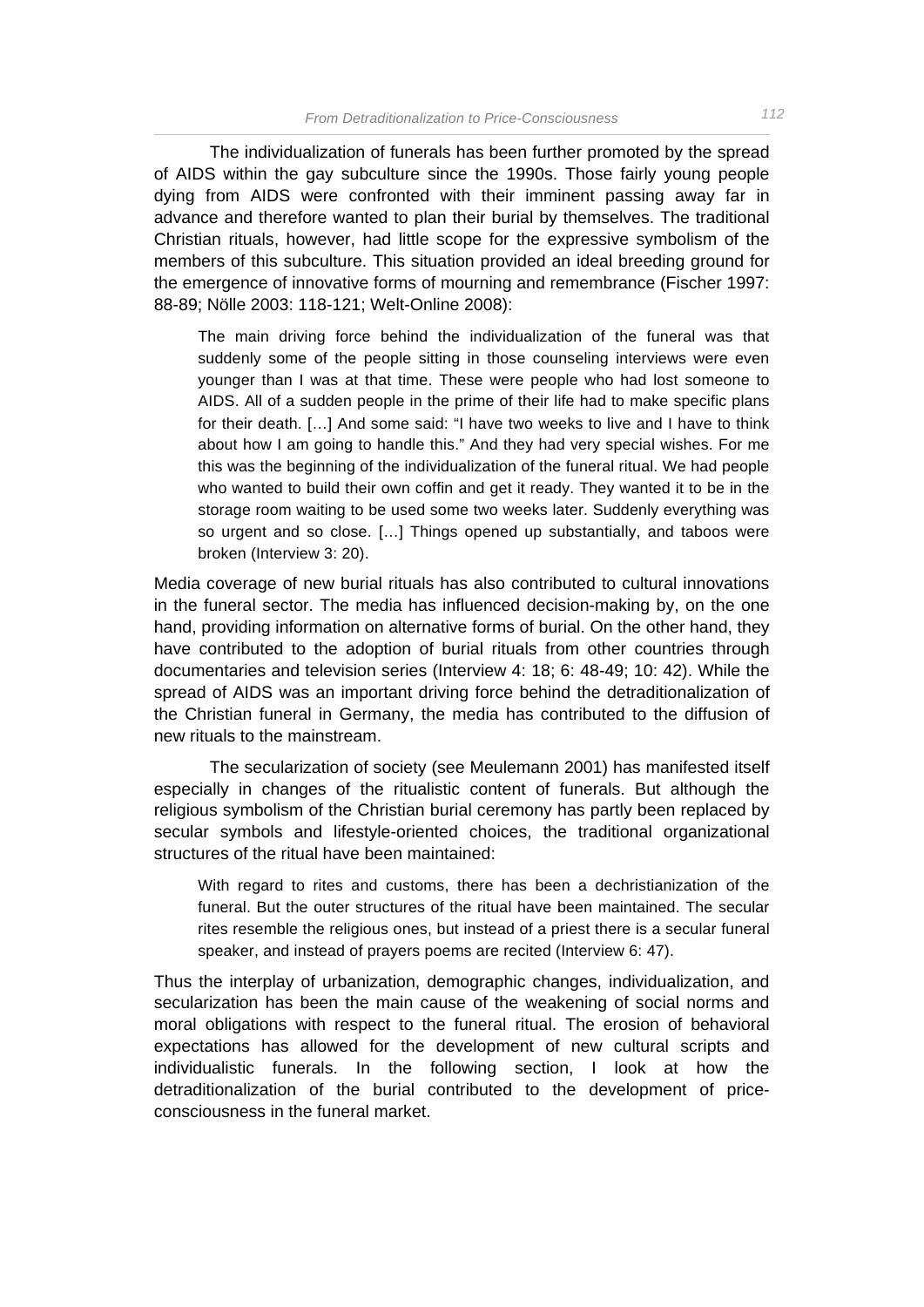#### **4. The Rise of Price-Consciousness in the Funeral Market**

Economic actors have probably always been inclined to acquire valuable goods on favorable terms. The extreme price sensitivity of many customers in recent years, however, is the result of a historical transformation of consumer culture. In the second half of the twentieth century individuals from the middle and upper class for the first time started to purchase consumer goods for their low price. This was astonishing given that the purchase of expensive products long served as an important signal of high social status. Whereas previously the purchase of cheap goods was a social stigma, within a few decades it has come to symbolize a sophisticated entrepreneurial spirit (Bosshart 2007; Fritz, Lorenz & Hauser 2007).

The development of price-consciousness in the funeral business started in the 1980s when the first funeral discounters were founded. While these firms could only acquire a few customers at that time, there has been a strong trend towards price and product comparison at the event of death since the turn of the millennium (Interview 8: 36; 5: 16; 12: 22-24; GBV Gesellschaft für Bestattungen und Vorsorge mbH 2011).

Customers started to actively obtain information on products and prices by themselves and to compare the services of different funeral providers. Their desire for higher cost transparency in the funeral market led to demands for cost estimates of funeral services. However, these changes in information behavior on the part of customers stand in sharp contrast to traditional ways of decision-making, characterized by moral taboos and financial liberality:

What has changed is how customers choose products. They look for the best price and then opt for a service provider. In the past it was unusual to bargain over a funeral or compare prices, because it was considered inappropriate. […] No one would have asked for a discount or an itemized estimate like they do today (Interview 12: 38).

The higher price sensitivity is also mirrored in the spending of purchasers. Average turnover per customer fell from almost 1600 euros to approximately 1500 euros between 1994 and 2006 (Statistisches Bundesamt 2005; 2007; 2009; own calculation). However, it must be pointed out that these changes concerned only a small proportion of customers. In comparison to other economic sectors, price and product comparison still plays a minor role in funeral purchase decision-making (Interview 5: 16; 7: 33; 11: 33).

Nevertheless, the emergence of cost-benefit calculations at the end of life can be regarded as a significant change in consumer behavior. While service providers were long selected on the basis of personal experiences or recommendations of friends and family members, the price of products has nowadays become an equally important criterion for decision-making. Thus, the strong quality orientation in the funeral market which prevailed for several decades has been complemented by cost-benefit calculations. As a result, the traditional mechanisms of economic loyalty between entrepreneurs and customers have dissolved. People have even started to buy funeral goods from far distant places for the sake of better quality or prices, which was rare in the past. As in other economic areas the development of price-consciousness in the funeral market has hastened the decline of brand and firm loyalty among customers (see Fritz, Lorenz & Hauser 2007: 67).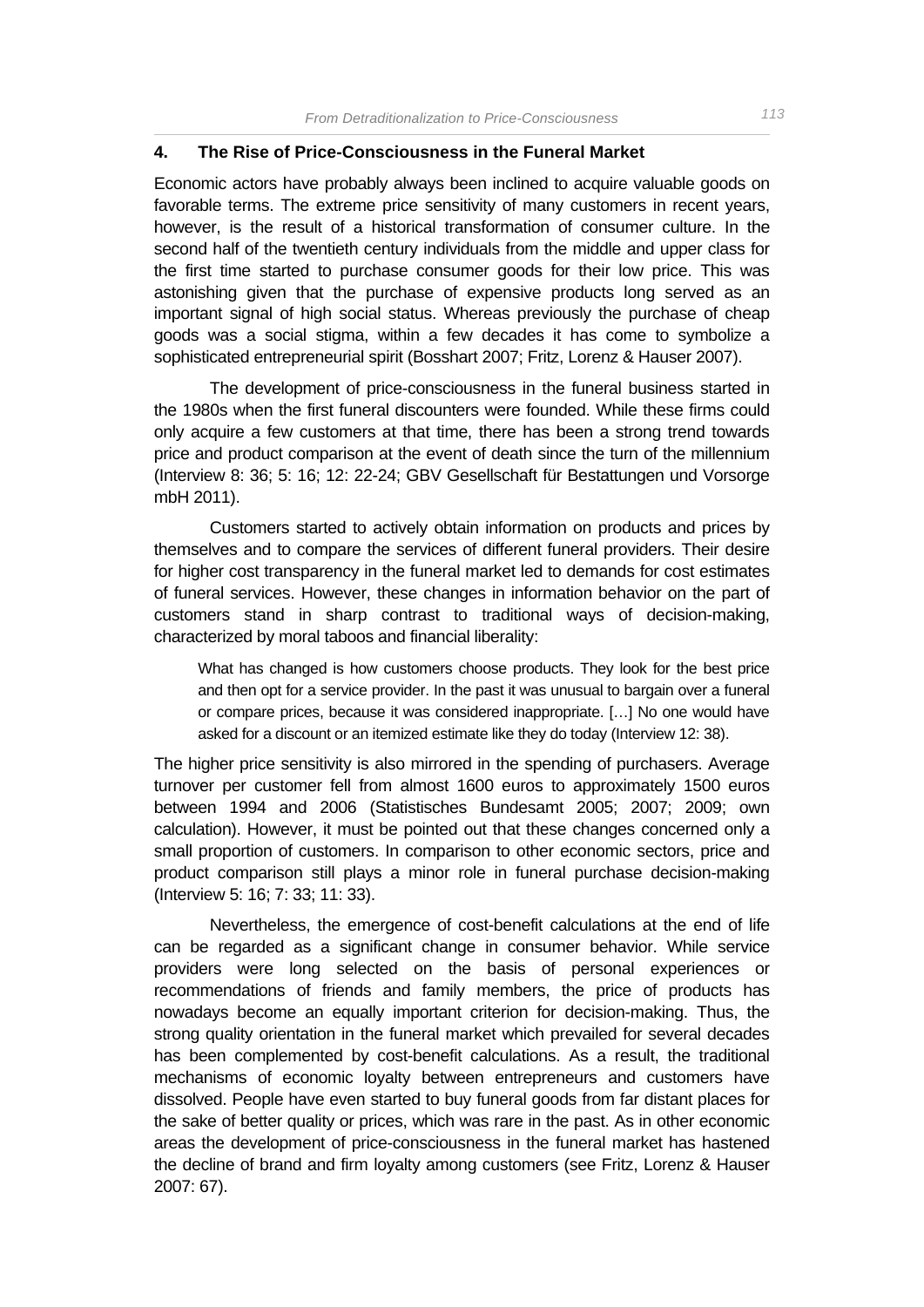The higher price sensitivity manifested itself not only in the purchase of consistently cheap product packages. In fact, there are signs of hybrid consumer behavior patterns (see Fritz, Lorenz & Hauser 2007: 69-71) that became especially evident in the purchase of status-inconsistent funeral goods. On the one hand, it became more legitimate to buy products that did not correspond to one's social status. On the other hand, there was a tendency to opt for product packages whose components are not in line with each other in terms of quality, as the following quotation indicates (Interview 10: 18):

There is no such thing as a standard middle-class funeral any more. Each funeral has elements of a middle-class, a lower-class and an upper-class funeral. For example: I am organizing a funeral and the customer says: "I don't want a big funeral service, and I want a cheap coffin, but please be sure to do up my wife really beautifully from head to toe, with an evening gown and everything – she should really look fabulous – and I want to see her one last time." Or: They want an average coffin and everything else from the medium price segment, but they want an elaborate obituary. Or: The viewing is terrifically important – maybe they'll bring in a band and have live music – but the coffin is really cheap. This would have been unthinkable in the past. You would have had an expensive coffin as well (Interview 3: 24).

The quotation indicates that the purchase of status-inconsistent products is closely linked to the detraditionalization of the funeral and the resulting erosion of social norms and informal obligations.

The emergence of price-consciousness in the funeral market is a far reaching transformative process that might be conceived as a transition from traditional/religious to a goal-instrumental/economic decision-making behavior (cf. Weber 2005 [1922]: 17-18). While the purchase involved passivity, low price sensitivity, a reputation-based provider choice, and status-consistent product buying in the past, customers nowadays display distinct information-seeking behavior, high price sensitivity, price/performance-based provider choice, and status-inconsistent product buying. Table 1 gives an overview of the characteristics of these two ideal-typical principles of decision-making in the funeral market:

|                                | <b>Traditional / religious</b> | Goal-<br>instrumental/economic |
|--------------------------------|--------------------------------|--------------------------------|
| <b>Information</b><br>behavior | Passive                        | Active                         |
| <b>Price sensitivity</b>       | Low                            | High                           |
| <b>Provider selection</b>      | Reputation                     | Price/performance ratio        |
| <b>Product choices</b>         | Status-consistent              | Status-inconsistent            |

| Table 1: |  | Ideal-typical principles of decision-making in the funeral market |
|----------|--|-------------------------------------------------------------------|
|----------|--|-------------------------------------------------------------------|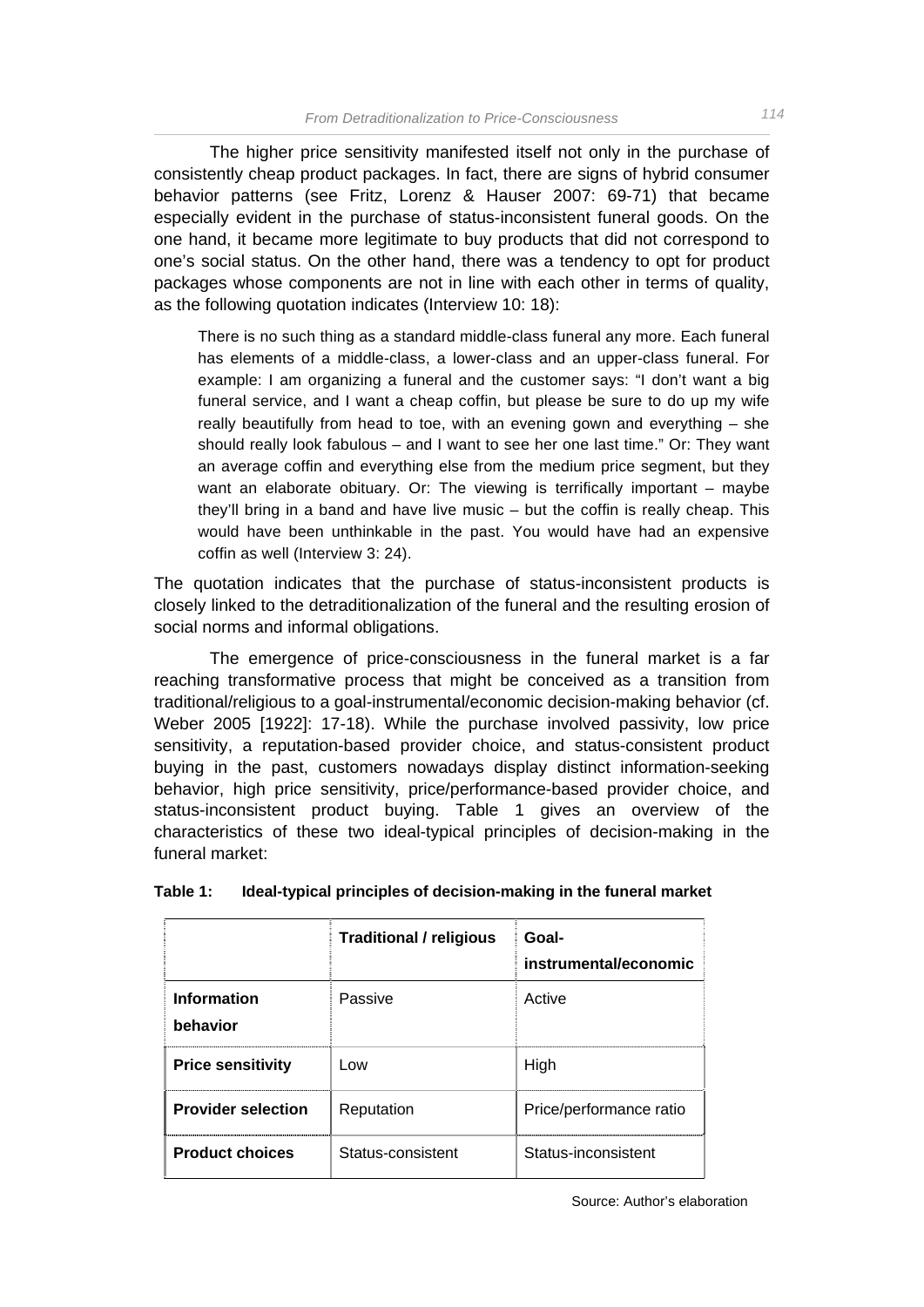In real life, however, both principles of decision-making complement each other. Depending on the situation, traditional/religious and goal-instrumental/economic actions are present in the funeral market to differing degrees. The significance of goal-instrumental/economic actions, however, has dramatically increased in recent years.

One important cause of the transition to goal-instrumental/economic decision-making was the shrinking of the commonly available financial resources for the funeral. With the reform of the statutory health care system in 2004 the German government also abolished death grants, a payment granted by the compulsory health insurance funds on the occasion of death in order to help bereaved families to deal with the financial burden of the funeral. While the amount paid at the event of death equaled 2100 euros in the 1960s, it was reduced at first to 1050 euros (1989) and then to 525 euros (2003) (Städtisches Bestattungswesen Krematorium Meißen 2010; Berliner Zeitung 2003). Despite this successive reduction the death grant was for a long time the financial basis for the funeral. Given that it often covered a considerable share of the overall costs, its abolition had a strong effect on purchasing behavior (Interview 4: 16; 7: 11; 9: 30; 12: 22, 38):

At that time, the compulsory health insurance funds granted an amount equaling 2100 euros when a person died. No one had to worry about the costs, and often some money was left for the bereaved. There was no such thing as competitive pricing or thinking about how to keep the costs of a funeral down (Interview 10: 32).

The abolition of the death grant not only increased the number of people unwilling to buy an expensive funeral but also the share of people unable to afford even a simple burial. This causal relationship was mirrored in the rise of welfare burials in recent years. Various sources indicate that social spending on funerals has increased in many federal states. A significant increase of expenditures can be observed especially in large German cities since 2004 (Aeternitas e. V. 2007d; 2008; 2009a; 2009b; Landesregierung von Schleswig-Holstein 2002; 2007; Senatsverwaltung für Integration 2007). The causal link between the abolition of the death grants and social spending on funerals can be shown with the example of the city of Berlin. While public expenditure on funerals varied around the average value of roughly 100,000 euros until 2003, they had almost doubled by 2006. By now, more than 10 percent of the deceased in Berlin are buried at public expense. The rising number of welfare burials in Berlin is shown in Figure 2.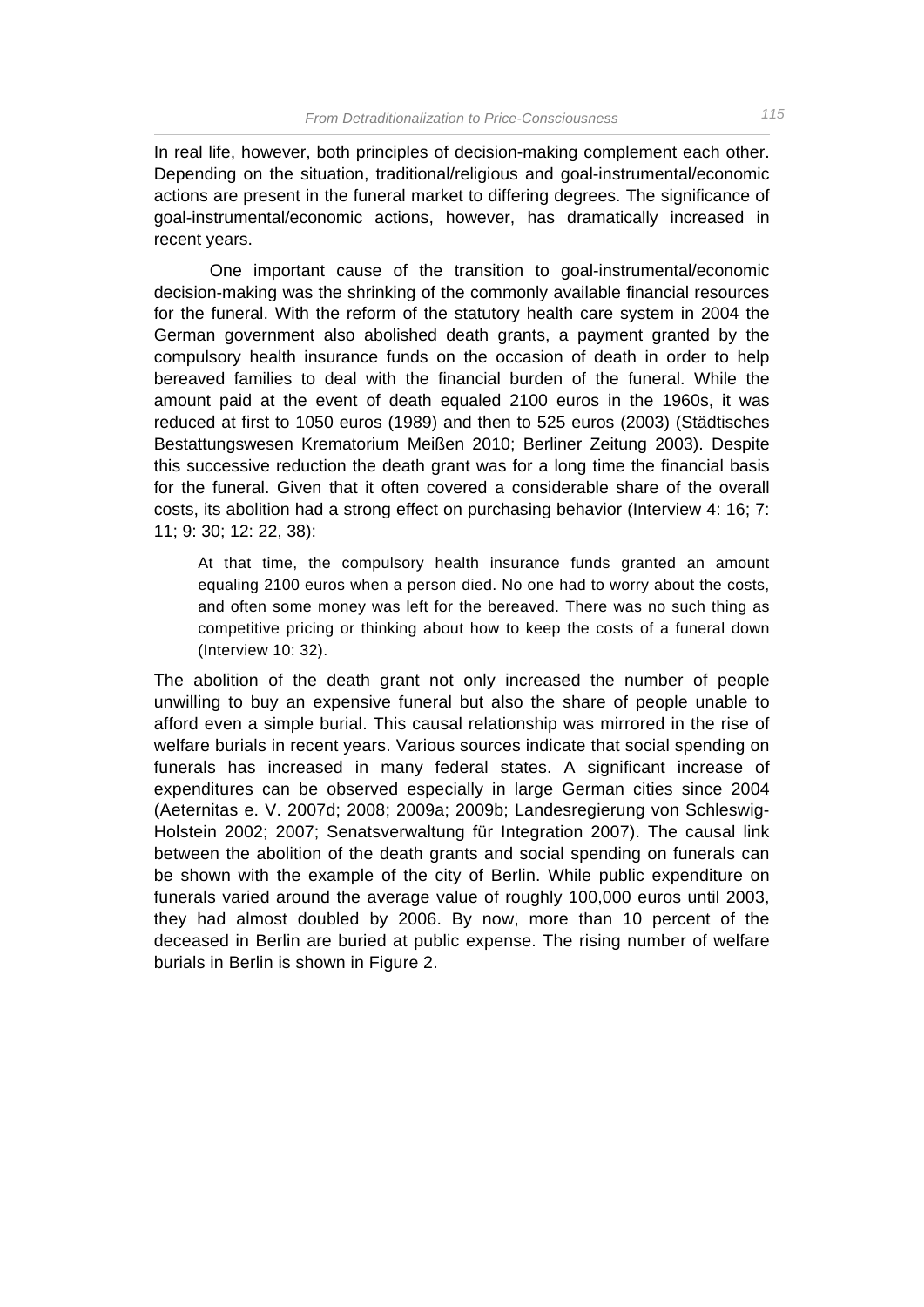

**Figure 2: Welfare burials in Berlin, 2001-2006** 



While individuals have had less to spend, funeral costs and cemetery fees have increased. The main reasons for this are demographic changes – lower mortality – and the increase in cheap urn and anonymous burials. Because the latter type of burial requires less space, many cemeteries had to cope with overhang areas that did not generate income but still required maintenance costs (Aeternitas e. V. 2002; 2007c; 2010). These demographic and cultural changes have facilitated a constant rise in cemetery fees since the 1990s, as shown in Figure 3.

**Figure 3: Cemetery fees in Germany, 1980-2007** 



Source: Statistisches Bundesamt (2008)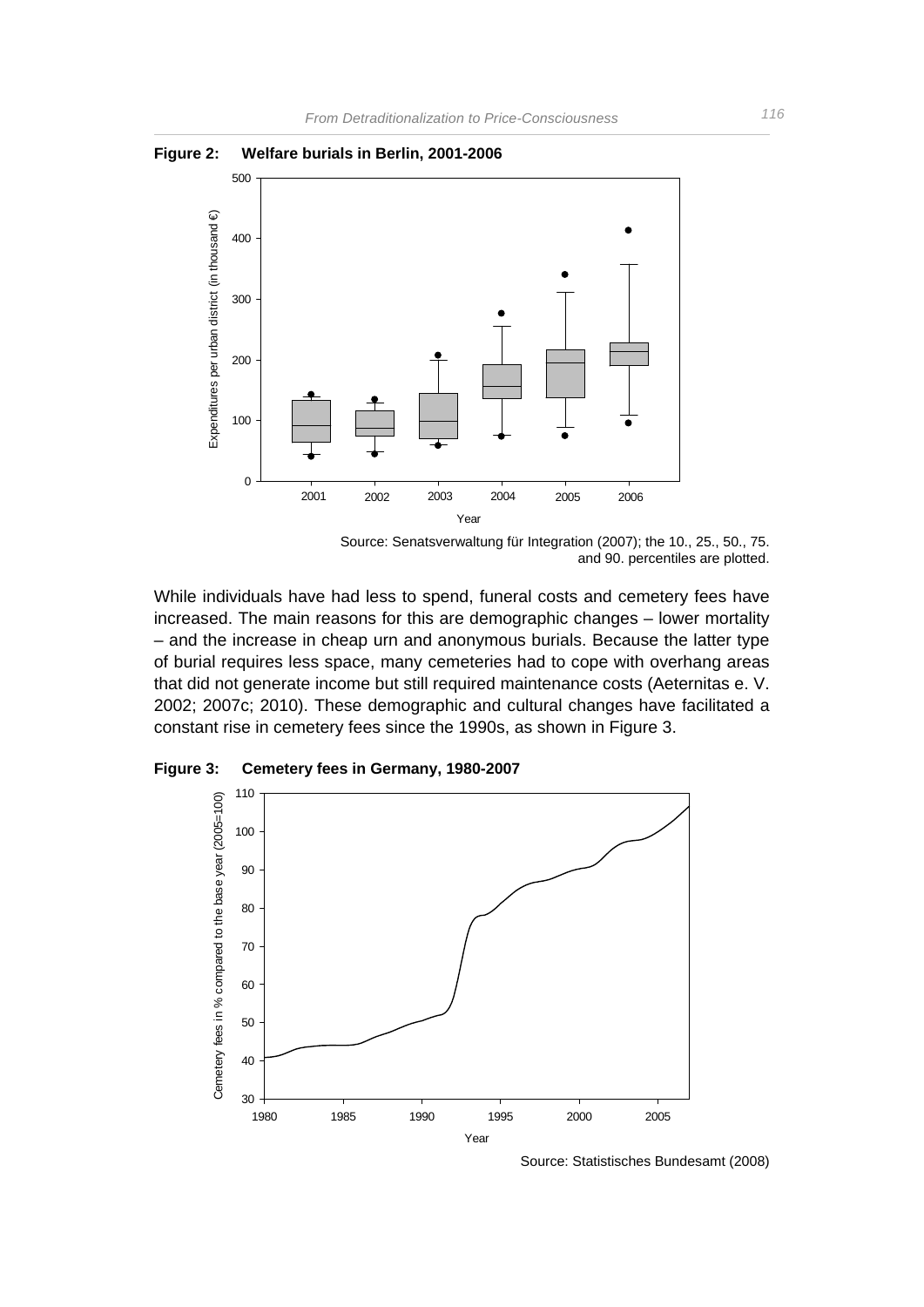The erosion of social norms, the shrinking of commonly available financial resources, and the rise in costs promoted the removal of those moral barriers that long inhibited cost-benefit calculation at the end of life. The emergence of priceconsciousness, however, also depended on several other developments. New forms of marketing of funeral companies, media coverage, the activities of consumer protection organizations, and the spread of digital media helped customers to get access to relevant information. These factors reduced the traditionally strong information asymmetries between buyers and sellers in this market and thus contributed to the modification of funeral customers' purchase decision-making (Interview 4: 18; 5: 30, 32; 10: 14, 34, 44; 12: 38).

Another factor was the higher visibility of death in the media and among the public (see Macho & Marek 2007), which might also have helped to overcome inhibitions about dealing with death-related issues. Accordingly, there was also a trend towards the buying of funerals for oneself while still alive. Since the moral taboos with regard to cost-benefit calculation do not apply under these circumstances, the spread of prearranged funerals additionally contributed to the legitimation of price and product comparisons (Interview 11: 6).

The emergence of price-consciousness in the funeral market was therefore a result of the interplay of various, partly independent factors. Although the rise of cost-benefit calculations in other economic areas was an important cognitive prerequisite, the transition from a traditional/religious to goalinstrumental/economic decision-making in the funeral market took place due to market-specific changes. In particular the abolition of the death grant created strong incentives and therefore had a great impact on decision-making. The general societal factors that are stated by different authors as causes of the diffusion of price-consciousness within society – such as the restructuring of expenditures, quality and image improvements on the part of discounters, and the information overload of customers (vgl. Fritz, Lorenz & Hauser 2007: 69-71) – have played only minor roles in the funeral market.

## **4. Conclusion: Economization and the Detraditionalization of Economic Action**

The aim of this study is to correct an important conceptual deficit in economization theory. Existing sociological studies on economization only look at firms and political regulation, but leave out the moral and normative prerequisites for economization on the consumer side. Our analysis of the German funeral market shows that economization depends strongly on socioeconomic and moral transformations within society and therefore can be fully understood only if changes in social value orientations on the consumer side are considered as well.

In contrast to most other markets, funeral purchases were long governed by social norms that prohibited cost–benefit calculation at the event of death. The attitudes towards death and the decision-making of funeral customers have changed mainly as a result of secularization and individualization. In addition, political and economic changes have created incentives for price and product comparison. Thus, the economization of funeral consumption was a result of moral changes on the consumer side as well as on the firm and regulatory level. The interplay between these transformations has reduced moral taboos which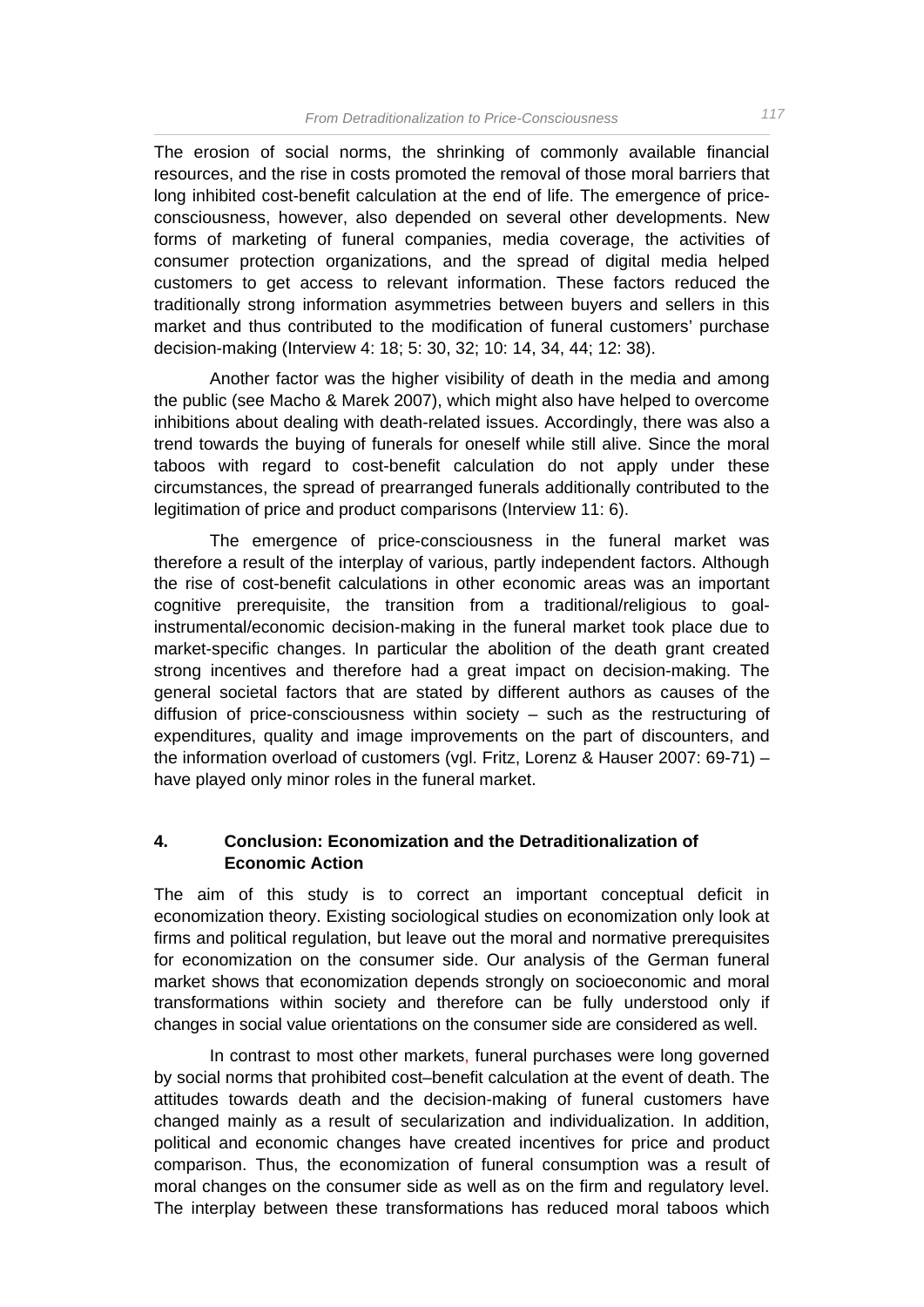caused economic activities in this area to be denied legitimacy in the past and therefore allowed for the emergence of price-consciousness in this market. Thus the purchase behavior of funeral customers which was characterized by passivity and cognitive deficits in the past has grown a bit closer to the ideal type of modern consumption in capitalist societies (see Bocock 1993: 30-31).

What are the theoretical implications of these empirical findings for future research on economization? Although this single case study deals with a unique part of the economy, some general conclusions on the causes for economization processes can be drawn. The example of the funeral market shows, on the one hand, that economization can occur not only as a result of market reforms but also largely independent of legal changes. In this case the main driving force behind the expansion of the market and the intensification of economic actions in the funeral market were processes of modernization and detraditionalization. Market reforms played only a minor role (see Akyel 2012: 169-198); they were not the main cause of the emergence of price-consciousness.

On the other hand, the findings of this analysis point to the various normative and moral preconditions of economization. The example of the funeral market makes it clear that economization processes are moral phenomena that require social legitimacy. The legitimation of cost-benefit calculation at the event of death, for example, developed only as a result of religious, economic, and social transformations at the end of the twentieth century that modified the moral fabric of society.

Thus the example of funeral consumption has shown that economization theory also needs to explain the emergence of freedom of choice of buyers in a market in order to fully understand processes of economization. Especially in areas in which economic activities are strongly governed by social norms, detraditionalization, individualization, and secularization are important prerequisites of an intensification of economic action. This indicates that processes of economization are strongly linked to changes in religious, economic, and social conditions. Thus it has been made clear that the contemporary trend towards efficiency, rationality, and profitability in economic exchange and governance always needs to be interpreted against the background of the overall changes within society.

#### **References**

- Aeternitas e. V. (2002) *Friedhofsgebühren um 10 % auf Zwei Mrd. Euro Gestiegen* (http://www.aeternitas.de/inhalt/presse/meldungen/2002\_10\_25\_\_14\_22 \_39/download1.pdf)
- Aeternitas e. V. (2007a) *Alles über Feuerbestattung* (http://www.aeternitas.de/inhalt/friedhof/kremation/show\_data)
- Aeternitas e. V.(2007b) *Bevorzugte Formen der Bestattung 2007*, in: Frankfurter Allgemeine Zeitung **16**
- Aeternitas e. V. (2007c) *Gebührenschraube dreht Sich immer schneller* (http://www.aeternitas.de/inhalt/aktuelles/meldungen/2007\_03\_16\_\_14\_ 01\_57/download1.pdf)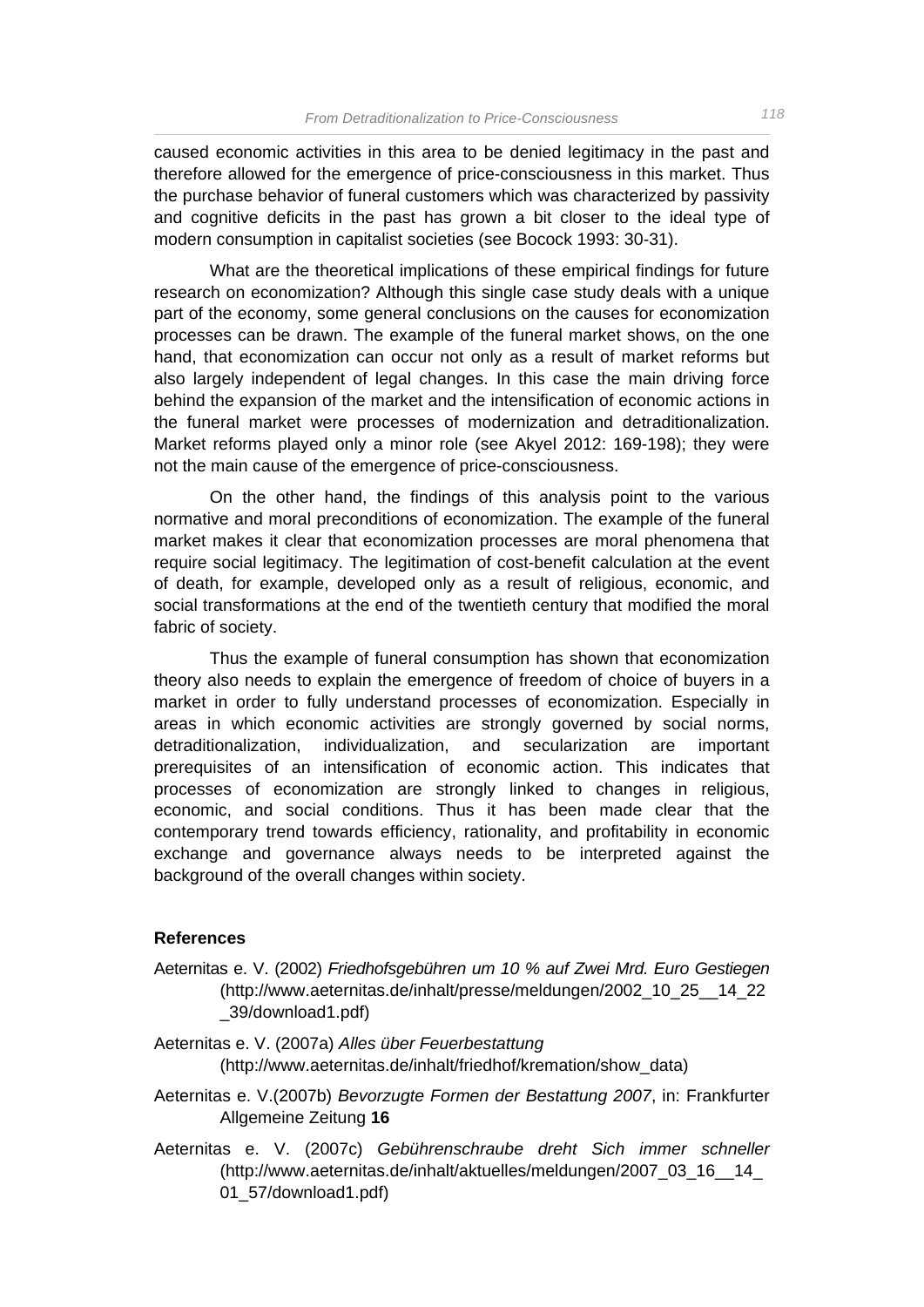- Aeternitas e. V. (2007d) *Sozialbestattung Heute. Rechtsprobleme des § 74 SGB XII* (http://www.aeternitas.de/inhalt/recht/themen/artikel/2007\_09\_06\_\_13\_0 8\_16/download1.pdf)
- Aeternitas e. V. (2008) *Sozialbestattung statt Armengrab* (http://www.aeternitas.de/inhalt/recht/themen/artikel/2008\_09\_02\_\_08\_3 3\_27)
- Aeternitas e. V. (2009a) *Kosten für Sozialbestattungen in Sachsen explodieren* (http://www.aeternitas.de/inhalt/recht/themen/artikel/2009\_10\_06\_\_08\_4 6\_39)
- Aeternitas e. V. (2009b) *Sozial schwache fürchten um würdige Bestattung* (http://www.aeternitas.de/inhalt/recht/themen/artikel/2009\_10\_22\_\_08\_5 3\_36)
- Aeternitas e. V. (2010) *Die Städte greifen erneut in die Tasche der Trauernden* (http://www.aeternitas.de/inhalt/presse/meldungen/2010\_10\_22\_\_11\_36 \_56/presseerklaerung.pdf)
- Akyel, Dominic (2011) Zwischen Markt und Moral. Die Ökonomisierung der Bestattung in Deutschland, in: Max Planck Institute for the Study of Societies (eds.), *MPIfG Yearbook 2011-2012,* Köln: 47-52
- Akyel, Dominic (2012) *Die Ökonomisierung des Heiligen. Zum Wandel des Bestattungsmarktes in Deutschland*, PhD thesis, Köln: Universität zu Köln
- Altmeppen, Klaus-Dieter (2008) Ökonomisierung der Medienunternehmen: Gesellschaftlicher Trend und Sektorspezifischer Sonderfall, in: Andrea Maurer & Uwe Schimank (Eds.), *Die Gesellschaft der Unternehmen - Die Unternehmen der Gesellschaft,* Wiesbaden: VS Verlag für Sozialwissenschaften, 237-251
- Andre, Judith (1992) Blocked Exchanges: A Taxonomy, in: *Ethics* **103**, 29-47
- Bähr, Jürgen (2004) *Bevölkerungsgeographie*, Stuttgart: Ulmer (4th edition)
- Berliner Zeitung (2003) *Die letzte Rechnung* (http://www.friedhofswesen.eu/Burger-Infos/Bericht\_Berliner\_Zeitung.pdf)
- Bern-Klug, Mercedes (2004) The Decision Labyrinth: Helping Families Finding Their Way Through Funeral Options, in: *Generations* **28**, 31-36
- Bocock, Robert (1993) *Consumption*, London & New York: Routledge
- Bogumil, Jörg (2003) Ökonomisierung der Verwaltung. Konzepte, Praxis, Auswirkungen und Probleme einer Effizienzorientierten Verwaltungsmodernisierung, in: Roland Czada & Reinhard Zintl (Eds.), *Politik und Markt,* Wiesbaden: VS Verlag für Sozialwissenschaften, 209-231
- Bosshart, David (2007) *Billig: Wie die Lust am Discount Wirtschaft und Gesellschaft Verändert*, Heidelberg: Redline Wirtschaftsverlag
- Boudon, Raymond & Francois Bourricaud (1992) *Soziologische Stichworte*, Opladen: Westdeutscher Verlag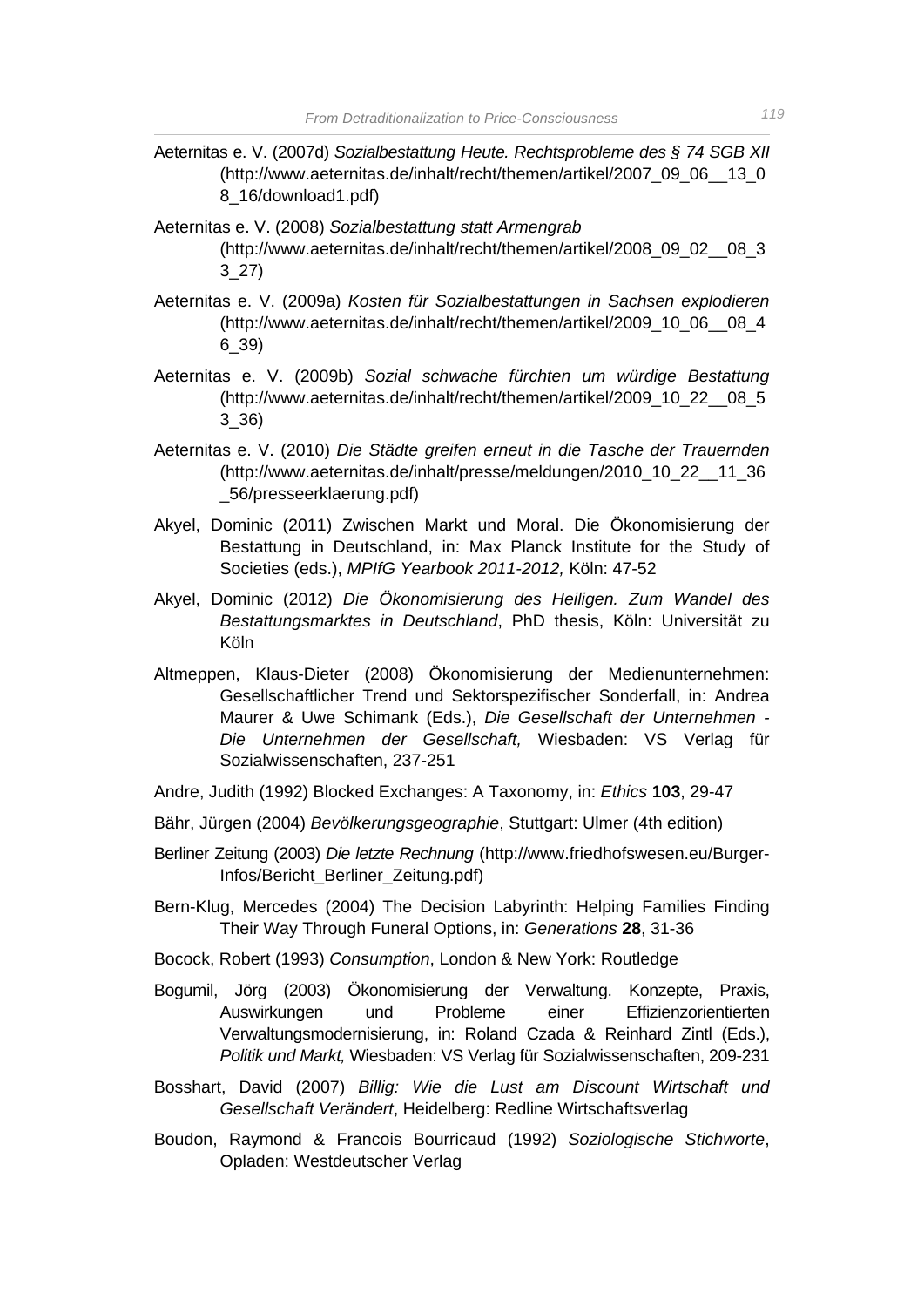Buestrich, Michael & Norbert Wohlfahrt (2008) Die Ökonomisierung der Sozialen Arbeit, in: *Aus Politik und Zeitgeschichte* 12-13/2008, 17-24

Bundesamt für Migration und Flüchtlinge (2008) *Ausländerzahlen 2008*, Nürnberg

- Djelic, Marie-Laure (2006) Marketization: From Intellectual Agenda to Global Policy-Making, in: Marie-Laure Djelic & Kerstin Sahlin-Andersson (Eds.), *Transnational Governance: Institutional Dynamics of Regulation*, Cambridge: Cambridge University Press, 53-73
- Durkheim, Emile (2001) *The Elementary Form of Religious Life*, Oxford: Oxford University Press
- Feldmann, Klaus (2004) *Tod und Gesellschaft. Sozialwissenschaftliche Thanatologie im Überblick*, Wiesbaden: VS
- Fischer, Norbert (1997) *Wie wir unter die Erde kommen. Sterben und Tod zwischen Trauer und Technik*, Frankfurt am Main: Fischer
- Fischer, Norbert (2002) *Zwischen Trauer und Technik. Feuerbestattung Krematorium - Flamarium. Eine Kulturgeschichte*, Berlin: NORA Verlagsgemeinschaft Dyck & Westerheide
- Fischer, Norbert (2006) *Eine neue Bestattungskultur*, Vortrag in Bünde/Westerenger
- Fourcade-Gourinchas, Marion & Sarah L. Babb (2002) The Rebirth of the Liberal Creed: Paths to Neoliberalism in Four Countries, in: *American Journal of Sociology* **108**, 533-579
- Fritz, Wolfgang, Bettina Lorenz & Ulrike Hauser (2007) *Die Discountisierung der Gesellschaft. Dimensionen eines Megatrends*, Gernsbach: Deutscher Betriebswirte-Verlag
- Fulcher, James (2004) *Capitalism. A Very Short Introduction*, Oxford: Oxford University Press
- GBV Gesellschaft für Bestattungen und Vorsorge mbH (2011) *Bestattung zum Tiefstpreis: Discount-Bestatter auf dem Vormarsch* (http://www.bestattungen.de/wissenswertes/studien/studie-discountbestattungen-in-deutschland-2011.html)
- Glaser, Barney G. & Anselm L. Strauss (1967) *The Discovery of Grounded Theory: Strategies for Qualitative Research*, Chicago: Aldine
- Habenstein, Robert W. & William M. Lamers (1963) *Funeral Customs the World Over*, Milwaukee: Bulfin Printers
- Happe, Barbara (2003) Die Nachkriegsentwicklung der Friedhöfe in beiden deutschen Staaten, in: Arbeitsgemeinschaft Friedhof und Denkmal e.V. & Zentralinstitut und Museum für Sepulkralkultur Kassel (Eds.), *Raum für Tote: die Geschichte der Friedhöfe von den Gräberstraßen der Römerzeit bis zur anonymen Bestattung,* Braunschweig: Thalacker-Medien, 195-224
- Harms, Jens & Christoph Reichard (2003) Ökonomisierung des Öffentlichen Sektors - Eine Einführung, in: Jens Harms & Christoph Reichard (Eds.), *Die Ökonomisierung des Öffentlichen Sektors: Instrumente und Trends,*  Baden-Baden: Nomos, 13-26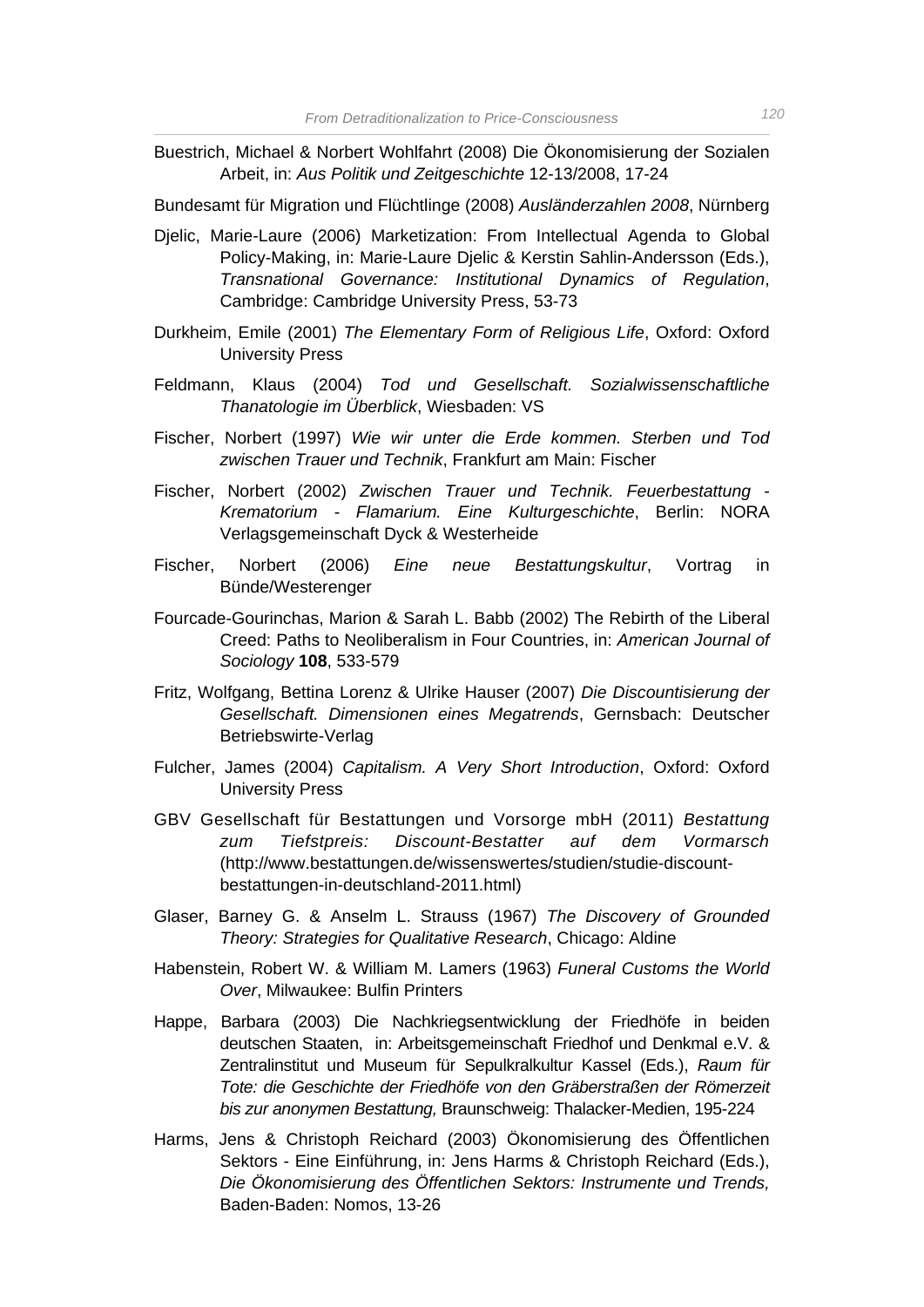- Helmers, Traute (2004) *Anonym unter Grünem Rasen. Eine Kulturwissenschaftliche Studie zu neuen Formen von Begräbnis- und Erinnerungspraxis auf Friedhöfen*, PhD thesis, Oldenburg: Carl von Ossietzky Universität Oldenburg
- Höpner, Martin et al. (2009) *Liberalisierungspolitik. Eine Bestandsaufnahme von zweieinhalb Dekaden Marktschaffender Politik in Entwickelten Industrieländern*, Köln: Max Planck Institute for the Study of Societies (MPIfG Discussion Paper 09/7; http://www.mpifg.de/pu/mpifg\_dp/dp09- 7.pdf)
- Hradil, Stefan (1992) Alte Begriffe und neue Strukturen. Die Milieu-, Subkulturund Lebensstilforschung der 80er Jahre, in: Stefan Hradil (Ed.), *Zwischen Bewußtsein und Sein. Die Vermittlung "Objektiver" Lebensbedingungen und "Subjektiver" Lebensweisen,* Opladen: Leske + **Budrich**
- Hradil, Stefan & Jürgen Schiener (2001) *Soziale Ungleichheit in Deutschland*, Opladen: Leske + Budrich (8th edition)
- Hullen, Gert (2004) Bevölkerungsentwicklung in Deutschland. Die Bevölkerung schrumpft, altert und wird heterogener, in: Bernhard Frevel (Ed.), *Herausforderung Demographischer Wandel.* Wiesbaden: VS Verlag für Sozialwissenschaften
- Institut für Demoskopie Allensbach (1998) *Gedanken an Tod und Bestattung*, Allensbacher Berichte
- Kahl, Antje (2008) Der Tod als Vermarktungsobjekt? Zur Aktuellen Transformation im Bestattungswesen, in: Karl-Siegbert Rehberg (Ed.), *Die Natur der Gesellschaft. Verhandlungen des 33. Kongresses der Deutschen Gesellschaft für Soziologie in Kassel 2006,* Frankfurt am Main & New York: Campus, 3495-3503
- Klages, Helmut (2001) Werte und Wertewandel, in: Bernhard Schäfers & Wolfgang Zapf (Eds.), *Handwörterbuch zur Gesellschaft Deutschlands,*  Opladen: Leske + Budrich, 726-738
- Knoblauch, Hubert (1991) Die Verflüchtigung der Religion ins Religiöse, in: Thomas Luckmann (Ed.), *Die Unsichtbare Religion,* Frankfurt am Main: Suhrkamp, 7-41
- Kopp, Steven W. & Elyria Kemp (2007a) Consumer Awareness of the Legal Obligations of Funeral Providers, in: *The Journal of Consumer Affairs* **41**, 326-340
- Kopp, Steven W. & Elyria Kemp (2007b) The Death Care Industry: A Review of Regulatory and Consumer Issues, in: *The Journal of Consumer Affairs* **41**, 150-173
- Krems, Burkhardt (2011) *Online-Verwaltungslexikon. Stichwort: Leitbild* (http://www.olev.de/l/leitbild.htm)
- Landesregierung von Schleswig-Holstein (2002) *Bestattung auf Staatskosten. Kleine Anfrage der Abgeordneten Jutta Scheicht und Manfred Ritzek*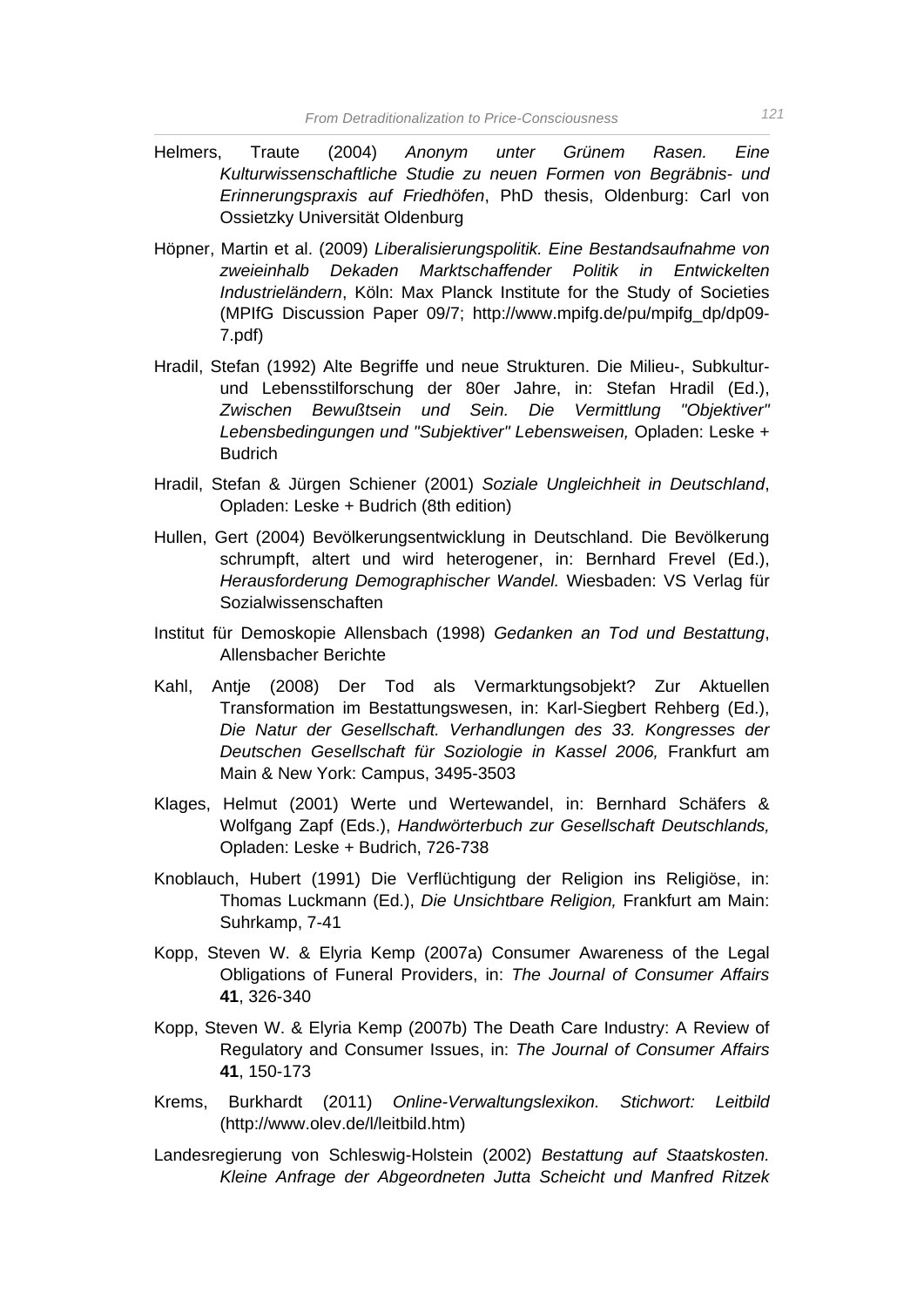*(CDU) und Antwort der Landesregierung. Drucksache 15/2214*, Schleswig-Holsteinischer Landtag

- Landesregierung von Schleswig-Holstein (2007) *Praktische Umsetzung der Kommunen von Sozialbestattungen nach SGB XII. Kleine Anfrage der Abgeordneten Jutta Schümann (SPD) und Antwort der Landesregierung. Drucksache 16/1547*, Schleswig-Holsteinischer Landtag
- Lichtner, Rolf & Christoph Bläsius (2007) *Bestattung in Deutschland Lehrbuch*, Düsseldorf: Fachverlag des deutschen Bestattungsgewerbes
- Macho, Thomas & Kristin Marek (2007) *Die neue Sichtbarkeit des Todes*. München: Wilhelm Fink
- Mecke, Ingo, 2011: *Gabler Wirtschaftslexikon. Stichwort: Wettbewerbspolitische Leitbilder* (http://wirtschaftslexikon.gabler.de/Archiv/7590/wettbewerbspolitischeleitbilder-v9.html)
- Meulemann, Heiner (2001) Säkularisierung, Kirchenbindung und Religiosität, in: Bernhard Schäfers & Wolfgang Zapf (Eds.), *Handwörterbuch zur Gesellschaft Deutschlands,* Opladen: Leske + Budrich, 563-573
- Nissen, Sylke (2006) Die Privatisierung des öffentlichen Raums, in: *Comparativ. Leipziger Beiträge zur Universalgeschichte und Vergleichenden Gesellschaftsforschung* **5**, 130-145
- Nölle, Volker (2003) *Vom Umgang mit Verstorbenen. Eine Mikrosoziologische Erklärung des Bestattungsverhaltens*, Kassel: Arbeitsgemeinschaft Friedhof und Denkmal e.V. (2nd edition)
- Peuckert, Rüdiger (2008) *Familienformen im Sozialen Wandel*, VS Verlag für Sozialwissenschaften (7th edition)
- Schiller, Gisela (1991) *Der organisierte Tod: Beobachtungen zum Modernen Bestattungswesen*, PhD thesis, Düsseldorf: Heinrich-Heine Universität Düsseldorf
- Schimank, Uwe (2008) Ökonomisierung der Hochschulen eine Makro-Meso-Mikro-Perspektive, in: Karl-Siegbert Rehberg (eds.), *Die Natur der Gesellschaft. Verhandlungen des 33. Kongresses der Deutschen Gesellschaft für Soziologie in Kassel 2006. Teilband 1,* Frankfurt am Main & New York: Campus, 622-635
- Schubert, Klaus/Martina Klein (2006) *Das Politiklexikon*, Bonn: Dietz (4th edition)
- Senatsverwaltung für Integration, Arbeit und Soziales (2007) *Sozialbestattungen in Berlin. Antwort der Senatsverwaltung für Integration, Arbeit und Soziales auf die kleine Anfrage des Angeordneten Gregor Hoffmann (CDU)*, CDU-Fraktion Berlin
- Simmel, Georg (1978) *The Philosophy of Money*, London: Routledge
- Simmons, Beth A., Frank Dobbin & Geoffrey Garret (2006) Introduction: The International Diffusion of Liberalism, in: *International Organization* **60**, 781–810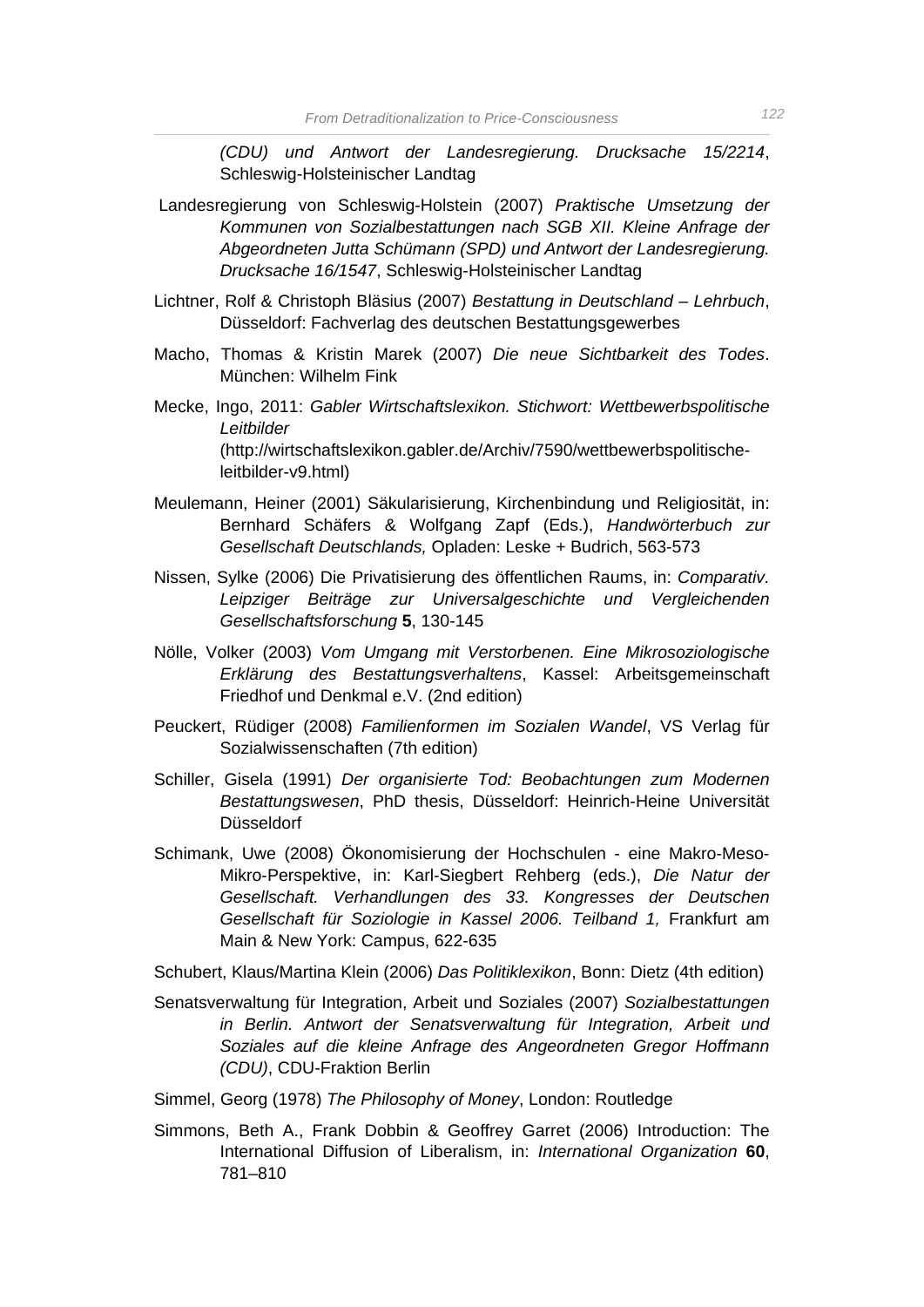- Sörries, Reiner (2002) *Großes Lexikon der Bestattungs- und Friedhofskultur*, *Wörterbuch zur Sepulkralkultur Bd.1: Volkskunde und Kulturgeschichte, Zentralinstitut für Sepulkralkultur*, Kassel: Thalacker Medien
- Sörries, Reiner (2003) Einleitung, in: Arbeitsgemeinschaft Friedhof und Denkmal e.V. & Zentralinstitut und Museum für Sepulkralkultur Kassel (Eds.), *Raum für Tote: die Geschichte der Friedhöfe von den Gräberstraßen der Römerzeit bis zur anonymen Bestattung,* Braunschweig: Thalacker-Medien, 7-9
- Städtisches Bestattungswesen Krematorium Meißen (2010) *Unternehmensgeschichtliche Daten* (http://www.krematoriummeissen.de/unternehmen/geschichte/)
- Statistisches Bundesamt, (2005) *Umsatzsteuerstatistik. Steuerpflichtige Unternehmen und deren Lieferungen und Leistungen nach wirtschaftlicher Gliederung. Berichtsjahre 1994, 1996-2001*, Wiesbaden: Statistik 5733103019014
- Statistisches Bundesamt (2007) *Umsatzsteuerstatistik. Steuerpflichtige Bestattungsinstitute und deren Lieferungen und Leistungen nach Rechtsformen. Berichtsjahre 1998 - 2006*
- Statistisches Bundesamt (2008) *Verbraucherpreisindex für Deutschland. Preisentwicklung von Bestattungsleistungen und Friedhofsgebühren 1980-2007*
- Statistisches Bundesamt (2009) *Umsatzsteuerstatistik. Steuerpflichtige Unternehmen und deren Lieferungen und Leistungen nach wirtschaftlicher Gliederung. Berichtsjahre 2002-2007*, Wiesbaden: Statistik 5733103079004
- Stehr, Nico (2007) *Die Moralisierung der Märkte. Eine Gesellschaftstheorie*, Frankfurt am Main: Suhrkamp
- Stehr, Nico/Marian Adolf (2008) Konsum zwischen Markt und Moral: Eine Soziokulturelle Betrachtung Moralisierter Märkte, in: Stehan A. Jansen & Eckhard Schröter/Nico Stehr (Eds.), *Mehrwertiger Kapitalismus. Multidisziplinäre Beiträge zu Formen des Kapitalismus und seiner Kapitalien,* Wiesbaden: VS Verlag für Sozialwissenschaften, 195-217
- Swedberg, Richard (2007) Vorwort, in: Jens Beckert, Rainer Diaz-Bone & Heiner Ganßmann (Eds.), *Märkte als Soziale Strukturen,* Frankfurt am Main & New York: Campus, 11-18
- Thorsen, Dag Einar (2009) *The neoliberal challenge. What is neoliberalism?*, Oslo: Department of Political Science. University of Oslo (Working Paper 09/10; http://folk.uio.no/daget/neoliberalism2.pdf)
- TNS Emnid (2002) *TNS-Emnid Umfrage 2002 zu Bestattungswünschen*
- TNS Emnid (2004) *TNS-Emnid Umfrage 2004 zur Bestattungsbranche*
- TNS Emnid (2008) *TNS-Emnid Umfrage 2008 zur Bestattungsbranche*
- TNS Infratest (2005) *TNS-Infratest Umfrage 2005 zur Bestattungsvorsorge*
- TNS Infratest (2007) *TNS-Infratest Umfrage 2007 zur Bestattungsbranche*